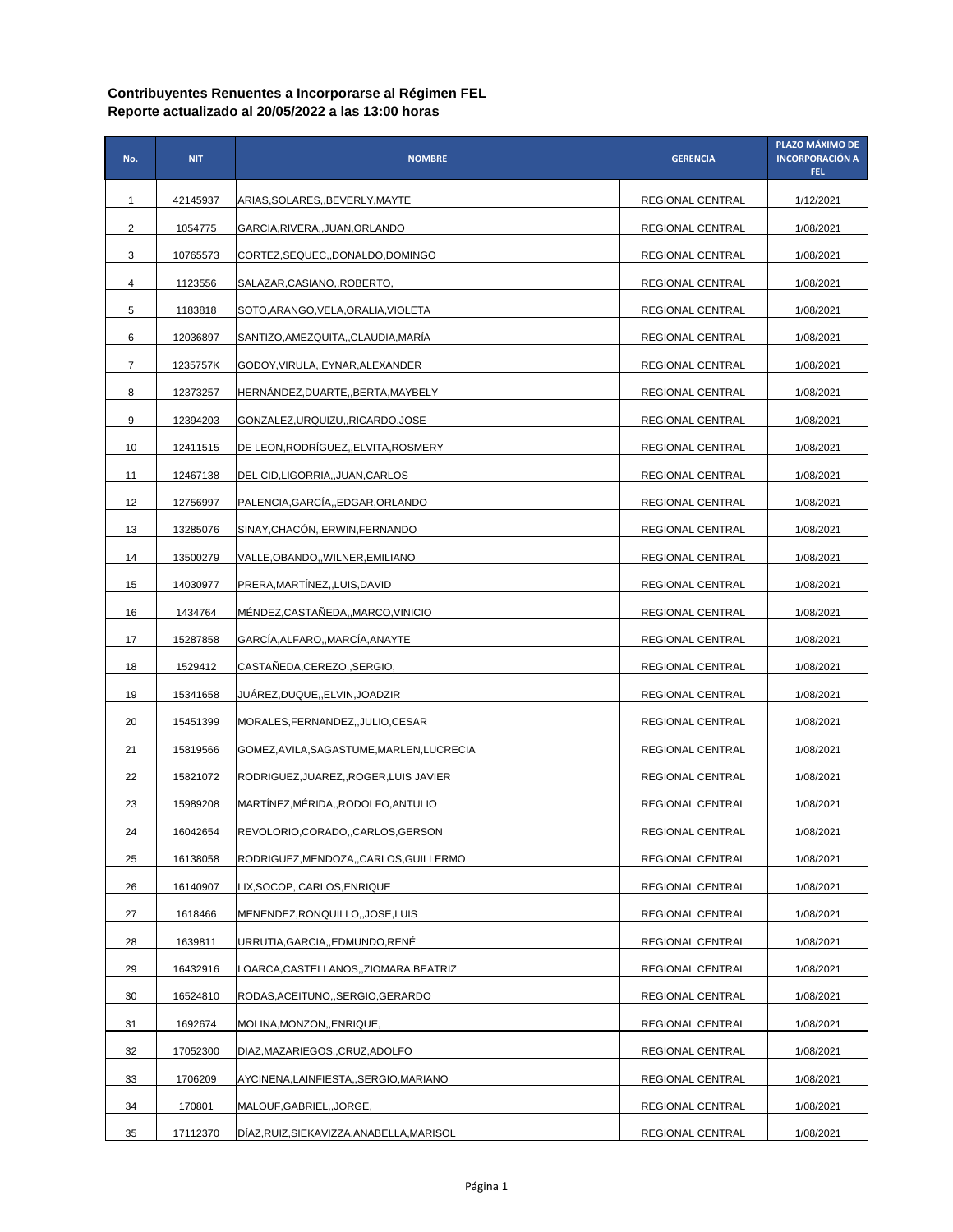| No. | <b>NIT</b> | <b>NOMBRE</b>                                   | <b>GERENCIA</b>  | PLAZO MÁXIMO DE<br><b>INCORPORACIÓN A</b><br>FEL. |
|-----|------------|-------------------------------------------------|------------------|---------------------------------------------------|
| 36  | 17119960   | ZACARIAS,,,LEOPOLDO,REGINO                      | REGIONAL CENTRAL | 1/08/2021                                         |
| 37  | 17213843   | PANJOJ, SALAZAR, , BRENDA, ELIZABETH            | REGIONAL CENTRAL | 1/08/2021                                         |
| 38  | 17452767   | MARTINEZ, GASPARICO, HALIDA, EUGENIA            | REGIONAL CENTRAL | 1/08/2021                                         |
| 39  | 17519969   | GIRÓN, LOPÉZ, FLOR, DE MARÍA                    | REGIONAL CENTRAL | 1/08/2021                                         |
| 40  | 17808391   | ORANTES, SALGUERO, ESTRADA, SONIA, DORA MARIANA | REGIONAL CENTRAL | 1/08/2021                                         |
| 41  | 18277217   | FLORES, OVANDO,, NANCY, CAROLINA                | REGIONAL CENTRAL | 1/08/2021                                         |
| 42  | 18284264   | GUILLEN, ALVARADO, ALFARO, CARMEN, ROSA         | REGIONAL CENTRAL | 1/08/2021                                         |
| 43  | 18391591   | DE LEON, REYES, GERSON, GUDIEL                  | REGIONAL CENTRAL | 1/08/2021                                         |
| 44  | 1848100    | SALAZAR, TETZAGUIC, MANUEL, DE JESUS            | REGIONAL CENTRAL | 1/08/2021                                         |
| 45  | 1889036    | CHINCHILLA, SANTOS, PAUL, ANTULIO               | REGIONAL CENTRAL | 1/08/2021                                         |
| 46  | 1901745    | RAMIREZ, MONTERROSA,, CARLOS, ENRIQUE           | REGIONAL CENTRAL | 1/08/2021                                         |
| 47  | 1905872    | RODRIGUEZ, RECINOS,, VICTOR, AUGUSTO            | REGIONAL CENTRAL | 1/08/2021                                         |
| 48  | 19681097   | ARCE, AVELAR, LETICIA, DEL ROSARIO              | REGIONAL CENTRAL | 1/08/2021                                         |
| 49  | 1998471    | ESCOBARLUIS, HUMBERTO                           | REGIONAL CENTRAL | 1/08/2021                                         |
| 50  | 21172692   | CORADO,ARANA,,MAYRA,JOSEFINA                    | REGIONAL CENTRAL | 1/08/2021                                         |
| 51  | 22236422   | CHEVEZ, JUAREZ, EVELYN, JOHANNA                 | REGIONAL CENTRAL | 1/08/2021                                         |
| 52  | 2275248K   | OLIVA, OCHOA, , NATALIA, EMILIA                 | REGIONAL CENTRAL | 1/08/2021                                         |
| 53  | 23295090   | CORONADO, BELTRAN, , MIRNA, JOHANA              | REGIONAL CENTRAL | 1/08/2021                                         |
| 54  | 23306815   | VELIZ,HERNANDEZ,,WENDY,CARINA                   | REGIONAL CENTRAL | 1/08/2021                                         |
| 55  | 2370239    | LEON, MENENDEZ, , MARCO, TULIO                  | REGIONAL CENTRAL | 1/08/2021                                         |
| 56  | 23854502   | PASTORIO, SANCHEZ, MARIA, ISABEL                | REGIONAL CENTRAL | 1/08/2021                                         |
| 57  | 24105112   | VELASQUEZ,TUCUBAL,,HERMES,RENATO                | REGIONAL CENTRAL | 1/08/2021                                         |
| 58  | 24203432   | DOUMA, ORTIZ, ENRIQUE, ALEJANDRO                | REGIONAL CENTRAL | 1/08/2021                                         |
| 59  | 24329657   | QUEZADA, LORENZANA,, JESSICA, LUCRECIA          | REGIONAL CENTRAL | 1/08/2021                                         |
| 60  | 2438542    | PÉREZ, PUERTO, GLORIA, LETICIA                  | REGIONAL CENTRAL | 1/08/2021                                         |
| 61  | 24589519   | GARCIA, FUENTES, EDIN, GUSTAVO                  | REGIONAL CENTRAL | 1/08/2021                                         |
| 62  | 24781967   | MARCHORRO, RIVERA, , SANDRA, PAOLA              | REGIONAL CENTRAL | 1/08/2021                                         |
| 63  | 24798630   | GUERRA, MÉNDEZ, , MARÍA, XIMENA                 | REGIONAL CENTRAL | 1/08/2021                                         |
| 64  | 2489384    | RAMIREZ,CASTAÑEDA,,JUAN,ANTONIO                 | REGIONAL CENTRAL | 1/08/2021                                         |
| 65  | 2495568K   | HERNÁNDEZ, AYALA, , ANA, MARÍA                  | REGIONAL CENTRAL | 1/08/2021                                         |
| 66  | 2511169    | LOPEZ, VELASQUEZ,, RAFAEL,                      | REGIONAL CENTRAL | 1/08/2021                                         |
| 67  | 2539489    | SOTO, DE LA CRUZ,, MAX, ALCIDES                 | REGIONAL CENTRAL | 1/08/2021                                         |
| 68  | 25522590   | VIANA, VIDAL, , GUISELA, MARÍA                  | REGIONAL CENTRAL | 1/08/2021                                         |
| 69  | 25615831   | MARIN, LEMUS, , VANESSA, CECILIA                | REGIONAL CENTRAL | 1/08/2021                                         |
| 70  | 25642561   | SOLORZANO, REYES, , KLAMCI, CAROLINA            | REGIONAL CENTRAL | 1/08/2021                                         |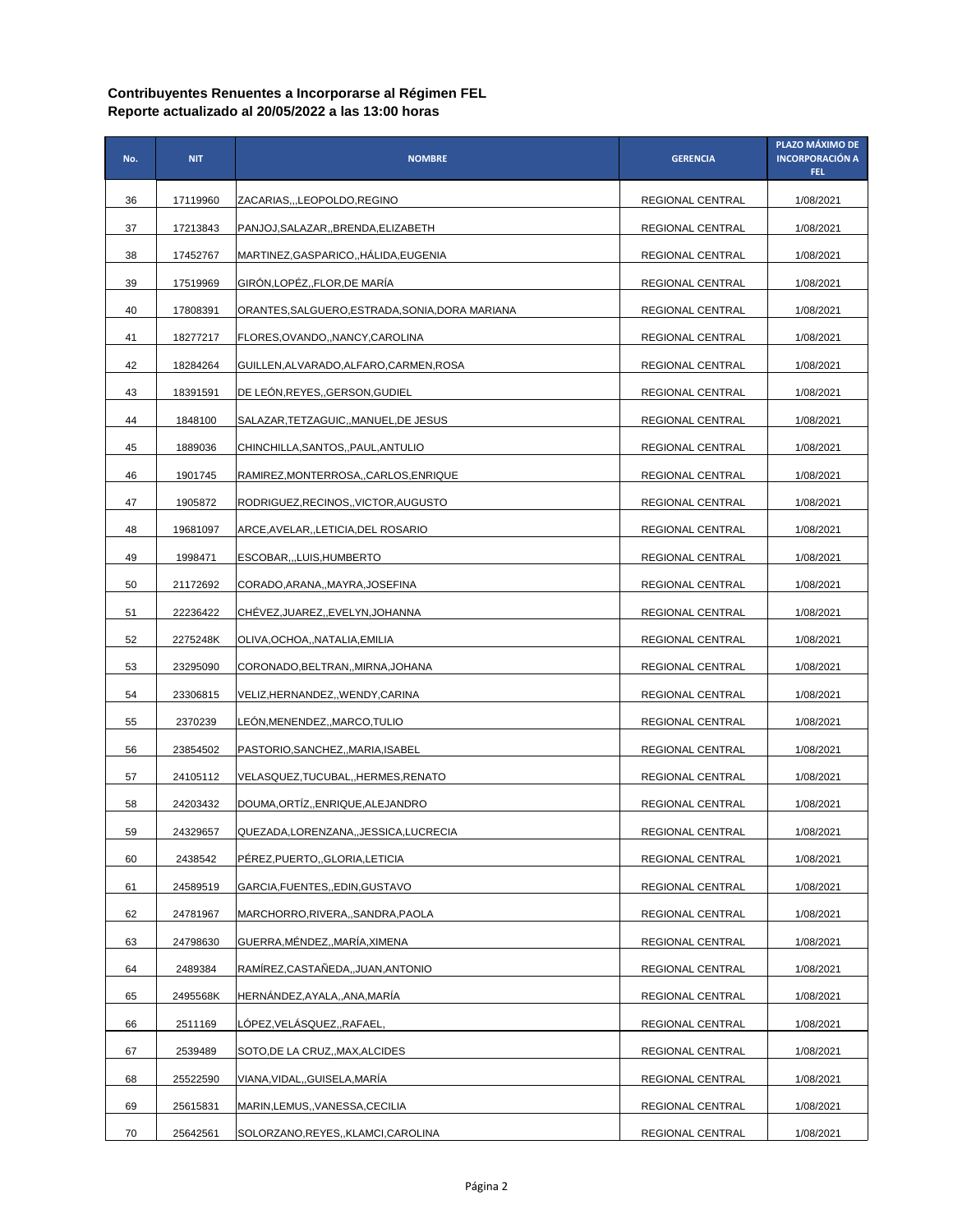| No. | <b>NIT</b> | <b>NOMBRE</b>                              | <b>GERENCIA</b>  | PLAZO MÁXIMO DE<br><b>INCORPORACIÓN A</b><br>FEL. |
|-----|------------|--------------------------------------------|------------------|---------------------------------------------------|
| 71  | 25893645   | RUANO, CRUZ, VELASQUEZ, ELIDA, CORINA      | REGIONAL CENTRAL | 1/08/2021                                         |
| 72  | 26541211   | LOPEZ,CIFUENTES,,LILIAN,LEONOR             | REGIONAL CENTRAL | 1/08/2021                                         |
| 73  | 27511561   | GARCIA, MANSILLA, , EHVER, AROLDO          | REGIONAL CENTRAL | 1/08/2021                                         |
| 74  | 28118227   | SILVESTRE, CIFUENTES, WILTON, ALBERTO      | REGIONAL CENTRAL | 1/08/2021                                         |
| 75  | 28466624   | CHÉN, GONZALEZ, HILDA, CLEMENCIA           | REGIONAL CENTRAL | 1/08/2021                                         |
| 76  | 29293642   | MONTERROSO, VIAU, , ANDREA, MARIA          | REGIONAL CENTRAL | 1/08/2021                                         |
| 77  | 30499674   | HERNANDEZ,,CABRERA,KAREN,SUSANA            | REGIONAL CENTRAL | 1/08/2021                                         |
| 78  | 3050955    | MOLINA, VISQUERRA,, RAMIRO, LEONIDAS       | REGIONAL CENTRAL | 1/08/2021                                         |
| 79  | 30639239   | GONZALEZ, HERRERA, , ELSA, CAROLINA        | REGIONAL CENTRAL | 1/08/2021                                         |
| 80  | 31590144   | GONZALEZ,LOPEZ,,DEBORA,ELIZABETH           | REGIONAL CENTRAL | 1/08/2021                                         |
| 81  | 32368887   | GUZMÁN, MUÑOZ, RAMOS, CLAUDIA, MARÍA       | REGIONAL CENTRAL | 1/08/2021                                         |
| 82  | 3285863    | TURCIOS, ESTURBAN, JERONIMO, ALBERTO       | REGIONAL CENTRAL | 1/08/2021                                         |
| 83  | 32955642   | CHINCHILLA, CUCA, DE LEON, ZOILA, CAROLINA | REGIONAL CENTRAL | 1/08/2021                                         |
| 84  | 3326632    | DE LA ROCA, MORAN, , ANGELA, AZUCENA       | REGIONAL CENTRAL | 1/08/2021                                         |
| 85  | 3337707    | VEGAGUSTAVO, ADOLFO                        | REGIONAL CENTRAL | 1/08/2021                                         |
| 86  | 3340023    | ALVAREZ,ECHEVERRÍA,,MARIA,LETICIA          | REGIONAL CENTRAL | 1/08/2021                                         |
| 87  | 35849177   | QUIJADA, PEREZ, MILDRE, MARLENE            | REGIONAL CENTRAL | 1/08/2021                                         |
| 88  | 36281530   | OGALDEZ,MERIDA,,INGRID,ROSANA              | REGIONAL CENTRAL | 1/08/2021                                         |
| 89  | 36377791   | MORALES, GABRIEL, DELFIDO, EDUARDO         | REGIONAL CENTRAL | 1/08/2021                                         |
| 90  | 36627186   | PRADO, MAYORGA, HENRY, RENE                | REGIONAL CENTRAL | 1/08/2021                                         |
| 91  | 36915599   | HERNANDEZ,CORDON,,RUDDY,                   | REGIONAL CENTRAL | 1/08/2021                                         |
| 92  | 37016326   | PARDO, PÉREZ, GUSTAVO, ADOLFO              | REGIONAL CENTRAL | 1/08/2021                                         |
| 93  | 37110012   | SANABRIA, MORALES, , IRIS, FLORIDALMA      | REGIONAL CENTRAL | 1/08/2021                                         |
| 94  | 37206885   | SANTOS, LÓPEZ, HENRY, GIOVANNI             | REGIONAL CENTRAL | 1/08/2021                                         |
| 95  | 37240021   | GARCIA,,,CARLOS,VENTURA                    | REGIONAL CENTRAL | 1/08/2021                                         |
| 96  | 37348531   | MARCUCCI, ARCINIEGA, , EMMA, ELIZABETH     | REGIONAL CENTRAL | 1/08/2021                                         |
| 97  | 3765342    | GARCIA, MARTINEZ, , ANGEL, JESUS           | REGIONAL CENTRAL | 1/08/2021                                         |
| 98  | 37759272   | RAMIREZ,LOSSI,,MIRIAN,JEANNETTE            | REGIONAL CENTRAL | 1/08/2021                                         |
| 99  | 37942182   | RAMIREZ, RODAS, , RYAN, RENE               | REGIONAL CENTRAL | 1/08/2021                                         |
| 100 | 39361861   | SOTZ, CHEX, , JUANA, CELESTINA             | REGIONAL CENTRAL | 1/08/2021                                         |
| 101 | 40106276   | SÁNCHEZ, SÁNCHEZ, , MARIA, BERENICE        | REGIONAL CENTRAL | 1/08/2021                                         |
| 102 | 41426878   | NORIEGA, MARTINEZ, , ANABELLA,             | REGIONAL CENTRAL | 1/08/2021                                         |
| 103 | 4279336    | LÓPEZ,CHÁVEZ,,FELICIANO,                   | REGIONAL CENTRAL | 1/08/2021                                         |
| 104 | 43153402   | VASQUEZ,,,ANA,GABRIELA                     | REGIONAL CENTRAL | 1/08/2021                                         |
| 105 | 4325079    | CUELLAR, MENDEZ, , DANIEL, ISRAEL          | REGIONAL CENTRAL | 1/08/2021                                         |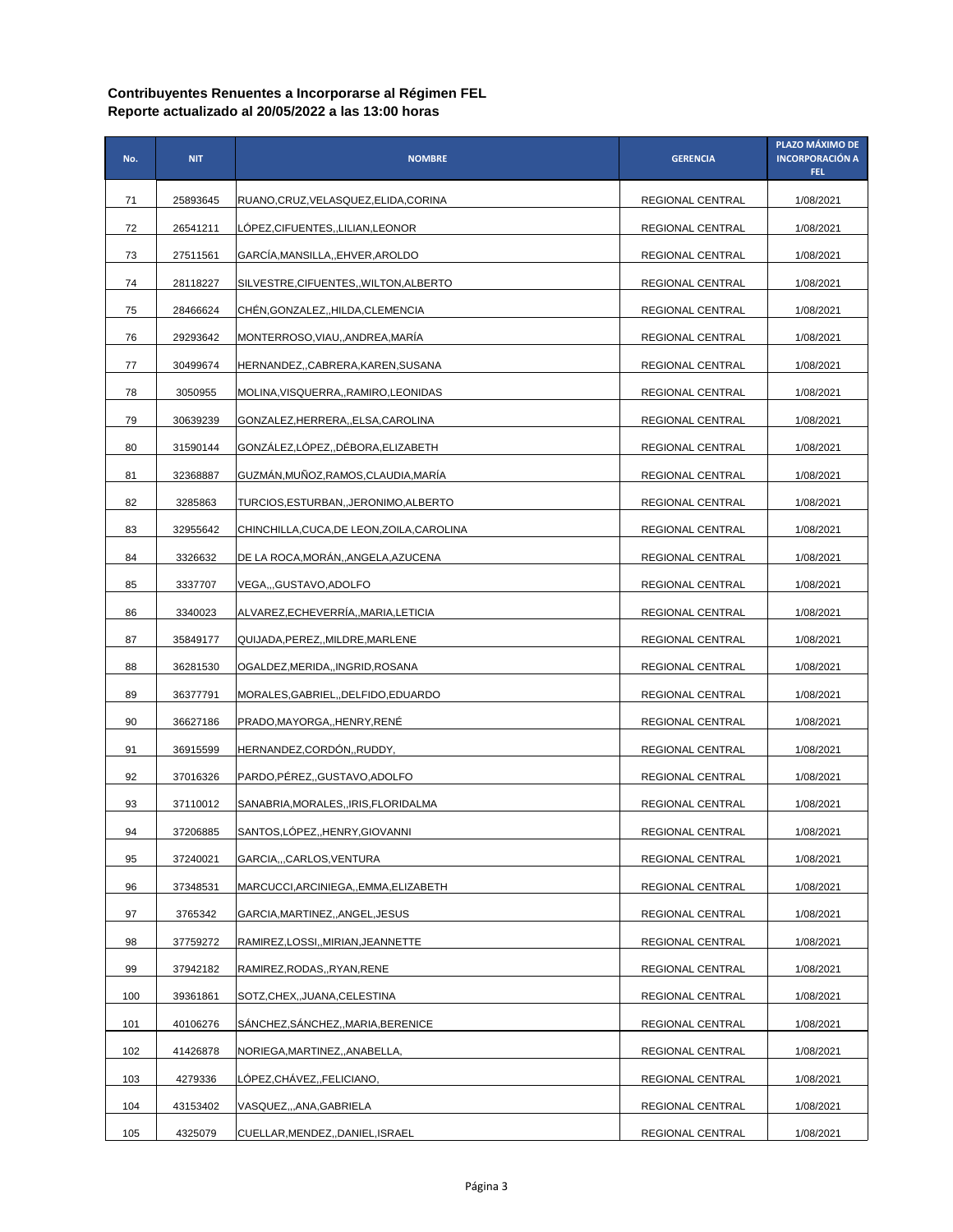| No. | <b>NIT</b> | <b>NOMBRE</b>                                 | <b>GERENCIA</b>  | PLAZO MÁXIMO DE<br><b>INCORPORACIÓN A</b><br><b>FEL</b> |
|-----|------------|-----------------------------------------------|------------------|---------------------------------------------------------|
| 106 | 43300766   | YONKER,LLERENA,,ANDREA,DEL CARMEN             | REGIONAL CENTRAL | 1/08/2021                                               |
| 107 | 4373103    | CERMENO, GUERRA, HECTOR, ANTONIO              | REGIONAL CENTRAL | 1/08/2021                                               |
| 108 | 44014325   | BATZIN, CHOJOJ, SINCAL, GLORIA, CRISTINA      | REGIONAL CENTRAL | 1/08/2021                                               |
| 109 | 44087799   | SILVA, VELASQUEZ, PAREDES, ALEJANDRA,         | REGIONAL CENTRAL | 1/08/2021                                               |
| 110 | 44878257   | MEDINA, GONZALEZ,, ANA, LORENA                | REGIONAL CENTRAL | 1/08/2021                                               |
| 111 | 45625565   | MONTOYA, IMERI,, EVA, CAROLINA                | REGIONAL CENTRAL | 1/08/2021                                               |
| 112 | 45721      | GARCIA,MENCOS,,PEDRO,ENRIQUE                  | REGIONAL CENTRAL | 1/08/2021                                               |
| 113 | 4609611    | ORDOÑEZ,ZUÑIGA,,JENNER,OBDULIO                | REGIONAL CENTRAL | 1/08/2021                                               |
| 114 | 46199578   | ENRIQUEZ, HERRERA, , ROY, SAMIR               | REGIONAL CENTRAL | 1/08/2021                                               |
| 115 | 4661877    | CUYAN, MEJIA, , JULIO, CESAR                  | REGIONAL CENTRAL | 1/08/2021                                               |
| 116 | 46693890   | XALIN, LORENZANA,, LUIS, ALFREDO              | REGIONAL CENTRAL | 1/08/2021                                               |
| 117 | 46894551   | SANCHEZ,CABRERA,,OSCAR,FRANCISCO              | REGIONAL CENTRAL | 1/08/2021                                               |
| 118 | 47265132   | PELLECER, GONZALEZ, LOURDES, CAROLINA         | REGIONAL CENTRAL | 1/08/2021                                               |
| 119 | 4765133    | MEJİA,LOPEZ,,NERY,OSWALDO                     | REGIONAL CENTRAL | 1/08/2021                                               |
| 120 | 4785142    | HERNÁNDEZ, POLANCO, GUSTAVO, ADOLFO           | REGIONAL CENTRAL | 1/08/2021                                               |
| 121 | 4858484    | HERNANDEZ,LUNA,,ALMA,IRENE                    | REGIONAL CENTRAL | 1/08/2021                                               |
| 122 | 48839116   | SALOJ, PATAL, , MARÍA, ISABEL                 | REGIONAL CENTRAL | 1/08/2021                                               |
| 123 | 49316281   | PORTILLO,CASTELLANOS,,SONIA,PATRICIA          | REGIONAL CENTRAL | 1/08/2021                                               |
| 124 | 49330721   | GIL,HERNANDEZ,ANLEU,BLANCA,ORBELINA           | REGIONAL CENTRAL | 1/08/2021                                               |
| 125 | 49913808   | VASQUEZ,BARILLAS,,HELEN,NOHEMY                | REGIONAL CENTRAL | 1/08/2021                                               |
| 126 | 5040175    | JIMENEZ,AYALA,,EDGAR,ROBERTO                  | REGIONAL CENTRAL | 1/08/2021                                               |
| 127 | 5057035    | BARILLAS,ROMILLO,,LIONEL,ALFONSO              | REGIONAL CENTRAL | 1/08/2021                                               |
| 128 | 5207487    | GALICIA,URIAS,,CLAUDIA,GISSEL                 | REGIONAL CENTRAL | 1/08/2021                                               |
| 129 | 529925K    | CARRILLO, POTÓN,, JOSÉ, NESTOR                | REGIONAL CENTRAL | 1/08/2021                                               |
| 130 | 53344553   | GÓMEZ, ARÉVALO, GERARDO, ANTONIO              | REGIONAL CENTRAL | 1/08/2021                                               |
| 131 | 53750160   | PIERRI, GORDILLO,, JACKELINE, ILEANA          | REGIONAL CENTRAL | 1/08/2021                                               |
| 132 | 53996984   | TARACENA, PÉREZ,, WILLIAM, FANUEL             | REGIONAL CENTRAL | 1/08/2021                                               |
| 133 | 5473977    | VELÁSQUEZ,ZÁRATE,,GILBERTO,ISRAEL             | REGIONAL CENTRAL | 1/08/2021                                               |
| 134 | 54899427   | MOREIRA, HERNANDEZ, , REBECA, ISABEL          | REGIONAL CENTRAL | 1/08/2021                                               |
| 135 | 5497957    | RUIZ, ALVARADO, , CLAUDIA, LORENA DEL ROSARIO | REGIONAL CENTRAL | 1/08/2021                                               |
| 136 | 55507859   | ALARCÓN, MELÉNDEZ, , MARIO, RICARDO           | REGIONAL CENTRAL | 1/08/2021                                               |
| 137 | 5560756    | GRANILLO,DIAZ,,JORGE,EDUARDO                  | REGIONAL CENTRAL | 1/08/2021                                               |
| 138 | 56011806   | FERNANDEZ, JUAREZ, SAMAYOA, MILDRED, OFELIA   | REGIONAL CENTRAL | 1/08/2021                                               |
| 139 | 56799136   | RODRÍGUEZ, BÁ,, JUAN, CARLOS                  | REGIONAL CENTRAL | 1/08/2021                                               |
| 140 | 5721857    | GUERRA, SANDOVAL, , JOSÉ, MIGUEL              | REGIONAL CENTRAL | 1/08/2021                                               |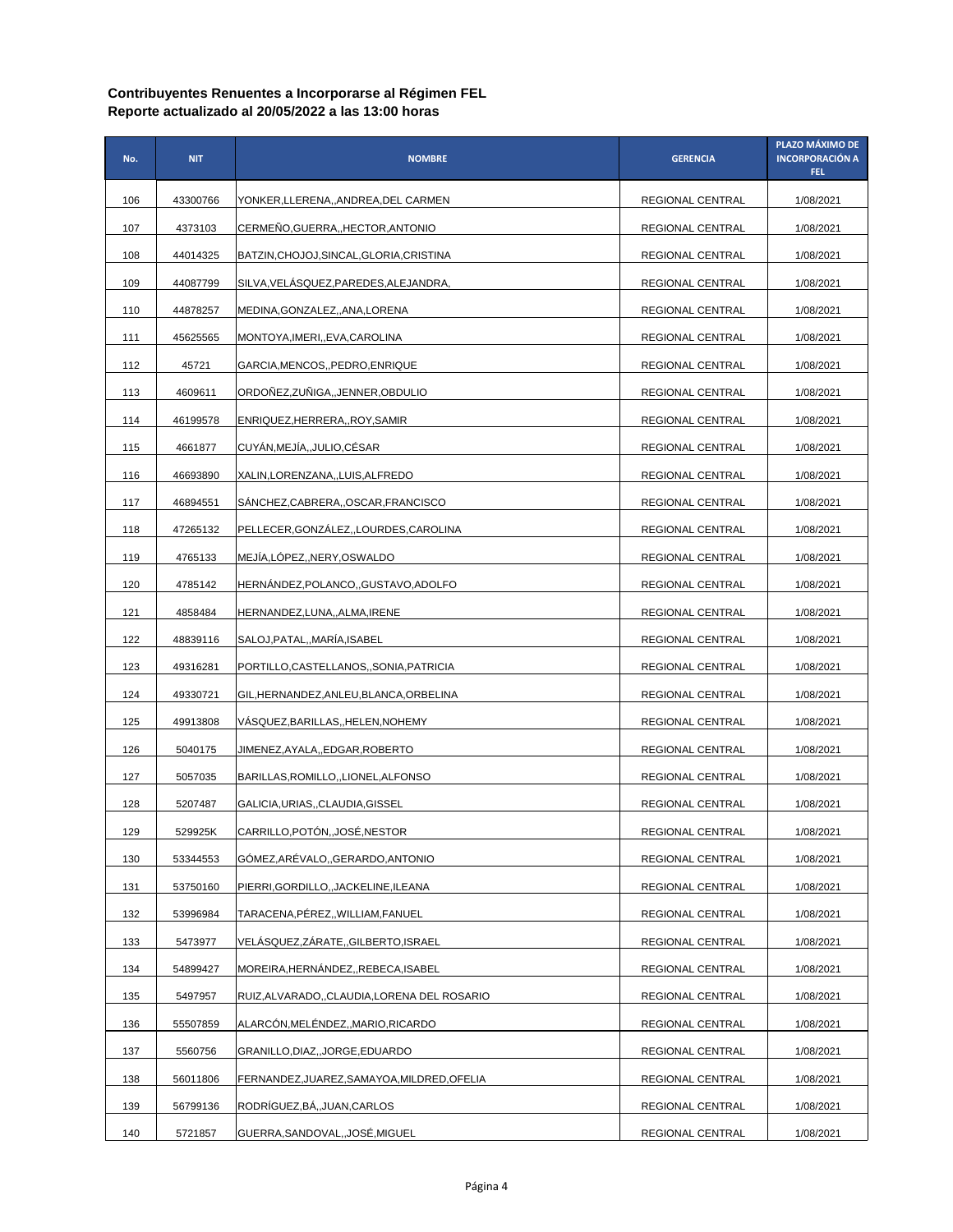| No. | <b>NIT</b> | <b>NOMBRE</b>                                   | <b>GERENCIA</b>  | PLAZO MÁXIMO DE<br><b>INCORPORACIÓN A</b><br>FEL. |
|-----|------------|-------------------------------------------------|------------------|---------------------------------------------------|
| 141 | 573066K    | BINFORD, SAENZ DE TEJADA, , ANNA, MICHELLE      | REGIONAL CENTRAL | 1/08/2021                                         |
| 142 | 58418040   | ABASCAL,DE LA VEGA,LEONARDO,MARÍA,DEL PILAR     | REGIONAL CENTRAL | 1/08/2021                                         |
| 143 | 5959861    | MORALES, PEREZ, HENRY, ALBERTO                  | REGIONAL CENTRAL | 1/08/2021                                         |
| 144 | 6009190    | MENDEZ, DUARTE,, LEONEL, OSWALDO                | REGIONAL CENTRAL | 1/08/2021                                         |
| 145 | 6058647    | LOPEZ, BEYER, , ENIO, ISMAEL                    | REGIONAL CENTRAL | 1/08/2021                                         |
| 146 | 61323616   | DE LA CRUZ, REVOLORIO,, MAURICIO, JOSE          | REGIONAL CENTRAL | 1/08/2021                                         |
| 147 | 62051563   | REYES, REYES, GERARDO, ANDRE                    | REGIONAL CENTRAL | 1/08/2021                                         |
| 148 | 657123     | UMAÑA, ARAGÓN, RICARDO, ALFONSO                 | REGIONAL CENTRAL | 1/08/2021                                         |
| 149 | 6573045    | IZAGUIRRE, MUÑOZ, , JAIME,                      | REGIONAL CENTRAL | 1/08/2021                                         |
| 150 | 66420172   | RODRIGUEZ, SOLIS, , MAVIS, OMELINDA             | REGIONAL CENTRAL | 1/08/2021                                         |
| 151 | 6684890    | CASTELLANOS, GUTIÉRREZ, , GLAUCA, MARLEN EUNICE | REGIONAL CENTRAL | 1/08/2021                                         |
| 152 | 66877865   | AREVALO, VELÁSQUEZ, EMERSON, RAÚL               | REGIONAL CENTRAL | 1/08/2021                                         |
| 153 | 6738303    | COBOS, BRAN,, KAREN, BETZABETH                  | REGIONAL CENTRAL | 1/08/2021                                         |
| 154 | 6763057    | VELASQUEZ,RAYO,,AXEL,ESTUARDO                   | REGIONAL CENTRAL | 1/08/2021                                         |
| 155 | 6787495    | ORTIZ,,,ESWIN,GUILLERMO                         | REGIONAL CENTRAL | 1/08/2021                                         |
| 156 | 6816045    | ABIÚ, CHALÍ-LÓPEZ, , RONY,                      | REGIONAL CENTRAL | 1/08/2021                                         |
| 157 | 686855K    | COLMENARES,PELLECER,,RODOLFO,                   | REGIONAL CENTRAL | 1/08/2021                                         |
| 158 | 69694079   | PONCE, ASENCIO, , CLAUDIA, MARIA                | REGIONAL CENTRAL | 1/08/2021                                         |
| 159 | 70305919   | OROZCO,OROZCO,,MARCELA,ELIZABETH                | REGIONAL CENTRAL | 1/08/2021                                         |
| 160 | 7040342    | IMERI, GUZMÁN, , JULIO, CÉSAR                   | REGIONAL CENTRAL | 1/08/2021                                         |
| 161 | 705489     | PAREDES, MENDIA, , JORGE, ARTURO                | REGIONAL CENTRAL | 1/08/2021                                         |
| 162 | 71439447   | GIRÓN, MOSCOSO, , ROGER, ALEXANDER              | REGIONAL CENTRAL | 1/08/2021                                         |
| 163 | 7158629    | BARREDA, GONZALEZ, FLOR, DE MARIA               | REGIONAL CENTRAL | 1/08/2021                                         |
| 164 | 7160364    | GUOZ,ESQUIT,,JOSÉ,EUSEBIO                       | REGIONAL CENTRAL | 1/08/2021                                         |
| 165 | 7163754    | SANDOVAL, MARROQUIN, , JUAN, JAVIER             | REGIONAL CENTRAL | 1/08/2021                                         |
| 166 | 7201559    | LÓPEZ,DE LEÓN,QUIÑÓNEZ,BERTA,JULIETA            | REGIONAL CENTRAL | 1/08/2021                                         |
| 167 | 7273134    | LOPEZ,LEPE, MAZARIEGOS, HEYDY, GUADALUPE        | REGIONAL CENTRAL | 1/08/2021                                         |
| 168 | 7314426    | TARACENA, HERNANDEZ, , JULIO, JHONNSSEN         | REGIONAL CENTRAL | 1/08/2021                                         |
| 169 | 7467923    | BURBANO, ARRIOLA, , SYLVIA, GUADALUPE           | REGIONAL CENTRAL | 1/08/2021                                         |
| 170 | 7535864    | PEREZEDWIN, ADRIAN                              | REGIONAL CENTRAL | 1/08/2021                                         |
| 171 | 7592906    | MARROQUÍN, PORTILLO,, INDIRA, LISSETTE          | REGIONAL CENTRAL | 1/08/2021                                         |
| 172 | 75976307   | LIMA, HUEZO, RODRÍGUEZ, SABRINA, ALEJANDRA      | REGIONAL CENTRAL | 1/08/2021                                         |
| 173 | 76350509   | GODINEZ,VASQUEZ,,JOSE,CARLOS                    | REGIONAL CENTRAL | 1/08/2021                                         |
| 174 | 7654367    | ANZUETO, BARRIOS, , MARVIN, ROLANDO             | REGIONAL CENTRAL | 1/08/2021                                         |
| 175 | 7690185    | DE LEON,CORADO,TOCA,CLAUDIA,GEORGINA            | REGIONAL CENTRAL | 1/08/2021                                         |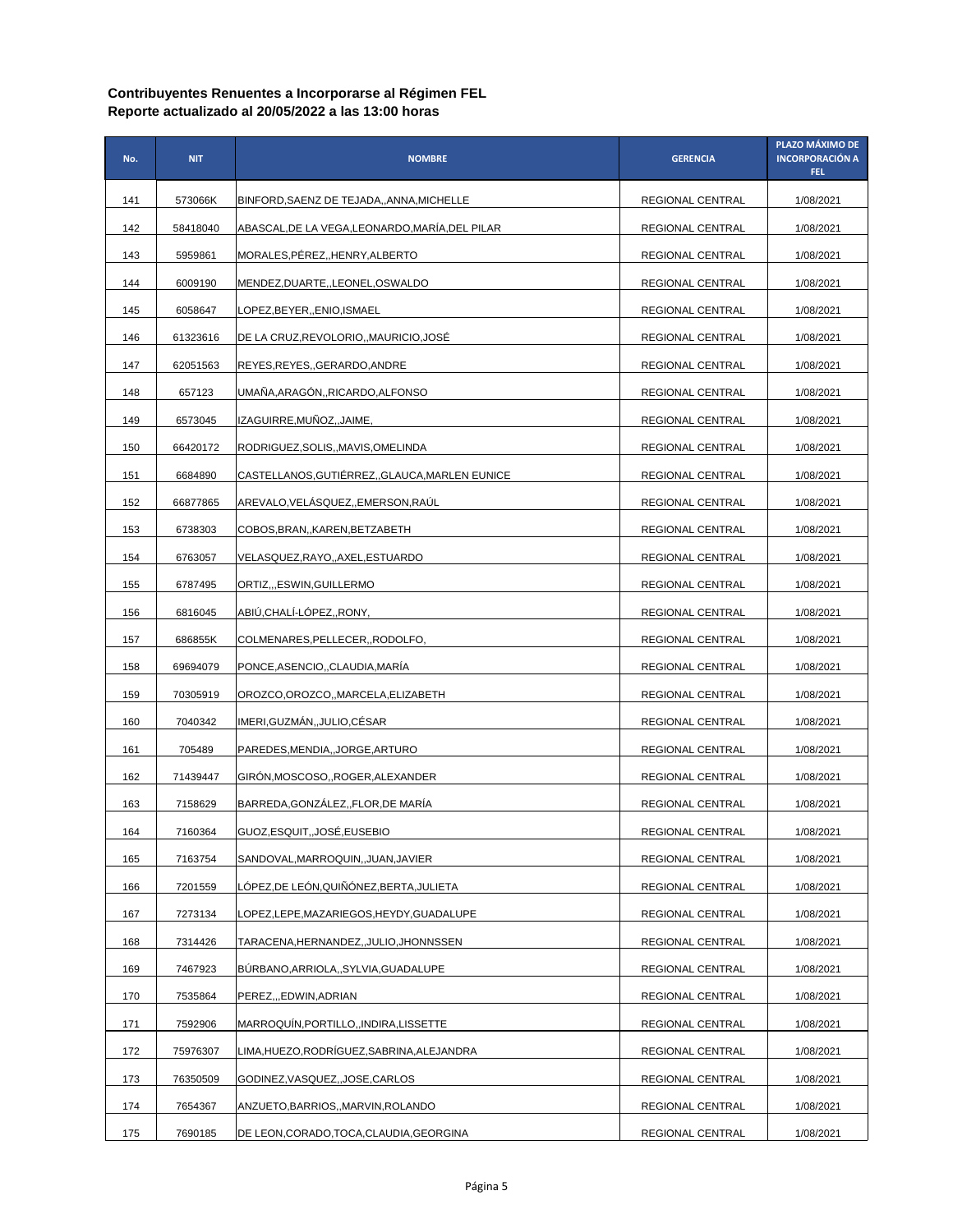| No. | <b>NIT</b> | <b>NOMBRE</b>                                                             | <b>GERENCIA</b>  | PLAZO MÁXIMO DE<br><b>INCORPORACIÓN A</b><br>FEL. |
|-----|------------|---------------------------------------------------------------------------|------------------|---------------------------------------------------|
| 176 | 7693214    | FOLGAR,LOPEZ,,INGRID,ELIZABETH                                            | REGIONAL CENTRAL | 1/08/2021                                         |
| 177 | 7713568    | OROZCO, Y OROZCO, DOMINGUEZ, LILY, ASTRID                                 | REGIONAL CENTRAL | 1/08/2021                                         |
| 178 | 7866798    | ROSALES, TAHAY, , AUGUSTO, NICOLAS                                        | REGIONAL CENTRAL | 1/08/2021                                         |
| 179 | 7869118    | MOLINA, MARROQUIN, , ANABELA,                                             | REGIONAL CENTRAL | 1/08/2021                                         |
| 180 | 7896204    | POLANCO, ALFARO, DANILO,                                                  | REGIONAL CENTRAL | 1/08/2021                                         |
| 181 | 7998244    | XALIN,CORONADO,,HEIDY,MARITZA                                             | REGIONAL CENTRAL | 1/08/2021                                         |
| 182 | 805116K    | GRAMAJO, QUEMÉ, MONICA, ABIDAIL                                           | REGIONAL CENTRAL | 1/08/2021                                         |
| 183 | 80527493   | MELENDEZ,LOBOS,,MELISSA,GABRIELA                                          | REGIONAL CENTRAL | 1/08/2021                                         |
| 184 | 8181934    | DURO,TAMASIUNAS,,JOSĖ,MIGUEL ANTONIO                                      | REGIONAL CENTRAL | 1/08/2021                                         |
| 185 | 82400822   | RECINOS, MARTINEZ, , MARISSA,                                             | REGIONAL CENTRAL | 1/08/2021                                         |
| 186 | 82567980   | HERNANDEZ, TELLO, , LESTER, ALBERTO                                       | REGIONAL CENTRAL | 1/08/2021                                         |
| 187 | 827990K    | RILEY,,,GARBINE,                                                          | REGIONAL CENTRAL | 1/08/2021                                         |
| 188 | 83165487   | LINARES,PINEDA,,WALTHER,ORLANDO                                           | REGIONAL CENTRAL | 1/08/2021                                         |
| 189 | 8354413    | MORALES, MORALES, , MANUEL, DE JESUS                                      | REGIONAL CENTRAL | 1/08/2021                                         |
| 190 | 8534020    | MARTINEZ,LOPEZ,PORTILLO,LUCRECIA,EDITH                                    | REGIONAL CENTRAL | 1/08/2021                                         |
| 191 | 86739778   | LEMUS,FERNANDEZ,,ISIDRO,GIOVANNI                                          | REGIONAL CENTRAL | 1/08/2021                                         |
| 192 | 891029     | BOLANOS, VILLACORTA,, RAMIRO, EDUARDO                                     | REGIONAL CENTRAL | 1/08/2021                                         |
| 193 | 91233518   | CASTILLO, OVALLE, SERGIO, JUAN RONY                                       | REGIONAL CENTRAL | 1/08/2021                                         |
| 194 | 92729843   | MARQUEZ, AYALA,, JENNIFER,                                                | REGIONAL CENTRAL | 1/08/2021                                         |
| 195 | 9565086    | GUILLEN, BARRIOS, , CLAUDIA, LILI                                         | REGIONAL CENTRAL | 1/08/2021                                         |
| 196 | 9783393    | DE LEON REGIL, SAENZ, , FRANCISCO, ANTONIO                                | REGIONAL CENTRAL | 1/08/2021                                         |
| 197 | 80338852   | PASTELERIAS HOLANDESA SOCIEDAD ANONIMA                                    | REGIONAL CENTRAL | 1/10/2019                                         |
| 198 | 27046338   | CONECTION, SOCIEDAD ANONIMA                                               | REGIONAL CENTRAL | 1/12/2021                                         |
| 199 | 74468138   | SUMA TIENDAS, SOCIEDAD ANONIMA                                            | REGIONAL CENTRAL | 1/12/2021                                         |
| 200 | 7100000    | PROVEEDORA CENTRAL, SOCIEDAD ANONIMA                                      | REGIONAL CENTRAL | 1/04/2021                                         |
| 201 | 698133K    | COMANDO DE SEGURIDAD PROFESIONAL SOCIEDAD ANONIMA                         | REGIONAL CENTRAL | 23/09/2020                                        |
| 202 | 86017918   | CUENTAS CRE-C SOCIEDAD ANONIMA                                            | REGIONAL CENTRAL | 23/09/2020                                        |
| 203 | 88220168   | SERVICIOS DE MENSAJERIA Y PAQUETERIA RAPIDITO EXPRESS<br>SOCIEDAD ANONIMA | REGIONAL CENTRAL | 23/10/2020                                        |
| 204 | 38281074   | TELEPIZZA GUATEMALA, SOCIEDAD ANONIMA                                     | REGIONAL CENTRAL | 23/10/2020                                        |
| 205 | 30154707   | ABASTECEDORA DE CARNES, SOCIEDAD ANONIMA                                  | REGIONAL CENTRAL | 1/01/2021                                         |
| 206 | 5059453    | ROSALES, CHIGUA, PINEDA, DILMA, IRIS                                      | REGIONAL CENTRAL | 1/01/2021                                         |
| 207 | 66336112   | IMPORTADORA EL PORTAL SOCIEDAD ANONIMA                                    | REGIONAL CENTRAL | 1/02/2021                                         |
| 208 | 4112075    | AGRICENTRO PETAPA SOCIEDAD ANONIMA                                        | REGIONAL CENTRAL | 1/01/2021                                         |
| 209 | 45735379   | PRODUCTORA GUATEMALTECA DE CARNES, SOCIEDAD ANONIMA                       | REGIONAL CENTRAL | 1/01/2021                                         |
| 210 | 100180272  | IMPORTACIONES Y EXPORTACIONES KAYSER, SOCIEDAD ANONIMA                    | REGIONAL CENTRAL | 1/03/2021                                         |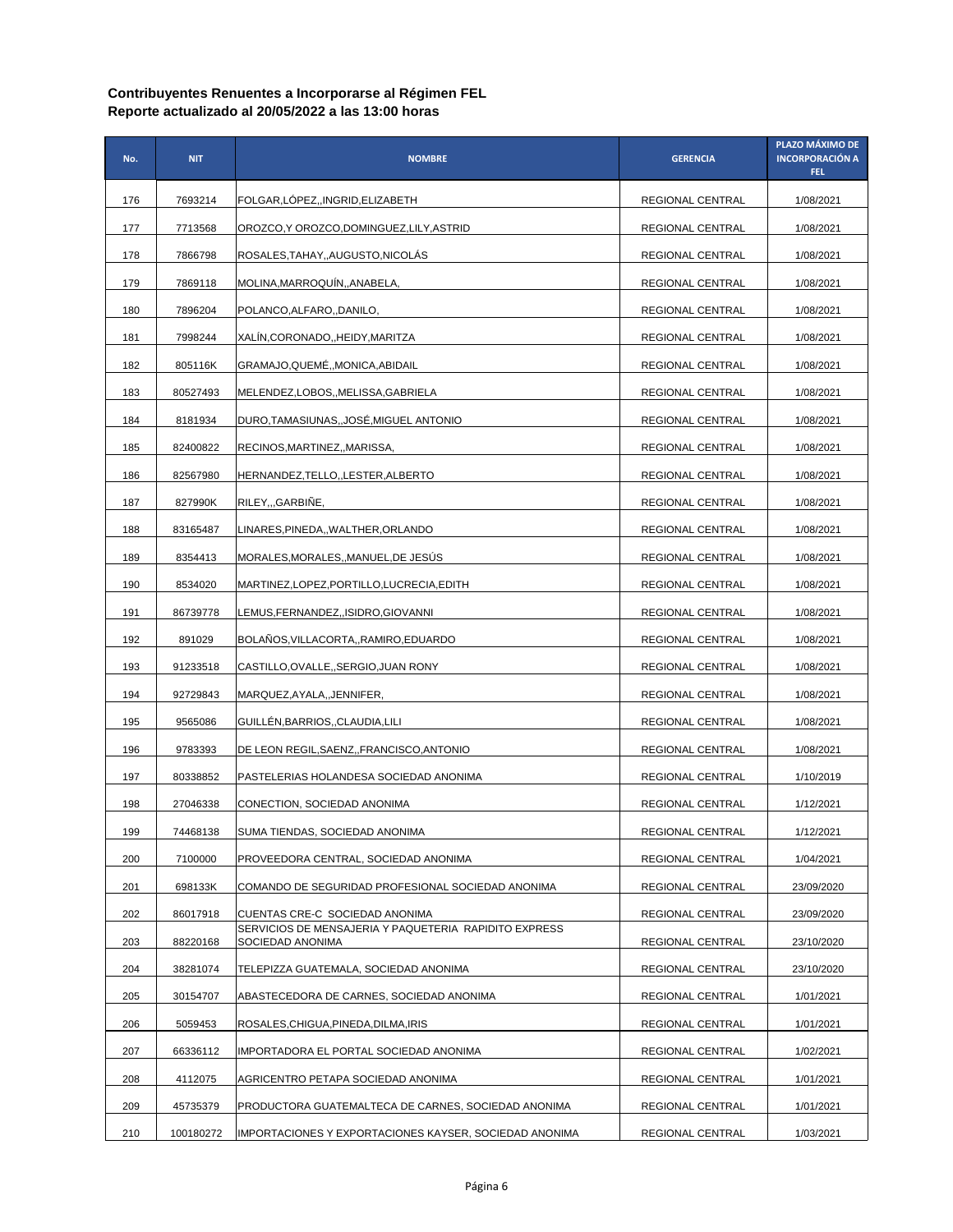| No. | <b>NIT</b> | <b>NOMBRE</b>                                                         | <b>GERENCIA</b>         | PLAZO MÁXIMO DE<br><b>INCORPORACIÓN A</b><br>FEL. |
|-----|------------|-----------------------------------------------------------------------|-------------------------|---------------------------------------------------|
| 211 | 71446397   | IREMARU, SOCIEDAD ANONIMA                                             | REGIONAL CENTRAL        | 1/12/2020                                         |
| 212 | 74846329   | VOON MODA SOCIEDAD ANONIMA                                            | REGIONAL CENTRAL        | 1/01/2021                                         |
| 213 | 86023810   | CHINA GREAT WALL TRADING, SOCIEDAD ANONIMA                            | REGIONAL CENTRAL        | 1/02/2021                                         |
| 214 | 24970816   | DISTRIBUIDORA LA ILUSION, SOCIEDAD ANONIMA                            | REGIONAL CENTRAL        | 1/04/2021                                         |
| 215 | 71684336   | DUMAS GUATEMALA, SOCIEDAD ANONIMA                                     | REGIONAL CENTRAL        | 1/01/2021                                         |
| 216 | 100623999  | IMPORTACIONES PUNTOIDEA, SOCIEDAD ANONIMA                             | <b>REGIONAL CENTRAL</b> | 1/04/2021                                         |
| 217 | 95277579   | VISTAS DEL NARANJO, SOCIEDAD ANONIMA                                  | REGIONAL CENTRAL        | 1/01/2021                                         |
| 218 | 5611024    | INMOBILIARIA ERMECO SOCIEDAD ANONIMA                                  | REGIONAL CENTRAL        | 1/12/2020                                         |
| 219 | 85044032   | BELLEZA Y FRAGANCIAS, SOCIEDAD ANONIMA                                | REGIONAL CENTRAL        | 1/01/2021                                         |
| 220 | 16901800   | FERRER GUATEMALA SOCIEDAD ANONIMA                                     | REGIONAL CENTRAL        | 1/02/2021                                         |
| 221 | 96381256   | TTPI SERVICIOS FINANCIEROS Y OPERACIONALES, SOCIEDAD ANONIMA          | REGIONAL CENTRAL        | 1/12/2020                                         |
| 222 | 103257691  | PRO TRIUNFO, SOCIEDAD ANONIMA                                         | REGIONAL CENTRAL        | 1/12/2020                                         |
| 223 | 34901698   | CENTRO SPORTA, SOCIEDAD ANONIMA                                       | REGIONAL CENTRAL        | 1/04/2021                                         |
| 224 | 8334250    | TEJADA,KRONER,,JUAN,CARLOS                                            | REGIONAL CENTRAL        | 1/04/2021                                         |
| 225 | 88126080   | GDU, SOCIEDAD ANONIMA                                                 | REGIONAL CENTRAL        | 1/12/2020                                         |
| 226 | 59231114   | CLORO DE CENTROAMERICA, SOCIEDAD ANONIMA                              | REGIONAL CENTRAL        | 1/01/2021                                         |
| 227 | 92682022   | PRODUCTORA Y DISTRIBUIDORA DE GUATEMALA, SOCIEDAD ANONIMA             | REGIONAL CENTRAL        | 1/01/2021                                         |
| 228 | 29880165   | LUTIN, MARTINEZ, , ANTONIA,                                           | REGIONAL CENTRAL        | 1/01/2021                                         |
| 229 | 77898052   | ATLANTIS FOODS, SOCIEDAD ANONIMA                                      | REGIONAL CENTRAL        | 1/12/2020                                         |
| 230 | 96317442   | HECTOR EUGENIO RAMOS JEREZ ISRAEL EVERILDO RAMOS LOPEZ<br>COPROPIEDAD | REGIONAL CENTRAL        | 1/01/2021                                         |
| 231 | 88860388   | TRES PILAS SOCIEDAD ANONIMA                                           | REGIONAL CENTRAL        | 1/02/2021                                         |
| 232 | 89804066   | EMPIRE PROMOTIONS GUATEMALA GROUP SOCIEDAD ANONIMA                    | REGIONAL CENTRAL        | 1/01/2021                                         |
| 233 | 45902836   | CONDOMINIOS Y PROYECTOS URBANISTICOS, SOCIEDAD ANONIMA                | REGIONAL CENTRAL        | 1/06/2021                                         |
| 234 | 1171895    | AGUIRRE, FERNANDEZ,, LUIS, MIGUEL                                     | REGIONAL CENTRAL        | 1/03/2021                                         |
| 235 | 4433165    | INMOBILIARIA LA TRIBUNA, SOCIEDAD ANONIMA                             | REGIONAL CENTRAL        | 1/01/2021                                         |
| 236 | 98171593   | CORAMA, SOCIEDAD ANONIMA                                              | REGIONAL CENTRAL        | 1/02/2021                                         |
| 237 | 70587930   | AEROREPUBLICA, SOCIEDAD ANONIMA                                       | REGIONAL CENTRAL        | 1/02/2021                                         |
| 238 | 6575951    | OSCAL,BRAN,,WALTER,ARNOLDO                                            | REGIONAL CENTRAL        | 1/03/2021                                         |
| 239 | 22446877   | REPRESENTACIONES MARINAS DE GUATEMALA SOCIEDAD ANONIMA                | REGIONAL CENTRAL        | 1/12/2020                                         |
| 240 | 21057176   | VALORES CATORCE SOCIEDAD ANONIMA                                      | REGIONAL CENTRAL        | 1/02/2021                                         |
| 241 | 1997947    | ZULETA,,,RUBEN,DE JESUS                                               | REGIONAL CENTRAL        | 1/03/2021                                         |
| 242 | 4522338    | CONSULTORA AE, SOCIEDAD ANONIMA                                       | REGIONAL CENTRAL        | 1/12/2020                                         |
| 243 | 8145806    | IMPORTADORA Y EXPORTADORA EL UNIVERSO, SOCIEDAD ANONIMA               | REGIONAL CENTRAL        | 1/01/2021                                         |
| 244 | 81115075   | CRUZ, MONTENEGRO, , DIMAS, RUBEN                                      | REGIONAL CENTRAL        | 1/05/2021                                         |
| 245 | 86020390   | OUTSOURCING CORPORATIVO, SOCIEDAD ANONIMA                             | REGIONAL CENTRAL        | 1/02/2021                                         |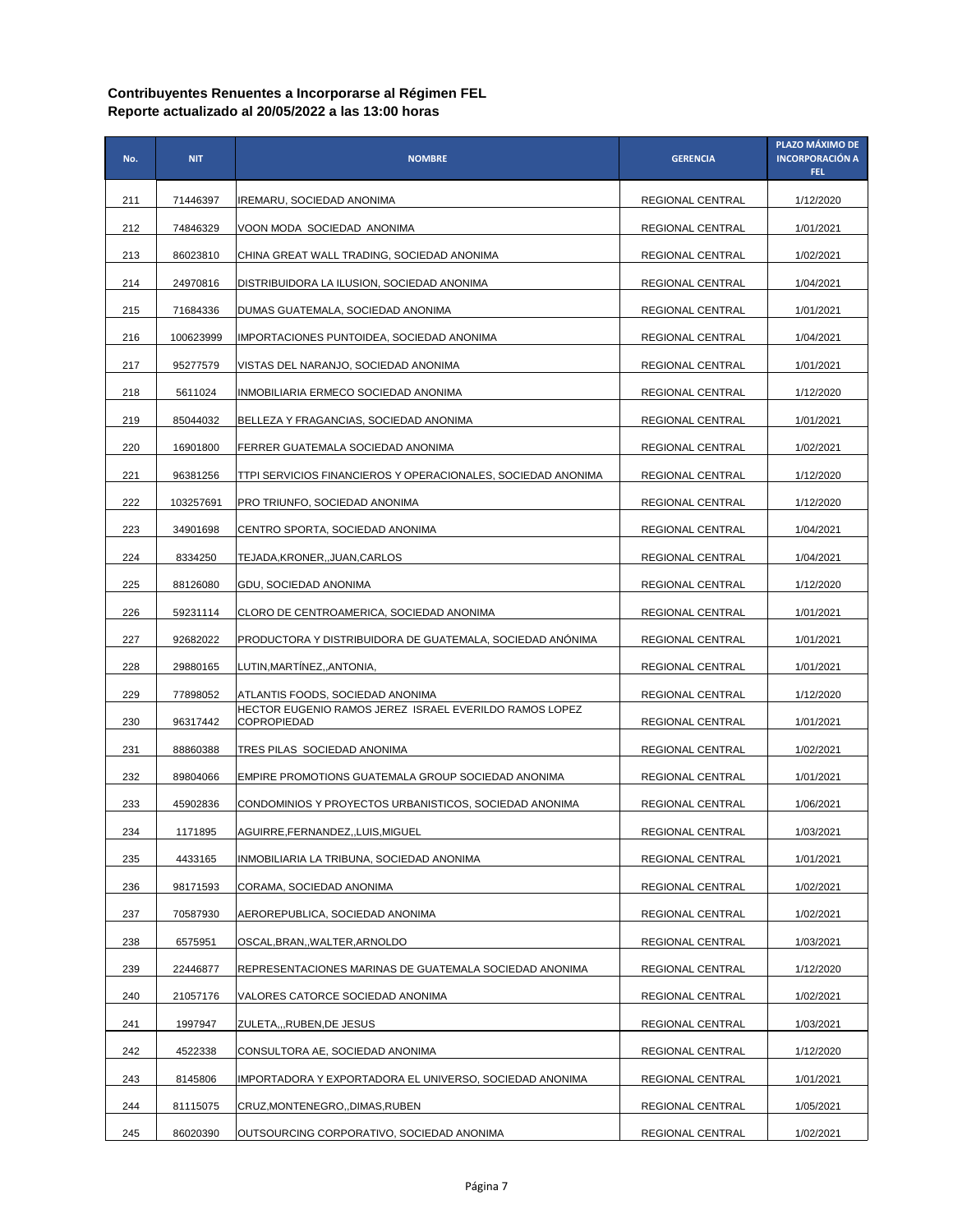| No. | <b>NIT</b> | <b>NOMBRE</b>                                                              | <b>GERENCIA</b>  | PLAZO MÁXIMO DE<br><b>INCORPORACIÓN A</b><br>FEL. |
|-----|------------|----------------------------------------------------------------------------|------------------|---------------------------------------------------|
| 246 | 92603920   | ILESA COSTRUZIONI, SOCIEDAD ANONIMA                                        | REGIONAL CENTRAL | 1/02/2021                                         |
| 247 | 68987080   | SELECCION Y ADMINISTRACION DE RECURSOS HUMANOS, SOCIEDAD<br><b>ANONIMA</b> | REGIONAL CENTRAL | 1/12/2020                                         |
| 248 | 58713492   | LOGISTICA INTEGRAL DE DESPACHOS Y SERVICIOS, SOCIEDAD ANONIMA              | REGIONAL CENTRAL | 1/03/2021                                         |
| 249 | 31326730   | CARGO ONE CENTRO AMERICA, SOCIEDAD ANONIMA                                 | REGIONAL CENTRAL | 1/01/2021                                         |
| 250 | 69035      | INMUEBLES CONSTRUCCIONES Y ALQUILERES SOCIEDAD ANONIMA                     | REGIONAL CENTRAL | 1/01/2021                                         |
| 251 | 35229888   | RUIZ, VELIZ, JOSE, ALFREDO                                                 | REGIONAL CENTRAL | 1/02/2021                                         |
| 252 | 6717659    | KRAL PHARMACEUTICA INTERNACIONAL, SOCIEDAD ANONIMA                         | REGIONAL CENTRAL | 1/02/2021                                         |
| 253 | 92423221   | <b>IBEROAMERICAN BUSINESS CORPORATION, SOCIEDAD ANONIMA</b>                | REGIONAL CENTRAL | 1/03/2021                                         |
| 254 | 84730927   | PEGASO LOGISTICS, SOCIEDAD ANONIMA                                         | REGIONAL CENTRAL | 1/12/2020                                         |
| 255 | 5592267    | PROVEEDORA DE CABLES Y ALAMBRES PDCA GUATEMALA, SOCIEDAD<br><b>ANONIMA</b> | REGIONAL CENTRAL | 1/12/2020                                         |
| 256 | 88858650   | INVERSIONES DIEZ CATORCE, SOCIEDAD ANONIMA                                 | REGIONAL CENTRAL | 19/05/2021                                        |
| 257 | 90668332   | RECURSOS HUMANOS SIN LIMITES SOCIEDAD ANONIMA                              | REGIONAL CENTRAL | 4/05/2021                                         |
| 258 | 95344675   | TREO APARTAMENTOS, SOCIEDAD ANONIMA                                        | REGIONAL CENTRAL | 1/12/2020                                         |
| 259 | 2305542    | BOLLMANN, HAHMANN, , MARTA, ELIZABETH                                      | REGIONAL CENTRAL | 1/02/2021                                         |
| 260 | 91503590   | GAON-NURI SOCIEDAD ANONIMA                                                 | REGIONAL CENTRAL | 1/01/2021                                         |
| 261 | 35420677   | INMOBILIARIA LAS GARDENIAS SA                                              | REGIONAL CENTRAL | 19/05/2021                                        |
| 262 | 97305766   | GRUPO D&M, SOCIEDAD ANONIMA                                                | REGIONAL CENTRAL | 1/01/2021                                         |
| 263 | 47281340   | DISTRIBUIDORA SAN JULIAN, SOCIEDAD ANONIMA                                 | REGIONAL CENTRAL | 1/03/2021                                         |
| 264 | 549703     | RODRIGUEZ,SOTO,,ALFREDO,                                                   | REGIONAL CENTRAL | 1/02/2021                                         |
| 265 | 48369187   | CORPORACION LG, SOCIEDAD ANONIMA                                           | REGIONAL CENTRAL | 25/05/2021                                        |
| 266 | 93299907   | PACIFIC DEVELOPMENT, SOCIEDAD ANONIMA                                      | REGIONAL CENTRAL | 1/01/2021                                         |
| 267 | 34320261   | LOGISTICA ADMINISTRATIVA Y TECNICA, SOCIEDAD ANONIMA                       | REGIONAL CENTRAL | 1/01/2021                                         |
| 268 | 66462991   | PC PLANTAS INDUSTRIALES, SOCIEDAD ANONIMA                                  | REGIONAL CENTRAL | 1/01/2021                                         |
| 269 | 73994448   | PAPELES DE CARTAYA, SOCIEDAD ANONIMA                                       | REGIONAL CENTRAL | 1/06/2021                                         |
| 270 | 92013635   | CLARIANT SPECIALTIES (GUATEMALA), SOCIEDAD ANONIMA                         | REGIONAL CENTRAL | 1/01/2021                                         |
| 271 | 37379011   | CERMEÑO,ESPINA,,INGRID,YANETH                                              | REGIONAL CENTRAL | 1/02/2021                                         |
| 272 | 100410936  | IMPORTADORA MAS Y MAS, SOCIEDAD ANONIMA                                    | REGIONAL CENTRAL | 7/07/2021                                         |
| 273 | 96562919   | GRUPO DE DESARROLLO LEGACY, SOCIEDAD ANONIMA                               | REGIONAL CENTRAL | 1/07/2021                                         |
| 274 | 60098384   | COMERCIALIZADORA AGRICOLA GIL, SOCIEDAD ANONIMA                            | REGIONAL CENTRAL | 23/07/2020                                        |
| 275 | 90657594   | DNG IMPORTADORA SOCIEDAD ANONIMA                                           | REGIONAL CENTRAL | 1/12/2021                                         |
| 276 | 250090     | ACQUARONI,TESEI,,WALTER,.                                                  | REGIONAL CENTRAL | 1/10/2021                                         |
| 277 | 14832585   | MONTERROSO,RAMIREZ,,MARCIA,ESTEFANA                                        | REGIONAL CENTRAL | 1/10/2021                                         |
| 278 | 26293358   | INDUSTRIA GUATEMALTECA DE VELAS AZAHARES, SOCIEDAD ANONIMA                 | REGIONAL CENTRAL | 1/10/2021                                         |
| 279 | 29465605   | HACIENDA LA PERSEVERANCIA, SOCIEDAD ANONIMA                                | REGIONAL CENTRAL | 27/11/2021                                        |
| 280 | 34722165   | LOWENTHAL,FALLA,,MARY,ANN                                                  | REGIONAL CENTRAL | 1/10/2021                                         |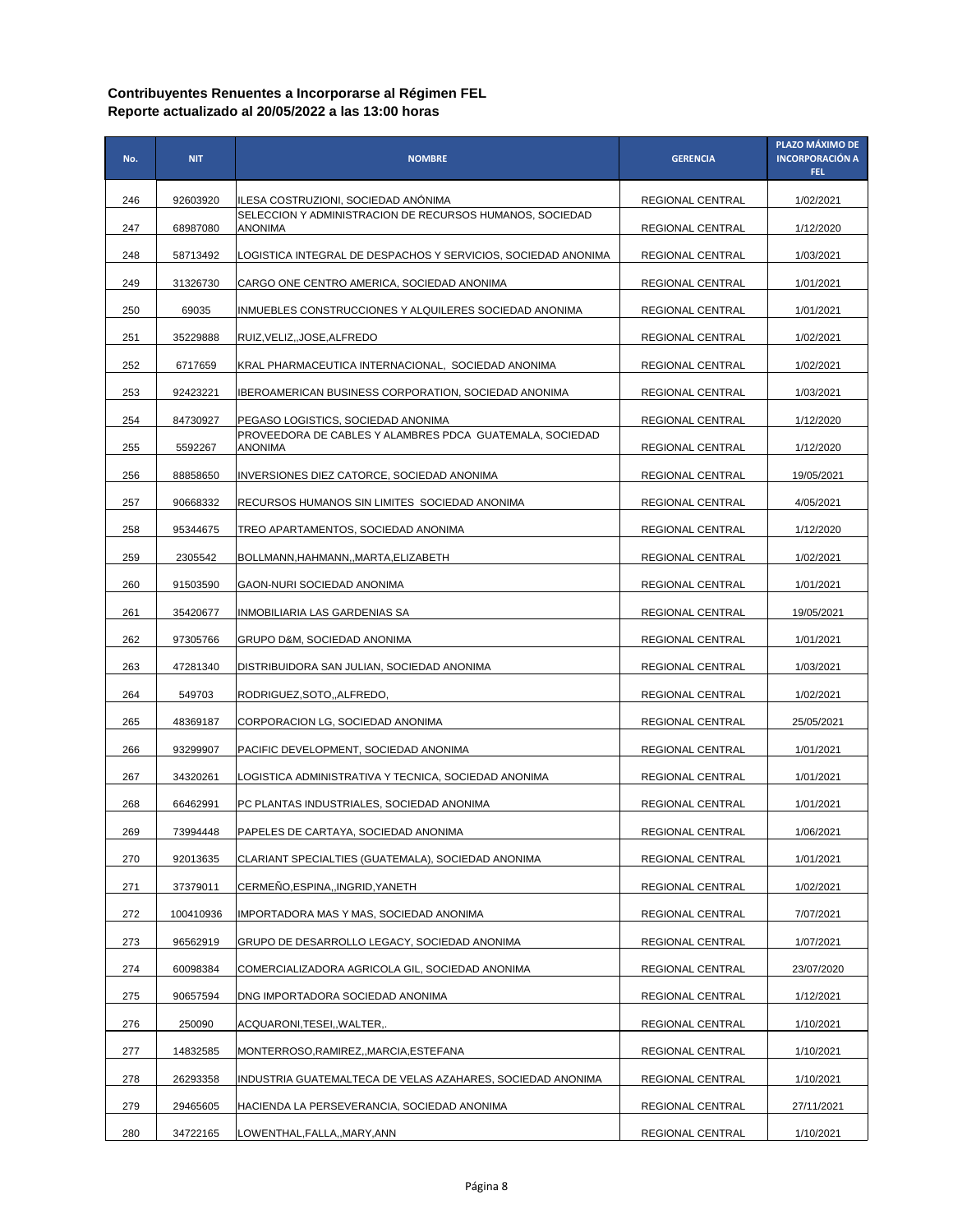| No. | <b>NIT</b> | <b>NOMBRE</b>                                      | <b>GERENCIA</b>  | PLAZO MÁXIMO DE<br><b>INCORPORACIÓN A</b><br>FEL. |
|-----|------------|----------------------------------------------------|------------------|---------------------------------------------------|
| 281 | 36965367   | INVERSIONES PENINSULARES, SOCIEDAD ANONIMA         | REGIONAL CENTRAL | 1/10/2021                                         |
| 282 | 39838498   | FERNANDEZ, BAECHLI, , ALFREDO, VINICIO             | REGIONAL CENTRAL | 1/10/2021                                         |
| 283 | 52920917   | GRUPO GAMA, SOCIEDAD ANONIMA                       | REGIONAL CENTRAL | 1/10/2021                                         |
| 284 | 59498579   | MUNDO MADERA, SOCIEDAD ANONIMA                     | REGIONAL CENTRAL | 20/11/2021                                        |
| 285 | 66055393   | UGANDA, SOCIEDAD ANONIMA                           | REGIONAL CENTRAL | 31/10/2021                                        |
| 286 | 70932069   | PROGRESSIVE BUSINESS GUATEMALA, SOCIEDAD ANONIMA   | REGIONAL CENTRAL | 1/10/2021                                         |
| 287 | 76523306   | INVERSIONES PEG, SOCIEDAD ANONIMA                  | REGIONAL CENTRAL | 1/10/2021                                         |
| 288 | 78909783   | FGV SOCIEDAD ANONIMA                               | REGIONAL CENTRAL | 1/10/2021                                         |
| 289 | 82635196   | UP PUBLICIDAD, SOCIEDAD ANONIMA                    | REGIONAL CENTRAL | 21/10/2021                                        |
| 290 | 83932232   | RECOPACHE, PEREZ, ELI, ISAI                        | REGIONAL CENTRAL | 1/10/2021                                         |
| 291 | 94107920   | PICONAS DE CENTROAMERICA, SOCIEDAD ANONIMA         | REGIONAL CENTRAL | 19/11/2021                                        |
| 292 | 4487508    | SANTIAGO, GUEVARA PINEDA                           | REGIONAL CENTRAL | 1/10/2021                                         |
| 293 | 804568     | REYES, MONTENEGRO, HUGO, SEVERIANO                 | REGIONAL CENTRAL | 1/10/2021                                         |
| 294 | 26695847   | ADQUISICIONES Y REPRESENTACIONES, SOCIEDAD ANONIMA | REGIONAL CENTRAL | 1/10/2021                                         |
| 295 | 42844606   | COMERCIALIZADORA GIGANTE, SOCIEDAD ANONIMA         | REGIONAL CENTRAL | 1/10/2021                                         |
| 296 | 6100716    | CASA BARRIOS, SOCIEDAD ANONIMA                     | REGIONAL CENTRAL | 1/10/2021                                         |
| 297 | 40010295   | ELIM, SOCIEDAD ANONIMA                             | REGIONAL CENTRAL | 1/10/2021                                         |
| 298 | 88348377   | CORPONEGOCIOS MATILDE MARGO SOCIEDAD ANONIMA       | REGIONAL CENTRAL | 1/10/2021                                         |
| 299 | 102493898  | INVERSIONES REDIL, SOCIEDAD ANONIMA                | REGIONAL CENTRAL | 1/10/2021                                         |
| 300 | 94153337   | MORALES,JIMENEZ,,LESLIE,ESTEFANIA                  | REGIONAL CENTRAL | 1/10/2021                                         |
| 301 | 89660730   | QUINTO SOL SOCIEDAD ANONIMA                        | REGIONAL CENTRAL | 1/10/2021                                         |
| 302 | 61971804   | ASERRADERO PEÑA ORELLANA, SOCIEDAD ANONIMA         | REGIONAL CENTRAL | 1/10/2021                                         |
| 303 | 4662962    | PEREZ,LOPEZ,,LUCIANO,                              | REGIONAL CENTRAL | 1/10/2021                                         |
| 304 | 78689996   | LION BRAND DE CENTRO AMERICA, SOCIEDAD ANONIMA     | REGIONAL CENTRAL | 1/10/2021                                         |
| 305 | 7834403    | PERSONAL TEMPORAL, SOCIEDAD ANONIMA                | REGIONAL CENTRAL | 1/10/2021                                         |
| 306 | 74851268   | MODAS B.I. APPAREL, SOCIEDAD ANONIMA               | REGIONAL CENTRAL | 1/10/2021                                         |
| 307 | 95337687   | SUPERMERCADOS COLIS, SOCIEDAD ANONIMA              | REGIONAL CENTRAL | 1/10/2021                                         |
| 308 | 38096625   | DESARROLLOS LOS PROCERES, S.A.                     | REGIONAL CENTRAL | 1/10/2021                                         |
| 309 | 101592590  | INDUSTRIAL NARANJO, SOCIEDAD ANONIMA               | REGIONAL CENTRAL | 1/10/2021                                         |
| 310 | 50886819   | TEJIDOS CORPORATIVOS, SOCIEDAD ANONIMA             | REGIONAL CENTRAL | 1/10/2021                                         |
| 311 | 85456705   | CORPORACION CORALCON, SOCIEDAD ANONIMA             | REGIONAL CENTRAL | 1/10/2021                                         |
| 312 | 101477252  | CONSTRUCTORA GONZALEZ ESQUIVEL, SOCIEDAD ANONIMA   | REGIONAL CENTRAL | 1/10/2021                                         |
| 313 | 70263434   | TECNOFASHION, SOCIEDAD ANONIMA                     | REGIONAL CENTRAL | 1/10/2021                                         |
| 314 | 107395959  | BACAN GROUP, SOCIEDAD ANONIMA                      | REGIONAL CENTRAL | 1/10/2021                                         |
| 315 | 1554468    | HERNANDEZ, ROBERTO, , RODERICO,                    | REGIONAL CENTRAL | 1/10/2021                                         |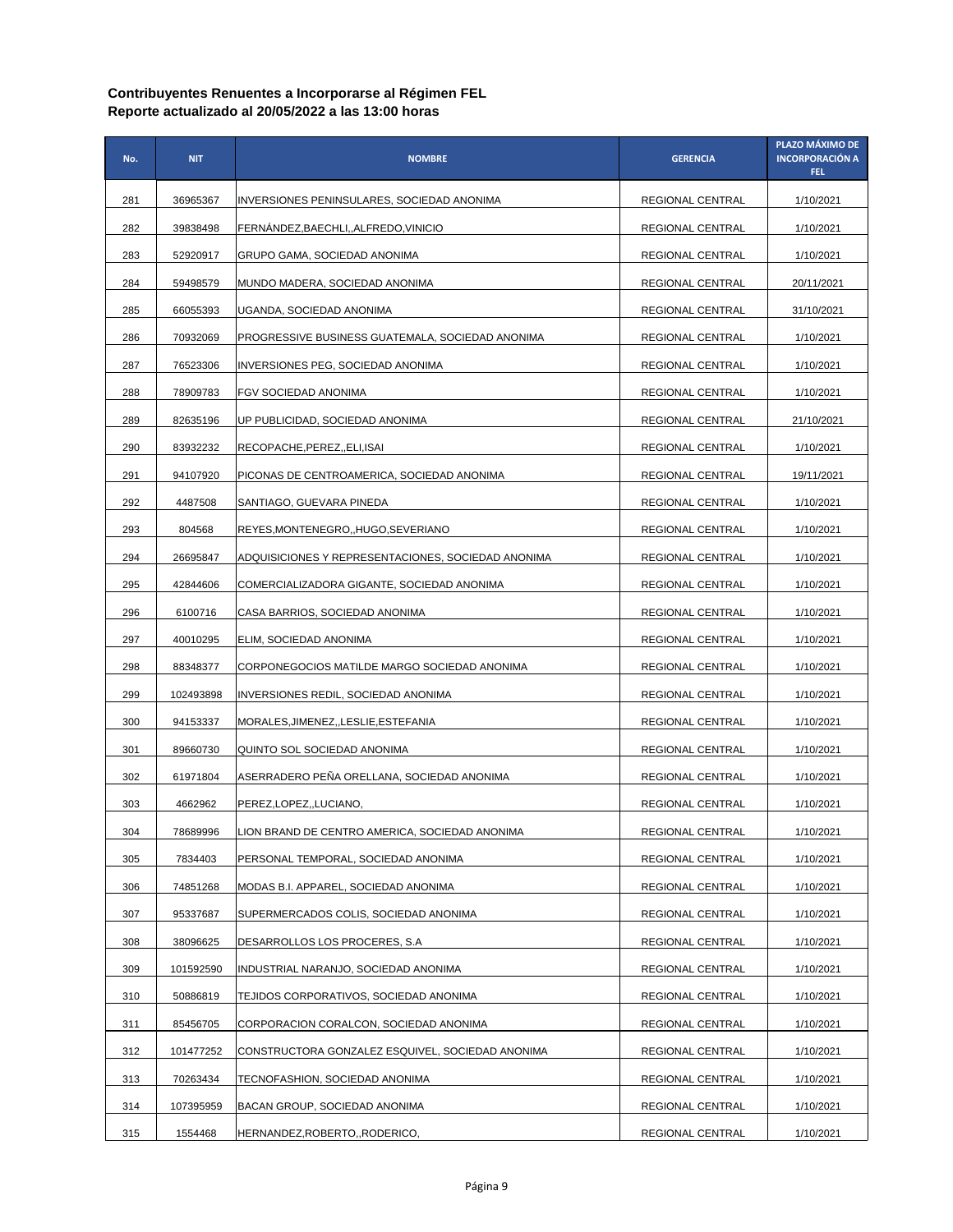| No. | <b>NIT</b> | <b>NOMBRE</b>                                                       | <b>GERENCIA</b>  | PLAZO MÁXIMO DE<br><b>INCORPORACIÓN A</b><br>FEL. |
|-----|------------|---------------------------------------------------------------------|------------------|---------------------------------------------------|
| 316 | 105237213  | GRUPO TRAKING, SOCIEDAD ANONIMA                                     | REGIONAL CENTRAL | 1/10/2021                                         |
| 317 | 11876123   | PERDOMO, URIBIO, GONZALEZ, RUTILIA,                                 | REGIONAL CENTRAL | 1/10/2021                                         |
| 318 | 83358730   | CORPORACION NITROX, SOCIEDAD ANONIMA                                | REGIONAL CENTRAL | 1/10/2021                                         |
| 319 | 40790134   | ARQCO OUTSOURCING CENTROAMERICA, SOCIEDAD ANONIMA                   | REGIONAL CENTRAL | 1/10/2021                                         |
| 320 | 102519161  | ESQ, SOCIEDAD ANONIMA                                               | REGIONAL CENTRAL | 1/10/2021                                         |
| 321 | 77882334   | TEXTILES PARISTEX,, SOCIEDAD ANONIMA                                | REGIONAL CENTRAL | 1/10/2021                                         |
| 322 | 68375549   | MISCELANEA ALMITA, SOCIEDAD ANONIMA                                 | REGIONAL CENTRAL | 1/10/2021                                         |
| 323 | 108120295  | SMART-TRANS, SOCIEDAD ANONIMA                                       | REGIONAL CENTRAL | 1/10/2021                                         |
| 324 | 69317607   | INMOBILIARIA TRIANGULO, SOCIEDAD ANONIMA                            | REGIONAL CENTRAL | 1/10/2021                                         |
| 325 | 6094430    | QUIÑONEZ,GARCIA,,JORGE,EUGENIO                                      | REGIONAL CENTRAL | 1/10/2021                                         |
| 326 | 91581028   | KOMENHER, SOCIEDAD ANONIMA                                          | REGIONAL CENTRAL | 1/10/2021                                         |
| 327 | 82172692   | PRODUCTORA Y COMERCIALIZADORA TODO GRANO, SOCIEDAD ANONIMA          | REGIONAL CENTRAL | 1/10/2021                                         |
| 328 | 94299692   | ANDITEL, SOCIEDAD ANONIMA                                           | REGIONAL CENTRAL | 1/10/2021                                         |
| 329 | 38865106   | MAQUINAS DE COSER, REPUESTOS Y MAS, SOCIEDAD ANONIMA                | REGIONAL CENTRAL | 1/10/2021                                         |
| 330 | 82333602   | EMPRESARIOS DISTINGUIDOS DE GUATEMALA, SOCIEDAD ANONIMA             | REGIONAL CENTRAL | 1/10/2021                                         |
| 331 | 77472306   | SOLUCIONES EN PROCESOS EMPRESARIALES, SOCIEDAD ANONIMA              | REGIONAL CENTRAL | 1/10/2021                                         |
| 332 | 34160892   | QUIJIVIX,AJCALON,,HUGO,RUBEN                                        | REGIONAL CENTRAL | 1/10/2021                                         |
| 333 | 67761461   | VECOTRANS, SOCIEDAD ANONIMA                                         | REGIONAL CENTRAL | 1/10/2021                                         |
| 334 | 79557074   | GYR CONSTRUCCIONES, SOCIEDAD ANONIMA                                | REGIONAL CENTRAL | 1/10/2021                                         |
| 335 | 97335533   | NOJ,ZET,,WALTER,ALEXANDER                                           | REGIONAL CENTRAL | 1/10/2021                                         |
| 336 | 711950K    | CATALAN,CALDERON,,MARVIN,GIOVANNI                                   | REGIONAL CENTRAL | 1/10/2021                                         |
| 337 | 106248529  | DEVURE, SOCIEDAD ANONIMA                                            | REGIONAL CENTRAL | 1/10/2021                                         |
| 338 | 69214654   | TODOSERVICIO Y MAS SOCIEDAD ANONIMA                                 | REGIONAL CENTRAL | 1/10/2021                                         |
| 339 | 2503042    | OSORIO,,,ROLANDO,                                                   | REGIONAL CENTRAL | 1/10/2021                                         |
| 340 | 82964416   | VILLAS LUXEMBURGO SOCIEDAD ANONIMA                                  | REGIONAL CENTRAL | 1/10/2021                                         |
| 341 | 70850992   | INDUSTRIA DEL MUEBLE EL ESTILO CENTROAMERICANO, SOCIEDAD<br>ANONIMA | REGIONAL CENTRAL | 1/10/2021                                         |
| 342 | 98187171   | DRACO INVERSIONES, SOCIEDAD ANONIMA                                 | REGIONAL CENTRAL | 1/10/2021                                         |
| 343 | 3440273    | MINISTERIO DE AGRICULTURA GANADERIA Y ALIMENTACION                  | REGIONAL CENTRAL | 1/10/2021                                         |
| 344 | 94333645   | INTERCOM, SOCIEDAD ANONIMA                                          | REGIONAL CENTRAL | 1/10/2021                                         |
| 345 | 51782642   | DISTRIBUIDORA MORALES MACARIO SOCIEDAD ANONIMA                      | REGIONAL CENTRAL | 1/10/2021                                         |
| 346 | 24813168   | COC,CUBULE,,NOE,                                                    | REGIONAL CENTRAL | 1/10/2021                                         |
| 347 | 78934923   | LINEA VEGETAL TECPAN, SOCIEDAD ANONIMA                              | REGIONAL CENTRAL | 1/10/2021                                         |
| 348 | 96022620   | ARICA CONSULTING MANAGMENT, SOCIEDAD ANONIMA                        | REGIONAL CENTRAL | 1/10/2021                                         |
| 349 | 101889208  | MIA CLOTHING, SOCIEDAD ANONIMA                                      | REGIONAL CENTRAL | 1/10/2021                                         |
| 350 | 86666436   | SERVICIOS MERCADOLOGICOS DE TELECOMUNICACIONES, SOCIEDAD<br>ANONIMA | REGIONAL CENTRAL | 1/10/2021                                         |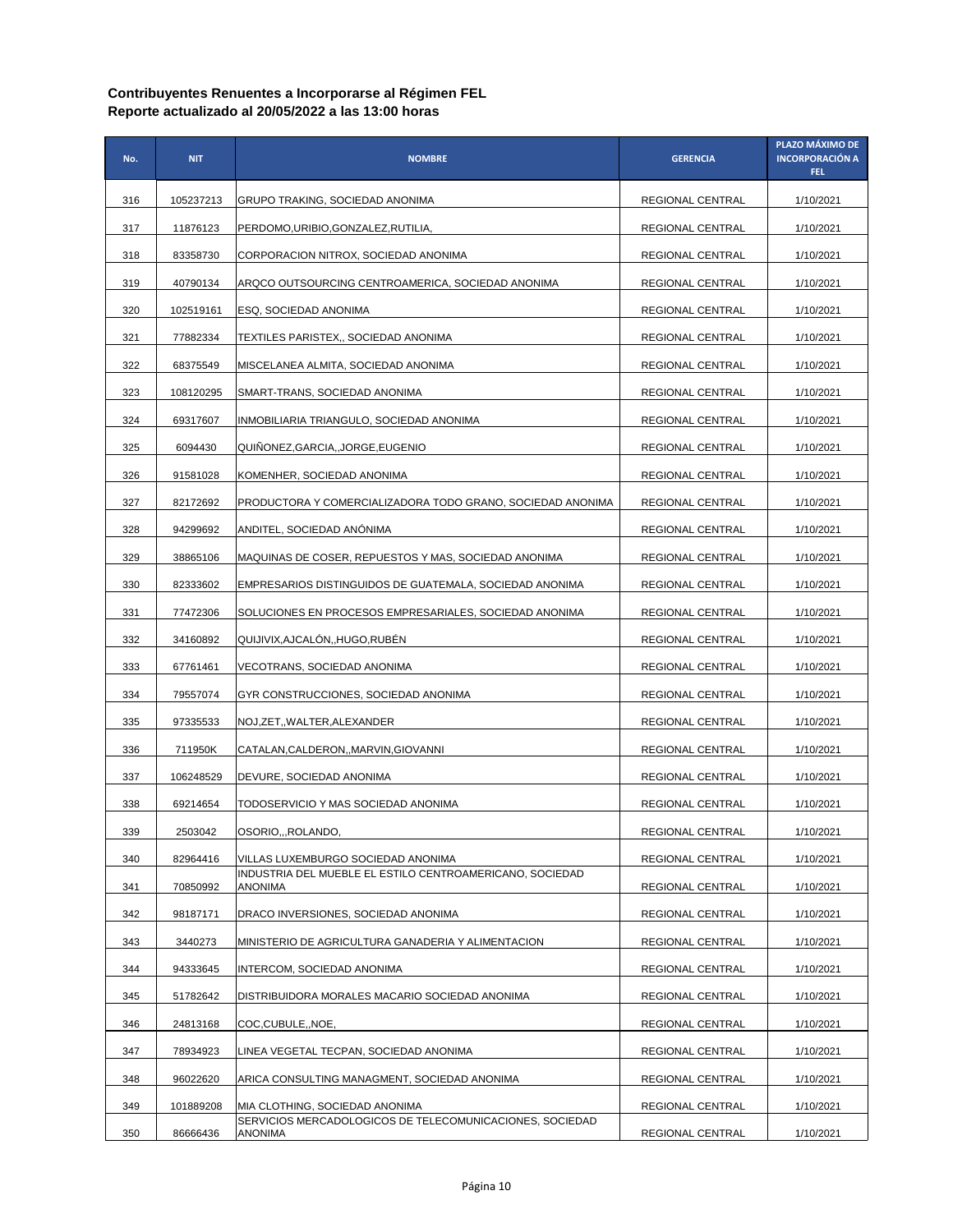| No. | <b>NIT</b> | <b>NOMBRE</b>                                              | <b>GERENCIA</b>  | PLAZO MÁXIMO DE<br><b>INCORPORACIÓN A</b><br>FEL. |
|-----|------------|------------------------------------------------------------|------------------|---------------------------------------------------|
| 351 | 99957124   | GRUPO DE NEGOCIOS DICEMCO, SOCIEDAD ANONIMA                | REGIONAL CENTRAL | 1/10/2021                                         |
| 352 | 82864012   | DROGUERIA INTERCONTINENTAL PHARMACEUTICAL SOCIEDAD ANONIMA | REGIONAL CENTRAL | 1/10/2021                                         |
| 353 | 88692787   | SOLUCIONES TRES SESENTA, SOCIEDAD ANONIMA                  | REGIONAL CENTRAL | 1/10/2021                                         |
| 354 | 945250     | PADILLA, MORALES, GUSTAVO, ADOLFO                          | REGIONAL CENTRAL | 1/10/2021                                         |
| 355 | 84155086   | SYSCOR SISTEMAS Y SERVICIOS, SOCIEDAD ANONIMA              | REGIONAL CENTRAL | 1/10/2021                                         |
| 356 | 27558983   | GUAMUCH, MEJIA, , EDGAR,                                   | REGIONAL CENTRAL | 1/10/2021                                         |
| 357 | 47960698   | DESARROLLOS LA COLINA, SOCIEDAD ANONIMA                    | REGIONAL CENTRAL | 1/10/2021                                         |
| 358 | 12773980   | RECEMA SOCIEDAD ANONIMA                                    | REGIONAL CENTRAL | 1/10/2021                                         |
| 359 | 86666177   | FIBERTEL SERVICIOS Y MAS, SOCIEDAD ANONIMA                 | REGIONAL CENTRAL | 1/10/2021                                         |
| 360 | 82461627   | TERACORP, SOCIEDAD ANONIMA                                 | REGIONAL CENTRAL | 1/10/2021                                         |
| 361 | 82532591   | GLOBAL EVOLUCION, SOCIEDAD ANONIMA                         | REGIONAL CENTRAL | 1/10/2021                                         |
| 362 | 84100281   | SPG SERVICIOS PROFESIONALES, SOCIEDAD ANONIMA              | REGIONAL CENTRAL | 1/10/2021                                         |
| 363 | 104276819  | GLEEKO, SOCIEDAD ANONIMA                                   | REGIONAL CENTRAL | 1/10/2021                                         |
| 364 | 75746271   | INDUSTRIAS TECNICAS DE RECICLAJE, SOCIEDAD ANONIMA         | REGIONAL CENTRAL | 1/10/2021                                         |
| 365 | 81269757   | PROMOTORA DE BIENES Y SERVICIOS PIDO, SOCIEDAD ANONIMA     | REGIONAL CENTRAL | 1/10/2021                                         |
| 366 | 23718331   | TEO, PERAZA, , ENOC, ISAI                                  | REGIONAL CENTRAL | 1/10/2021                                         |
| 367 | 99721104   | SIQUIN, CHOCOJ, WILSON, ISRAEL                             | REGIONAL CENTRAL | 1/10/2021                                         |
| 368 | 82333785   | CLIENTES ACTIVOS, SOCIEDAD ANONIMA                         | REGIONAL CENTRAL | 1/10/2021                                         |
| 369 | 105333492  | XISOL, SOCIEDAD ANONIMA                                    | REGIONAL CENTRAL | 1/10/2021                                         |
| 370 | 14937387   | CONSTRUCTONIKA SOCIEDAD ANONIMA                            | REGIONAL CENTRAL | 1/10/2021                                         |
| 371 | 26284340   | CULTIVOS E INDUSTRIAS DE CANCUEN, SOCIEDAD ANONIMA         | REGIONAL CENTRAL | 1/10/2021                                         |
| 372 | 2247174K   | SERVICEL GUATEMALA, SOCIEDAD ANONIMA                       | REGIONAL CENTRAL | 1/10/2021                                         |
| 373 | 104647655  | LOTHUS, SOCIEDAD ANONIMA                                   | REGIONAL CENTRAL | 1/10/2021                                         |
| 374 | 104367865  | KETTON, SOCIEDAD ANONIMA                                   | REGIONAL CENTRAL | 1/10/2021                                         |
| 375 | 104371382  | COMPTEP, SOCIEDAD ANONIMA                                  | REGIONAL CENTRAL | 1/10/2021                                         |
| 376 | 104284358  | FILUS, SOCIEDAD ANONIMA                                    | REGIONAL CENTRAL | 1/10/2021                                         |
| 377 | 104504757  | BLEZZ, SOCIEDAD ANONIMA                                    | REGIONAL CENTRAL | 1/10/2021                                         |
| 378 | 106701290  | S&J MEDICAL, SOCIEDAD ANONIMA                              | REGIONAL CENTRAL | 1/10/2021                                         |
| 379 | 105653799  | MENG XIN, SOCIEDAD ANONIMA                                 | REGIONAL CENTRAL | 1/10/2021                                         |
| 380 | 78728134   | ALIBASA, SOCIEDAD ANONIMA                                  | REGIONAL CENTRAL | 1/10/2021                                         |
| 381 | 95391916   | PODEROSA DEL NORTE, SOCIEDAD ANONIMA                       | REGIONAL CENTRAL | 1/10/2021                                         |
| 382 | 75845555   | DIRECTORES ESTRATEGICOS, SOCIEDAD ANONIMA                  | REGIONAL CENTRAL | 1/10/2021                                         |
| 383 | 104186062  | EAST WOODPECKERS, SOCIEDAD ANONIMA                         | REGIONAL CENTRAL | 1/10/2021                                         |
| 384 | 103160760  | BRESIANI, SOCIEDAD ANONIMA                                 | REGIONAL CENTRAL | 1/10/2021                                         |
| 385 | 90050789   | RESIDENCIAS CASA ONCE, SOCIEDAD ANONIMA                    | REGIONAL CENTRAL | 1/10/2021                                         |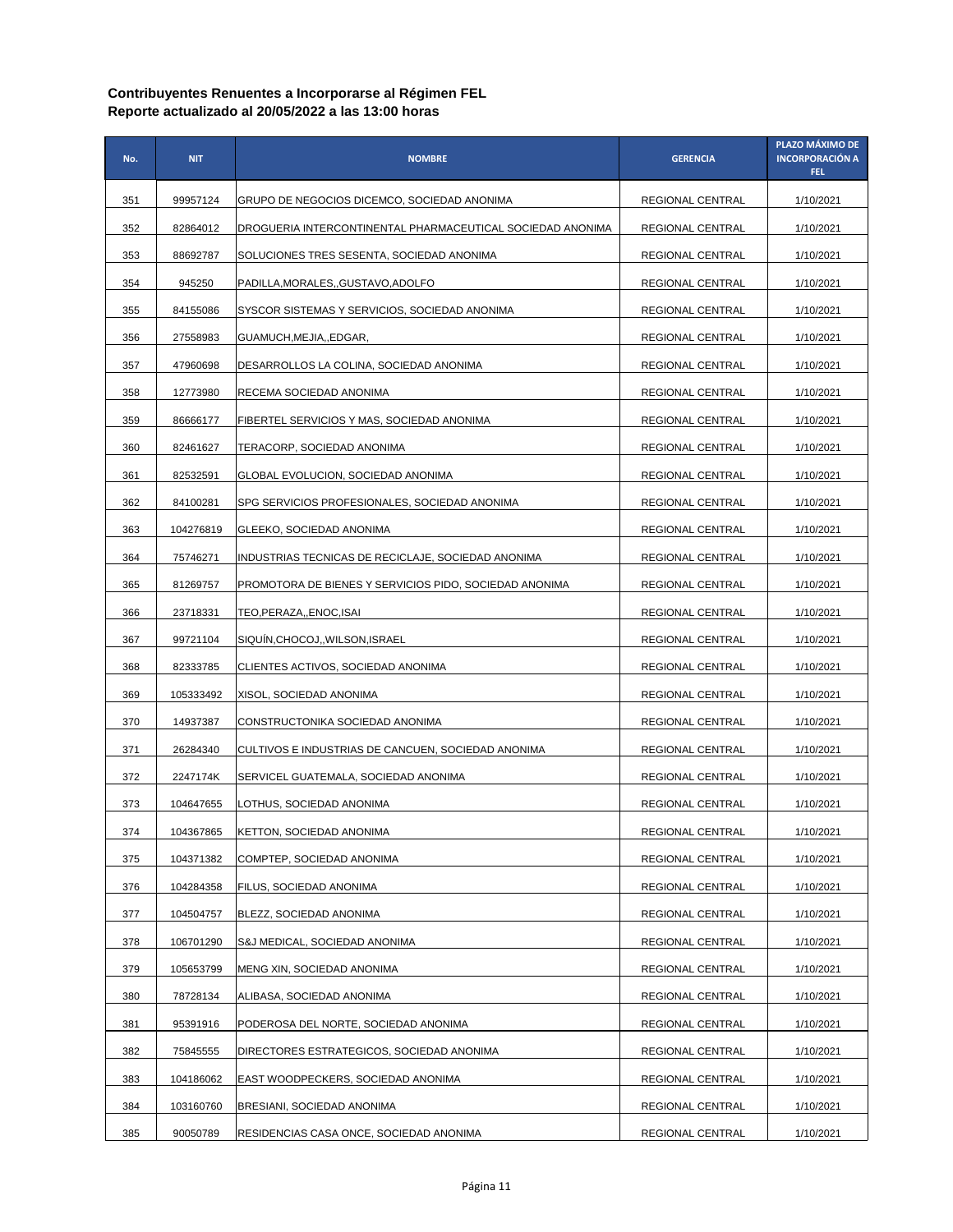| No. | <b>NIT</b> | <b>NOMBRE</b>                                                                                            | <b>GERENCIA</b>  | PLAZO MÁXIMO DE<br><b>INCORPORACIÓN A</b><br>FEL. |
|-----|------------|----------------------------------------------------------------------------------------------------------|------------------|---------------------------------------------------|
| 386 | 20101937   | MENDEZ, RODAS, , LUIS, ESTUARDO                                                                          | REGIONAL CENTRAL | 1/10/2021                                         |
| 387 | 13292706   | SALAZAR, PORTILLO,, EDWIN, SAMUEL                                                                        | REGIONAL CENTRAL | 1/10/2021                                         |
| 388 | 53441575   | SERVIAVALON, SOCIEDAD ANONIMA                                                                            | REGIONAL CENTRAL | 1/10/2021                                         |
| 389 | 40933571   | ROJAS, ESTRADA, , RISELA, VERALI                                                                         | REGIONAL CENTRAL | 1/10/2021                                         |
| 390 | 4612485    | JORGE BYRON, MENDIZABAL CASTELLANOS                                                                      | REGIONAL CENTRAL | 1/11/2021                                         |
| 391 | 15337456   | CAROLINA, SANTIZO PORTILLO                                                                               | REGIONAL CENTRAL | 1/11/2021                                         |
| 392 | 16092651   | LUIS PEDRO, AMADO CROVELLA                                                                               | REGIONAL CENTRAL | 1/11/2021                                         |
| 393 | 33106983   | JORGE ADALBERTO, OSORIO LUNA                                                                             | REGIONAL CENTRAL | 1/11/2021                                         |
| 394 | 38822830   | ELVIA NOEMI, GODINEZ PEREZ                                                                               | REGIONAL CENTRAL | 1/11/2021                                         |
| 395 | 42182166   | DUCLAS IVAN JOSUĖ, VASQUEZ                                                                               | REGIONAL CENTRAL | 1/11/2021                                         |
| 396 | 42685966   | INTERNATIONAL CRUSHING, SOCIEDAD ANONIMA                                                                 | REGIONAL CENTRAL | 1/11/2021                                         |
| 397 | 55182445   | ELECTRICIDAD GENERAL Y PROYECTOS SOCIEDAD ANONIMA                                                        | REGIONAL CENTRAL | 1/11/2021                                         |
| 398 | 62350412   | KERIM GIOVANNI, RAMIREZ ESTRADA                                                                          | REGIONAL CENTRAL | 1/11/2021                                         |
| 399 | 66277531   | SERVICIOS INDUSTRIALES DE AVILA, SOCIEDAD ANONIMA                                                        | REGIONAL CENTRAL | 1/11/2021                                         |
| 400 | 69889716   | UNIVERSAL LEGAL SERVICES, SOCIEDAD ANONIMA                                                               | REGIONAL CENTRAL | 1/11/2021                                         |
| 401 | 72773359   | <b>MARIA CRISTINA, PORTALES</b>                                                                          | REGIONAL CENTRAL | 1/11/2021                                         |
| 402 | 83454861   | SINDY NOEMI, CRUZ BOCH                                                                                   | REGIONAL CENTRAL | 1/11/2021                                         |
| 403 | 83954112   | KEREN REBECA, YUMAN CIFUENTES                                                                            | REGIONAL CENTRAL | 1/11/2021                                         |
| 404 | 88562956   | GRUPO LECOPROIN SOCIEDAD ANONIMA                                                                         | REGIONAL CENTRAL | 1/11/2021                                         |
| 405 | 94194408   | AMPARO ANGELA, GONZALEZ DIAZ                                                                             | REGIONAL CENTRAL | 1/11/2021                                         |
| 406 | 96022418   | IMBABARU CORPORATION, SOCIEDAD ANONIMA                                                                   | REGIONAL CENTRAL | 1/11/2021                                         |
| 407 | 96036958   | RH ARTIGOSA, SOCIEDAD ANONIMA                                                                            | REGIONAL CENTRAL | 1/11/2021                                         |
| 408 | 97064130   | STERBIK CONSTRUCCIONES, SOCIEDAD ANONIMA                                                                 | REGIONAL CENTRAL | 1/11/2021                                         |
| 409 | 97064270   | SERVICIOS ODRIOZOLA, SOCIEDAD ANONIMA                                                                    | REGIONAL CENTRAL | 1/11/2021                                         |
| 410 | 97135097   | SERVICIOS BOUWMAN, SOCIEDAD ANONIMA                                                                      | REGIONAL CENTRAL | 1/11/2021                                         |
| 411 | 98051784   | GENERAL DE INVERSIONES EL CASTILLO, SOCIEDAD ANONIMA                                                     | REGIONAL CENTRAL | 1/11/2021                                         |
| 412 | 98052055   | DISTRIBUIDORA GLAMOUR, SOCIEDAD ANONIMA                                                                  | REGIONAL CENTRAL | 1/11/2021                                         |
| 413 | 98066145   | DISTRIBUIDORA Y SERVICIOS GODINEZ, SOCIEDAD ANONIMA                                                      | REGIONAL CENTRAL | 1/11/2021                                         |
| 414 | 101307403  | ELEMENTOS CONSTRUCTIVOS SOCIEDAD ANONIMA                                                                 | REGIONAL CENTRAL | 1/11/2021                                         |
| 415 | 101815700  | SERVICIOS Y CONSULTORIA EN RECURSOS HUMANOS, SOCIEDAD<br><b>ANONIMA</b>                                  | REGIONAL CENTRAL | 1/11/2021                                         |
| 416 | 102018537  | PROYECTOS DE ALTO NIVEL, SOCIEDAD ANONIMA                                                                | REGIONAL CENTRAL | 1/11/2021                                         |
| 417 | 102649928  | KIMBERLY ARACELY, TELLO DEL CID                                                                          | REGIONAL CENTRAL | 1/11/2021                                         |
| 418 | 105037176  | DISTRIBUIDORA GUACHUPIN, SOCIEDAD ANONIMA                                                                | REGIONAL CENTRAL | 1/11/2021                                         |
| 419 | 1217324K   | NORA ELIZABET, ESTRADA BORRAYO                                                                           | REGIONAL CENTRAL | 1/11/2021                                         |
| 420 | 69457263   | COOPERATIVA INTEGRAL DE SERVICIOS ESPECIALES 'SERVICIOS'<br>INFORMATICOS CEIBA' RESPONSABILIDAD LIMITADA | REGIONAL CENTRAL | 1/11/2021                                         |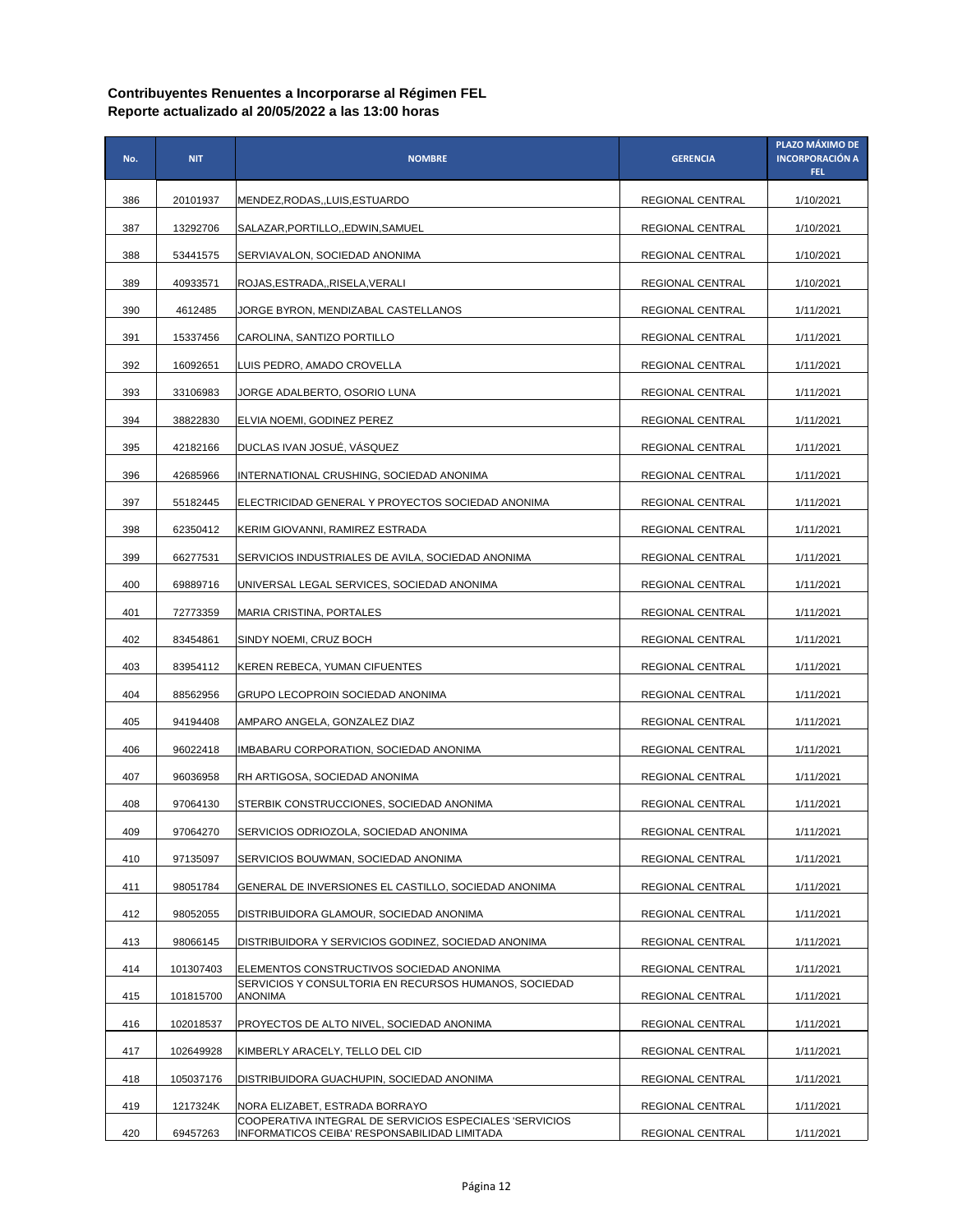| No. | <b>NIT</b> | <b>NOMBRE</b>                                                                                        | <b>GERENCIA</b>  | PLAZO MÁXIMO DE<br><b>INCORPORACIÓN A</b><br>FEL. |
|-----|------------|------------------------------------------------------------------------------------------------------|------------------|---------------------------------------------------|
| 421 | 77033965   | COOPERATIVA INTEGRAL DE COMERCIALIZACION DULCE NOMBRE DE<br>MARIA RESPONSABILIDAD LIMITADA           | REGIONAL CENTRAL | 1/11/2021                                         |
|     |            | COOPERATIVA INTEGRAL AGRICOLA 'SANTA MARIA DE JESUS',                                                |                  |                                                   |
| 422 | 64350983   | RESPONSABILIDAD LIMITADA<br>COOPERATIVA INTEGRAL DE AHORRO Y CREDITO 'SOLIDARIDAD',                  | REGIONAL CENTRAL | 1/11/2021                                         |
| 423 | 63374900   | RESPONSABILIDAD LIMITADA<br>COOPERATIVA INTEGRAL DE AHORRO Y CREDITO DE 'EMPLEADOS, EX-              | REGIONAL CENTRAL | 1/11/2021                                         |
| 424 | 67541275   | EMPLEADOS Y COLABORADORES DE SAAS', R.L.                                                             | REGIONAL CENTRAL | 1/11/2021                                         |
| 425 | 87539993   | COOPERATIVA INTEGRAL DE COMERCIALIZACION 'FERTIL'<br>RESPONSABILIDAD LIMITADA                        | REGIONAL CENTRAL | 1/11/2021                                         |
| 426 | 67750141   | COOPERATIVA INTEGRAL DE CONSUMO SANTIAGO DE LOS CABALLEROS<br>RESPONSABILIDAD LIMITADA               | REGIONAL CENTRAL | 1/11/2021                                         |
| 427 | 90553543   | COOPERATIVA INTEGRAL DE AHORRO Y CREDITO 'OCUPARSE',<br>RESPONSABILIDAD LIMITADA                     | REGIONAL CENTRAL | 1/11/2021                                         |
|     |            |                                                                                                      |                  |                                                   |
| 428 | 6777287    | COOPERATIVA DE AHORRO Y CREDITO IXCANIL, R.L.<br>COOPERATIVA INTEGRAL DE CONSUMO SANTO TOMAS         | REGIONAL CENTRAL | 1/11/2021                                         |
| 429 | 70717869   | RESPONSABILIDAD LIMITADA<br>COOPERATIVA INT DE SERV ESPEC PARA LA ADMON CAPT DISTRIB Y               | REGIONAL CENTRAL | 1/11/2021                                         |
| 430 | 96709405   | CONSUMO DEL AGUA POTABLE DESP ECOLOG R L                                                             | REGIONAL CENTRAL | 1/11/2021                                         |
| 431 | 39908941   | COOPERATIVA INTEGRAL DE COMERCIALIZACION SAN JUAN DEL OBISPO<br>R.L.                                 | REGIONAL CENTRAL | 1/11/2021                                         |
| 432 | 65039440   | COOPERATIVA INTEGRAL DE COMERCIALIZACION 'Q'ANIL'<br>RESPONSABILIDAD LIMITADA                        | REGIONAL CENTRAL | 1/11/2021                                         |
|     |            | COOPERATIVA INTEGRAL DE COMERCIALIZACIÓN 'CORAZÓN DE LOS                                             |                  |                                                   |
| 433 | 91783941   | NIÑOS', RESPONSABILIDAD LIMITADA<br>COOPERATIVA INTEGRAL DE AHORRO Y CREDITO 'CIFRA'                 | REGIONAL CENTRAL | 1/11/2021                                         |
| 434 | 80694144   | RESPONSABILIDAD LIMITADA<br>COOPERATIVA INTEGRAL DE PRODUCCION MESETA CENTRAL                        | REGIONAL CENTRAL | 1/11/2021                                         |
| 435 | 76433064   | RESPONSABILIDAD LIMITADA                                                                             | REGIONAL CENTRAL | 1/11/2021                                         |
| 436 | 105059862  | COOPERATIVA INTEGRAL AGRICOLA 'CAFÉ SAN MARTÍN JILOTEPEQUE',<br>RESPONSABILIDAD LIMITADA             | REGIONAL CENTRAL | 1/11/2021                                         |
| 437 | 56964625   | COOPERATIVA INTEGRAL DE COMERCIALIZACION GUATEMALTECA DE<br>AGUACATE OJ CHE RESPONSABILIDAD LIMITADA | REGIONAL CENTRAL | 1/11/2021                                         |
| 438 | 3576213    | COOPERATIVA INTEGRAL AGRICOLA 'XEJAVI', RESPONSABILIDAD<br><b>LIMITADA</b>                           | REGIONAL CENTRAL | 1/11/2021                                         |
| 439 | 4243269    | COOPERATIVA INTEGRAL DE VIVIENDA SANTA MARTA RESPONSABILIDAD<br><b>LIMITADA</b>                      |                  |                                                   |
|     |            | COOPERATIVA INTEGRAL AGRICOLA EL JICARO RESPONSABILIDAD                                              | REGIONAL CENTRAL | 1/11/2021                                         |
| 440 | 5893127    | LIMITADA<br>COOPERATIVA INTEGRAL DE AHORRO Y CREDITO 'PERSONAS APOYANDO                              | REGIONAL CENTRAL | 1/11/2021                                         |
| 441 | 106602721  | PERSONAS', RESPONSABILIDAD LIMITADA<br>COOPERATIVA INTEGRAL DE PRODUCCION UNION SAN MARTINECA        | REGIONAL CENTRAL | 1/11/2021                                         |
| 442 | 66249031   | RESPONSABILIDAD LIMITADA                                                                             | REGIONAL CENTRAL | 1/11/2021                                         |
| 443 | 5195209    | COOPERATIVA DE AHORRO CREDITO INTEGRAL EL DESPERTAR DE<br>CERRO ALTO, RESPONSABILIDAD LIMITADA       | REGIONAL CENTRAL | 1/11/2021                                         |
| 444 | 5750768    | COOPERATIVA DE AHORRO Y CREDITO MONTE MARIA R L                                                      | REGIONAL CENTRAL | 1/11/2021                                         |
| 445 | 7991843    | COOPERATIVA DE TRANSPORTISTAS URBANOS LA FLORIDA R.L.                                                | REGIONAL CENTRAL | 1/11/2021                                         |
| 446 | 5959586    | COOPERATIVA AGRICOLA INTEGRAL ESFUERZO Y ESPERANZA R.L.                                              | REGIONAL CENTRAL | 1/11/2021                                         |
| 447 | 79633587   | COOPERATIVA INTEGRAL DE PRODUCCION 'KUSAMAJ JUNNAN'<br>RESPONSABILIDAD LIMITADA                      | REGIONAL CENTRAL | 1/11/2021                                         |
|     |            |                                                                                                      |                  |                                                   |
| 448 | 72065729   | FIDEICOMISO DE PROTECCION COOPERATIVA<br>COOPERATIVA INTEGRAL DE VIVIENDA 'VILLA ENTRE BOSQUES',     | REGIONAL CENTRAL | 1/11/2021                                         |
| 449 | 106712306  | RESPONSABILIDAD LIMITADA<br>COOPERATIVA INTEGRAL DE AHORRO Y CRÉDITO DE COLABORADORES                | REGIONAL CENTRAL | 1/11/2021                                         |
| 450 | 107821265  | SOLEIL LA ANTIGUA, RESPONSABILIDAD LIMITADA                                                          | REGIONAL CENTRAL | 1/11/2021                                         |
| 451 | 110148827  | COOPERATIVA INTEGRAL DE AHORRO Y CREDITO SOLIDARIO RAMAJIL<br>RESPONSABILIDAD LIMITADA               | REGIONAL CENTRAL | 1/11/2021                                         |
| 452 | 58081437   | S P GUATEMALA, SOCIEDAD ANONIMA                                                                      | REGIONAL CENTRAL | 1/12/2021                                         |
| 453 | 1204882    | AGRO INVERSIONES SOCIEDAD ANONIMA                                                                    | REGIONAL CENTRAL | 1/12/2021                                         |
| 454 | 77598083   | SIGNOTEX, SOCIEDAD ANONIMA                                                                           | REGIONAL CENTRAL | 1/12/2021                                         |
| 455 | 12771155   | GALLERY APPAREL SERVICES SOCIEDAD ANONIMA                                                            | REGIONAL CENTRAL | 1/12/2021                                         |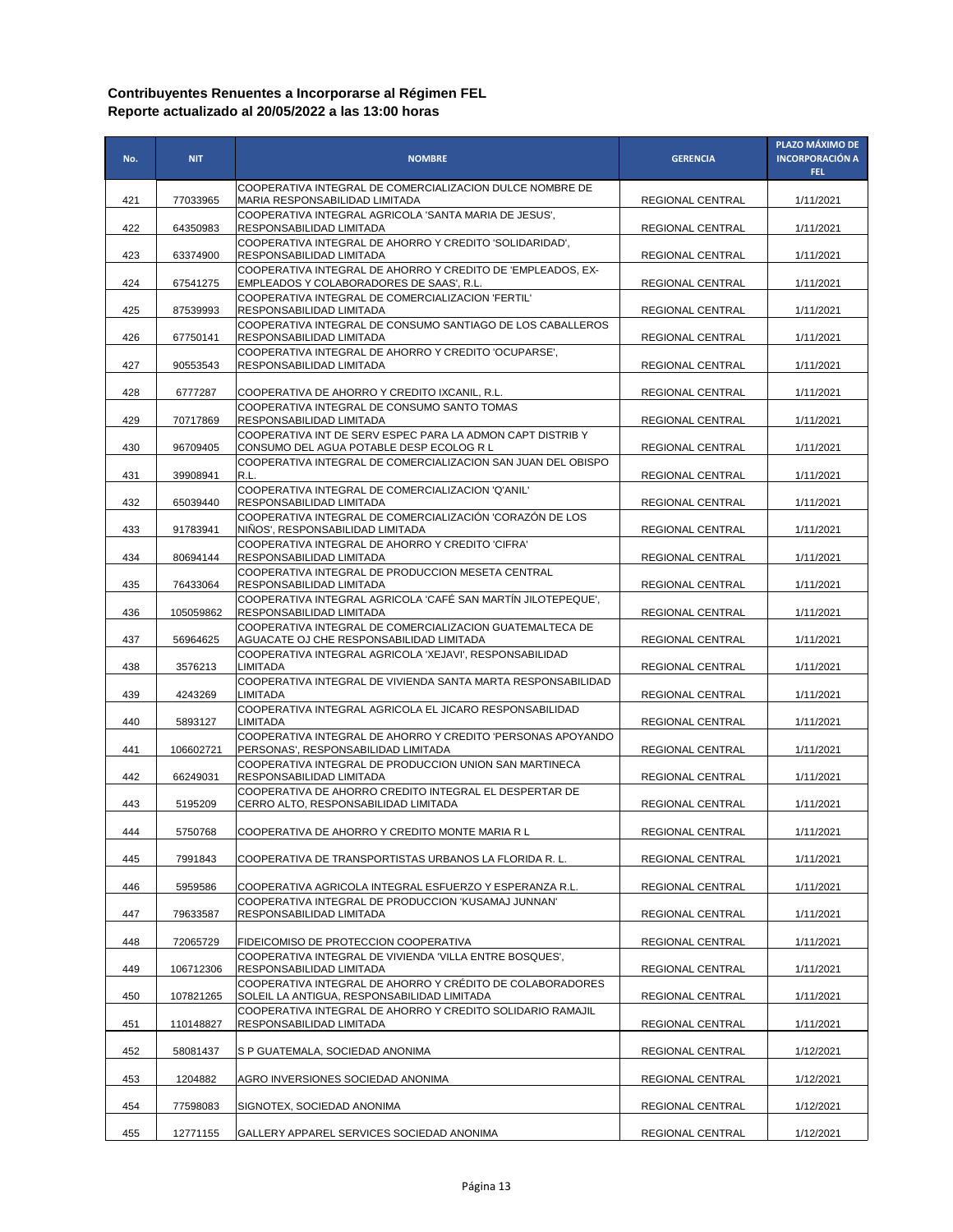| No. | <b>NIT</b> | <b>NOMBRE</b>                                                                  | <b>GERENCIA</b>         | PLAZO MÁXIMO DE<br><b>INCORPORACIÓN A</b><br>FEL. |
|-----|------------|--------------------------------------------------------------------------------|-------------------------|---------------------------------------------------|
| 456 | 25366661   | CHINA AMERICAN TRADING, SOCIEDAD ANONIMA                                       | <b>REGIONAL CENTRAL</b> | 1/12/2021                                         |
| 457 | 42153549   | B. J. CENTRAL AMERICA SOCIEDAD ANONIMA                                         | REGIONAL CENTRAL        | 1/12/2021                                         |
| 458 | 34560351   | HANDSOME GUATEMALA, SOCIEDAD ANONIMA                                           | REGIONAL CENTRAL        | 1/12/2021                                         |
| 459 | 58307095   | <b>BANDO FASHION, SOCIEDAD ANONIMA</b>                                         | REGIONAL CENTRAL        | 1/12/2021                                         |
| 460 | 38506637   | J.D. FASHION GUATEMALA, SOCIEDAD ANONIMA                                       | REGIONAL CENTRAL        | 1/12/2021                                         |
| 461 | 52883434   | GUATEBLOEM. SOCIEDAD ANONIMA                                                   | REGIONAL CENTRAL        | 1/12/2021                                         |
| 462 | 47601809   | OPERADORA DE SERVICIOS Y TRANSPORTES INTERNACIONAL, SOCIEDAD<br><b>ANONIMA</b> | REGIONAL CENTRAL        | 1/12/2021                                         |
| 463 | 36141984   | J. W. MODAS, SOCIEDAD ANONIMA                                                  | REGIONAL CENTRAL        | 1/12/2021                                         |
| 464 | 36329592   | BERNARDO PIRIR CHARVAC COPROPIEDAD                                             | REGIONAL CENTRAL        | 1/12/2021                                         |
| 465 | 27207676   | SERIGRAFIA Y LOGOTIPOS TEXTILES, SOCIEDAD ANONIMA                              | REGIONAL CENTRAL        | 1/12/2021                                         |
| 466 | 8317623    | PAUL ECKE DE GUATEMALA, SOCIEDAD ANONIMA                                       | REGIONAL CENTRAL        | 1/12/2021                                         |
| 467 | 36911038   | MODAS ESTRELLA, SOCIEDAD ANONIMA                                               | REGIONAL CENTRAL        | 1/12/2021                                         |
| 468 | 55228151   | MODAS DAVIN SOCIEDAD ANONIMA                                                   | REGIONAL CENTRAL        | 1/12/2021                                         |
| 469 | 41334329   | A & R WORLD GUATEMALA, SOCIEDAD ANONIMA.                                       | REGIONAL CENTRAL        | 1/12/2021                                         |
| 470 | 26690101   | SERIGRAFIA ENMANUEL, SOCIEDAD ANONIMA                                          | REGIONAL CENTRAL        | 1/12/2021                                         |
| 471 | 64713229   | SHIN CHON INTERNATIONAL SOCIEDAD ANONIMA                                       | REGIONAL CENTRAL        | 1/12/2021                                         |
| 472 | 5052114    | GRANADOS,AYALA,,RAFAEL,FERNANDO                                                | REGIONAL CENTRAL        | 1/12/2021                                         |
| 473 | 4553829    | ETIQUETAS GRAFICAS SOCIEDAD ANONIMA                                            | REGIONAL CENTRAL        | 1/12/2021                                         |
| 474 | 75497255   | MUTRA, SOCIEDAD ANONIMA                                                        | REGIONAL CENTRAL        | 1/12/2021                                         |
| 475 | 2430445K   | CERAMICA 2000 SOCIEDAD ANONIMA                                                 | REGIONAL CENTRAL        | 1/12/2021                                         |
| 476 | 59231300   | MODAS WOORI, SOCIEDAD ANONIMA                                                  | REGIONAL CENTRAL        | 1/12/2021                                         |
| 477 | 70762791   | IMPORTADORA Y EXPORTADORA PANAMERICANA, SOCIEDAD ANONIMA                       | REGIONAL CENTRAL        | 1/12/2021                                         |
| 478 | 22322035   | CONFECCIONES Y ASESORIA, SOCIEDAD ANONIMA                                      | REGIONAL CENTRAL        | 1/12/2021                                         |
| 479 | 46760725   | MILE STONE GUATEMALA, SOCIEDAD ANONIMA                                         | REGIONAL CENTRAL        | 1/12/2021                                         |
| 480 | 24422568   | PROCESADORA DE MARISCOS EL MESAK SOCIEDAD ANONIMA                              | REGIONAL CENTRAL        | 1/12/2021                                         |
| 481 | 44733569   | MODAS CARUN, SOCIEDAD ANONIMA                                                  | REGIONAL CENTRAL        | 1/12/2021                                         |
| 482 | 36280801   | TEXTILES MONTAÑA, SOCIEDAD ANÓNIMA                                             | REGIONAL CENTRAL        | 1/12/2021                                         |
| 483 | 8220107    | MODAS JOON SOCIEDAD ANONIMA                                                    | REGIONAL CENTRAL        | 1/12/2021                                         |
| 484 | 628003K    | SAM ATLANTICA SOCIEDAD ANONIMA                                                 | REGIONAL CENTRAL        | 1/12/2021                                         |
| 485 | 26564920   | PUGLISI, SOCIEDAD ANONIMA                                                      | REGIONAL CENTRAL        | 1/12/2021                                         |
| 486 | 4903048    | PRODUCTOS ELABORADOS SOCIEDAD ANONIMA                                          | REGIONAL CENTRAL        | 1/12/2021                                         |
| 487 | 55969356   | ELECTRONICA MODERNA CENTROAMERICANA, SOCIEDAD ANONIMA                          | REGIONAL CENTRAL        | 1/12/2021                                         |
| 488 | 69580103   | SEMEGSA IMPORT-EXPORT, SOCIEDAD ANONIMA                                        | REGIONAL CENTRAL        | 1/12/2021                                         |
| 489 | 5211824    | FERTILIZANTES DEL PACIFICO SOCIEDAD ANONIMA                                    | REGIONAL CENTRAL        | 1/12/2021                                         |
| 490 | 68790821   | GRUPO ECHO SOCIEDAD ANONIMA                                                    | REGIONAL CENTRAL        | 1/12/2021                                         |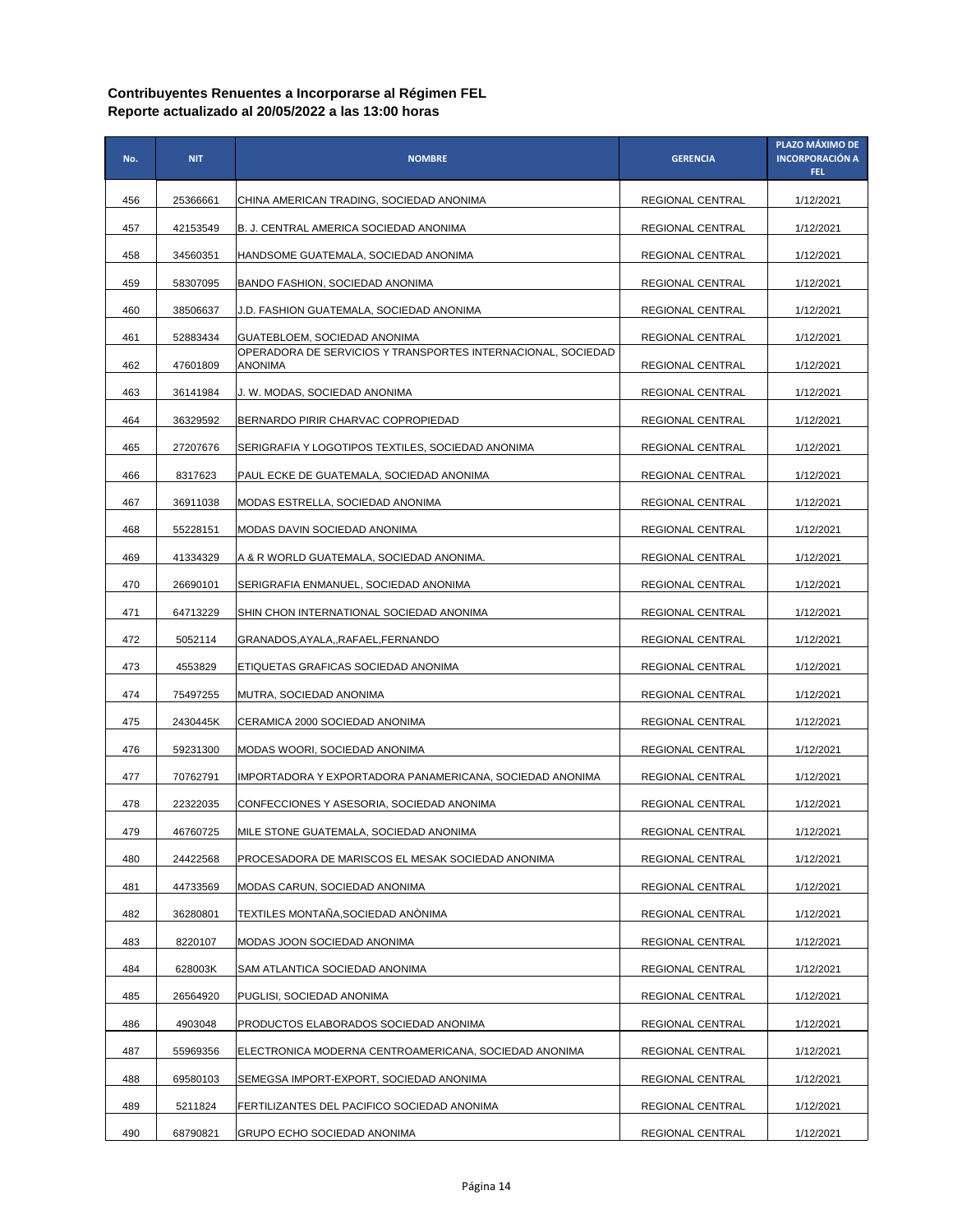| No. | <b>NIT</b> | <b>NOMBRE</b>                                        | <b>GERENCIA</b>  | PLAZO MÁXIMO DE<br><b>INCORPORACIÓN A</b><br>FEL. |
|-----|------------|------------------------------------------------------|------------------|---------------------------------------------------|
| 491 | 26291584   | WOO IL BORDADOS SOCIEDAD ANONIMA                     | REGIONAL CENTRAL | 1/12/2021                                         |
| 492 | 4484193    | AGROPECUARIA AGRIPLAN SOCIEDAD ANONIMA               | REGIONAL CENTRAL | 1/12/2021                                         |
| 493 | 41731026   | BELTLAN, SOCIEDAD ANONIMA                            | REGIONAL CENTRAL | 1/12/2021                                         |
| 494 | 6603173    | CALZADORA NACIONAL SOCIEDAD ANONIMA                  | REGIONAL CENTRAL | 1/12/2021                                         |
| 495 | 11857455   | AGRICOLA E INDUSTRIAL LAGUNA VERDE SOCIEDAD ANONIMA  | REGIONAL CENTRAL | 1/12/2021                                         |
| 496 | 76006484   | MILLENNIAL FASHION, SOCIEDAD ANONIMA                 | REGIONAL CENTRAL | 1/12/2021                                         |
| 497 | 89830539   | SNOW FLOWER ANTIGUA, SOCIEDAD ANONIMA                | REGIONAL CENTRAL | 1/12/2021                                         |
| 498 | 12772291   | DONG HWA SOCIEDAD ANONIMA                            | REGIONAL CENTRAL | 1/12/2021                                         |
| 499 | 29055210   | MODAS PROFESIONAL KNIT CORPORACION, SOCIEDAD ANONIMA | REGIONAL CENTRAL | 1/12/2021                                         |
| 500 | 37116657   | AGROINDUSTRIAS SAN ISIDRO, S.A.                      | REGIONAL CENTRAL | 1/12/2021                                         |
| 501 | 1525557    | FABRICA DE TEJIDOS SPORTEX, SOCIEDAD ANONIMA         | REGIONAL CENTRAL | 1/12/2021                                         |
| 502 | 45514135   | APSARA ZP3, SOCIEDAD ANONIMA                         | REGIONAL CENTRAL | 1/12/2021                                         |
| 503 | 5649595    | <b>FSTEX SOCIEDAD ANONIMA</b>                        | REGIONAL CENTRAL | 1/12/2021                                         |
| 504 | 34994335   | INTENCION COMERCIAL, SOCIEDAD ANONIMA                | REGIONAL CENTRAL | 1/12/2021                                         |
| 505 | 93617984   | PHILOMELA CALL, SOCIEDAD ANONIMA                     | REGIONAL CENTRAL | 1/12/2021                                         |
| 506 | 89699513   | MESOPLAST, SOCIEDAD ANONIMA                          | REGIONAL CENTRAL | 1/12/2021                                         |
| 507 | 5506190    | INDUSTRIA TEXTIL CHOISHIN SOCIEDAD ANONIMA           | REGIONAL CENTRAL | 1/12/2021                                         |
| 508 | 32003102   | CORPORACION MARACU, SOCIEDAD ANONIMA                 | REGIONAL CENTRAL | 1/12/2021                                         |
| 509 | 20003404   | PONY, SOCIEDAD ANONIMA                               | REGIONAL CENTRAL | 1/12/2021                                         |
| 510 | 71759379   | EXPORTACIONES MESOAMERICANAS, SOCIEDAD ANONIMA       | REGIONAL CENTRAL | 1/12/2021                                         |
| 511 | 69728542   | FULL PACKAGE MACHINE, SOCIEDAD ANONIMA               | REGIONAL CENTRAL | 1/12/2021                                         |
| 512 | 74655051   | MEAT IMPORT AND EXPORT, SOCIEDAD ANONIMA             | REGIONAL CENTRAL | 1/12/2021                                         |
| 513 | 1032747    | FRAZIMA, SOCIEDAD ANONIMA                            | REGIONAL CENTRAL | 1/12/2021                                         |
| 514 | 5696313    | GRUPO DE REPRESENTACIONES MARINAS SOCIEDAD ANONIMA   | REGIONAL CENTRAL | 1/12/2021                                         |
| 515 | 30202043   | RAMPAGE CLOTHING GUATEMALA, SOCIEDAD ANONIMA         | REGIONAL CENTRAL | 1/12/2021                                         |
| 516 | 35067373   | I.O., SOCIEDAD ANONIMA                               | REGIONAL CENTRAL | 1/12/2021                                         |
| 517 | 30081297   | MODAS C K M, SOCIEDAD ANONIMA                        | REGIONAL CENTRAL | 1/12/2021                                         |
| 518 | 41646908   | VERECO GUATEMALA, SOCIEDAD ANONIMA                   | REGIONAL CENTRAL | 1/12/2021                                         |
| 519 | 6845819    | DISTRIBUIDORA DE PRODUCTOS TEXTILES SOCIEDAD ANONIMA | REGIONAL CENTRAL | 1/12/2021                                         |
| 520 | 12774456   | MODAS SANG SAN, SOCIEDAD ANONIMA                     | REGIONAL CENTRAL | 1/12/2021                                         |
| 521 | 40513777   | R N V SOCIEDAD ANONIMA                               | REGIONAL CENTRAL | 1/12/2021                                         |
| 522 | 26552760   | YOU WON TEXTILES, SOCIEDAD ANONIMA                   | REGIONAL CENTRAL | 1/12/2021                                         |
| 523 | 5771757    | PRIMICIAS DEL AGRO SOCIEDAD ANONIMA                  | REGIONAL CENTRAL | 1/12/2021                                         |
| 524 | 320293     | EBRO RIVIANA GUATEMALA, LIMITADA                     | REGIONAL CENTRAL | 1/12/2021                                         |
| 525 | 9508864    | BORDADOS UNIVERSALES SOCIEDAD ANONIMA                | REGIONAL CENTRAL | 1/12/2021                                         |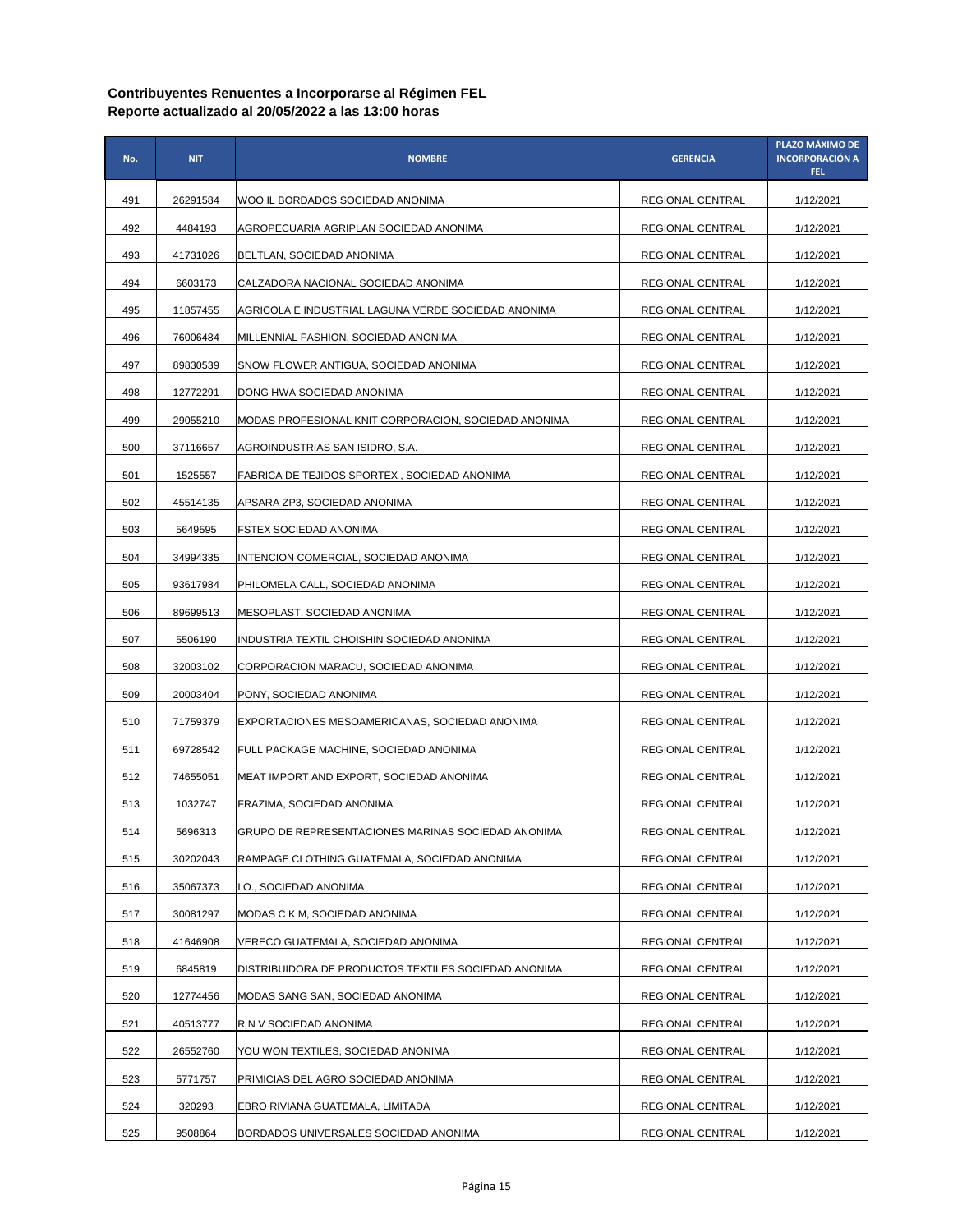| No. | <b>NIT</b> | <b>NOMBRE</b>                                   | <b>GERENCIA</b>  | PLAZO MÁXIMO DE<br><b>INCORPORACIÓN A</b><br>FEL. |
|-----|------------|-------------------------------------------------|------------------|---------------------------------------------------|
| 526 | 75690713   | GASCHAIN INTERNATIONAL, SOCIEDAD ANONIMA        | REGIONAL CENTRAL | 1/12/2021                                         |
| 527 | 35213159   | COLORCOM, SOCIEDAD ANONIMA                      | REGIONAL CENTRAL | 1/12/2021                                         |
| 528 | 971073     | TAPAMETAL DE GUATEMALA SOCIEDAD ANONIMA         | REGIONAL CENTRAL | 1/12/2021                                         |
| 529 | 6783317    | C Y M, SOCIEDAD ANONIMA                         | REGIONAL CENTRAL | 1/12/2021                                         |
| 530 | 38890127   | GRUPO INDUSTRIAL DE EMPAQUE, SOCIEDAD ANONIMA   | REGIONAL CENTRAL | 1/12/2021                                         |
| 531 | 24117587   | G & V SOCIEDAD ANONIMA                          | REGIONAL CENTRAL | 1/12/2021                                         |
| 532 | 7781334    | CONGELADOS INTERNACIONALES SOCIEDAD ANONIMA     | REGIONAL CENTRAL | 1/12/2021                                         |
| 533 | 49413678   | ABANA TEXTILE, SOCIEDAD ANONIMA                 | REGIONAL CENTRAL | 1/12/2021                                         |
| 534 | 7141653    | REFRIGERADORES Y CONGELADORES, SOCIEDAD ANONIMA | REGIONAL CENTRAL | 1/12/2021                                         |
| 535 | 70479690   | VEGETAL EXTRACTS, SOCIEDAD ANONIMA              | REGIONAL CENTRAL | 1/12/2021                                         |
| 536 | 339407     | NYLONTEX, SOCIEDAD ANONIMA                      | REGIONAL CENTRAL | 1/12/2021                                         |
| 537 | 1162691    | ARGUETA,HERNANDEZ,,JOSE,RENE                    | REGIONAL CENTRAL | 1/12/2021                                         |
| 538 | 55588247   | INDUSTRIAS R.I.S, SOCIEDAD ANONIMA              | REGIONAL CENTRAL | 1/12/2021                                         |
| 539 | 23545046   | ZOAR SOCIEDAD ANONIMA                           | REGIONAL CENTRAL | 1/12/2021                                         |
| 540 | 38074818   | CORPORACION ACRO, SOCIEDAD ANONIMA              | REGIONAL CENTRAL | 1/12/2021                                         |
| 541 | 27286975   | GENESIS MUEBLES SOCIEDAD ANONIMA                | REGIONAL CENTRAL | 1/12/2021                                         |
| 542 | 68267479   | EFITEX, SOCIEDAD ANONIMA                        | REGIONAL CENTRAL | 1/12/2021                                         |
| 543 | 4488229    | ORGANIZACION AGROINDUSTRIAL, SOCIEDAD ANONIMA   | REGIONAL CENTRAL | 1/12/2021                                         |
| 544 | 7044887    | SIDEX SOCIEDAD ANONIMA                          | REGIONAL CENTRAL | 1/12/2021                                         |
| 545 | 2233551K   | CAMBRIDGE INDUSTRIAL SOCIEDAD ANONIMA           | REGIONAL CENTRAL | 1/12/2021                                         |
| 546 | 79044166   | METALURGICA LOS ANDES, SOCIEDAD ANONIMA         | REGIONAL CENTRAL | 1/12/2021                                         |
| 547 | 34545956   | RC EXPORT SOCIEDAD ANONIMA                      | REGIONAL CENTRAL | 1/12/2021                                         |
| 548 | 83030875   | EXOTIC INVESTMENT SOCIEDAD ANONIMA              | REGIONAL CENTRAL | 1/12/2021                                         |
| 549 | 62504479   | SAM DEUK, SOCIEDAD ANONIMA                      | REGIONAL CENTRAL | 1/12/2021                                         |
| 550 | 77778073   | GLOBALLIED INTERNATIONAL, SOCIEDAD ANONIMA      | REGIONAL CENTRAL | 1/12/2021                                         |
| 551 | 23747536   | BERIT DE GUATEMALA, SOCIEDAD ANONIMA            | REGIONAL CENTRAL | 1/12/2021                                         |
| 552 | 58831509   | SAE A TEXPIA III, SOCIEDAD ANONIMA              | REGIONAL CENTRAL | 1/12/2021                                         |
| 553 | 7575645    | AGROSHULE DE GUATEMALA, SOCIEDAD ANONIMA        | REGIONAL CENTRAL | 1/12/2021                                         |
| 554 | 12516880   | TEXTILES CHOI SOCIEDAD ANONIMA                  | REGIONAL CENTRAL | 1/12/2021                                         |
| 555 | 26414309   | INVERSIONES MY P, SOCIEDAD ANONIMA              | REGIONAL CENTRAL | 1/12/2021                                         |
| 556 | 57783268   | A-ONE SOCIEDAD ANONIMA                          | REGIONAL CENTRAL | 1/12/2021                                         |
| 557 | 14945487   | SAM DEUK TEXTILES SOCIEDAD ANONIMA              | REGIONAL CENTRAL | 1/12/2021                                         |
| 558 | 2740370K   | ESPECIALIDADES NUTRICIONALES, SOCIEDAD ANONIMA  | REGIONAL CENTRAL | 1/12/2021                                         |
| 559 | 30446732   | MODAS HAN YANG, SOCIEDAD ANONIMA                | REGIONAL CENTRAL | 1/12/2021                                         |
| 560 | 85559709   | GRUPO RECIPA GLOBAL, SOCIEDAD ANONIMA           | REGIONAL CENTRAL | 1/12/2021                                         |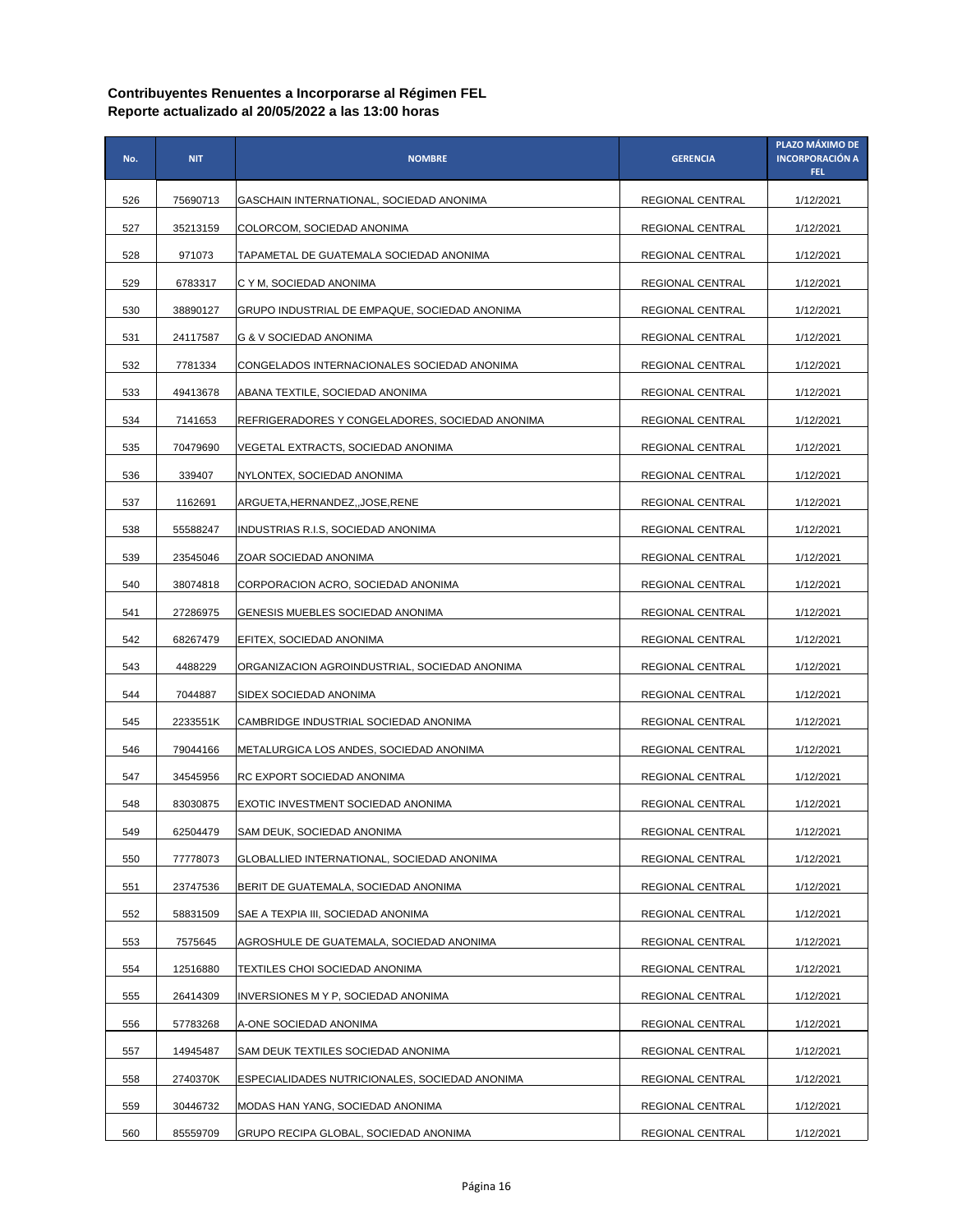| No. | <b>NIT</b> | <b>NOMBRE</b>                                                  | <b>GERENCIA</b>  | PLAZO MÁXIMO DE<br><b>INCORPORACIÓN A</b><br>FEL. |
|-----|------------|----------------------------------------------------------------|------------------|---------------------------------------------------|
| 561 | 57094551   | GRUPO GDH INTERNATIONAL SOCIEDAD ANONIMA                       | REGIONAL CENTRAL | 1/12/2021                                         |
| 562 | 2639507K   | CONFECCIONES SHAMMA, SOCIEDAD ANONIMA                          | REGIONAL CENTRAL | 1/12/2021                                         |
| 563 | 1494507K   | PRODUCTOS BONANZA SOCIEDAD ANONIMA                             | REGIONAL CENTRAL | 1/12/2021                                         |
| 564 | 55972640   | EXPORTADORA UNIFRESH, SOCIEDAD ANONIMA                         | REGIONAL CENTRAL | 1/12/2021                                         |
| 565 | 67987702   | RIO BRAVO BERRY FARMS, SOCIEDAD ANONIMA                        | REGIONAL CENTRAL | 1/12/2021                                         |
| 566 | 2879298K   | COMERCIALIZADORA GOLDEN MILENIUM SOCIEDAD ANONIMA              | REGIONAL CENTRAL | 1/12/2021                                         |
| 567 | 30638976   | KNITVILLE, SOCIEDAD ANONIMA                                    | REGIONAL CENTRAL | 1/12/2021                                         |
| 568 | 26238136   | L & J KNITTING GUATEMALA, SOCIEDAD ANONIMA                     | REGIONAL CENTRAL | 1/12/2021                                         |
| 569 | 22270396   | MIAS FASHION GUATEMALA, SOCIEDAD ANONIMA                       | REGIONAL CENTRAL | 1/12/2021                                         |
| 570 | 4823133    | INDUSTRIAS CORPORATIVAS DIVERSIFICADAS SOCIEDAD ANONIMA        | REGIONAL CENTRAL | 1/12/2021                                         |
| 571 | 42660319   | GBU, SOCIEDAD ANONIMA                                          | REGIONAL CENTRAL | 1/12/2021                                         |
| 572 | 8190984    | MI KWANG INTERNATIONAL SOCIEDAD ANONIMA                        | REGIONAL CENTRAL | 1/12/2021                                         |
| 573 | 25238558   | ALIANZA FASHION, SOCIEDAD ANONIMA                              | REGIONAL CENTRAL | 1/12/2021                                         |
| 574 | 75690063   | INDUSTRIA D & B, SOCIEDAD ANONIMA                              | REGIONAL CENTRAL | 1/12/2021                                         |
| 575 | 24289108   | YALCACHIMBA, SOCIEDAD ANONIMA                                  | REGIONAL CENTRAL | 1/12/2021                                         |
| 576 | 33419639   | EMPRESA TRANSFORMADORA DE ACERO, SOCIEDAD ANONIMA              | REGIONAL CENTRAL | 1/12/2021                                         |
| 577 | 14938820   | JUBILEE MODAS SOCIEDAD ANONIMA                                 | REGIONAL CENTRAL | 1/12/2021                                         |
| 578 | 12518131   | TEXTILES PANAMERICANOS, SOCIEDAD ANONIMA                       | REGIONAL CENTRAL | 1/12/2021                                         |
| 579 | 1955401K   | DISTRIBUIDORA CORPORATIVA SOCIEDAD ANONIMA                     | REGIONAL CENTRAL | 1/12/2021                                         |
| 580 | 67564356   | CONGELART, SOCIEDAD ANONIMA                                    | REGIONAL CENTRAL | 1/12/2021                                         |
| 581 | 29234301   | YOUNG JIN GUATEMALA, SOCIEDAD ANONIMA                          | REGIONAL CENTRAL | 1/12/2021                                         |
| 582 | 7342292    | INDUSTRIA DE MODAS GOORYONG SOCIEDAD ANONIMA                   | REGIONAL CENTRAL | 1/12/2021                                         |
| 583 | 30988357   | AGRO-EXPORTADORA VERDES Y VARIEGADOS, SOCIEDAD ANONIMA         | REGIONAL CENTRAL | 1/12/2021                                         |
| 584 | 8193657    | GIANT TRADING SOCIEDAD ANONIMA                                 | REGIONAL CENTRAL | 1/12/2021                                         |
| 585 | 52675238   | SILSARANG AMERICA, SOCIEDAD ANONIMA                            | REGIONAL CENTRAL | 1/12/2021                                         |
| 586 | 64192407   | PROCESADORA DE ALIMENTOS DE CENTROAMERICA, SOCIEDAD<br>ANONIMA | REGIONAL CENTRAL | 1/12/2021                                         |
| 587 | 82094330   | NOVA PANAMEDICAL SOCIEDAD ANONIMA                              | REGIONAL CENTRAL | 1/12/2021                                         |
| 588 | 6031323    | FOLLAJES VERAPAZ DEL SUR SOCIEDAD ANONIMA                      | REGIONAL CENTRAL | 1/12/2021                                         |
| 589 | 63257467   | KIRASUNG, SOCIEDAD ANONIMA                                     | REGIONAL CENTRAL | 1/12/2021                                         |
| 590 | 8068216    | TECOJATE SOCIEDAD ANONIMA                                      | REGIONAL CENTRAL | 1/12/2021                                         |
| 591 | 2413029K   | INDUSTRIA TEXTIL KOREANA GUATEMALTECA SOCIEDAD ANONIMA         | REGIONAL CENTRAL | 1/12/2021                                         |
| 592 | 12513016   | CONSULTORIA TEXTIL INDUSTRIAL INGENIEROS, SOCIEDAD ANONIMA     | REGIONAL CENTRAL | 1/12/2021                                         |
| 593 | 1277295K   | MATER TERRA, SOCIEDAD ANONIMA                                  | REGIONAL CENTRAL | 1/12/2021                                         |
| 594 | 4052447    | INMOBILIARIA ANA ISABEL SOCIEDAD ANONIMA                       | REGIONAL CENTRAL | 1/12/2021                                         |
| 595 | 849519K    | SHALOM INTERNATIONAL SOCIEDAD ANONIMA                          | REGIONAL CENTRAL | 1/12/2021                                         |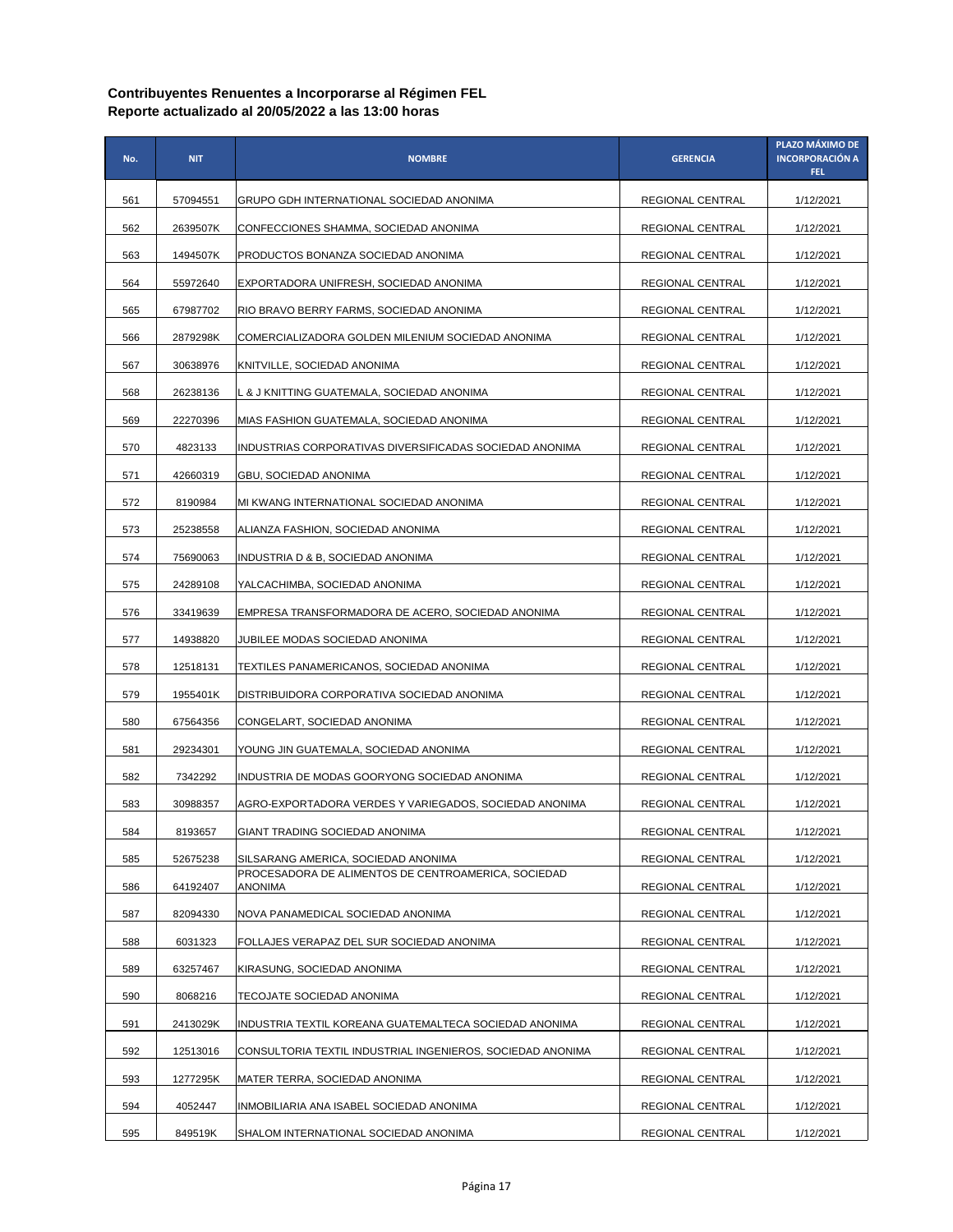| No. | <b>NIT</b> | <b>NOMBRE</b>                                           | <b>GERENCIA</b>         | PLAZO MÁXIMO DE<br><b>INCORPORACIÓN A</b><br><b>FEL</b> |
|-----|------------|---------------------------------------------------------|-------------------------|---------------------------------------------------------|
| 596 | 38264544   | ANATEK ELECTRONICS, SOCIEDAD ANONIMA                    | REGIONAL CENTRAL        | 1/12/2021                                               |
| 597 | 37433784   | NA&RU, SOCIEDAD ANONIMA                                 | REGIONAL CENTRAL        | 1/12/2021                                               |
| 598 | 71510281   | HAUSS INMOBILIARIA SOCIEDAD ANONIMA                     | REGIONAL CENTRAL        | 1/12/2021                                               |
| 599 | 12770787   | OVER SEAS SEWING SOCIEDAD ANONIMA                       | REGIONAL CENTRAL        | 1/12/2021                                               |
| 600 | 91780691   | CORPORACION SIMAQ, SOCIEDAD ANONIMA                     | REGIONAL CENTRAL        | 1/12/2021                                               |
| 601 | 28132122   | FASHION VICTORIA SOCIEDAD ANONIMA                       | REGIONAL CENTRAL        | 1/12/2021                                               |
| 602 | 12513695   | FERTILIZANTES LIQUIDOS, SOCIEDAD ANONIMA                | REGIONAL CENTRAL        | 1/12/2021                                               |
| 603 | 46275460   | GRUPO FABRIL C & T, SOCIEDAD ANONIMA                    | REGIONAL CENTRAL        | 1/12/2021                                               |
| 604 | 49510991   | NIXIE BRANDS SOCIEDAD ANONIMA                           | REGIONAL CENTRAL        | 1/12/2021                                               |
| 605 | 62164805   | COOPERATIVE DIAGNOSTICS INTERNATIONAL, SOCIEDAD ANONIMA | REGIONAL CENTRAL        | 1/12/2021                                               |
| 606 | 84301910   | PREMIER IMPORTACIONES, SOCIEDAD ANONIMA                 | REGIONAL CENTRAL        | 1/12/2021                                               |
| 607 | 7317204    | SOMOSUNA SOCIEDAD ANONIMA                               | REGIONAL CENTRAL        | 1/12/2021                                               |
| 608 | 44410115   | HILADOS Y TEJIDOS LA CONSTANZA, SOCIEDAD ANONIMA        | REGIONAL CENTRAL        | 1/12/2021                                               |
| 609 | 53777263   | LMS, SOCIEDAD ANONIMA                                   | REGIONAL CENTRAL        | 1/12/2021                                               |
| 610 | 84301872   | NEGOCIOS DE ZONAS FRANCAS, SOCIEDAD ANONIMA             | REGIONAL CENTRAL        | 1/12/2021                                               |
| 611 | 7646607    | INDUSTRIAS FINTEX, SOCIEDAD ANONIMA                     | REGIONAL CENTRAL        | 1/12/2021                                               |
| 612 | 63932296   | I-TEX SOCIEDAD ANONIMA                                  | REGIONAL CENTRAL        | 1/12/2021                                               |
| 613 | 27257177   | CONFECCIONES J. K., SOCIEDAD ANONIMA                    | REGIONAL CENTRAL        | 1/12/2021                                               |
| 614 | 34949453   | V Y ROSA, SOCIEDAD ANONIMA                              | REGIONAL CENTRAL        | 1/12/2021                                               |
| 615 | 5483336    | POLYSACK SOCIEDAD ANONIMA                               | REGIONAL CENTRAL        | 1/12/2021                                               |
| 616 | 34787399   | DISTRIBUIDORA DE TINTA, SOCIEDAD ANONIMA                | <b>REGIONAL CENTRAL</b> | 1/12/2021                                               |
| 617 | 4148959    | MAYACROPS SOCIEDAD ANONIMA                              | REGIONAL CENTRAL        | 1/12/2021                                               |
| 618 | 593222K    | EXPORTADORA COTTONTEX, SOCIEDAD ANONIMA                 | REGIONAL CENTRAL        | 1/12/2021                                               |
| 619 | 1277930K   | COMPAÑIA KAHN, SOCIEDAD ANONIMA                         | REGIONAL CENTRAL        | 1/12/2021                                               |
| 620 | 67928951   | SAN JOAQUIN FARMS, SOCIEDAD ANONIMA                     | REGIONAL CENTRAL        | 1/12/2021                                               |
| 621 | 8515697    | HOYA, SOCIEDAD ANONIMA                                  | REGIONAL CENTRAL        | 1/12/2021                                               |
| 622 | 73264946   | C P LOGISTICS, SOCIEDAD ANONIMA                         | REGIONAL CENTRAL        | 1/12/2021                                               |
| 623 | 19545428   | S.H. INTERNATIONAL GUATEMALA SOCIEDAD ANONIMA           | REGIONAL CENTRAL        | 1/12/2021                                               |
| 624 | 67331017   | ECKE GERANIUMS, SOCIEDAD ANONIMA                        | REGIONAL CENTRAL        | 1/12/2021                                               |
| 625 | 89150724   | COMPRACO, SOCIEDAD ANONIMA                              | REGIONAL CENTRAL        | 1/12/2021                                               |
| 626 | 66947391   | MODAS NARA SOCIEDAD ANONIMA                             | REGIONAL CENTRAL        | 1/12/2021                                               |
| 627 | 12512354   | MASTER PACK SOCIEDAD ANONIMA                            | REGIONAL CENTRAL        | 1/12/2021                                               |
| 628 | 49486012   | TEXTILES KIM SOCIEDAD ANONIMA                           | REGIONAL CENTRAL        | 1/12/2021                                               |
| 629 | 2431739K   | AGRICOLA LA LABOR, SOCIEDAD ANONIMA                     | REGIONAL CENTRAL        | 1/12/2021                                               |
| 630 | 25922521   | JESUCRISTO KING SOCIEDAD ANONIMA                        | REGIONAL CENTRAL        | 1/12/2021                                               |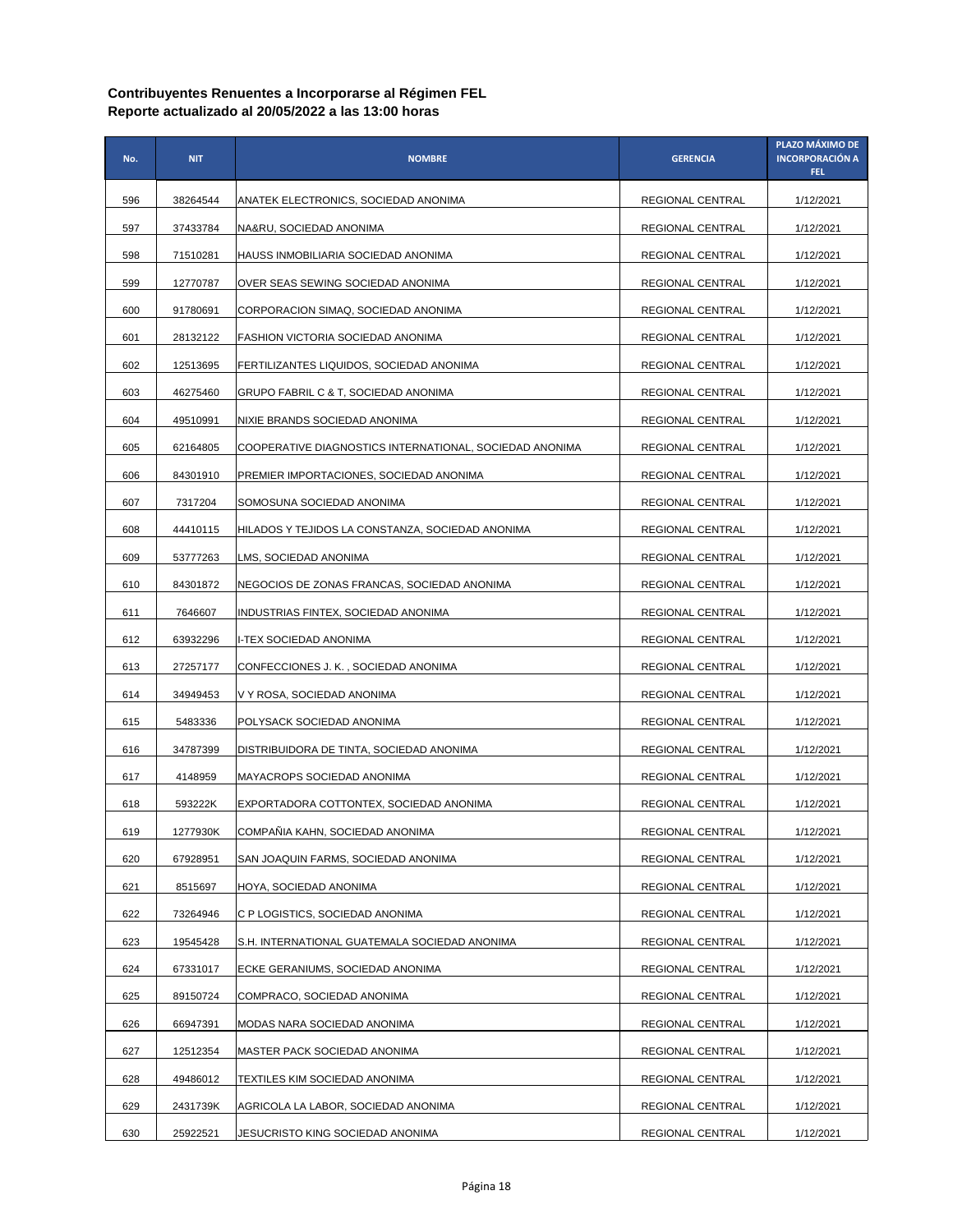| No. | <b>NIT</b> | <b>NOMBRE</b>                                                      | <b>GERENCIA</b>  | PLAZO MÁXIMO DE<br><b>INCORPORACIÓN A</b><br>FEL. |
|-----|------------|--------------------------------------------------------------------|------------------|---------------------------------------------------|
| 631 | 12512435   | ALTAROSSA SOCIEDAD ANONIMA                                         | REGIONAL CENTRAL | 1/12/2021                                         |
| 632 | 14943654   | SAMIL RAPITEX SOCIEDAD ANONIMA                                     | REGIONAL CENTRAL | 1/12/2021                                         |
| 633 | 40668096   | J.M.V. GUATEMALA, SOCIEDAD ANONIMA                                 | REGIONAL CENTRAL | 1/12/2021                                         |
| 634 | 6833039    | FAMATEXTILES, SOCIEDAD ANONIMA                                     | REGIONAL CENTRAL | 1/12/2021                                         |
| 635 | 24282243   | MATAS DE GUATEMALA, SOCIEDAD ANONIMA                               | REGIONAL CENTRAL | 1/12/2021                                         |
| 636 | 38011158   | DONG KWANG SERIGRAFIA, SOCIEDAD ANONIMA                            | REGIONAL CENTRAL | 1/12/2021                                         |
| 637 | 90929454   | ECOMEZCLAS SOCIEDAD ANONIMA                                        | REGIONAL CENTRAL | 1/12/2021                                         |
| 638 | 37463640   | FRUVEGUA, SOCIEDAD ANONIMA                                         | REGIONAL CENTRAL | 1/12/2021                                         |
| 639 | 1690172K   | MODAS CIELO SOCIEDAD ANONIMA                                       | REGIONAL CENTRAL | 1/12/2021                                         |
| 640 | 29629195   | ECHO MODAS, SOCIEDAD ANONIMA                                       | REGIONAL CENTRAL | 1/12/2021                                         |
| 641 | 335762     | HCA, SOCIEDAD ANONIMA                                              | REGIONAL CENTRAL | 1/12/2021                                         |
| 642 | 82452466   | ATUNERA NACIONAL, SOCIEDAD ANONIMA                                 | REGIONAL CENTRAL | 1/12/2021                                         |
| 643 | 23991968   | ORNAMENTALES B & G, SOCIEDAD ANONIMA                               | REGIONAL CENTRAL | 1/12/2021                                         |
| 644 | 7364024    | FRUTICO DE GUATEMALA, SOCIEDAD ANONIMA                             | REGIONAL CENTRAL | 1/12/2021                                         |
| 645 | 24112887   | CHONG WON GUATEMALA, SOCIEDAD ANONIMA                              | REGIONAL CENTRAL | 1/12/2021                                         |
| 646 | 25593951   | SHORE TO SHORE LACAR LIMITADA (EN LIQUIDACION)                     | REGIONAL CENTRAL | 1/12/2021                                         |
| 647 | 39891259   | MACRILU SOCIEDAD ANONIMA                                           | REGIONAL CENTRAL | 1/12/2021                                         |
| 648 | 34428542   | NEWMAN TEXTILES, SOCIEDAD ANONIMA                                  | REGIONAL CENTRAL | 1/12/2021                                         |
| 649 | 38095599   | RECYCLE DE GUATEMALA, SOCIEDAD ANONIMA                             | REGIONAL CENTRAL | 1/12/2021                                         |
| 650 | 24185833   | C SITE GUATEMALA, SOCIEDAD ANONIMA                                 | REGIONAL CENTRAL | 1/12/2021                                         |
| 651 | 10274499   | AGROPECUARIA AREYNS SOCIEDAD ANONIMA                               | REGIONAL CENTRAL | 1/12/2021                                         |
| 652 | 5155010    | TECNICAS Y SISTEMAS DE SEGURIDAD, SOCIEDAD ANONIMA                 | REGIONAL CENTRAL | 1/12/2021                                         |
| 653 | 26390965   | AGROFLOR, SOCIEDAD ANONIMA                                         | REGIONAL CENTRAL | 1/12/2021                                         |
| 654 | 77641809   | BLANCANDINA GUATEMALA, SOCIEDAD ANONIMA                            | REGIONAL CENTRAL | 1/12/2021                                         |
| 655 | 56067178   | YULIANA, SOCIEDAD ANONIMA                                          | REGIONAL CENTRAL | 1/12/2021                                         |
| 656 | 66129117   | INDUSTRIAS SANTA RITA, SOCIEDAD ANONIMA                            | REGIONAL CENTRAL | 1/12/2021                                         |
| 657 | 8005206    | MODAS AMOR SOCIEDAD ANONIMA                                        | REGIONAL CENTRAL | 1/12/2021                                         |
| 658 | 54548144   | MATERIALES DE VANGUARDIA, SOCIEDAD ANONIMA                         | REGIONAL CENTRAL | 1/12/2021                                         |
| 659 | 14946904   | MANUFACTURAS PICO SOCIEDAD ANONIMA                                 | REGIONAL CENTRAL | 1/12/2021                                         |
| 660 | 64302709   | CONSULTORIA EXPERTA, SOCIEDAD ANONIMA                              | REGIONAL CENTRAL | 1/12/2021                                         |
| 661 | 21969264   | SAM FASHION. SOCIEDAD ANONIMA                                      | REGIONAL CENTRAL | 1/12/2021                                         |
| 662 | 25599283   | OBRADORA DE TOCINERIA Y SALCHICHONERIA DONFER, SOCIEDAD<br>ANONIMA | REGIONAL CENTRAL | 1/12/2021                                         |
| 663 | 78707358   | INO INNOVATION, SOCIEDAD ANONIMA                                   | REGIONAL CENTRAL | 1/12/2021                                         |
| 664 | 84064021   | HOTEL SUPPLY COMPANY, SOCIEDAD ANONIMA                             | REGIONAL CENTRAL | 1/12/2021                                         |
| 665 | 73854441   | <b>CORPORACION LEMEN S.A</b>                                       | REGIONAL CENTRAL | 1/12/2021                                         |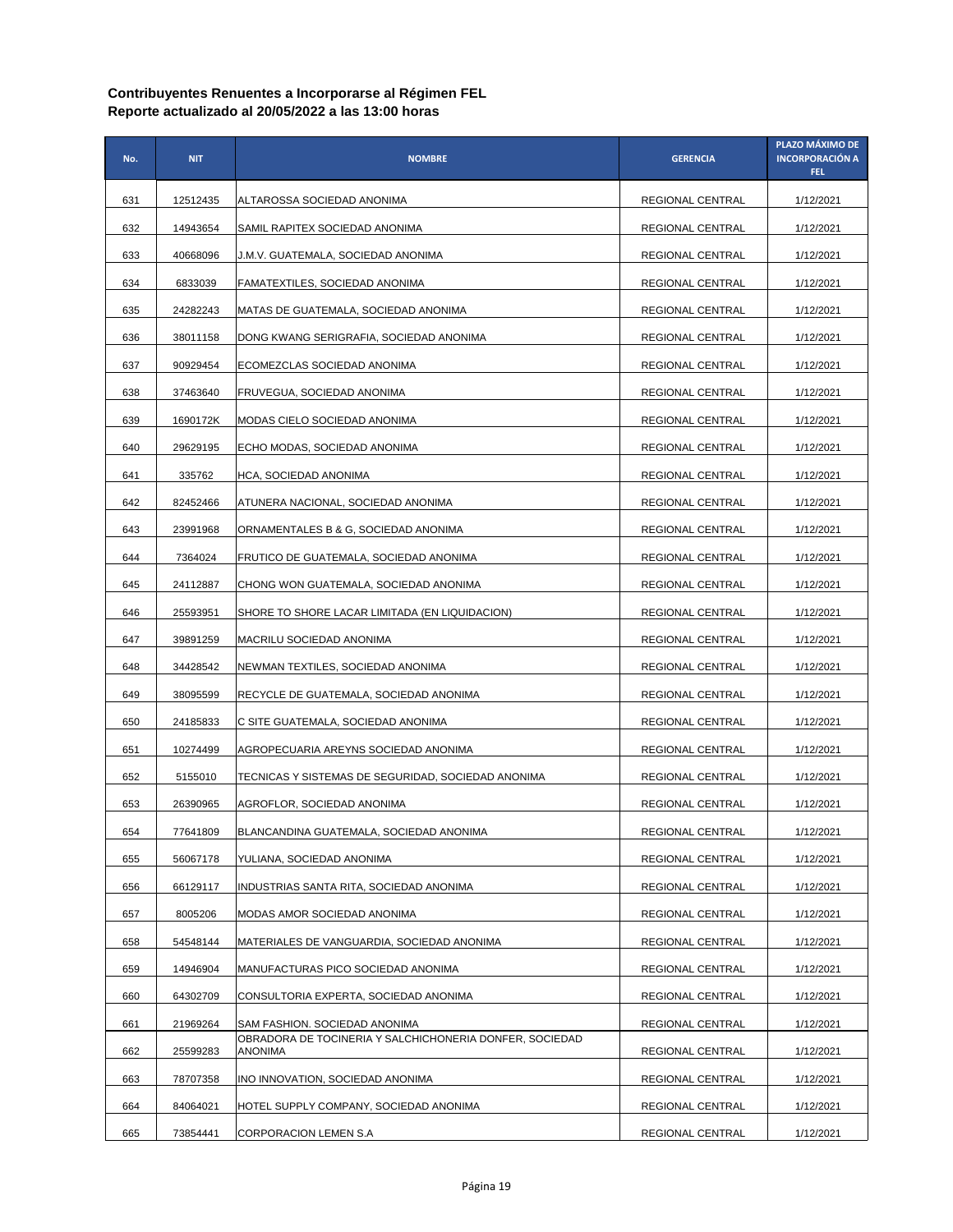| No. | <b>NIT</b> | <b>NOMBRE</b>                                                            | <b>GERENCIA</b>  | PLAZO MÁXIMO DE<br><b>INCORPORACIÓN A</b><br>FEL. |
|-----|------------|--------------------------------------------------------------------------|------------------|---------------------------------------------------|
| 666 | 3456161    | FINCA PRIMAVERA SOCIEDAD ANONIMA                                         | REGIONAL CENTRAL | 1/12/2021                                         |
| 667 | 4863909    | COMPANIA DONG SAN, SOCIEDAD ANONIMA                                      | REGIONAL CENTRAL | 1/12/2021                                         |
| 668 | 34530568   | LA COSECHA, SOCIEDAD ANONIMA                                             | REGIONAL CENTRAL | 1/12/2021                                         |
| 669 | 356409     | HELENOPLAST SOCIEDAD ANONIMA                                             | REGIONAL CENTRAL | 1/12/2021                                         |
| 670 | 29070341   | MBS INTERNACIONAL, SOCIEDAD ANONIMA                                      | REGIONAL CENTRAL | 1/12/2021                                         |
| 671 | 24395269   | CONFECCIONES CHANG-SE, SOCIEDAD ANONIMA.                                 | REGIONAL CENTRAL | 1/12/2021                                         |
| 672 | 39591220   | COMERCIALIZADORA JIN GUATEMALA, SOCIEDAD ANONIMA                         | REGIONAL CENTRAL | 1/12/2021                                         |
| 673 | 98609211   | AMERICANDY GUATEMALA, SOCIEDAD ANONIMA                                   | REGIONAL CENTRAL | 1/12/2021                                         |
| 674 | 7264143    | H. H. MODAS SOCIEDAD ANONIMA                                             | REGIONAL CENTRAL | 1/12/2021                                         |
| 675 | 23296747   | CONVERSION TECNICA ALIMENTICIA, SOCIEDAD ANONIMA                         | REGIONAL CENTRAL | 1/12/2021                                         |
| 676 | 25653989   | SAM HEE CORPORATION, SOCIEDAD ANONIMA                                    | REGIONAL CENTRAL | 1/12/2021                                         |
| 677 | 39719146   | EXPORTADORA DE MATERIALES RECICLABLES, SOCIEDAD ANONIMA                  | REGIONAL CENTRAL | 1/12/2021                                         |
| 678 | 5555736    | INDUSTRIAS GEOPLAST, SOCIEDAD ANONIMA                                    | REGIONAL CENTRAL | 1/12/2021                                         |
| 679 | 70534306   | DAGAWA LLC, SOCIEDAD ANONIMA                                             | REGIONAL CENTRAL | 1/12/2021                                         |
| 680 | 72760664   | LA GRANJA INDUSTRIA DE EXTRACCION DE CAUCHO EN CRUDO<br>SOCIEDAD ANONIMA | REGIONAL CENTRAL | 1/12/2021                                         |
| 681 | 26742136   | ILISAM, SOCIEDAD ANONIMA                                                 | REGIONAL CENTRAL | 1/12/2021                                         |
| 682 | 31299776   | MODAS TOGO, SOCIEDAD ANONIMA                                             | REGIONAL CENTRAL | 1/12/2021                                         |
| 683 | 80352715   | UHP, SOCIEDAD ANONIMA                                                    | REGIONAL CENTRAL | 1/12/2021                                         |
| 684 | 56752830   | TIENDAS LIBRES DE GUATEMALA, SOCIEDAD ANONIMA                            | REGIONAL CENTRAL | 1/12/2021                                         |
| 685 | 79772765   | YUCUTE, SACTIC, SICAJAU, GLADIZ, OFELIA                                  | REGIONAL CENTRAL | 1/12/2021                                         |
| 686 | 14943816   | SAM BRIDGE SOCIEDAD ANONIMA                                              | REGIONAL CENTRAL | 1/12/2021                                         |
| 687 | 78424712   | HIBUERAS SOCIEDAD ANONIMA                                                | REGIONAL CENTRAL | 1/12/2021                                         |
| 688 | 8128707    | TEJINSA, SOCIEDAD ANONIMA                                                | REGIONAL CENTRAL | 1/12/2021                                         |
| 689 | 48819484   | FASHION VIDA, SOCIEDAD ANONIMA                                           | REGIONAL CENTRAL | 1/12/2021                                         |
| 690 | 26261103   | RECICLADORA DE METALES TREBOL, SOCIEDAD ANONIMA                          | REGIONAL CENTRAL | 1/12/2021                                         |
| 691 | 5423589    | INDUSTRIAS TEXTILES BONAMPAK S. A.                                       | REGIONAL CENTRAL | 1/12/2021                                         |
| 692 | 5751969    | VICBEL SOCIEDAD ANONIMA                                                  | REGIONAL CENTRAL | 1/12/2021                                         |
| 693 | 88436551   | IDN GUATEMALA SOCIEDAD ANONIMA                                           | REGIONAL CENTRAL | 1/12/2021                                         |
| 694 | 12777099   | BELT SOCIEDAD ANONIMA                                                    | REGIONAL CENTRAL | 1/12/2021                                         |
| 695 | 59750790   | GUATROPHA, SOCIEDAD ANONIMA                                              | REGIONAL CENTRAL | 1/12/2021                                         |
| 696 | 56755104   | JS TRADING, SOCIEDAD ANONIMA                                             | REGIONAL CENTRAL | 1/12/2021                                         |
| 697 | 91003008   | EL RANCHO EXPORTS SOCIEDAD ANONIMA                                       | REGIONAL CENTRAL | 1/12/2021                                         |
| 698 | 5757037    | ALIMENTOS TIPICOS DE GUATEMALA EL TAMAL SOCIEDAD ANONIMA                 | REGIONAL CENTRAL | 1/12/2021                                         |
| 699 | 49654225   | MEGAPLASTIC, SOCIEDAD ANONIMA                                            | REGIONAL CENTRAL | 1/12/2021                                         |
| 700 | 102847673  | VALMALA, SOCIEDAD ANONIMA                                                | REGIONAL CENTRAL | 1/12/2021                                         |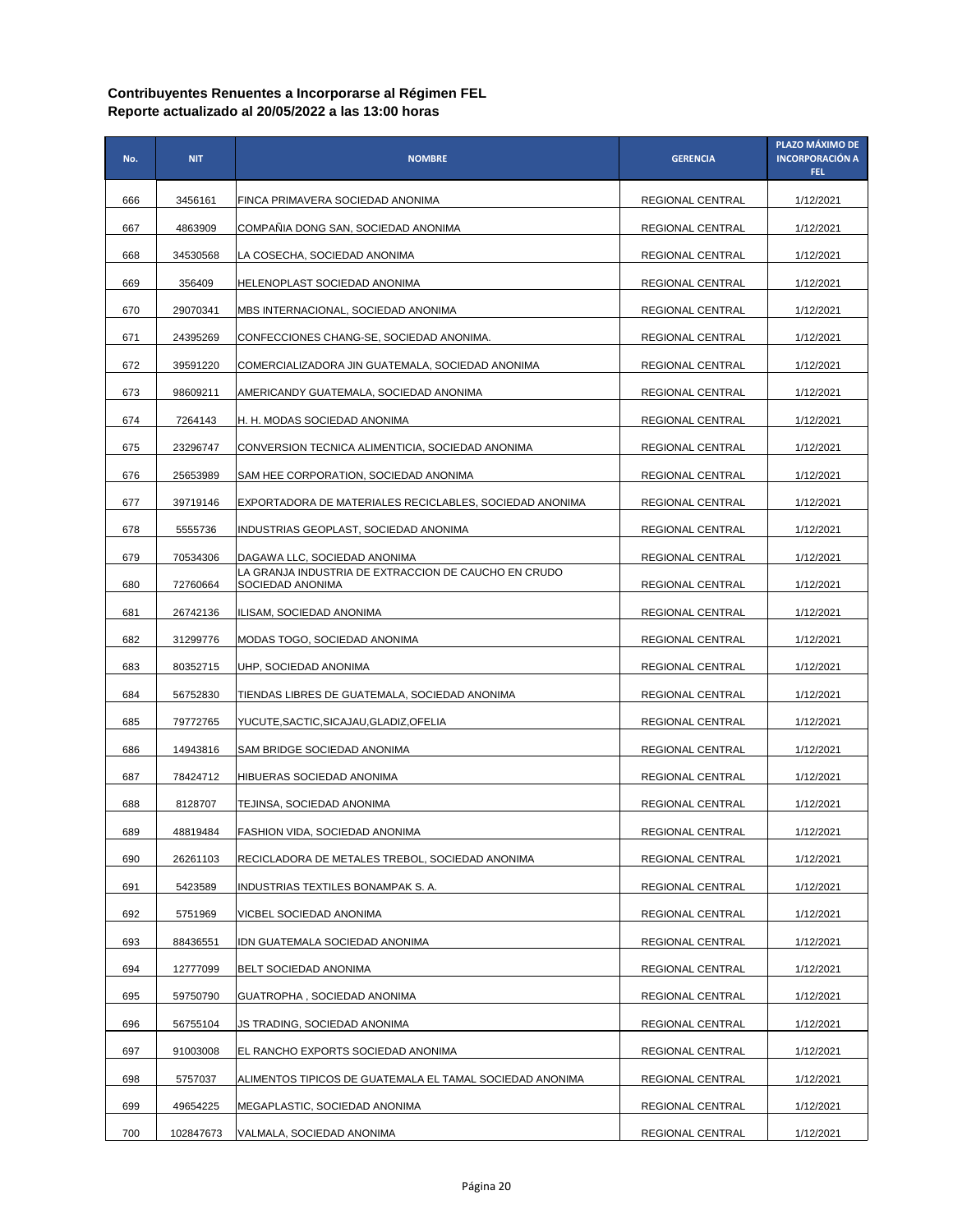| No. | <b>NIT</b> | <b>NOMBRE</b>                                            | <b>GERENCIA</b>  | PLAZO MÁXIMO DE<br><b>INCORPORACIÓN A</b><br>FEL. |
|-----|------------|----------------------------------------------------------|------------------|---------------------------------------------------|
| 701 | 17918596   | EXOTIC FARM PRODUCE SOCIEDAD ANONIMA                     | REGIONAL CENTRAL | 1/12/2021                                         |
| 702 | 84028904   | EXPORTADORA DE MACADAMIA, SOCIEDAD ANONIMA               | REGIONAL CENTRAL | 1/12/2021                                         |
| 703 | 1758891K   | CONFECCIONES CON ESTILO SOCIEDAD ANONIMA                 | REGIONAL CENTRAL | 1/12/2021                                         |
| 704 | 60266082   | ALPHA GROUP SOCIEDAD ANONIMA                             | REGIONAL CENTRAL | 1/12/2021                                         |
| 705 | 32410492   | FASHION YOYO, SOCIEDAD ANONIMA                           | REGIONAL CENTRAL | 1/12/2021                                         |
| 706 | 40397858   | SOEWON, SOCIEDAD ANONIMA                                 | REGIONAL CENTRAL | 1/12/2021                                         |
| 707 | 75644177   | CONFECCIONES DAVID, SOCIEDAD ANONIMA                     | REGIONAL CENTRAL | 1/12/2021                                         |
| 708 | 7784465    | SANTA FELIZA SOCIEDAD ANONIMA                            | REGIONAL CENTRAL | 1/12/2021                                         |
| 709 | 8255725    | YOON,,,DONG,HAK                                          | REGIONAL CENTRAL | 1/12/2021                                         |
| 710 | 4994256    | GLASSART SOCIEDAD ANONIMA                                | REGIONAL CENTRAL | 1/12/2021                                         |
| 711 | 45937680   | MAINETTI, SOCIEDAD ANONIMA                               | REGIONAL CENTRAL | 1/12/2021                                         |
| 712 | 5221889    | AL PIE DEL VOLCAN SOCIEDAD ANONIMA                       | REGIONAL CENTRAL | 1/12/2021                                         |
| 713 | 12517151   | MIRA MODAS SOCIEDAD ANONIMA                              | REGIONAL CENTRAL | 1/12/2021                                         |
| 714 | 5389224    | OPERACIONES Y SERVICIOS DE MANUFACTURA, SOCIEDAD ANONIMA | REGIONAL CENTRAL | 1/12/2021                                         |
| 715 | 5553067    | BLUCA SOCIEDAD ANONIMA                                   | REGIONAL CENTRAL | 1/12/2021                                         |
| 716 | 34551050   | BINGO FASHION, SOCIEDAD ANONIMA                          | REGIONAL CENTRAL | 1/12/2021                                         |
| 717 | 323667     | AGRASH , SOCIEDAD ANONIMA                                | REGIONAL CENTRAL | 1/12/2021                                         |
| 718 | 55676766   | KEUM HWA APPAREL SOCIEDAD ANONIMA                        | REGIONAL CENTRAL | 1/12/2021                                         |
| 719 | 32831218   | K.P. TEXTIL, SOCIEDAD ANONIMA                            | REGIONAL CENTRAL | 1/12/2021                                         |
| 720 | 50117521   | CAMARONERA INTERNACIONAL SOCIEDAD ANONIMA                | REGIONAL CENTRAL | 1/12/2021                                         |
| 721 | 2704484K   | NEWPANTEX, SOCIEDAD ANONIMA                              | REGIONAL CENTRAL | 1/12/2021                                         |
| 722 | 23740000   | ABRAXAS INTERNACIONAL, SOCIEDAD ANONIMA                  | REGIONAL CENTRAL | 1/12/2021                                         |
| 723 | 31147976   | GALLETAS DE CENTROAMERICA, SOCIEDAD ANONIMA              | REGIONAL CENTRAL | 1/12/2021                                         |
| 724 | 29230187   | IL CHUL MODAS, SOCIEDAD ANONIMA                          | REGIONAL CENTRAL | 1/12/2021                                         |
| 725 | 64145352   | MANUFACTURADORA TECNIFICADA, SOCIEDAD ANONIMA            | REGIONAL CENTRAL | 1/12/2021                                         |
| 726 | 8410631    | EMPACADORA DE SEMILLAS SOCIEDAD ANONIMA                  | REGIONAL CENTRAL | 1/12/2021                                         |
| 727 | 24531499   | METALPACA SOCIEDAD ANONIMA                               | REGIONAL CENTRAL | 1/12/2021                                         |
| 728 | 34259813   | OLIVRIL, SOCIEDAD ANONIMA                                | REGIONAL CENTRAL | 1/12/2021                                         |
| 729 | 65450434   | ASESORIA TECNICA FORESTAL, SOCIEDAD ANONIMA              | REGIONAL CENTRAL | 1/12/2021                                         |
| 730 | 786325K    | GRUPAGRO SOCIEDAD ANONIMA                                | REGIONAL CENTRAL | 1/12/2021                                         |
| 731 | 4849981    | ALCANTARA,GODOY,PAGLIARA,OLIVIA,ELENA                    | REGIONAL CENTRAL | 1/12/2021                                         |
| 732 | 11905638   | INTERSEM, SOCIEDAD ANONIMA                               | REGIONAL CENTRAL | 1/12/2021                                         |
| 733 | 24609986   | MACKDITEX, SOCIEDAD ANONIMA                              | REGIONAL CENTRAL | 1/12/2021                                         |
| 734 | 7507615    | SUZY TEX, SOCIEDAD ANONIMA                               | REGIONAL CENTRAL | 1/12/2021                                         |
| 735 | 8283036    | MODAS DAE KYUNG, SOCIEDAD ANONIMA                        | REGIONAL CENTRAL | 1/12/2021                                         |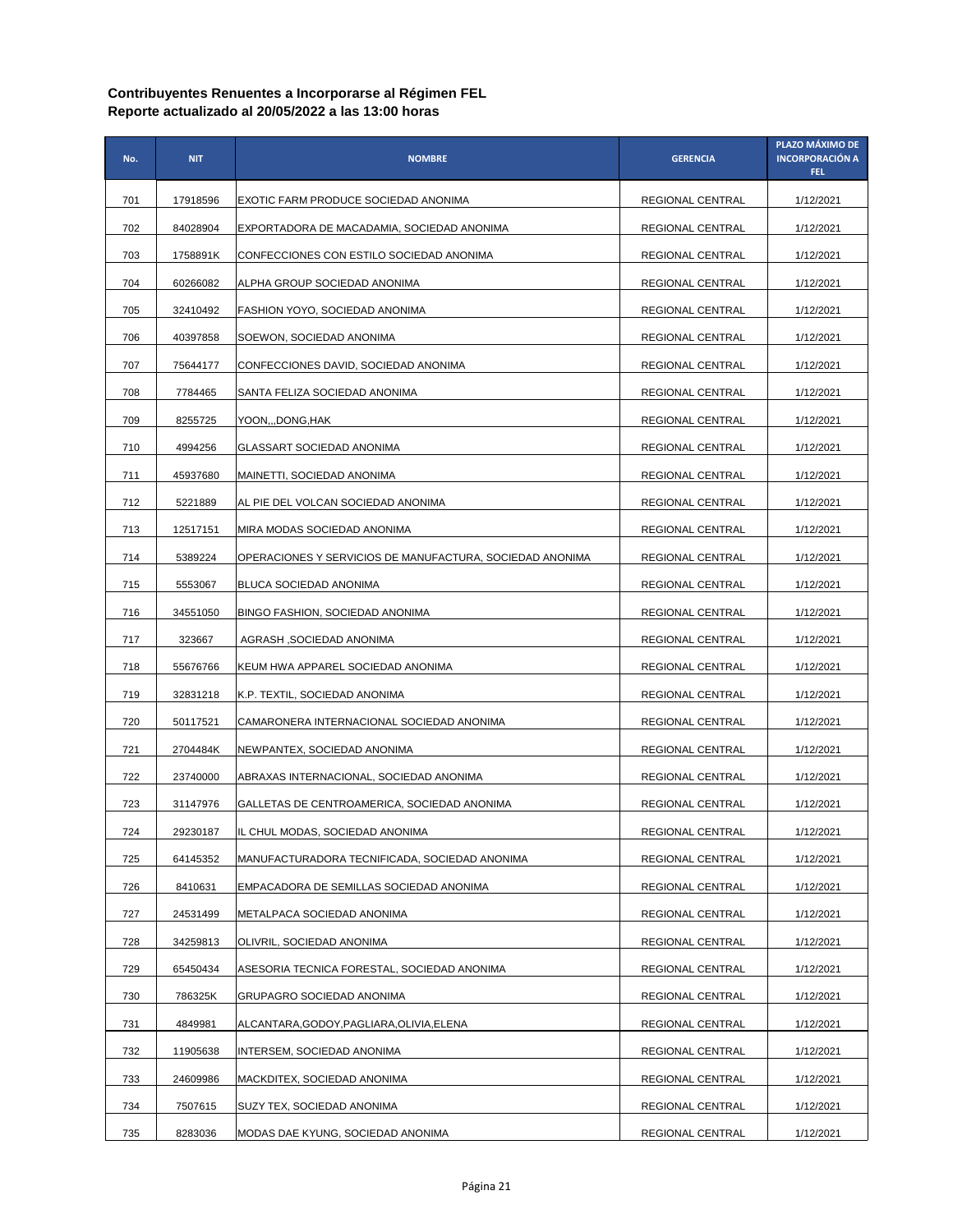| No. | <b>NIT</b> | <b>NOMBRE</b>                                                                      | <b>GERENCIA</b>  | PLAZO MÁXIMO DE<br><b>INCORPORACIÓN A</b><br>FEL. |
|-----|------------|------------------------------------------------------------------------------------|------------------|---------------------------------------------------|
| 736 | 61051136   | TEXPAN GUATEMALA, SOCIEDAD ANONIMA                                                 | REGIONAL CENTRAL | 1/12/2021                                         |
| 737 | 34629181   | JAE SEUNG TEXTILE GUATEMALA, SOCIEDAD ANONIMA                                      | REGIONAL CENTRAL | 1/12/2021                                         |
| 738 | 8222142    | COMERCIALIZADORA DE CALIDAD SOCIEDAD ANONIMA                                       | REGIONAL CENTRAL | 1/12/2021                                         |
| 739 | 55379656   | QUICK PHOTO CENTROAMERICANA, SOCIEDAD ANONIMA                                      | REGIONAL CENTRAL | 1/12/2021                                         |
| 740 | 82245797   | PRODUCTOS RECICLABLES DE EXPORTACION, SOCIEDAD ANONIMA                             | REGIONAL CENTRAL | 1/12/2021                                         |
| 741 | 28244451   | ESSE MODAS, SOCIEDAD ANONIMA                                                       | REGIONAL CENTRAL | 1/12/2021                                         |
| 742 | 70024154   | MODAS VICTORIA SOCIEDAD ANONIMA                                                    | REGIONAL CENTRAL | 1/12/2021                                         |
| 743 | 5225388    | SAM LUCAS SOCIEDAD ANONIMA                                                         | REGIONAL CENTRAL | 1/12/2021                                         |
| 744 | 6752942    | SATEX SOCIEDAD ANONIMA                                                             | REGIONAL CENTRAL | 1/12/2021                                         |
| 745 | 93200730   | PROYECTOS DE COMERCIO, INDUSTRIA Y LOGISTICA DE<br>CENTROAMERICA, SOCIEDAD ANONIMA | REGIONAL CENTRAL | 1/12/2021                                         |
| 746 | 1043237K   | YUCUTE, SACTIC, , CLARA, LUZ                                                       | REGIONAL CENTRAL | 1/12/2021                                         |
| 747 | 4770900    | FABRICA LA ELEGANTE, S.A.                                                          | REGIONAL CENTRAL | 1/12/2021                                         |
| 748 | 14945495   | DESARROLLOS TROPICALES, SOCIEDAD ANONIMA                                           | REGIONAL CENTRAL | 1/12/2021                                         |
| 749 | 3358968    | BARRIOS, PORRES, , RAUL, AMILCAR                                                   | REGIONAL CENTRAL | 1/12/2021                                         |
| 750 | 820814K    | CORPORACION MACARENA SOCIEDAD ANONIMA                                              | REGIONAL CENTRAL | 1/12/2021                                         |
| 751 | 65471067   | ALAMEDA INDUSTRIES, SOCIEDAD ANONIMA                                               | REGIONAL CENTRAL | 1/12/2021                                         |
| 752 | 24940429   | ALTA TECNOLOGIA EN ENVASES, SOCIEDAD ANONIMA                                       | REGIONAL CENTRAL | 1/12/2021                                         |
| 753 | 12777889   | BORDASA, SOCIEDAD ANONIMA                                                          | REGIONAL CENTRAL | 1/12/2021                                         |
| 754 | 12519677   | HILADOS TIGRE, SOCIEDAD ANONIMA                                                    | REGIONAL CENTRAL | 1/12/2021                                         |
| 755 | 16896033   | FASTEX, SOCIEDAD ANONIMA                                                           | REGIONAL CENTRAL | 1/12/2021                                         |
| 756 | 34750592   | MODAS FAMILIA, SOCIEDAD ANONIMA                                                    | REGIONAL CENTRAL | 1/12/2021                                         |
| 757 | 4391004    | DERIVADOS QUIMICOS E INDUSTRIALES, SOCIEDAD ANONIMA                                | REGIONAL CENTRAL | 1/12/2021                                         |
| 758 | 26541890   | TANNEX, SOCIEDAD ANONIMA                                                           | REGIONAL CENTRAL | 1/12/2021                                         |
| 759 | 4890728    | DISTRIBUIDORA ERGOS, SOCIEDAD ANONIMA                                              | REGIONAL CENTRAL | 1/12/2021                                         |
| 760 | 33738777   | INDUSTRIAS Y SERVICIOS LAS BRISAS, SOCIEDAD ANONIMA                                | REGIONAL CENTRAL | 1/12/2021                                         |
| 761 | 37364707   | BEST TRADING, SOCIEDAD ANONIMA                                                     | REGIONAL CENTRAL | 1/12/2021                                         |
| 762 | 35973862   | OVERSEAS TEXTILES, S.A.                                                            | REGIONAL CENTRAL | 1/12/2021                                         |
| 763 | 78740320   | COMPORVO, SOCIEDAD ANONIMA                                                         | REGIONAL CENTRAL | 1/12/2021                                         |
| 764 | 49387472   | BO GANG APPAREL, SOCIEDAD ANONIMA                                                  | REGIONAL CENTRAL | 1/12/2021                                         |
| 765 | 26740079   | BIOCROSS, SOCIEDAD ANONIMA                                                         | REGIONAL CENTRAL | 1/12/2021                                         |
| 766 | 22423753   | FABRICACION DE EXTRUSORES, SOCIEDAD ANONIMA                                        | REGIONAL CENTRAL | 1/12/2021                                         |
| 767 | 31168701   | ELITE S A                                                                          | REGIONAL CENTRAL | 1/12/2021                                         |
| 768 | 24408883   | CONFECCIONES SOCIEDAD ANONIMA                                                      | REGIONAL CENTRAL | 1/12/2021                                         |
| 769 | 10273816   | TEXTILES SUNG KWANG SOCIEDAD ANONIMA                                               | REGIONAL CENTRAL | 1/12/2021                                         |
| 770 | 24204676   | SOLUCIONES DE COMUNICACION SOCIEDAD ANONIMA                                        | REGIONAL CENTRAL | 1/12/2021                                         |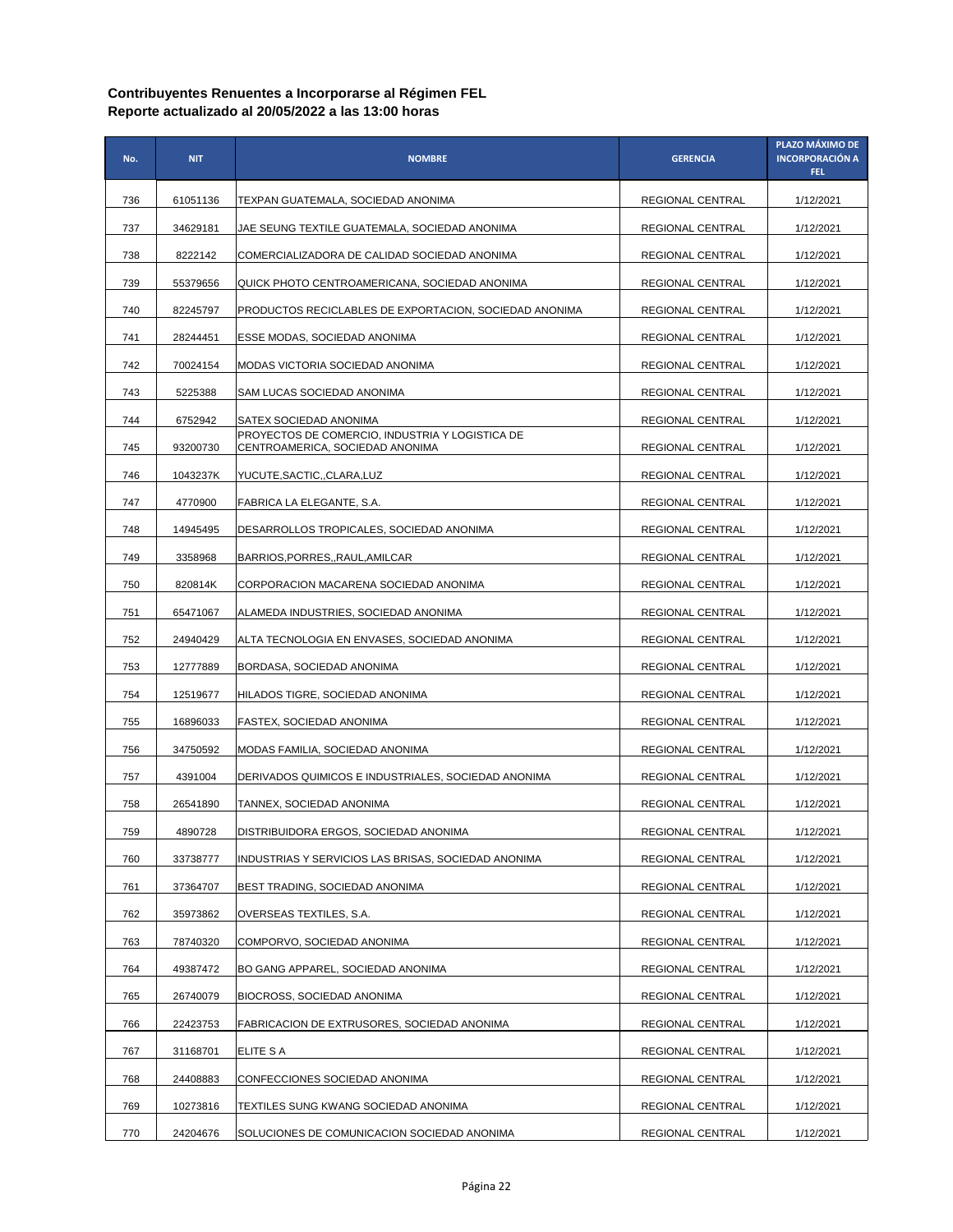| No. | <b>NIT</b> | <b>NOMBRE</b>                                           | <b>GERENCIA</b>  | PLAZO MÁXIMO DE<br><b>INCORPORACIÓN A</b><br>FEL. |
|-----|------------|---------------------------------------------------------|------------------|---------------------------------------------------|
| 771 | 89656      | PREPAC CENTROAMERICANA, SOCIEDAD ANONIMA                | REGIONAL CENTRAL | 1/12/2021                                         |
| 772 | 19555784   | PROCESADORA DE MADERAS DE GUATEMALA SOCIEDAD ANONIMA    | REGIONAL CENTRAL | 1/12/2021                                         |
| 773 | 8039259    | GUATEMODA ACCESORIOS SOCIEDAD ANONIMA                   | REGIONAL CENTRAL | 1/12/2021                                         |
| 774 | 69066213   | ZOOM APPAREL INTERNATIONAL, SOCIEDAD ANONIMA            | REGIONAL CENTRAL | 1/12/2021                                         |
| 775 | 78113377   | TECNOPRINT, SOCIEDAD ANONIMA                            | REGIONAL CENTRAL | 1/12/2021                                         |
| 776 | 6982573    | LABORATORIOS ZELSA, SOCIEDAD ANONIMA                    | REGIONAL CENTRAL | 1/12/2021                                         |
| 777 | 1696424    | AGRICOLA OMNI SOCIEDAD ANONIMA                          | REGIONAL CENTRAL | 1/12/2021                                         |
| 778 | 65193288   | PETEN FRUIT PRODUCTIONS FARMS, SOCIEDAD ANONIMA         | REGIONAL CENTRAL | 1/12/2021                                         |
| 779 | 26682605   | HERMO INTERNACIONAL, SOCIEDAD ANONIMA                   | REGIONAL CENTRAL | 1/12/2021                                         |
| 780 | 73765279   | IOANNIS, SOCIEDAD ANONIMA                               | REGIONAL CENTRAL | 1/12/2021                                         |
| 781 | 67180469   | SHARON APPAREL, SOCIEDAD ANONIMA                        | REGIONAL CENTRAL | 1/12/2021                                         |
| 782 | 59754370   | MINERVA 45, SOCIEDAD ANONIMA                            | REGIONAL CENTRAL | 1/12/2021                                         |
| 783 | 5192781    | INDUSTRIAS A B M DE GUATEMALA SOCIEDAD ANONIMA          | REGIONAL CENTRAL | 1/12/2021                                         |
| 784 | 36254142   | RENAISSANCE SOCIEDAD ANONIMA                            | REGIONAL CENTRAL | 1/12/2021                                         |
| 785 | 74315900   | SERCATEX, SOCIEDAD ANONIMA                              | REGIONAL CENTRAL | 1/12/2021                                         |
| 786 | 33700540   | DNA BIOPHARM, SOCIEDAD ANONIMA                          | REGIONAL CENTRAL | 1/12/2021                                         |
| 787 | 5911605    | CULTIVOS PROFESIONALES SOCIEDAD ANONIMA                 | REGIONAL CENTRAL | 1/12/2021                                         |
| 788 | 2790238    | EXPORTACION INDUSTRIA AGRICULTURA Y COMPANIA LIMITADA   | REGIONAL CENTRAL | 1/12/2021                                         |
| 789 | 16896874   | GLORIOUS SUN TEXTILE DEVELOPMENT SOCIEDAD ANONIMA       | REGIONAL CENTRAL | 1/12/2021                                         |
| 790 | 3012263    | PULLIN, PIVARAL, , CARLOS, ANTONIO                      | REGIONAL CENTRAL | 1/12/2021                                         |
| 791 | 37780859   | ARION DE CENTROAMERICA, SOCIEDAD ANONIMA                | REGIONAL CENTRAL | 1/12/2021                                         |
| 792 | 82597022   | DISTRIBUIDORA DE MATERIALES DE COCINA, SOCIEDAD ANONIMA | REGIONAL CENTRAL | 1/12/2021                                         |
| 793 | 5013984    | AGRICOLA COMERCIAL SAN CRISTOBAL SOCIEDAD ANONIMA       | REGIONAL CENTRAL | 1/12/2021                                         |
| 794 | 27232476   | C-TEX CENTRAL AMERICA, SOCIEDAD ANONIMA                 | REGIONAL CENTRAL | 1/12/2021                                         |
| 795 | 28791983   | ESTILOS Y TEXTILES, SOCIEDAD ANONIMA                    | REGIONAL CENTRAL | 1/12/2021                                         |
| 796 | 62832972   | CONFECCIONES ESCOBAR Y ALECIO SOCIEDAD ANONIMA          | REGIONAL CENTRAL | 1/12/2021                                         |
| 797 | 52955524   | ADLER TRADING, SOCIEDAD ANONIMA                         | REGIONAL CENTRAL | 1/12/2021                                         |
| 798 | 83066853   | WELLTEX GLOBAL SOCIEDAD ANONIMA                         | REGIONAL CENTRAL | 1/12/2021                                         |
| 799 | 25617354   | JE IL FASHION, SOCIEDAD ANONIMA                         | REGIONAL CENTRAL | 1/12/2021                                         |
| 800 | 49638165   | OASIS KNITTING, SOCIEDAD ANONIMA                        | REGIONAL CENTRAL | 1/12/2021                                         |
| 801 | 6183638    | CORPORACION INDUSTRIAL MANUFACTURERA S.A.               | REGIONAL CENTRAL | 1/12/2021                                         |
| 802 | 68034598   | SOEWON INTERNATIONAL SOCIEDAD ANONIMA                   | REGIONAL CENTRAL | 1/12/2021                                         |
| 803 | 92401104   | TAE SUNG, SOCIEDAD ANONIMA                              | REGIONAL CENTRAL | 1/12/2021                                         |
| 804 | 59579420   | LOOPS OF LA , SOCIEDAD ANONIMA                          | REGIONAL CENTRAL | 1/12/2021                                         |
| 805 | 23868309   | ROSAZU, SOCIEDAD ANONIMA                                | REGIONAL CENTRAL | 1/12/2021                                         |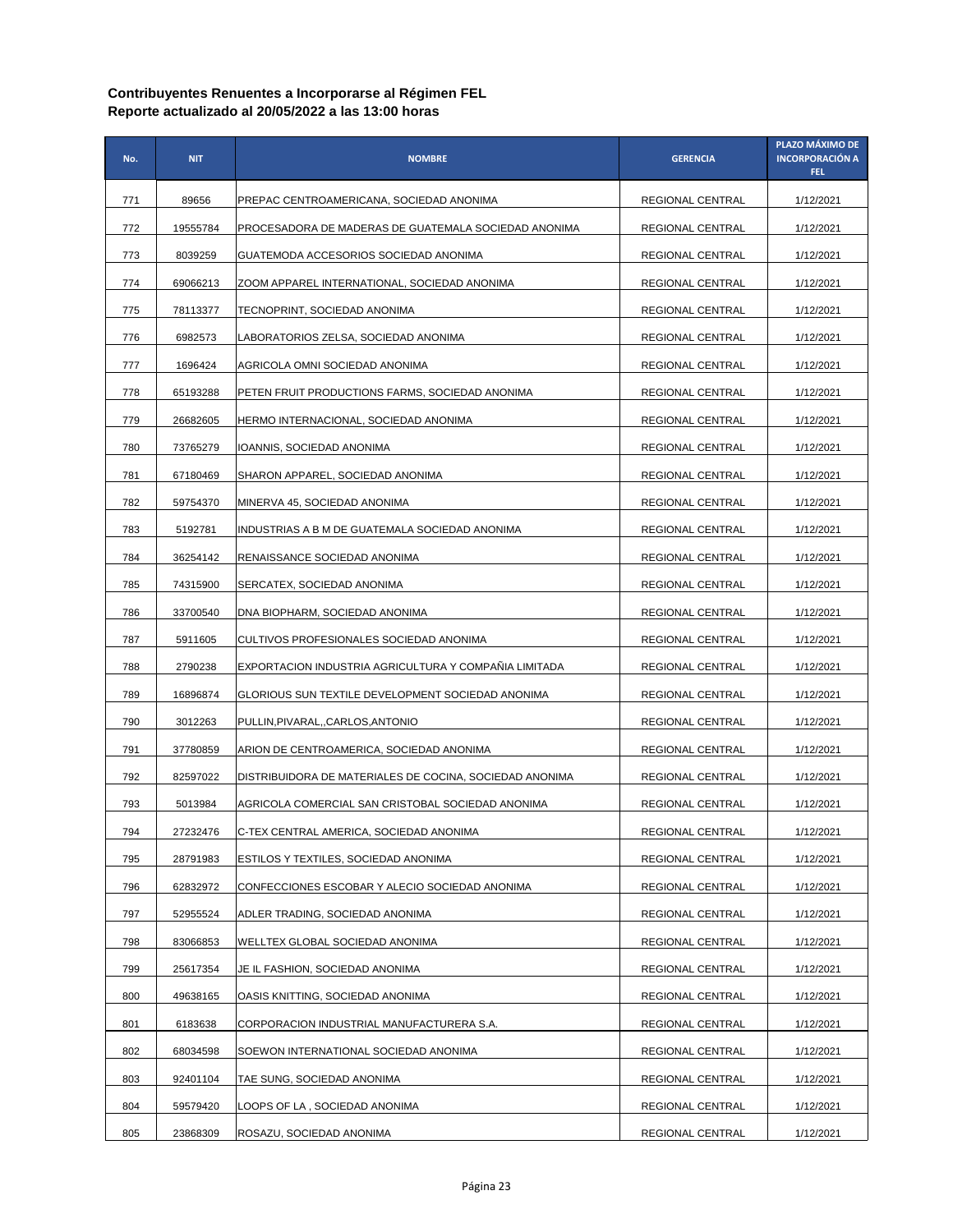| No. | <b>NIT</b> | <b>NOMBRE</b>                                            | <b>GERENCIA</b>  | PLAZO MÁXIMO DE<br><b>INCORPORACIÓN A</b><br>FEL. |
|-----|------------|----------------------------------------------------------|------------------|---------------------------------------------------|
| 806 | 7596049    | COLECCION DE SANTA, SOCIEDAD ANONIMA                     | REGIONAL CENTRAL | 1/12/2021                                         |
| 807 | 65272196   | BOLIM ACTIVEWEAR, SOCIEDAD ANONIMA                       | REGIONAL CENTRAL | 1/12/2021                                         |
| 808 | 92387519   | UNITED ONE APPAREL, SOCIEDAD ANONIMA                     | REGIONAL CENTRAL | 1/12/2021                                         |
| 809 | 5559839    | ESTRADA, ALVAREZ, , JUAN, JOSE                           | REGIONAL CENTRAL | 1/12/2021                                         |
| 810 | 40365980   | SIGLO, SOCIEDAD ANONIMA                                  | REGIONAL CENTRAL | 1/12/2021                                         |
| 811 | 54129168   | MADERAS UNIVERSALES, SOCIEDAD ANONIMA                    | REGIONAL CENTRAL | 1/12/2021                                         |
| 812 | 8525986    | CONFECCIONES INDUSTRIALES Y MAQUILA, SOCIEDAD ANONIMA    | REGIONAL CENTRAL | 1/12/2021                                         |
| 813 | 50358715   | MODAS YEON, SOCIEDAD ANONIMA                             | REGIONAL CENTRAL | 1/12/2021                                         |
| 814 | 5835747    | GENERADORA DE EXPORTACIONES, SOCIEDAD ANONIMA            | REGIONAL CENTRAL | 1/12/2021                                         |
| 815 | 6798373    | COMERCIALIZADORA INTERNACIONAL DE FRUTA SOCIEDAD ANONIMA | REGIONAL CENTRAL | 1/12/2021                                         |
| 816 | 5818974    | JUNG,KIM,,JAE,SUNG                                       | REGIONAL CENTRAL | 1/12/2021                                         |
| 817 | 49923633   | MAYAN QUEEN, SOCIEDAD ANONIMA                            | REGIONAL CENTRAL | 1/12/2021                                         |
| 818 | 76156729   | CITRUM, SOCIEDAD ANONIMA                                 | REGIONAL CENTRAL | 1/12/2021                                         |
| 819 | 22424806   | ROTEX, SOCIEDAD ANONIMA                                  | REGIONAL CENTRAL | 1/12/2021                                         |
| 820 | 8360480    | MODAS JINDO, SOCIEDAD ANONIMA                            | REGIONAL CENTRAL | 1/12/2021                                         |
| 821 | 26236230   | COSMOTEX SOCIEDAD ANONIMA                                | REGIONAL CENTRAL | 1/12/2021                                         |
| 822 | 57774927   | MODAS MARU, SOCIEDAD ANONIMA                             | REGIONAL CENTRAL | 1/12/2021                                         |
| 823 | 52755525   | HYORAM, SOCIEDAD ANONIMA                                 | REGIONAL CENTRAL | 1/12/2021                                         |
| 824 | 67154190   | PLASTICOS Y DERIVADOS VARIOS, SOCIEDAD ANONIMA           | REGIONAL CENTRAL | 1/12/2021                                         |
| 825 | 39720381   | LA FLORESTA CROPS DE GUATEMALA, SOCIEDAD ANONIMA         | REGIONAL CENTRAL | 1/12/2021                                         |
| 826 | 4978730    | SEMILLAS CRISTIANI BURKARD SOCIEDAD ANONIMA              | REGIONAL CENTRAL | 1/12/2021                                         |
| 827 | 24410500   | MANUFACTURAS DEL CARIBE, SOCIEDAD ANONIMA                | REGIONAL CENTRAL | 1/12/2021                                         |
| 828 | 31140769   | RAVI, SOCIEDAD ANONIMA                                   | REGIONAL CENTRAL | 1/12/2021                                         |
| 829 | 28686144   | ABRAGUA SOCIEDAD ANONIMA                                 | REGIONAL CENTRAL | 1/12/2021                                         |
| 830 | 5437490    | AGROINDUSTRIAS CHICACAO, SOCIEDAD ANONIMA                | REGIONAL CENTRAL | 1/12/2021                                         |
| 831 | 7838131    | MOTRICO SOCIEDAD ANONIMA                                 | REGIONAL CENTRAL | 1/12/2021                                         |
| 832 | 90854055   | DIRECA SOCIEDAD ANONIMA                                  | REGIONAL CENTRAL | 1/12/2021                                         |
| 833 | 50424998   | INTERCONTINENTAL EXPRESS CARGA, SOCIEDAD ANONIMA         | REGIONAL CENTRAL | 1/12/2021                                         |
| 834 | 54442834   | UNIVERSAL TRIMMING PAD, SOCIEDAD ANONIMA                 | REGIONAL CENTRAL | 1/12/2021                                         |
| 835 | 65264258   | SAEWON APPAREL, SOCIEDAD ANONIMA                         | REGIONAL CENTRAL | 1/12/2021                                         |
| 836 | 72774444   | PRIMAVERA TRADING, SOCIEDAD ANONIMA                      | REGIONAL CENTRAL | 1/12/2021                                         |
| 837 | 59177039   | DISA TEXTILES, SOCIEDAD ANONIMA                          | REGIONAL CENTRAL | 1/12/2021                                         |
| 838 | 26278006   | L.N.K. TRADING, SOCIEDAD ANONIMA                         | REGIONAL CENTRAL | 1/12/2021                                         |
| 839 | 61414042   | SAIKA, SOCIEDAD ANONIMA                                  | REGIONAL CENTRAL | 1/12/2021                                         |
| 840 | 66116856   | NURI APPAREL, SOCIEDAD ANONIMA                           | REGIONAL CENTRAL | 1/12/2021                                         |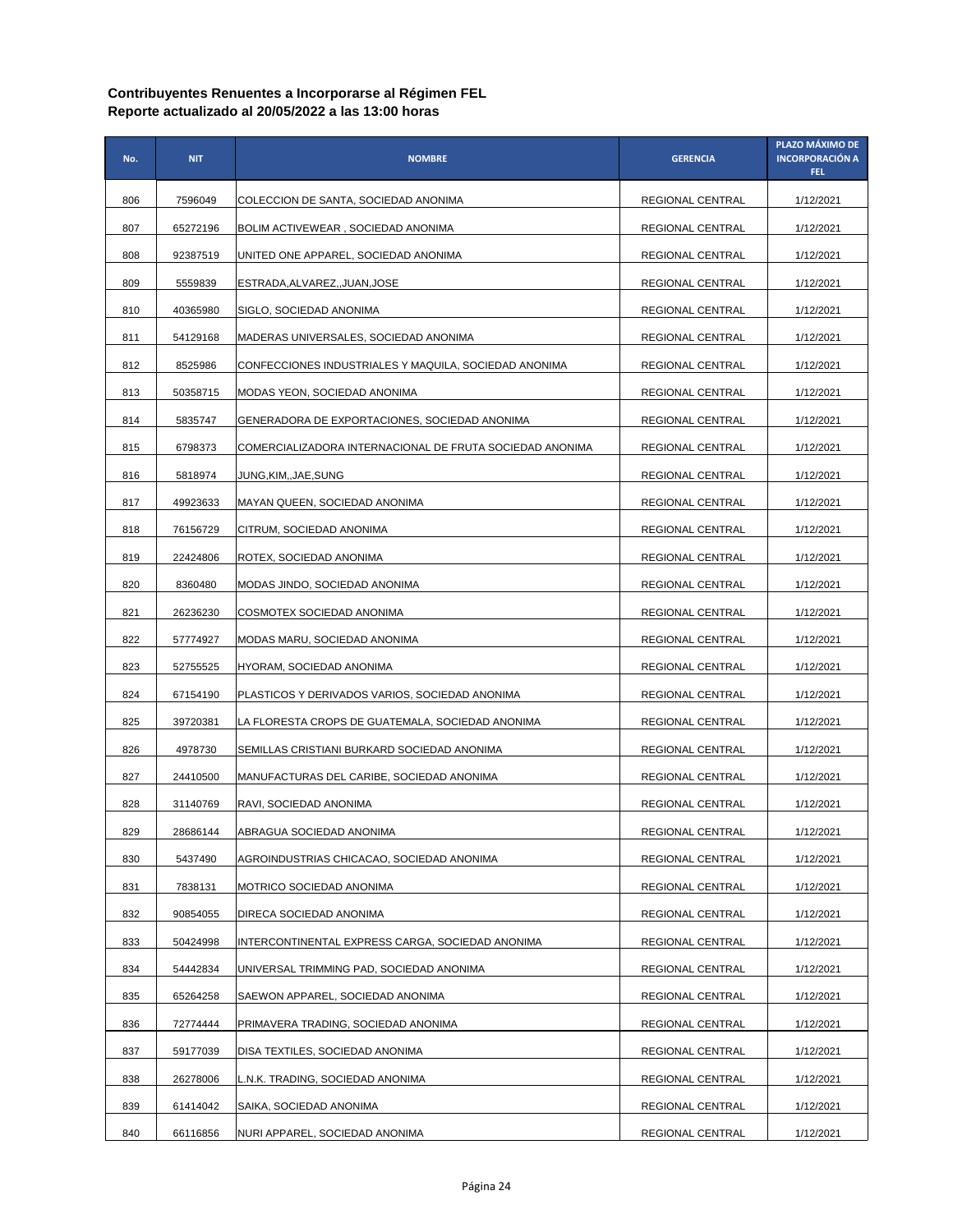| No. | <b>NIT</b> | <b>NOMBRE</b>                                             | <b>GERENCIA</b>  | PLAZO MÁXIMO DE<br><b>INCORPORACIÓN A</b><br>FEL. |
|-----|------------|-----------------------------------------------------------|------------------|---------------------------------------------------|
| 841 | 90854411   | NOBO, SOCIEDAD ANÓNIMA                                    | REGIONAL CENTRAL | 1/12/2021                                         |
| 842 | 44664591   | ENK GUATEMALA SOCIEDAD ANONIMA                            | REGIONAL CENTRAL | 1/12/2021                                         |
| 843 | 1709712    | FABRICA DE HILADOS Y TEJIDOS CONCEPCION, SOCIEDAD ANONIMA | REGIONAL CENTRAL | 1/12/2021                                         |
| 844 | 48680028   | M & S TRADING SOCIEDAD ANONIMA                            | REGIONAL CENTRAL | 1/12/2021                                         |
| 845 | 70012369   | BONATEX SOCIEDAD ANONIMA                                  | REGIONAL CENTRAL | 1/12/2021                                         |
| 846 | 5819679    | ORNAMENTALES MONTANA SOCIEDAD ANONIMA                     | REGIONAL CENTRAL | 1/12/2021                                         |
| 847 | 25596942   | SANTA VERDA, SOCIEDAD ANONIMA                             | REGIONAL CENTRAL | 1/12/2021                                         |
| 848 | 4966546    | MULTICROPS, SOCIEDAD ANONIMA                              | REGIONAL CENTRAL | 1/12/2021                                         |
| 849 | 37139304   | K & H INTERNACIONAL, SOCIEDAD ANONIMA                     | REGIONAL CENTRAL | 1/12/2021                                         |
| 850 | 26710412   | MODAS KIM'S SOCIEDAD ANONIMA                              | REGIONAL CENTRAL | 1/12/2021                                         |
| 851 | 14940256   | BON MAX GUATEMALA SOCIEDAD ANONIMA                        | REGIONAL CENTRAL | 1/12/2021                                         |
| 852 | 41469305   | SI PIENSA EN CALIDAD, SOCIEDAD ANONIMA                    | REGIONAL CENTRAL | 1/12/2021                                         |
| 853 | 12511919   | COMERCIALIZADORA DE VEGETALES SOCIEDAD ANONIMA            | REGIONAL CENTRAL | 1/12/2021                                         |
| 854 | 52996417   | SEOK HWA BORDADOS SOCIEDAD ANONIMA                        | REGIONAL CENTRAL | 1/12/2021                                         |
| 855 | 85936707   | BEST-PHARMACEUTICAL SOCIEDAD ANONIMA                      | REGIONAL CENTRAL | 1/12/2021                                         |
| 856 | 5069041    | PRODUCTOS MARGARITA SOCIEDAD ANONIMA                      | REGIONAL CENTRAL | 1/12/2021                                         |
| 857 | 2638423K   | ETERNAL, SOCIEDAD ANONIMA                                 | REGIONAL CENTRAL | 1/12/2021                                         |
| 858 | 27231313   | MODAS PRIMAVERA, SOCIEDAD ANONIMA                         | REGIONAL CENTRAL | 1/12/2021                                         |
| 859 | 45517657   | TAE IL TEXTIL, SOCIEDAD ANONIMA                           | REGIONAL CENTRAL | 1/12/2021                                         |
| 860 | 7870884    | UNIVERSAL GARMENT DE GUATEMALA SOCIEDAD ANONIMA           | REGIONAL CENTRAL | 1/12/2021                                         |
| 861 | 14941899   | BORDADOS TAE YOUNG SOCIEDAD ANONIMA                       | REGIONAL CENTRAL | 1/12/2021                                         |
| 862 | 48872806   | DISENOS SAN PEDRO, SOCIEDAD ANONIMA                       | REGIONAL CENTRAL | 1/12/2021                                         |
| 863 | 40200418   | INDUSTRIAS LA CIERVA, SOCIEDAD ANONIMA.                   | REGIONAL CENTRAL | 1/12/2021                                         |
| 864 | 6290779    | SAN PEDRO DISEÑOS SOCIEDAD ANONIMA                        | REGIONAL CENTRAL | 1/12/2021                                         |
| 865 | 45810656   | SUN WOO BORDADOS SOCIEDAD ANONIMA                         | REGIONAL CENTRAL | 1/12/2021                                         |
| 866 | 1373986    | CONVERTIDORA NACIONAL DE PAPEL Y CARTON, SOCIEDAD ANONIMA | REGIONAL CENTRAL | 1/12/2021                                         |
| 867 | 16902408   | MAQUINARIA PROCESADORA BUENA, SOCIEDAD ANONIMA            | REGIONAL CENTRAL | 1/12/2021                                         |
| 868 | 99791242   | J.M. MODAS, SOCIEDAD ANONIMA                              | REGIONAL CENTRAL | 1/12/2021                                         |
| 869 | 54852366   | WORKING LINER SERVICES, SOCIEDAD ANONIMA                  | REGIONAL CENTRAL | 1/12/2021                                         |
| 870 | 51694891   | TROY INTERNATIONAL, SOCIEDAD ANONIMA                      | REGIONAL CENTRAL | 1/12/2021                                         |
| 871 | 7722451    | TEXTILES MEVI, SOCIEDAD ANONIMA                           | REGIONAL CENTRAL | 1/12/2021                                         |
| 872 | 39713350   | TEXTILES BEST, SOCIEDAD ANONIMA                           | REGIONAL CENTRAL | 1/12/2021                                         |
| 873 | 3199711    | AGRICOLA LA AURORA SOCIEDAD ANONIMA                       | REGIONAL CENTRAL | 1/12/2021                                         |
| 874 | 1826905    | ESCOBAR, QUINONEZ,, RAMIRO, CRUZ                          | REGIONAL CENTRAL | 1/12/2021                                         |
| 875 | 59375868   | JMC CROWN PRINTING GUATEMALA, S.A.                        | REGIONAL CENTRAL | 1/12/2021                                         |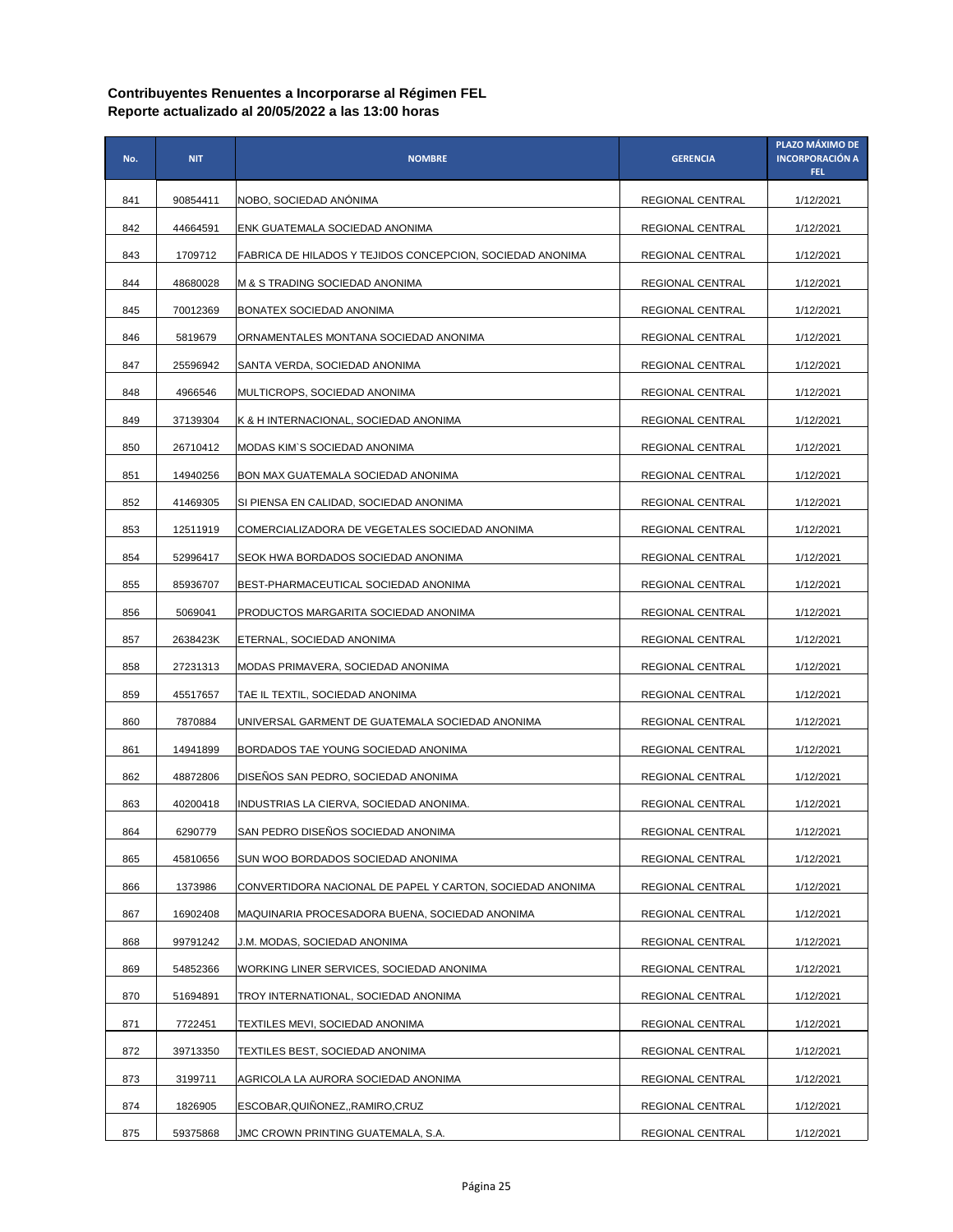| No. | <b>NIT</b> | <b>NOMBRE</b>                                                      | <b>GERENCIA</b>  | PLAZO MÁXIMO DE<br><b>INCORPORACIÓN A</b><br>FEL. |
|-----|------------|--------------------------------------------------------------------|------------------|---------------------------------------------------|
| 876 | 84301708   | ISARO, SOCIEDAD ANONIMA                                            | REGIONAL CENTRAL | 1/12/2021                                         |
| 877 | 39363007   | MODAS BAN SOOK, SOCIEDAD ANONIMA                                   | REGIONAL CENTRAL | 1/12/2021                                         |
| 878 | 43073514   | TJ INTERNATIONAL, SOCIEDAD ANONIMA                                 | REGIONAL CENTRAL | 1/12/2021                                         |
| 879 | 25504584   | WORLD FASHION, SOCIEDAD ANONIMA                                    | REGIONAL CENTRAL | 1/12/2021                                         |
| 880 | 6656943    | DISTRIBUIDORA DISNA, SOCIEDAD ANONIMA                              | REGIONAL CENTRAL | 1/12/2021                                         |
| 881 | 78640709   | MODAS GBY, SOCIEDAD ANONIMA                                        | REGIONAL CENTRAL | 1/12/2021                                         |
| 882 | 7478135    | COMPAÑIA DE MAQUILA, SOCIEDAD ANONIMA                              | REGIONAL CENTRAL | 1/12/2021                                         |
| 883 | 31240879   | QUIMINOVA, SOCIEDAD ANONIMA                                        | REGIONAL CENTRAL | 1/12/2021                                         |
| 884 | 53183746   | GRAN IMPERIO DE LA MODA MIKBYR, SOCIEDAD ANONIMA                   | REGIONAL CENTRAL | 1/12/2021                                         |
| 885 | 80664229   | MEGAPOLY, SOCIEDAD ANONIMA                                         | REGIONAL CENTRAL | 1/12/2021                                         |
| 886 | 32331576   | FOMENTOS, SOCIEDAD ANONIMA                                         | REGIONAL CENTRAL | 1/12/2021                                         |
| 887 | 67171141   | AGROEXPORTADORA MUNDIAL, SOCIEDAD ANONIMA                          | REGIONAL CENTRAL | 1/12/2021                                         |
| 888 | 53332113   | STRING COSMOS 33, SOCIEDAD ANONIMA                                 | REGIONAL CENTRAL | 1/12/2021                                         |
| 889 | 69405425   | MODAVIA, SOCIEDAD ANONIMA                                          | REGIONAL CENTRAL | 1/12/2021                                         |
| 890 | 4938534    | H. I., SOCIEDAD ANONIMA                                            | REGIONAL CENTRAL | 1/12/2021                                         |
| 891 | 38011204   | DK PRINTING SOCIEDAD ANONIMA                                       | REGIONAL CENTRAL | 1/12/2021                                         |
| 892 | 77008731   | BOHEMIAN, SOCIEDAD ANONIMA                                         | REGIONAL CENTRAL | 1/12/2021                                         |
| 893 | 74636278   | GREEN HORT SOCIEDAD ANONIMA                                        | REGIONAL CENTRAL | 1/12/2021                                         |
| 894 | 519878K    | S.I., SOCIEDAD ANONIMA                                             | REGIONAL CENTRAL | 1/12/2021                                         |
| 895 | 87151219   | INMATEX, SOCIEDAD ANONIMA                                          | REGIONAL CENTRAL | 1/12/2021                                         |
| 896 | 52149102   | QNOVA SOCIEDAD ANONIMA                                             | REGIONAL CENTRAL | 1/12/2021                                         |
| 897 | 6058434    | COMERCIAL NECTARES DEL VALLE SOCIEDAD ANONIMA                      | REGIONAL CENTRAL | 1/12/2021                                         |
| 898 | 25524909   | NOBEL SYSTEMS, SOCIEDAD ANONIMA                                    | REGIONAL CENTRAL | 1/12/2021                                         |
| 899 | 30453828   | MAQUILADORA DE BOMBAS Y MOTORES, SOCIEDAD ANONIMA                  | REGIONAL CENTRAL | 1/12/2021                                         |
| 900 | 25582690   | <b>GRAND PINE SOCIEDAD ANONIMA</b>                                 | REGIONAL CENTRAL | 1/12/2021                                         |
| 901 | 73393134   | PUNTADAS INDUSTRIALES DE GUATEMALA, SOCIEDAD ANONIMA               | REGIONAL CENTRAL | 1/12/2021                                         |
| 902 | 8256179    | FRUEX SOCIEDAD ANONIMA                                             | REGIONAL CENTRAL | 1/12/2021                                         |
| 903 | 24997668   | SHIN JIN, SOCIEDAD ANONIMA                                         | REGIONAL CENTRAL | 1/12/2021                                         |
| 904 | 67148      | LITORAMA SOCIEDAD ANONIMA                                          | REGIONAL CENTRAL | 1/12/2021                                         |
| 905 | 71498869   | EXPORTACIONES INNOVADORAS NEUMART, SOCIEDAD ANONIMA                | REGIONAL CENTRAL | 1/12/2021                                         |
| 906 | 26502429   | DISENOS CARIBE, SOCIEDAD ANONIMA                                   | REGIONAL CENTRAL | 1/12/2021                                         |
| 907 | 31857507   | IMPORTADORA Y EXPORTADORA KEEPA INTERNACIONAL, SOCIEDAD<br>ANONIMA | REGIONAL CENTRAL | 1/12/2021                                         |
| 908 | 41245288   | GASCHAIN INC., SOCIEDAD ANONIMA                                    | REGIONAL CENTRAL | 1/12/2021                                         |
| 909 | 86285408   | YE TEX, SOCIEDAD ANONIMA                                           | REGIONAL CENTRAL | 1/12/2021                                         |
| 910 | 2250754K   | CANDELAS AROMATICAS, SOCIEDAD ANONIMA                              | REGIONAL CENTRAL | 1/12/2021                                         |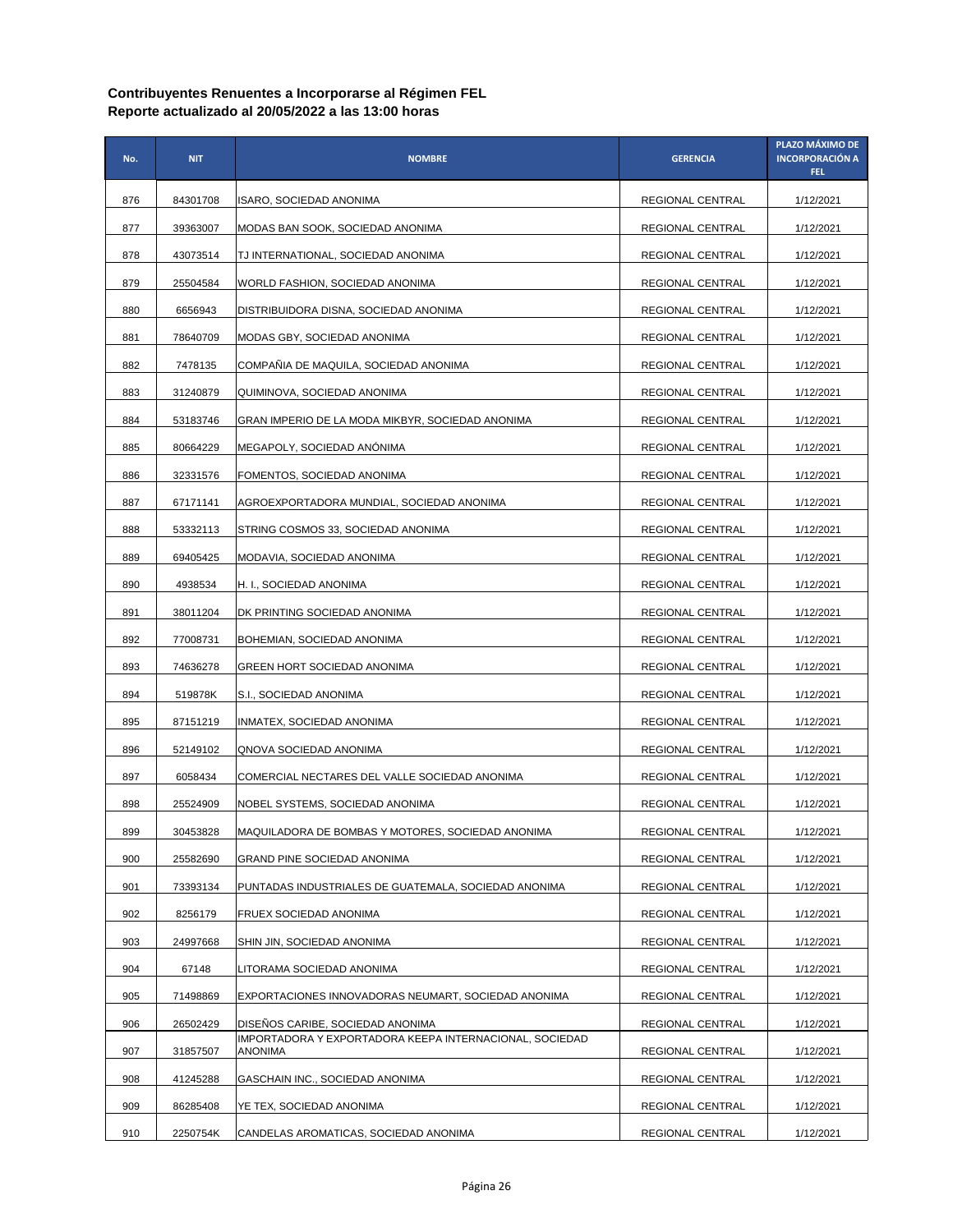| No. | <b>NIT</b> | <b>NOMBRE</b>                                        | <b>GERENCIA</b>  | PLAZO MÁXIMO DE<br><b>INCORPORACIÓN A</b><br>FEL. |
|-----|------------|------------------------------------------------------|------------------|---------------------------------------------------|
| 911 | 60682116   | RED VENTURES GUATEMALA LIMITADA                      | REGIONAL CENTRAL | 1/12/2021                                         |
| 912 | 84574941   | PRENDAS A MANO, SOCIEDAD ANONIMA                     | REGIONAL CENTRAL | 1/12/2021                                         |
| 913 | 8327254    | PRODUCTOS ACUICOLAS DE GUATEMALA SOCIEDAD ANONIMA    | REGIONAL CENTRAL | 1/12/2021                                         |
| 914 | 74309587   | GIANT EAGLE CENTRAL AMERICA, SOCIEDAD ANONIMA        | REGIONAL CENTRAL | 1/12/2021                                         |
| 915 | 24098833   | TEJAS CERAMICAS MAYA, SOCIEDAD ANONIMA               | REGIONAL CENTRAL | 1/12/2021                                         |
| 916 | 4147111    | EXPORTADORA MONTE BLANCO SOCIEDAD ANONIMA            | REGIONAL CENTRAL | 1/12/2021                                         |
| 917 | 12521345   | PROCESADORA DE FRESHCUT SOCIEDAD ANONIMA             | REGIONAL CENTRAL | 1/12/2021                                         |
| 918 | 19553781   | AGRICOLA ROYAL ANTIGUA, SOCIEDAD ANONIMA             | REGIONAL CENTRAL | 1/12/2021                                         |
| 919 | 410411     | CAMAS Y MUEBLES SIESTA SOCIEDAD ANONIMA              | REGIONAL CENTRAL | 1/12/2021                                         |
| 920 | 37211714   | FASHION LINKS GTM SOCIEDAD ANONIMA                   | REGIONAL CENTRAL | 1/12/2021                                         |
| 921 | 36123943   | GRUPO ALIMENTICIO LOS ALPES, SOCIEDAD ANONIMA        | REGIONAL CENTRAL | 1/12/2021                                         |
| 922 | 62023403   | TROPICAL WOODS DE GUATEMALA SOCIEDAD ANONIMA         | REGIONAL CENTRAL | 1/12/2021                                         |
| 923 | 37735209   | BTEX, SOCIEDAD ANONIMA                               | REGIONAL CENTRAL | 1/12/2021                                         |
| 924 | 49127632   | TAE YOUNG WORLD, SOCIEDAD ANONIMA                    | REGIONAL CENTRAL | 1/12/2021                                         |
| 925 | 26744066   | J.H. BROSTEX, SOCIEDAD ANONIMA                       | REGIONAL CENTRAL | 1/12/2021                                         |
| 926 | 4727347    | CAMARONES DEL SUR, SOCIEDAD ANONIMA                  | REGIONAL CENTRAL | 1/12/2021                                         |
| 927 | 561967K    | CAPUANO, SCHLAGENHAUFF, ,LUIS,                       | REGIONAL CENTRAL | 1/12/2021                                         |
| 928 | 64380718   | CREDICOMPRAS SOCIEDAD ANONIMA                        | REGIONAL CENTRAL | 1/12/2021                                         |
| 929 | 35830565   | SUN CHANG INTERNACIONAL, SOCIEDAD ANONIMA            | REGIONAL CENTRAL | 1/12/2021                                         |
| 930 | 35974559   | GENERADORA DE TRABAJO, SOCIEDAD ANONIMA              | REGIONAL CENTRAL | 1/12/2021                                         |
| 931 | 5776503    | ALTOP, SOCIEDAD ANONIMA                              | REGIONAL CENTRAL | 1/12/2021                                         |
| 932 | 12520810   | PINNACLE SOCIEDAD ANONIMA                            | REGIONAL CENTRAL | 1/12/2021                                         |
| 933 | 26921502   | TODO BORDADO, SOCIEDAD ANONIMA                       | REGIONAL CENTRAL | 1/12/2021                                         |
| 934 | 4606132    | TULIO RENE GARCIA MORALES NEGOCIO EN PARTICIPACION   | REGIONAL CENTRAL | 1/12/2021                                         |
| 935 | 48160849   | MODAS CHOISHIN, SOCIEDAD ANONIMA                     | REGIONAL CENTRAL | 1/12/2021                                         |
| 936 | 59878118   | DONG BO SOCIEDAD ANONIMA                             | REGIONAL CENTRAL | 1/12/2021                                         |
| 937 | 33389950   | MODAS H J, SOCIEDAD ANONIMA                          | REGIONAL CENTRAL | 1/12/2021                                         |
| 938 | 32273371   | TERRAFE SOCIEDAD ANONIMA                             | REGIONAL CENTRAL | 1/12/2021                                         |
| 939 | 5853966    | FABRICACION DE QUIMICOS SOCIEDAD ANONIMA             | REGIONAL CENTRAL | 1/12/2021                                         |
| 940 | 50882740   | HILOTRIMS, SOCIEDAD ANONIMA                          | REGIONAL CENTRAL | 1/12/2021                                         |
| 941 | 58642390   | INVESTMENT CDP, SOCIEDAD ANONIMA                     | REGIONAL CENTRAL | 1/12/2021                                         |
| 942 | 67447767   | INO, SOCIEDAD ANONIMA                                | REGIONAL CENTRAL | 1/12/2021                                         |
| 943 | 24422614   | AQUAPECUARIA EL MESAK SOCIEDAD ANONIMA               | REGIONAL CENTRAL | 1/12/2021                                         |
| 944 | 28240138   | TIGSA PACIFICO, SOCIEDAD ANONIMA                     | REGIONAL CENTRAL | 1/12/2021                                         |
| 945 | 87960486   | INDUSTRIA MANUFACTURERA DE PUERTAS, SOCIEDAD ANONIMA | REGIONAL CENTRAL | 1/12/2021                                         |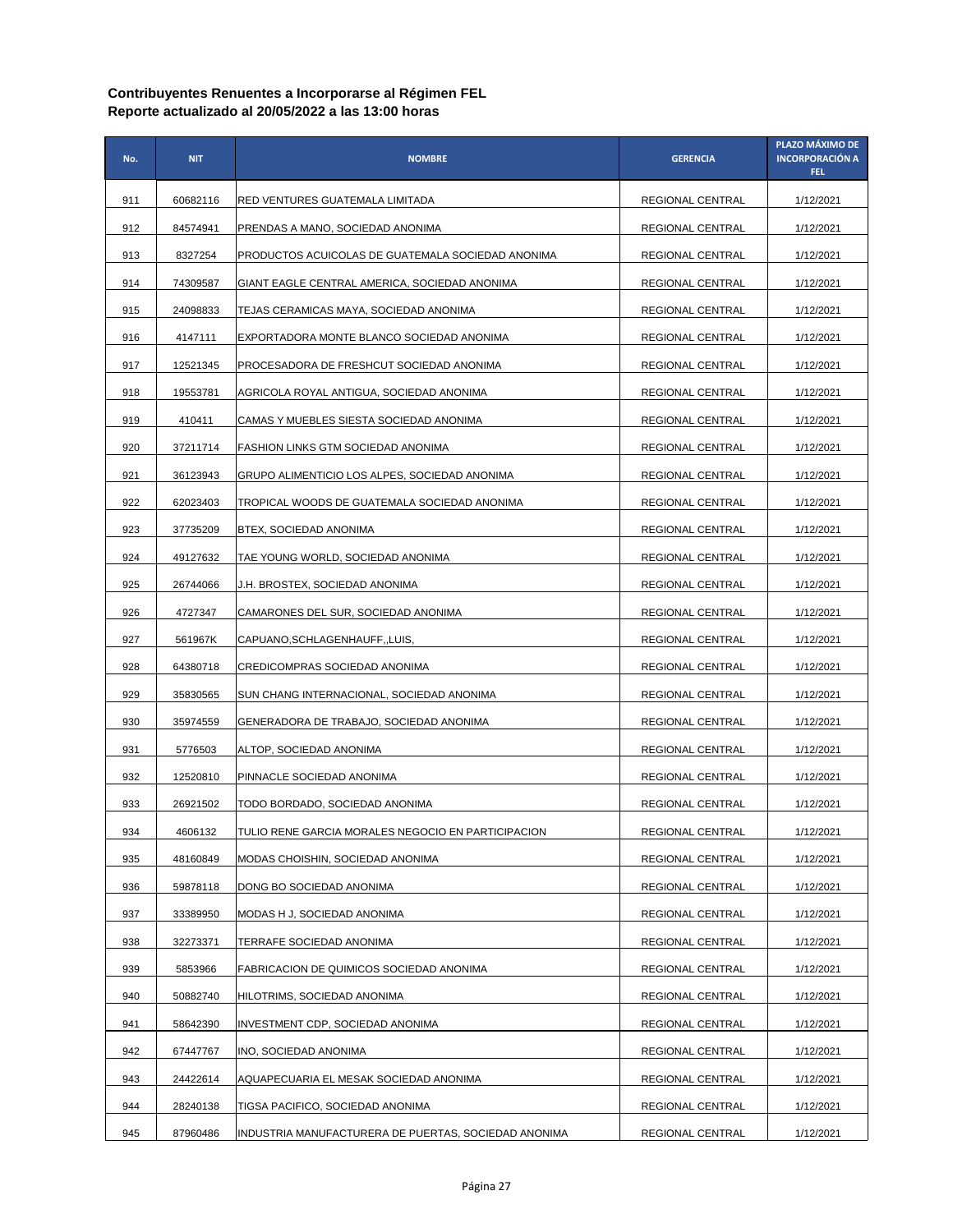| No. | <b>NIT</b> | <b>NOMBRE</b>                                                            | <b>GERENCIA</b>  | PLAZO MÁXIMO DE<br><b>INCORPORACIÓN A</b><br>FEL. |
|-----|------------|--------------------------------------------------------------------------|------------------|---------------------------------------------------|
| 946 | 12513350   | CIMATEXTILES, SOCIEDAD ANONIMA                                           | REGIONAL CENTRAL | 1/12/2021                                         |
| 947 | 12776971   | HAN-SOLL GUATEMALA, SOCIEDAD ANONIMA                                     | REGIONAL CENTRAL | 1/12/2021                                         |
| 948 | 22392351   | PROYECTOS Y RECURSOS SOCIEDAD ANONIMA                                    | REGIONAL CENTRAL | 1/12/2021                                         |
| 949 | 84632631   | TROUW NUTRITION EXPORT SOCIEDAD ANONIMA                                  | REGIONAL CENTRAL | 1/12/2021                                         |
| 950 | 7719248    | ICC, SOCIEDAD ANONIMA                                                    | REGIONAL CENTRAL | 1/12/2021                                         |
| 951 | 35213329   | IN PRINTER, SOCIEDAD ANONIMA                                             | REGIONAL CENTRAL | 1/12/2021                                         |
| 952 | 30184479   | GUATEMIEL, SOCIEDAD ANONIMA                                              | REGIONAL CENTRAL | 1/12/2021                                         |
| 953 | 67924700   | JADE INDUSTRIA SOCIEDAD ANONIMA                                          | REGIONAL CENTRAL | 1/12/2021                                         |
| 954 | 26301113   | LA ESTANCIA AGROINDUSTRIAL, SOCIEDAD ANONIMA                             | REGIONAL CENTRAL | 1/12/2021                                         |
| 955 | 52755169   | YERAM, SOCIEDAD ANONIMA                                                  | REGIONAL CENTRAL | 1/12/2021                                         |
| 956 | 47218150   | CHOI,,,SUNG,HOON                                                         | REGIONAL CENTRAL | 1/12/2021                                         |
| 957 | 32979622   | FAR TEXTILES, SOCIEDAD ANONIMA                                           | REGIONAL CENTRAL | 1/12/2021                                         |
| 958 | 987285K    | HYUN DONG INDUSTRIA SOCIEDAD ANONIMA                                     | REGIONAL CENTRAL | 1/12/2021                                         |
| 959 | 64721043   | JC CORPORACION, SOCIEDAD ANONIMA                                         | REGIONAL CENTRAL | 1/12/2021                                         |
| 960 | 544554K    | LINDOTEX, SOCIEDAD ANONIMA                                               | REGIONAL CENTRAL | 1/12/2021                                         |
| 961 | 75673150   | PLASTICOS DELFIN, SOCIEDAD ANONIMA                                       | REGIONAL CENTRAL | 1/12/2021                                         |
| 962 | 7345704    | SALGUERO,RUATA,,GONZALO,ESTUARDO ENRIQUE                                 | REGIONAL CENTRAL | 1/12/2021                                         |
| 963 | 14941759   | SEOK HWA CORPORATION, SOCIEDAD ANONIMA                                   | REGIONAL CENTRAL | 1/12/2021                                         |
| 964 | 25070983   | CARIBEAN PARITY MANUFACTURER SOCIEDAD ANONIMA                            | REGIONAL CENTRAL | 1/12/2021                                         |
| 965 | 17573009   | PAOLETTI & BIANCHI INVERSIONES, SOCIEDAD ANONIMA                         | REGIONAL CENTRAL | 1/12/2021                                         |
| 966 | 22278419   | LA PUNTADA, SOCIEDAD ANONIMA                                             | REGIONAL CENTRAL | 1/12/2021                                         |
| 967 | 37480170   | CROWLEY ZONA FRANCA, SOCIEDAD ANONIMA                                    | REGIONAL CENTRAL | 1/12/2021                                         |
| 968 | 1383892    | AGRICOLA TROPI-MAYA SOCIEDAD ANONIMA                                     | REGIONAL CENTRAL | 1/12/2021                                         |
| 969 | 16900561   | MODAS INDUSTRIES SOCIEDAD ANONIMA                                        | REGIONAL CENTRAL | 1/12/2021                                         |
| 970 | 49853023   | MANOTEX, SOCIEDAD ANONIMA                                                | REGIONAL CENTRAL | 1/12/2021                                         |
| 971 | 73897086   | TREBOR GUATEMALA, SOCIEDAD ANONIMA                                       | REGIONAL CENTRAL | 1/12/2021                                         |
| 972 | 7563981    | CHINOTEX SOCIEDAD ANONIMA                                                | REGIONAL CENTRAL | 1/12/2021                                         |
| 973 | 86300024   | TIDI, SOCIEDAD ANONIMA                                                   | REGIONAL CENTRAL | 1/12/2021                                         |
| 974 | 28371968   | SERIGRAFIA SEOK HWA SOCIEDAD ANONIMA                                     | REGIONAL CENTRAL | 1/12/2021                                         |
| 975 | 80759947   | RENEW GUATEMALA, SOCIEDAD ANONIMA                                        | REGIONAL CENTRAL | 1/12/2021                                         |
| 976 | 7546122    | INDUSTRIA CORPORATIVA PRODUCTORA DE ALIMENTOS SOCIEDAD<br><b>ANONIMA</b> | REGIONAL CENTRAL | 1/12/2021                                         |
| 977 | 12518395   | FABRICA DE BOLIGRAFOS K-66 SOCIEDAD ANONIMA                              | REGIONAL CENTRAL | 1/12/2021                                         |
| 978 | 71628274   | TRIM SOLUTIONS INTERNATIONAL, SOCIEDAD ANONIMA                           | REGIONAL CENTRAL | 1/12/2021                                         |
| 979 | 6846882    | INDICO SOCIEDAD ANONIMA                                                  | REGIONAL CENTRAL | 1/12/2021                                         |
| 980 | 25892401   | GUATEMALA FLEURS, SOCIEDAD ANONIMA                                       | REGIONAL CENTRAL | 1/12/2021                                         |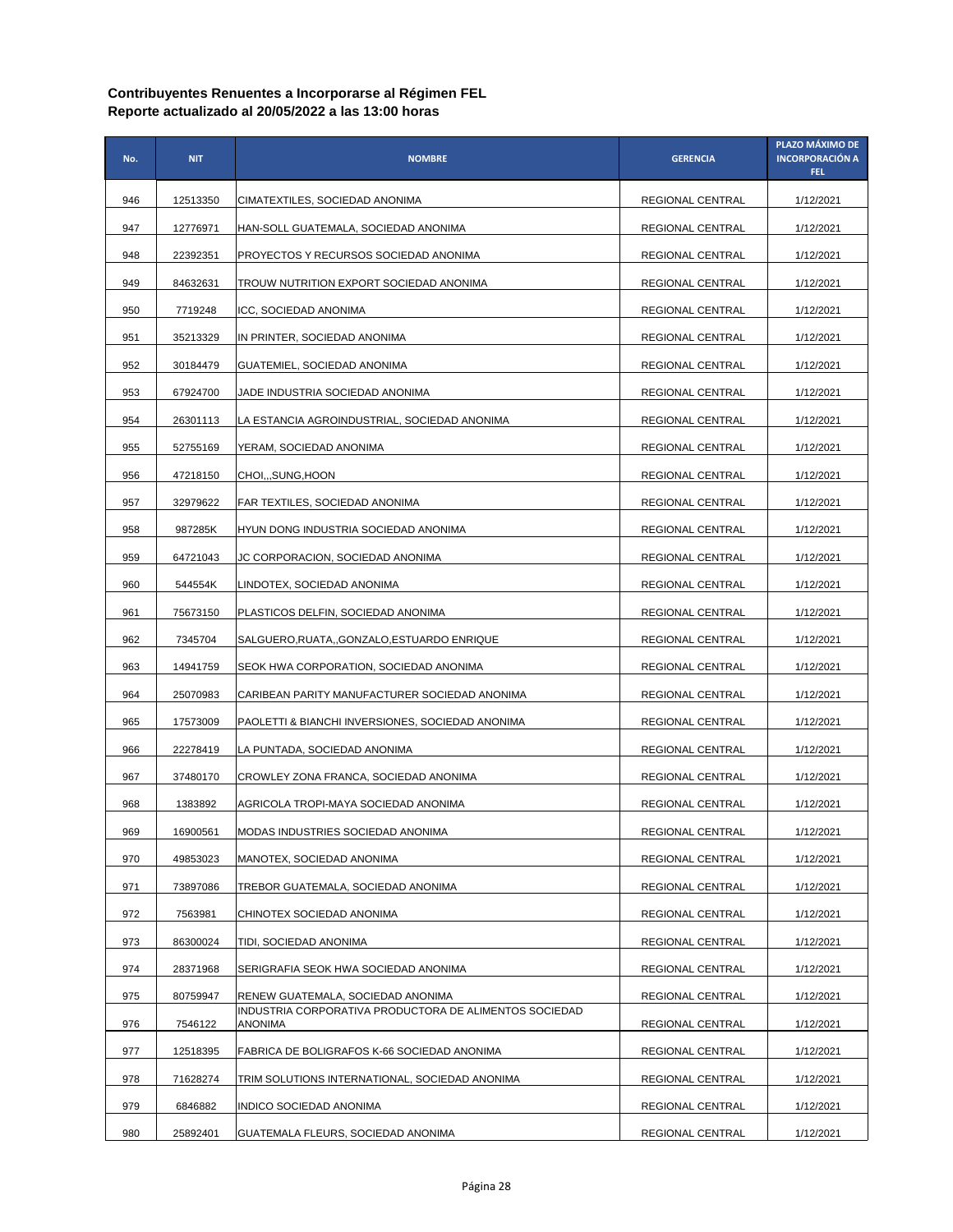| No.   | <b>NIT</b> | <b>NOMBRE</b>                                                             | <b>GERENCIA</b>  | PLAZO MÁXIMO DE<br><b>INCORPORACIÓN A</b><br>FEL. |
|-------|------------|---------------------------------------------------------------------------|------------------|---------------------------------------------------|
| 981   | 50389238   | DIVERSIDAD ALIMENTARIA EVOLUTIVA, SOCIEDAD ANONIMA                        | REGIONAL CENTRAL | 1/12/2021                                         |
| 982   | 2432860K   | NB GUATEMALA, SOCIEDAD ANONIMA                                            | REGIONAL CENTRAL | 1/12/2021                                         |
| 983   | 26656213   | CORTES, TEXTILES Y SERVICIOS, SOCIEDAD ANONIMA                            | REGIONAL CENTRAL | 1/12/2021                                         |
| 984   | 38458292   | OMEGA CIGAR COMPANY, SOCIEDAD ANONIMA                                     | REGIONAL CENTRAL | 1/12/2021                                         |
| 985   | 42344220   | GRUPO OURENSE, SOCIEDAD ANONIMA                                           | REGIONAL CENTRAL | 1/12/2021                                         |
| 986   | 20195036   | BONICA, SOCIEDAD ANONIMA                                                  | REGIONAL CENTRAL | 1/12/2021                                         |
| 987   | 28992148   | PROCESOS PUERTO ALTO, SOCIEDAD ANONIMA                                    | REGIONAL CENTRAL | 1/12/2021                                         |
| 988   | 5605679    | GUATEXPORT SOCIEDAD ANONIMA                                               | REGIONAL CENTRAL | 1/12/2021                                         |
| 989   | 28673875   | COLOR FAST GUATEMALA, SOCIEDAD ANONIMA                                    | REGIONAL CENTRAL | 1/12/2021                                         |
| 990   | 5996228    | EXPORTADORA GUATEMALTECA SOCIEDAD ANONIMA                                 | REGIONAL CENTRAL | 1/12/2021                                         |
| 991   | 25371037   | TODO TEXTIL SOCIEDAD ANONIMA                                              | REGIONAL CENTRAL | 1/12/2021                                         |
| 992   | 48253367   | CORPORACION DE TERMINADOS TEXTILES, SOCIEDAD ANONIMA                      | REGIONAL CENTRAL | 1/12/2021                                         |
| 993   | 39692949   | CFA SOCIEDAD ANONIMA                                                      | REGIONAL CENTRAL | 1/12/2021                                         |
| 994   | 19556209   | INDUSTRIA TEXTILERA SIL SOCIEDAD ANONIMA                                  | REGIONAL CENTRAL | 1/12/2021                                         |
| 995   | 6003362    | COMPAQIA ESTE SUR SOCIEDAD ANONIMA                                        | REGIONAL CENTRAL | 1/12/2021                                         |
| 996   | 23836008   | IMPORTADORA Y EXPORTADORA CREACIONES LA FE SOCIEDAD ANONIMA               | REGIONAL CENTRAL | 1/12/2021                                         |
| 997   | 24355550   | PUERTAS ANTIGUA, SOCIEDAD ANONIMA.                                        | REGIONAL CENTRAL | 1/12/2021                                         |
| 998   | 25654217   | KIM,BAK,,IN,SOOK                                                          | REGIONAL CENTRAL | 1/12/2021                                         |
| 999   | 8521816    | ENSAMBLE UNIVERSAL DE ROPA SOCIEDAD ANONIMA                               | REGIONAL CENTRAL | 1/12/2021                                         |
| 1,000 | 9884874    | ISTHME, SOCIEDAD ANONIMA                                                  | REGIONAL CENTRAL | 1/12/2021                                         |
| 1,001 | 8258627    | ALCORE, SOCIEDAD ANONIMA                                                  | REGIONAL CENTRAL | 1/12/2021                                         |
| 1,002 | 12769932   | C.I.T., INTERNACIONAL, SOCIEDAD ANONIMA                                   | REGIONAL CENTRAL | 1/12/2021                                         |
| 1,003 | 26765845   | EXPORTADORA, IMPORTADORA Y PROCESADORA BUENA NUMERO DOS S.<br>Α.          | REGIONAL CENTRAL | 1/12/2021                                         |
| 1,004 | 26572834   | MEGA INDUSTRIAL, SOCIEDAD ANONIMA                                         | REGIONAL CENTRAL | 1/12/2021                                         |
| 1,005 | 80396917   | S Y APPAREL, SOCIEDAD ANONIMA                                             | REGIONAL CENTRAL | 1/12/2021                                         |
| 1,006 | 8187010    | DUWEST INTERNACIONAL SOCIEDAD ANONIMA                                     | REGIONAL CENTRAL | 1/12/2021                                         |
| 1,007 | 28841182   | CONSTRUCCIONES Y SERVICIOS SLOWING, SOCIEDAD ANONIMA                      | REGIONAL CENTRAL | 1/12/2021                                         |
| 1,008 | 8140324    | CORPORACION DE INVERSIONES AGRICOLAS Y MINERAS SOC. ANONIMA               | REGIONAL CENTRAL | 1/12/2021                                         |
| 1,009 | 49340441   | GENERITEC, SOCIEDAD ANONIMA                                               | REGIONAL CENTRAL | 1/12/2021                                         |
| 1,010 | 82275262   | RENOVA INTERNACIONAL, SOCIEDAD ANONIMA                                    | REGIONAL CENTRAL | 1/12/2021                                         |
| 1,011 | 1277104K   | <b>B &amp; L CORPORACION, SOCIEDAD ANONIMA</b>                            | REGIONAL CENTRAL | 1/12/2021                                         |
| 1,012 | 5569451    | QUAN, MACK, , EDWIN, ABELINO                                              | REGIONAL CENTRAL | 1/12/2021                                         |
| 1,013 | 733253K    | I. S. C. INTERNACIONAL, SOCIEDAD ANONIMA                                  | REGIONAL CENTRAL | 1/12/2021                                         |
| 1,014 | 12543136   | INVERSIONES EL JOCOTILLO SOCIEDAD ANONIMA                                 | REGIONAL CENTRAL | 1/12/2021                                         |
| 1,015 | 34075909   | AVERY DENNISON RETAIL INFORMATION SERVICES GUATEMALA,<br>SOCIEDAD ANONIMA | REGIONAL CENTRAL | 1/12/2021                                         |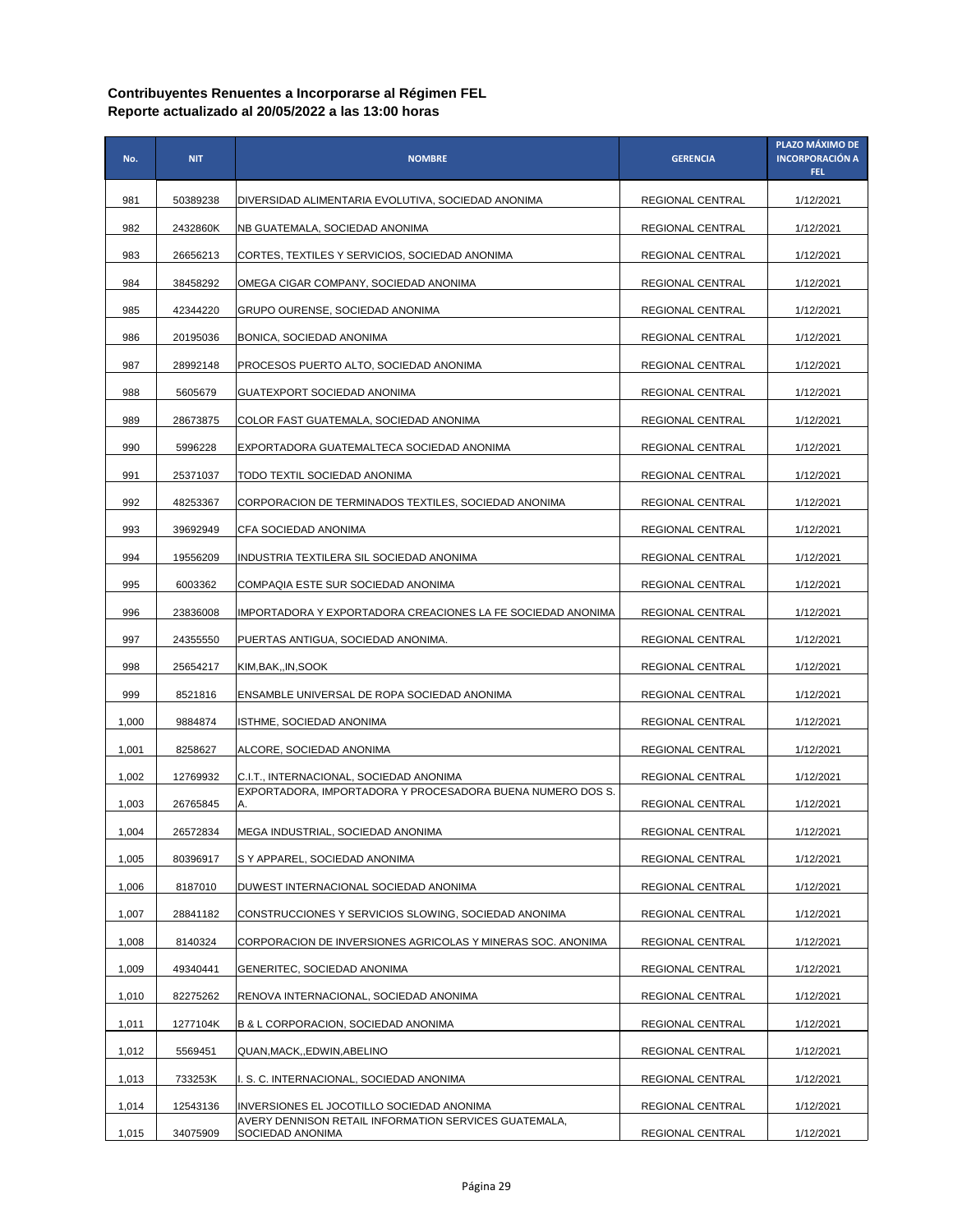| No.   | <b>NIT</b> | <b>NOMBRE</b>                                                              | <b>GERENCIA</b>  | PLAZO MÁXIMO DE<br><b>INCORPORACIÓN A</b><br>FEL. |
|-------|------------|----------------------------------------------------------------------------|------------------|---------------------------------------------------|
| 1,016 | 14938928   | S.F.S. PRINTING, SOCIEDAD ANONIMA                                          | REGIONAL CENTRAL | 1/12/2021                                         |
| 1,017 | 4991818    | PLANTACIONES Y NEGOCIOS SOCIEDAD ANONIMA                                   | REGIONAL CENTRAL | 1/12/2021                                         |
| 1,018 | 7470045    | VILLAGRAN,RAMIREZ,,FEDERICO,                                               | REGIONAL CENTRAL | 1/12/2021                                         |
| 1,019 | 83338551   | SML DE GUATEMALA SOCIEDAD ANONIMA                                          | REGIONAL CENTRAL | 1/12/2021                                         |
| 1,020 | 36271373   | ALIKIM APPAREL SERVICES, SOCIEDAD ANONIMA                                  | REGIONAL CENTRAL | 1/12/2021                                         |
| 1,021 | 1531115    | BENGALA, SOCIEDAD ANONIMA                                                  | REGIONAL CENTRAL | 1/12/2021                                         |
| 1,022 | 61258148   | TO DI FOR SOCIEDAD ANONIMA                                                 | REGIONAL CENTRAL | 1/12/2021                                         |
| 1,023 | 53869990   | ALTERNANCIA DE CULTIVOS Y ALIMENTOS, SOCIEDAD ANONIMA                      | REGIONAL CENTRAL | 1/12/2021                                         |
| 1,024 | 328839     | LITHO FORMAS DE CENTROAMERICA S A                                          | REGIONAL CENTRAL | 1/12/2021                                         |
| 1,025 | 68210493   | BORDADOS TAE HO, SOCIEDAD ANONIMA                                          | REGIONAL CENTRAL | 1/12/2021                                         |
| 1,026 | 56323980   | DONG HWA ESTE, SOCIEDAD ANONIMA                                            | REGIONAL CENTRAL | 1/12/2021                                         |
| 1,027 | 60003502   | FABUTEX SOCIEDAD ANONIMA                                                   | REGIONAL CENTRAL | 1/12/2021                                         |
| 1,028 | 6276466    | PLANTAS SANTA ANA, SOCIEDAD ANONIMA                                        | REGIONAL CENTRAL | 1/12/2021                                         |
| 1,029 | 8210365    | DONG BANG FASHIONS SOCIEDAD ANONIMA                                        | REGIONAL CENTRAL | 1/12/2021                                         |
| 1,030 | 5951429    | MI RIM SOCIEDAD ANONIMA                                                    | REGIONAL CENTRAL | 1/12/2021                                         |
| 1,031 | 28121481   | SOLIDOS PERFECTOS, SOCIEDAD ANONIMA                                        | REGIONAL CENTRAL | 1/12/2021                                         |
| 1,032 | 67249884   | SAE JUNG, SOCIEDAD ANONIMA                                                 | REGIONAL CENTRAL | 1/12/2021                                         |
| 1,033 | 7501609    | FRUTAS Y VEGETALES DE GUATEMALA, SOCIEDAD ANONIMA                          | REGIONAL CENTRAL | 1/12/2021                                         |
| 1,034 | 55786820   | JINDO TEXTIL, SOCIEDAD ANONIMA                                             | REGIONAL CENTRAL | 1/12/2021                                         |
| 1,035 | 32256868   | KNB ENT. & TRIMS, SOCIEDAD ANONIMA                                         | REGIONAL CENTRAL | 1/12/2021                                         |
| 1,036 | 9977430    | HEMOGA SOCIEDAD ANONIMA                                                    | REGIONAL CENTRAL | 1/12/2021                                         |
| 1,037 | 499518K    | NOVA KNIT SOCIEDAD ANONIMA                                                 | REGIONAL CENTRAL | 1/12/2021                                         |
| 1,038 | 7426097    | DURACRIL, SOCIEDAD ANONIMA                                                 | REGIONAL CENTRAL | 1/12/2021                                         |
| 1,039 | 321915     | GRAN INDUSTRIA DE NEUMATICOS CENTROAMERICANA, SOCIEDAD<br>ANONIMA          | REGIONAL CENTRAL | 1/12/2021                                         |
| 1,040 | 5969476    | JMB INTERNACIONAL SOCIEDAD ANONIMA                                         | REGIONAL CENTRAL | 1/12/2021                                         |
| 1,041 | 70864330   | APPAREL TRES HERMANOS, SOCIEDAD ANONIMA                                    | REGIONAL CENTRAL | 1/12/2021                                         |
| 1,042 | 65921739   | PARKTLAND TEXTILES, SOCIEDAD ANONIMA                                       | REGIONAL CENTRAL | 1/12/2021                                         |
| 1,043 | 42309654   | GANA APPAREL, SOCIEDAD ANONIMA                                             | REGIONAL CENTRAL | 1/12/2021                                         |
| 1,044 | 37145940   | CORPORACION CEPSA, SOCIEDAD ANONIMA                                        | REGIONAL CENTRAL | 1/12/2021                                         |
| 1,045 | 26928620   | MODAS GLORIA APPAREL, SOCIEDAD ANONIMA                                     | REGIONAL CENTRAL | 1/12/2021                                         |
| 1,046 | 99153351   | THE BLUE PRINT, SOCIEDAD ANONIMA                                           | REGIONAL CENTRAL | 1/12/2021                                         |
| 1,047 | 3853314    | COMPAÑIA DE LIBROS, ALMANAQUES CENTROAMERICANA, SOCIEDAD<br><b>ANONIMA</b> | REGIONAL CENTRAL | 1/12/2021                                         |
| 1,048 | 1530496    | INTERNACIONAL DE COMERCIO SOCIEDAD ANONIMA                                 | REGIONAL CENTRAL | 1/12/2021                                         |
| 1,049 | 67767869   | MODAS SAN LUCAS, SOCIEDAD ANONIMA                                          | REGIONAL CENTRAL | 1/12/2021                                         |
| 1,050 | 4825519    | SERVICIOS CORPORATIVOS AGROINDUSTRIALES SOCIEDAD ANONIMA                   | REGIONAL CENTRAL | 1/12/2021                                         |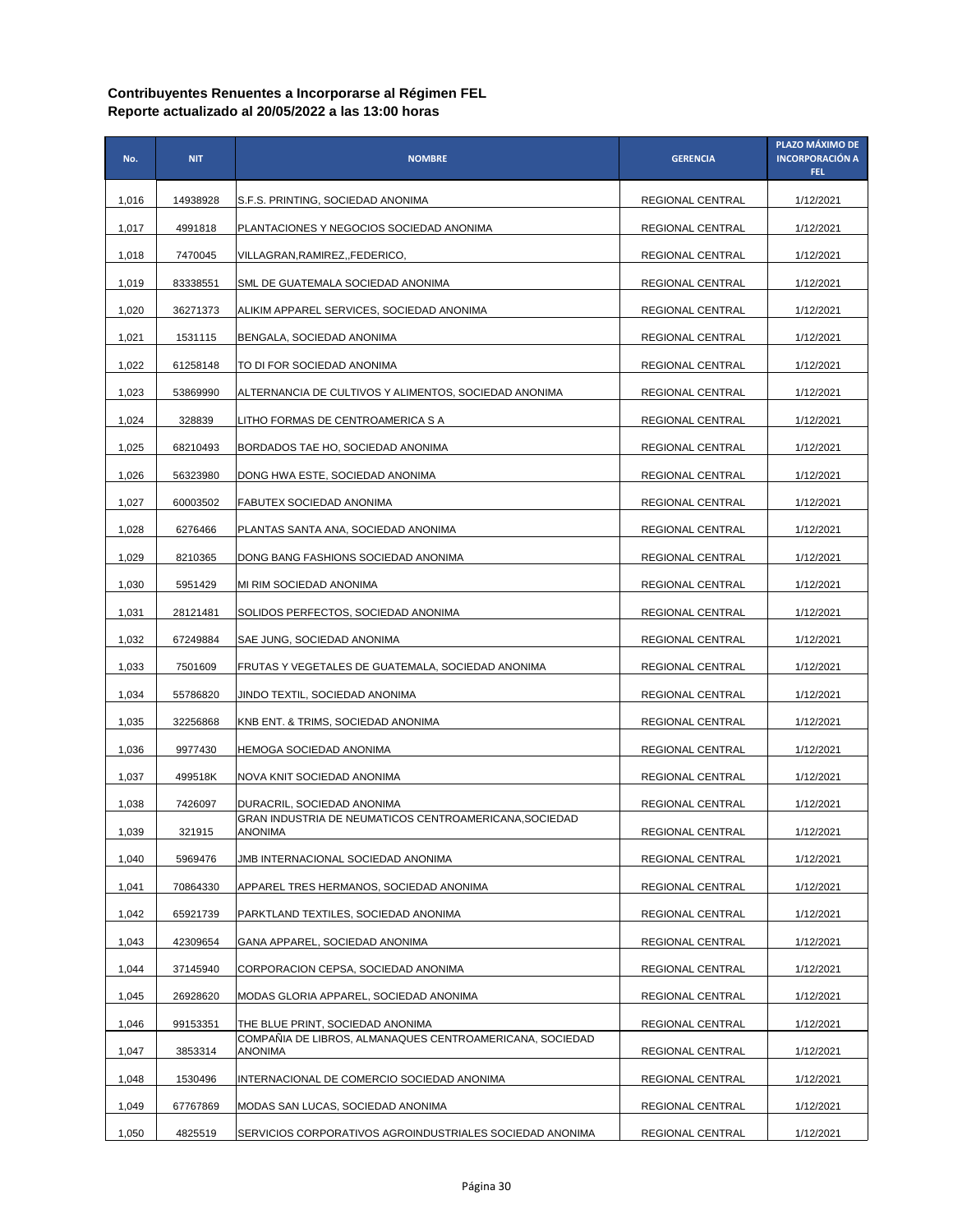| No.   | <b>NIT</b> | <b>NOMBRE</b>                                               | <b>GERENCIA</b>  | PLAZO MÁXIMO DE<br><b>INCORPORACIÓN A</b><br>FEL. |
|-------|------------|-------------------------------------------------------------|------------------|---------------------------------------------------|
| 1,051 | 80690688   | MUYWANG, SOCIEDAD ANONIMA                                   | REGIONAL CENTRAL | 1/12/2021                                         |
| 1,052 | 2567105    | GARCIA, BANCES, , JORGE, HUMBERTO                           | REGIONAL CENTRAL | 1/12/2021                                         |
| 1,053 | 42548284   | KWANG YEOM, SOCIEDAD ANONIMA                                | REGIONAL CENTRAL | 1/12/2021                                         |
| 1,054 | 54207657   | AGRICOLA LAS ABEJAS, SOCIEDAD ANONIMA                       | REGIONAL CENTRAL | 1/12/2021                                         |
| 1,055 | 52489736   | FASHION FAMILIA, SOCIEDAD ANONIMA                           | REGIONAL CENTRAL | 1/12/2021                                         |
| 1,056 | 83053166   | NCA, SOCIEDAD ANONIMA                                       | REGIONAL CENTRAL | 1/12/2021                                         |
| 1,057 | 36794899   | CAJAS INTERNATIONAL GUATEMALA, SOCIEDAD ANONIMA             | REGIONAL CENTRAL | 1/12/2021                                         |
| 1,058 | 84401710   | SL APPAREL, SOCIEDAD ANONIMA                                | REGIONAL CENTRAL | 1/12/2021                                         |
| 1,059 | 5238250    | INDUSTRIAS DEPORTIVAS SOCIEDAD ANONIMA                      | REGIONAL CENTRAL | 1/12/2021                                         |
| 1,060 | 19556152   | CENTRALTEX DE GUATEMALA, SOCIEDAD ANONIMA                   | REGIONAL CENTRAL | 1/12/2021                                         |
| 1,061 | 54284562   | HIS TRADING, SOCIEDAD ANONIMA                               | REGIONAL CENTRAL | 1/12/2021                                         |
| 1,062 | 31445632   | INDUSTRIAS IN KYUNG, SOCIEDAD ANONIMA                       | REGIONAL CENTRAL | 1/12/2021                                         |
| 1,063 | 33866864   | ABB TURBOCHARGER SERVICIOS, SOCIEDAD ANONIMA                | REGIONAL CENTRAL | 1/12/2021                                         |
| 1,064 | 20167474   | FORTOBY GUATEMALA, SOCIEDAD ANONIMA                         | REGIONAL CENTRAL | 1/12/2021                                         |
| 1,065 | 63205866   | DTM TEXTILES, SOCIEDAD ANONIMA                              | REGIONAL CENTRAL | 1/12/2021                                         |
| 1,066 | 56897979   | COMERCIAL M & M, SOCIEDAD ANONIMA                           | REGIONAL CENTRAL | 1/12/2021                                         |
| 1,067 | 65163974   | TEXTILES CALO, SOCIEDAD ANONIMA                             | REGIONAL CENTRAL | 1/12/2021                                         |
| 1,068 | 82532435   | TEXTILES WON, SOCIEDAD ANONIMA                              | REGIONAL CENTRAL | 1/12/2021                                         |
| 1,069 | 6986447    | AMICA SOCIEDAD ANONIMA                                      | REGIONAL CENTRAL | 1/12/2021                                         |
| 1,070 | 26266695   | TECNOLINE, SOCIEDAD ANONIMA                                 | REGIONAL CENTRAL | 1/12/2021                                         |
| 1,071 | 48316911   | WIS TEX, SOCIEDAD ANONIMA                                   | REGIONAL CENTRAL | 1/12/2021                                         |
| 1,072 | 7392915    | ETERNA PRIMAVERA, SOCIEDAD ANONIMA                          | REGIONAL CENTRAL | 1/12/2021                                         |
| 1,073 | 7326262    | GRANJA CAMARONERA, SOCIEDAD ANONIMA                         | REGIONAL CENTRAL | 1/12/2021                                         |
| 1,074 | 7281307    | MODAS YOUNG NAM SOCIEDAD ANONIMA                            | REGIONAL CENTRAL | 1/12/2021                                         |
| 1,075 | 3369811    | DEDET,CASPROWITZ,,PIERRE,EUGENIO                            | REGIONAL CENTRAL | 1/12/2021                                         |
| 1,076 | 7823150    | <b>B J SOCIEDAD ANONIMA</b>                                 | REGIONAL CENTRAL | 1/12/2021                                         |
| 1,077 | 2692496K   | MODAS GALA KOREANA SOCIEDAD ANONIMA                         | REGIONAL CENTRAL | 1/12/2021                                         |
| 1,078 | 83204717   | MULTISTAR, SOCIEDAD ANONIMA                                 | REGIONAL CENTRAL | 1/12/2021                                         |
| 1,079 | 5019834    | GEOTROPICAL (GUATEMALA) SOCIEDAD ANONIMA                    | REGIONAL CENTRAL | 1/12/2021                                         |
| 1,080 | 88317277   | SERVICIOS TECNICOS DE COBRANZA GUATEMALA SOCIEDAD ANONIMA   | REGIONAL CENTRAL | 1/12/2021                                         |
| 1,081 | 57618879   | MIRE GLOBAL, SOCIEDAD ANONIMA                               | REGIONAL CENTRAL | 1/12/2021                                         |
| 1,082 | 88477568   | GRUPO ALVESTHE GUATEMALA SOCIEDAD ANONIMA                   | REGIONAL CENTRAL | 1/12/2021                                         |
| 1,083 | 50412574   | TEXTILES MEGA CIMA, SOCIEDAD ANONIMA                        | REGIONAL CENTRAL | 1/12/2021                                         |
| 1,084 | 70802572   | KST INTERNATIONAL SOCIEDAD ANONIMA                          | REGIONAL CENTRAL | 1/12/2021                                         |
| 1,085 | 66627494   | DESARROLLOS AGRICOLAS SANTA MONICA VALLEY, SOCIEDAD ANONIMA | REGIONAL CENTRAL | 1/12/2021                                         |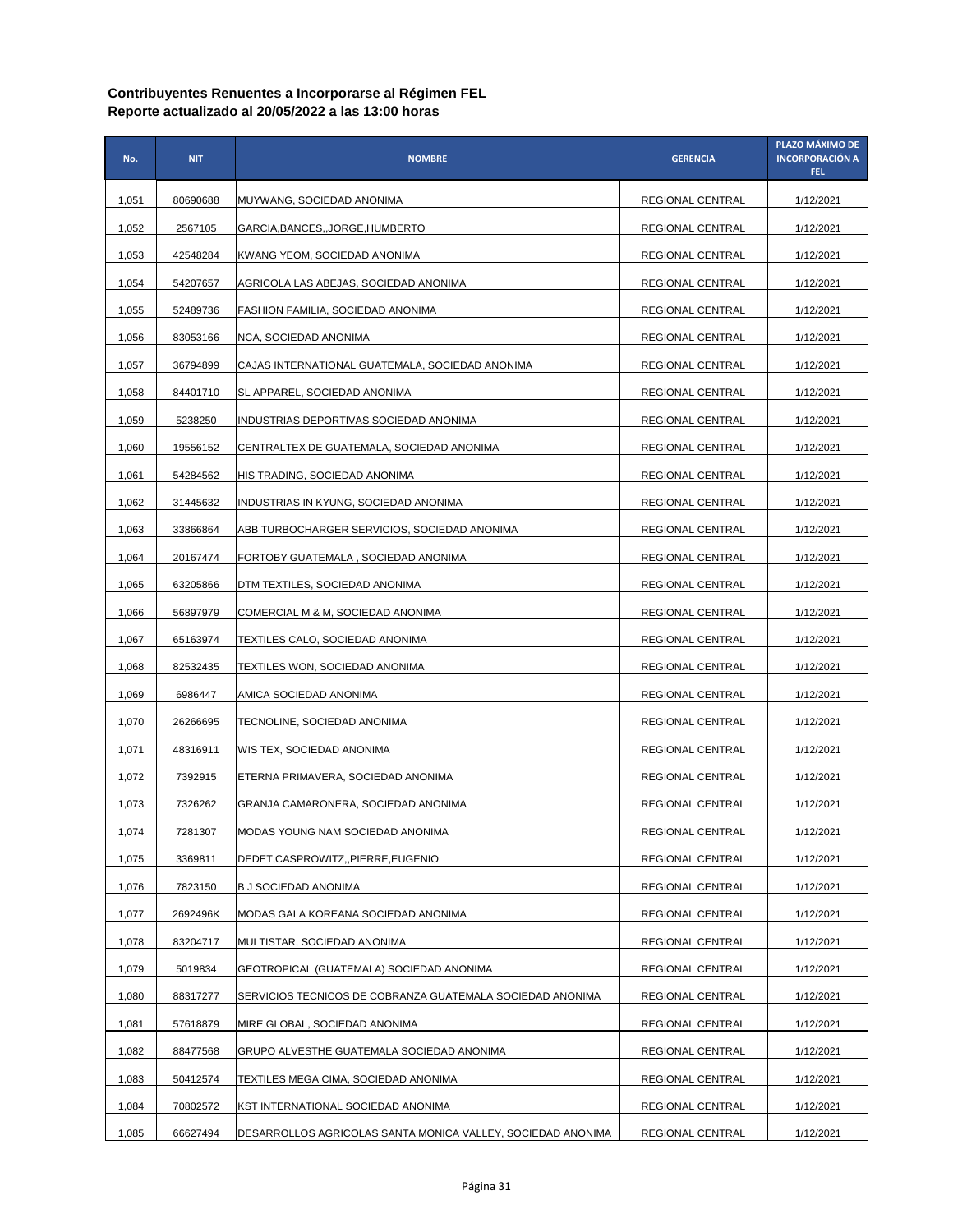| No.   | <b>NIT</b> | <b>NOMBRE</b>                                          | <b>GERENCIA</b>  | PLAZO MÁXIMO DE<br><b>INCORPORACIÓN A</b><br>FEL. |
|-------|------------|--------------------------------------------------------|------------------|---------------------------------------------------|
| 1,086 | 958824     | EXPORTADORA DE AJONJOLI, SOCIEDAD ANONIMA              | REGIONAL CENTRAL | 1/12/2021                                         |
| 1,087 | 26713306   | COCO SK, SOCIEDAD ANONIMA                              | REGIONAL CENTRAL | 1/12/2021                                         |
| 1,088 | 4822765    | TUCANO SOCIEDAD ANONIMA                                | REGIONAL CENTRAL | 1/12/2021                                         |
| 1,089 | 29441374   | HILOS Y TELAS, SOCIEDAD ANONIMA                        | REGIONAL CENTRAL | 1/12/2021                                         |
| 1,090 | 33624534   | SAE HYUN, SOCIEDAD ANONIMA                             | REGIONAL CENTRAL | 1/12/2021                                         |
| 1,091 | 66579813   | MODAS ALIANZA SOCIEDAD ANONIMA                         | REGIONAL CENTRAL | 1/12/2021                                         |
| 1,092 | 37286676   | C.S.A. APPAREL, SOCIEDAD ANONIMA                       | REGIONAL CENTRAL | 1/12/2021                                         |
| 1,093 | 28209311   | EXOTIC FARM MARKET, SOCIEDAD ANONIMA                   | REGIONAL CENTRAL | 1/12/2021                                         |
| 1,094 | 57447861   | ELI CLOTHING SOCIEDAD ANONIMA                          | REGIONAL CENTRAL | 1/12/2021                                         |
| 1,095 | 43282601   | LA ESTIC DE GUATEMALA, SOCIEDAD ANONIMA                | REGIONAL CENTRAL | 1/12/2021                                         |
| 1,096 | 55168957   | INVERNADEROS BELLA VISTA, SOCIEDAD ANONIMA             | REGIONAL CENTRAL | 1/12/2021                                         |
| 1,097 | 16846613   | PASCO TEX, SOCIEDAD ANONIMA                            | REGIONAL CENTRAL | 1/12/2021                                         |
| 1,098 | 23866950   | MEGACERO, SOCIEDAD ANONIMA                             | REGIONAL CENTRAL | 1/12/2021                                         |
| 1,099 | 41816420   | TANTEX, SOCIEDAD ANONIMA                               | REGIONAL CENTRAL | 1/12/2021                                         |
| 1,100 | 14939193   | HWA IL INDUSTRIAL SOCIEDAD ANONIMA                     | REGIONAL CENTRAL | 1/12/2021                                         |
| 1,101 | 8545243    | MODAS DURE SOCIEDAD ANONIMA                            | REGIONAL CENTRAL | 1/12/2021                                         |
| 1,102 | 41393767   | SMARTCO GUATEMALA, SOCIEDAD ANONIMA                    | REGIONAL CENTRAL | 1/12/2021                                         |
| 1,103 | 36220078   | INDUSTRIAL BAN SUK, SOCIEDAD ANONIMA                   | REGIONAL CENTRAL | 1/12/2021                                         |
| 1,104 | 6035744    | FOMENTO PLASTICO SOCIEDAD ANONIMA                      | REGIONAL CENTRAL | 1/12/2021                                         |
| 1,105 | 33806322   | STAR PRINT, SOCIEDAD ANONIMA                           | REGIONAL CENTRAL | 1/12/2021                                         |
| 1,106 | 25519808   | COBERTORES AUTOMATICOS PARA CAMIONES, SOCIEDAD ANONIMA | REGIONAL CENTRAL | 1/12/2021                                         |
| 1,107 | 55701345   | NEW DISENO CLUB SOCIEDA ANONIMA                        | REGIONAL CENTRAL | 1/12/2021                                         |
| 1,108 | 12561304   | STAR FASHION SOCIEDAD ANONIMA                          | REGIONAL CENTRAL | 1/12/2021                                         |
| 1,109 | 15748359   | METRO CARTONES INTERNACIONALES, SOCIEDAD ANONIMA       | REGIONAL CENTRAL | 1/12/2021                                         |
| 1,110 | 12357820   | POLAR INDUSTRIAL SOCIEDAD ANONIMA                      | REGIONAL CENTRAL | 1/12/2021                                         |
| 1,111 | 33190399   | COMERCIALIZADORA AJ TICONEL, SOCIEDAD ANONIMA          | REGIONAL CENTRAL | 1/12/2021                                         |
| 1,112 | 2507220K   | MODAS MIN. SOCIEDAD ANONIMA                            | REGIONAL CENTRAL | 1/12/2021                                         |
| 1,113 | 41768892   | MODAS Y DISEÑOS DE GUATEMALA, SOCIEDAD ANONIMA         | REGIONAL CENTRAL | 1/12/2021                                         |
| 1,114 | 785420K    | AGROPECUARIA ORMA SOCIEDAD ANONIMA                     | REGIONAL CENTRAL | 1/12/2021                                         |
| 1,115 | 6859097    | JANALA SOCIEDAD ANONIMA                                | REGIONAL CENTRAL | 1/12/2021                                         |
| 1,116 | 6094384    | PRIMOTEX, SOCIEDAD ANONIMA                             | REGIONAL CENTRAL | 1/12/2021                                         |
| 1,117 | 1255524K   | PRODUCTOS Y SERVICIOS GABAN, SOCIEDAD ANONIMA          | REGIONAL CENTRAL | 1/12/2021                                         |
| 1,118 | 38976102   | CAMEXPORT, SOCIEDAD ANONIMA                            | REGIONAL CENTRAL | 1/12/2021                                         |
| 1,119 | 48875872   | INVERSIONES Y SERVICIOS IMPERIA SOCIEDAD ANONIMA       | REGIONAL CENTRAL | 1/12/2021                                         |
| 1,120 | 54854040   | HIDROPONICA DE GUATEMALA SOCIEDAD ANONIMA              | REGIONAL CENTRAL | 1/12/2021                                         |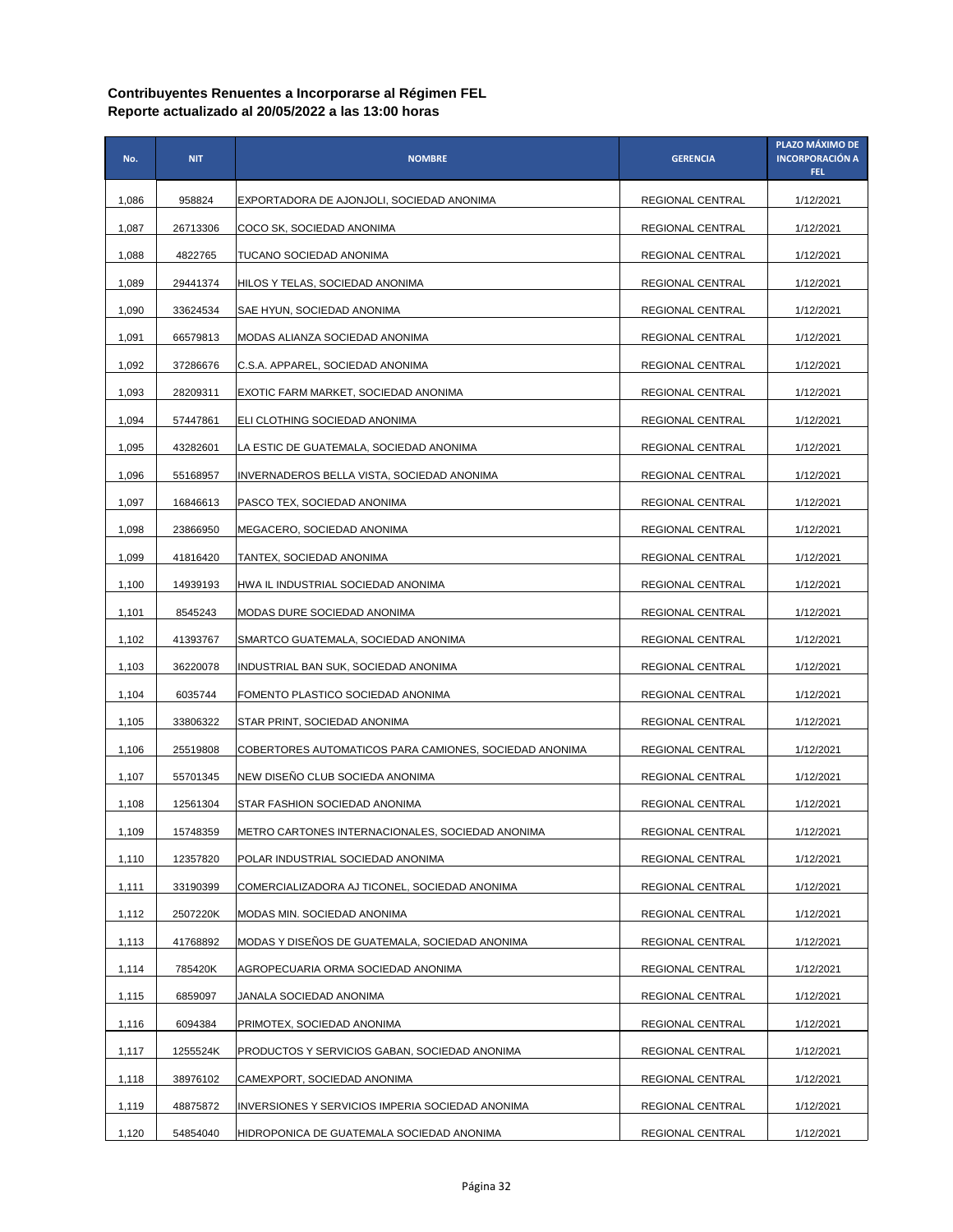| No.   | <b>NIT</b> | <b>NOMBRE</b>                                          | <b>GERENCIA</b>         | PLAZO MÁXIMO DE<br><b>INCORPORACIÓN A</b><br>FEL. |
|-------|------------|--------------------------------------------------------|-------------------------|---------------------------------------------------|
| 1,121 | 68957033   | EL PORVENIR EXPORT, SOCIEDAD ANONIMA                   | REGIONAL CENTRAL        | 1/12/2021                                         |
| 1,122 | 66647258   | INNOVACIONES SOSTENIBLES DE LATEX SOCIEDAD ANONIMA     | REGIONAL CENTRAL        | 1/12/2021                                         |
| 1,123 | 851139K    | HOSANNA, SOCIEDAD ANONIMA                              | REGIONAL CENTRAL        | 1/12/2021                                         |
| 1,124 | 1394797    | INDUSTRIAS TACANA SOCIEDAD ANONIMA                     | REGIONAL CENTRAL        | 1/12/2021                                         |
| 1,125 | 6030033    | MIRANO IMPORTACIONES, SOCIEDAD ANONIMA                 | REGIONAL CENTRAL        | 1/12/2021                                         |
| 1,126 | 34831827   | T & S GUATEMALA, SOCIEDAD ANONIMA                      | REGIONAL CENTRAL        | 1/12/2021                                         |
| 1,127 | 2227197K   | TEXTILES DEL PACIFICO, SOCIEDAD ANONIMA                | REGIONAL CENTRAL        | 1/12/2021                                         |
| 1,128 | 37016776   | GASADO, SOCIEDAD ANONIMA                               | REGIONAL CENTRAL        | 1/12/2021                                         |
| 1,129 | 39895114   | SELVA LIQUIDA, SOCIEDAD ANONIMA                        | REGIONAL CENTRAL        | 1/12/2021                                         |
| 1,130 | 77509587   | WINSTONE, SOCIEDAD ANONIMA                             | REGIONAL CENTRAL        | 1/12/2021                                         |
| 1,131 | 2338637    | COMERCIAL NACIONAL SOCIEDAD ANONIMA                    | REGIONAL CENTRAL        | 1/12/2021                                         |
| 1,132 | 65641957   | EMMEDUE DE GUATEMALA, SOCIEDAD ANONIMA                 | REGIONAL CENTRAL        | 1/12/2021                                         |
| 1,133 | 52159205   | GRUPO EGM, SOCIEDAD ANONIMA                            | REGIONAL CENTRAL        | 1/12/2021                                         |
| 1,134 | 7251068    | ALDEM SOCIEDAD ANONIMA                                 | REGIONAL CENTRAL        | 1/12/2021                                         |
| 1,135 | 4483995    | CONSERVAS Y ALIMENTOS, SOCIEDAD ANONIMA                | REGIONAL CENTRAL        | 1/12/2021                                         |
| 1,136 | 7160704    | SERVICIOS AGRICOLAS CENTROAMERICANOS, S.A.             | REGIONAL CENTRAL        | 1/12/2021                                         |
| 1,137 | 34060073   | TEJIDOS MUNDIALES, SOCIEDAD ANONIMA                    | REGIONAL CENTRAL        | 1/12/2021                                         |
| 1,138 | 41387627   | QUIMOALCALI, SOCIEDAD ANONIMA                          | REGIONAL CENTRAL        | 1/12/2021                                         |
| 1,139 | 89957997   | DOBLE INTERNACIONAL SOCIEDAD ANONIMA                   | REGIONAL CENTRAL        | 1/12/2021                                         |
| 1,140 | 35973986   | SUPER FASHION, SOCIEDAD ANONIMA                        | REGIONAL CENTRAL        | 1/12/2021                                         |
| 1,141 | 36702781   | MODAS EBEN EZER SOCIEDAD ANONIMA                       | REGIONAL CENTRAL        | 1/12/2021                                         |
| 1,142 | 6609104    | CALITEX SOCIEDAD ANONIMA                               | REGIONAL CENTRAL        | 1/12/2021                                         |
| 1,143 | 7185278    | ORNAMENTOS TEXTILES, SOCIEDAD ANONIMA (EN LIQUIDACION) | <b>REGIONAL CENTRAL</b> | 1/12/2021                                         |
| 1,144 | 35357983   | BELLA FASHIONS TEXTILE, SOCIEDAD ANONIMA               | REGIONAL CENTRAL        | 1/12/2021                                         |
| 1,145 | 80532942   | CALPER, SOCIEDAD ANONIMA                               | REGIONAL CENTRAL        | 1/12/2021                                         |
| 1,146 | 25750194   | VEGETALES DE OCCIDENTE, SOCIEDAD ANONIMA               | REGIONAL CENTRAL        | 1/12/2021                                         |
| 1,147 | 36253987   | MODAS I&D, SOCIEDAD ANONIMA                            | REGIONAL CENTRAL        | 1/12/2021                                         |
| 1,148 | 36320048   | OTTIMA INTERNATIONAL, SOCIEDAD ANONIMA                 | REGIONAL CENTRAL        | 1/12/2021                                         |
| 1,149 | 685334K    | INDUSTRIA HULERA DE GUATEMALA SOCIEDAD ANONIMA         | REGIONAL CENTRAL        | 1/12/2021                                         |
| 1,150 | 57572658   | ARIM APPAREL, SOCIEDAD ANONIMA                         | REGIONAL CENTRAL        | 1/12/2021                                         |
| 1,151 | 8460639    | SESI SOCIEDAD ANONIMA                                  | REGIONAL CENTRAL        | 1/12/2021                                         |
| 1,152 | 4873041    | IMY SOCIEDAD ANONIMA                                   | REGIONAL CENTRAL        | 1/12/2021                                         |
| 1,153 | 5710499    | TEXTILES PARABOLICA, SOCIEDAD ANONIMA                  | REGIONAL CENTRAL        | 1/12/2021                                         |
| 1,154 | 58923683   | ENTRE RIOS ELASTICS, SOCIEDAD ANONIMA                  | REGIONAL CENTRAL        | 1/12/2021                                         |
| 1,155 | 33944385   | EL TEXCOM, SOCIEDAD ANONIMA                            | REGIONAL CENTRAL        | 1/12/2021                                         |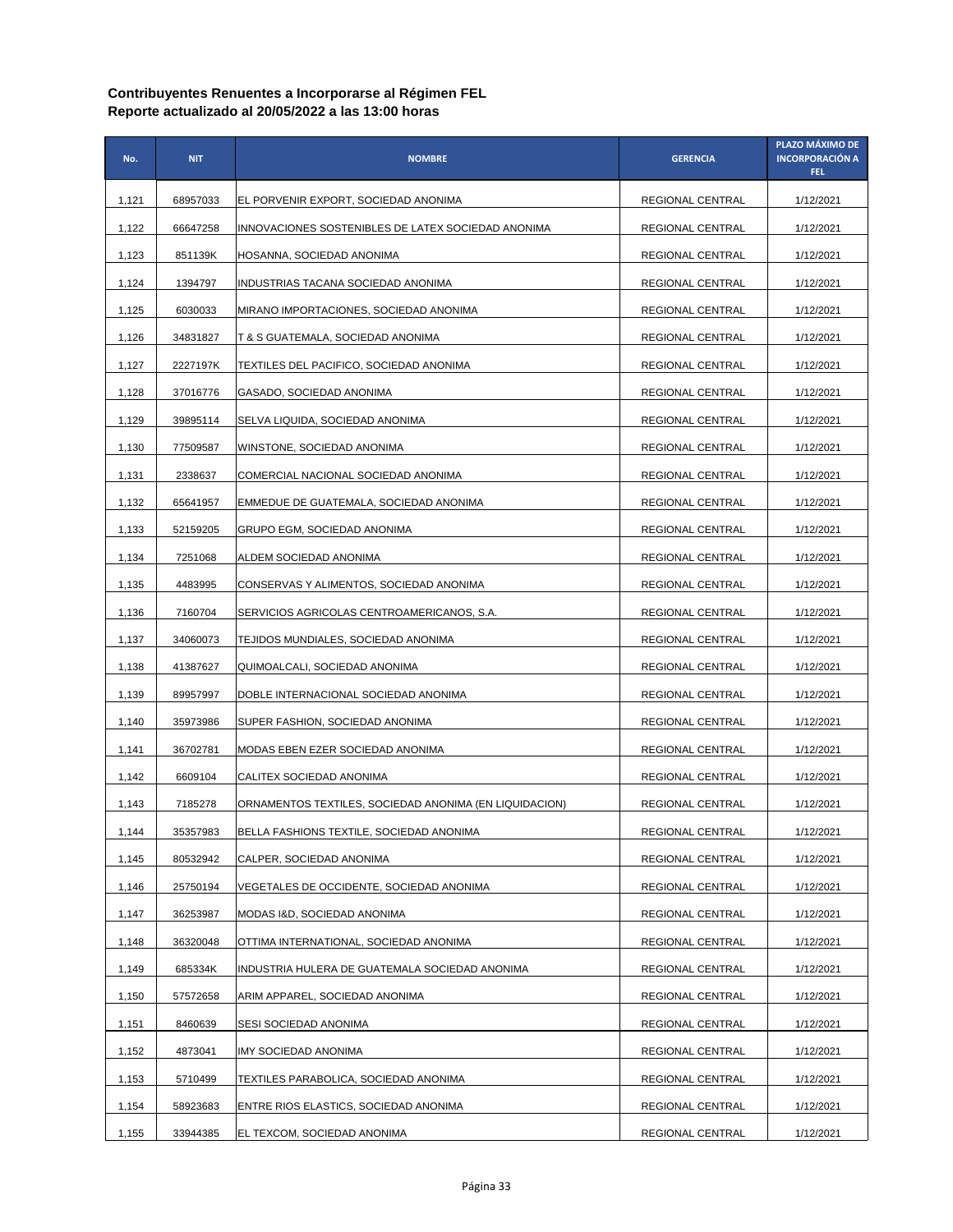| No.   | <b>NIT</b> | <b>NOMBRE</b>                                      | <b>GERENCIA</b>  | PLAZO MÁXIMO DE<br><b>INCORPORACIÓN A</b><br><b>FEL</b> |
|-------|------------|----------------------------------------------------|------------------|---------------------------------------------------------|
| 1,156 | 82224404   | MODAS JJ SOCIEDAD ANONIMA                          | REGIONAL CENTRAL | 1/12/2021                                               |
| 1,157 | 38219069   | LEEKEY INTERNATIONAL, SOCIEDAD ANONIMA             | REGIONAL CENTRAL | 1/12/2021                                               |
| 1,158 | 82969272   | TZYAQ TEXTILES SOCIEDAD ANONIMA                    | REGIONAL CENTRAL | 1/12/2021                                               |
| 1,159 | 3833356    | TEXTILES DEL SUR, SOCIEDAD ANONIMA                 | REGIONAL CENTRAL | 1/12/2021                                               |
| 1,160 | 90087933   | IMPORTADORA MARIA BONITA, SOCIEDAD ANONIMA         | REGIONAL CENTRAL | 1/12/2021                                               |
| 1,161 | 2649152    | ESCOBAR,QUINONEZ,,AURELIO,ENRIQUE                  | REGIONAL CENTRAL | 1/12/2021                                               |
| 1,162 | 5345669    | PLANTACIONES NUEZ DEL PACIFICO SOCIEDAD ANONIMA    | REGIONAL CENTRAL | 1/12/2021                                               |
| 1,163 | 25346113   | INDUSTRIAS TEXTILES INTEBONSA, SOCIEDAD ANONIMA    | REGIONAL CENTRAL | 1/12/2021                                               |
| 1,164 | 42070295   | PROSCOM INTERNATIONAL, SOCIEDAD ANONIMA            | REGIONAL CENTRAL | 1/12/2021                                               |
| 1,165 | 26352133   | SEWON, SOCIEDAD ANONIMA                            | REGIONAL CENTRAL | 1/12/2021                                               |
| 1,166 | 41748921   | MODAS NEW YORK, SOCIEDAD ANONIMA                   | REGIONAL CENTRAL | 1/12/2021                                               |
| 1,167 | 33388822   | SARUBIA, SOCIEDAD ANONIMA                          | REGIONAL CENTRAL | 1/12/2021                                               |
| 1,168 | 22686657   | COLOFONIA BREA Y AGUARRAS, SOCIEDAD ANONIMA        | REGIONAL CENTRAL | 1/12/2021                                               |
| 1,169 | 3358542    | MONTERROSO, MORALES, , CARLOS, ALBERTO             | REGIONAL CENTRAL | 1/12/2021                                               |
| 1,170 | 8100578    | MODAS MONTAÑA SOCIEDAD ANONIMA                     | REGIONAL CENTRAL | 1/12/2021                                               |
| 1,171 | 78926203   | REC 360, SOCIEDAD ANONIMA                          | REGIONAL CENTRAL | 1/12/2021                                               |
| 1,172 | 23594004   | M K J, INDUSTRIES, S.A.                            | REGIONAL CENTRAL | 1/12/2021                                               |
| 1,173 | 23858966   | NAMYANG, SOCIEDAD ANONIMA                          | REGIONAL CENTRAL | 1/12/2021                                               |
| 1,174 | 59432934   | JINA TEXTILES, SOCIEDAD ANONIMA                    | REGIONAL CENTRAL | 1/12/2021                                               |
| 1,175 | 67028284   | LOGISTICA ADUANERA INTERNACIONAL, SOCIEDAD ANONIMA | REGIONAL CENTRAL | 1/12/2021                                               |
| 1,176 | 543565K    | CAMBRIDGE INTERNACIONAL SOCIEDAD ANONIMA           | REGIONAL CENTRAL | 1/12/2021                                               |
| 1,177 | 34356266   | SERIGRAFIA SILOE, SOCIEDAD ANONIMA                 | REGIONAL CENTRAL | 1/12/2021                                               |
| 1,178 | 35221895   | MAÑANA DEL MILENIO, SOCIEDAD ANONIMA               | REGIONAL CENTRAL | 1/12/2021                                               |
| 1,179 | 83206078   | DISTRIBUIDORA ALFA OMEGA, SOCIEDAD ANONIMA         | REGIONAL CENTRAL | 1/12/2021                                               |
| 1,180 | 59094834   | AGRO-EXPORTADORA VERAPAZ, SOCIEDAD ANONIMA         | REGIONAL CENTRAL | 1/12/2021                                               |
| 1,181 | 43088074   | H J FASHIONS, SOCIEDAD ANONIMA                     | REGIONAL CENTRAL | 1/12/2021                                               |
| 1,182 | 49476025   | RY6 GLOBAL CONNECTION, SOCIEDAD ANONIMA            | REGIONAL CENTRAL | 1/12/2021                                               |
| 1,183 | 17639158   | DAVID DEMAINE-ISL, SOCIEDAD ANONIMA                | REGIONAL CENTRAL | 1/12/2021                                               |
| 1,184 | 36395927   | CRISDE INDUSTRIA, SOCIEDAD ANONIMA                 | REGIONAL CENTRAL | 1/12/2021                                               |
| 1,185 | 5268931    | COMPANIA MARINA DEL PACIFICO, SOCIEDAD ANONIMA     | REGIONAL CENTRAL | 1/12/2021                                               |
| 1,186 | 35231564   | BIESTERFELD CENTRO AMERICA, SOCIEDAD ANONIMA       | REGIONAL CENTRAL | 1/12/2021                                               |
| 1,187 | 24181676   | CHUNG YANG MODAS, SOCIEDAD ANONIMA                 | REGIONAL CENTRAL | 1/12/2021                                               |
| 1,188 | 5442613    | DISEÑOS INTERNACIONALES, SOCIEDAD ANONIMA          | REGIONAL CENTRAL | 1/12/2021                                               |
| 1,189 | 66678943   | SERIGRAFIA HOSANNA SOCIEDAD ANONIMA                | REGIONAL CENTRAL | 1/12/2021                                               |
| 1,190 | 28510100   | YOO RIM TEXTILES, SOCIEDAD ANONIMA                 | REGIONAL CENTRAL | 1/12/2021                                               |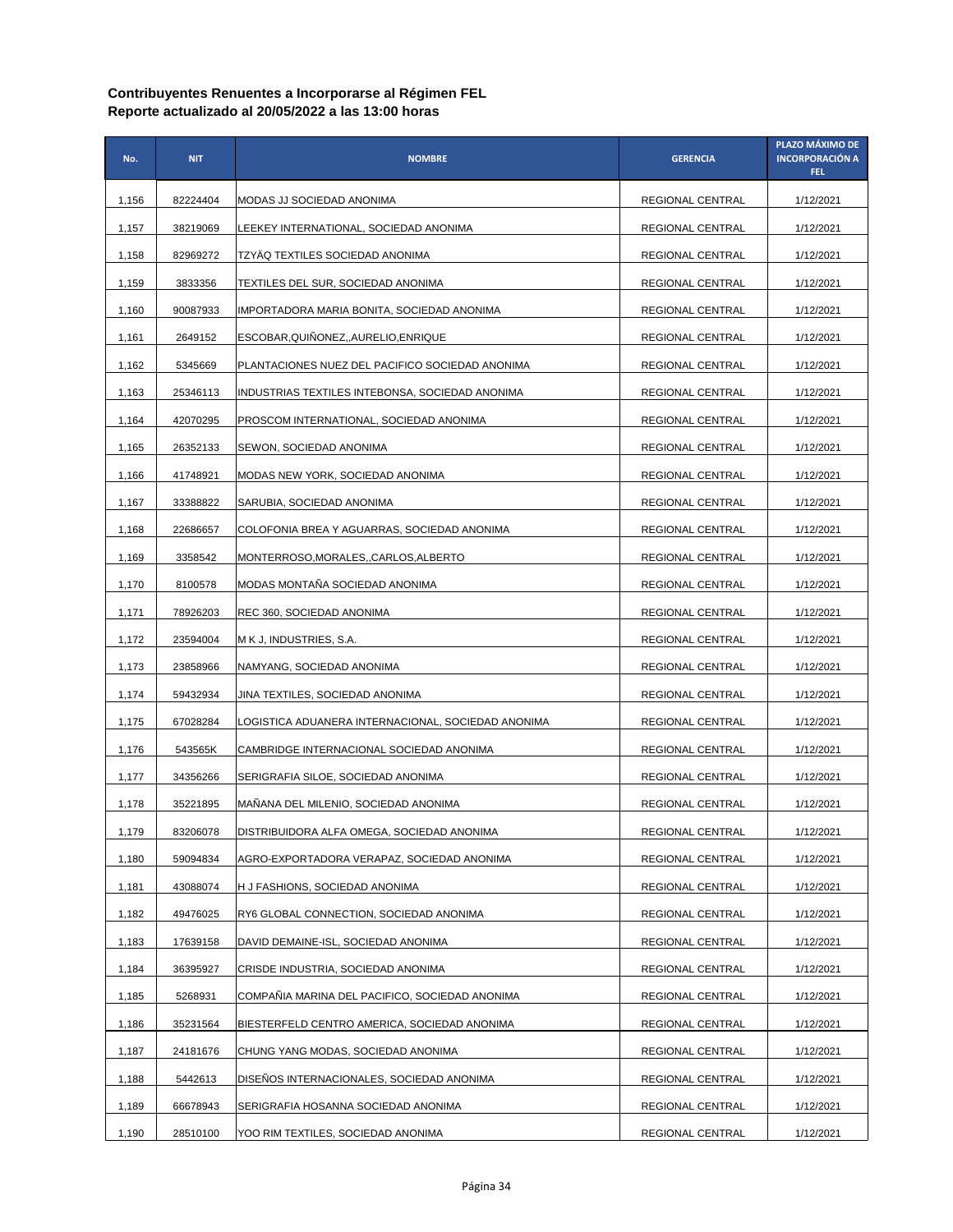| No.   | <b>NIT</b> | <b>NOMBRE</b>                                                                  | <b>GERENCIA</b>         | PLAZO MÁXIMO DE<br><b>INCORPORACIÓN A</b><br>FEL. |
|-------|------------|--------------------------------------------------------------------------------|-------------------------|---------------------------------------------------|
| 1,191 | 100599648  | INTERNATIONAL RECYCLING T&T, SOCIEDAD ANONIMA                                  | REGIONAL CENTRAL        | 1/12/2021                                         |
| 1,192 | 60475374   | Y & P TEXTILES, SOCIEDAD ANONIMA                                               | REGIONAL CENTRAL        | 1/12/2021                                         |
| 1,193 | 63916576   | TEXTILES FELCO SOCIEDAD ANONIMA                                                | REGIONAL CENTRAL        | 1/12/2021                                         |
| 1,194 | 7812779    | C.S.S. DE GUATEMALA SOCIEDAD ANONIMA                                           | REGIONAL CENTRAL        | 1/12/2021                                         |
| 1,195 | 8281815    | AMERICAN SPICE CORP SOCIEDAD ANONIMA                                           | <b>REGIONAL CENTRAL</b> | 1/12/2021                                         |
| 1,196 | 36391638   | MSK SOCIEDAD ANONIMA                                                           | REGIONAL CENTRAL        | 1/12/2021                                         |
| 1,197 | 5124603    | TEXTILES DE EXPORTACION TOTAL, SOCIEDAD ANONIMA                                | REGIONAL CENTRAL        | 1/12/2021                                         |
| 1,198 | 24007773   | MODAS HANDSOME, SOCIEDAD ANONIMA                                               | REGIONAL CENTRAL        | 1/12/2021                                         |
| 1,199 | 33946108   | PAXAR DE GUATEMALA, SOCIEDAD ANONIMA                                           | REGIONAL CENTRAL        | 1/12/2021                                         |
| 1,200 | 28604180   | KIM,,,SOON,SEOB                                                                | REGIONAL CENTRAL        | 1/12/2021                                         |
| 1,201 | 35564946   | NBG TOO. SOCIEDAD ANONIMA                                                      | REGIONAL CENTRAL        | 1/12/2021                                         |
| 1,202 | 39572862   | SHALOM APPAREL, SOCIEDAD ANONIMA                                               | REGIONAL CENTRAL        | 1/12/2021                                         |
| 1,203 | 56629214   | NICOTEX FACTORY, SOCIEDAD ANONIMA                                              | <b>REGIONAL CENTRAL</b> | 1/12/2021                                         |
| 1,204 | 5799155    | AGROINDUSTRIAL CHILASCO, SOCIEDAD ANONIMA                                      | REGIONAL CENTRAL        | 1/12/2021                                         |
| 1,205 | 44133162   | MD APPAREL, SOCIEDAD ANONIMA                                                   | REGIONAL CENTRAL        | 1/12/2021                                         |
| 1,206 | 12774758   | MODAS VILLA, SOCIEDAD ANONIMA                                                  | REGIONAL CENTRAL        | 1/12/2021                                         |
| 1,207 | 49485210   | CENTRO DE PROCESAMIENTO DE DATOS DE GUATEMALA, SOCIEDAD<br><b>ANONIMA</b>      | REGIONAL CENTRAL        | 1/12/2021                                         |
| 1,208 | 27278174   | ESTOFEL, SOCIEDAD ANONIMA                                                      | REGIONAL CENTRAL        | 1/12/2021                                         |
| 1,209 | 32220863   | PROCESOS VEINTINUEVE GUION OCHENTA Y NUEVE, SOCIEDAD ANONIMA                   | REGIONAL CENTRAL        | 1/12/2021                                         |
| 1,210 | 79084737   | PRODUCTORA AGROPECUARIA KI, SOCIEDAD ANONIMA                                   | REGIONAL CENTRAL        | 1/12/2021                                         |
| 1,211 | 4950356    | CARTELERAS PANORAMICAS SOCIEDAD ANONIMA                                        | <b>REGIONAL CENTRAL</b> | 1/12/2021                                         |
| 1,212 | 69895376   | ACOFOREO, SOCIEDAD ANONIMA                                                     | REGIONAL CENTRAL        | 1/12/2021                                         |
| 1,213 | 71538178   | CENTRO DE DISTRIBUCION KAESER COMPRESORES DE CENTROAMERICA<br>SOCIEDAD ANONINA | <b>REGIONAL CENTRAL</b> | 1/12/2021                                         |
| 1,214 | 30348587   | LOG FASHION, SOCIEDAD ANONIMA                                                  | REGIONAL CENTRAL        | 1/12/2021                                         |
| 1,215 | 36969648   | D & H ENTERPRISE, SOCIEDAD ANONIMA                                             | REGIONAL CENTRAL        | 1/12/2021                                         |
| 1,216 | 45650187   | H & W TRADING, SOCIEDAD ANONIMA                                                | REGIONAL CENTRAL        | 1/12/2021                                         |
| 1,217 | 6730965    | HIDRATERMICA DE FRUTAS PARA EXPORTACION SOCIEDAD ANONIMA                       | REGIONAL CENTRAL        | 1/12/2021                                         |
| 1,218 | 5939666    | AGRO MUNDO SOCIEDAD ANONIMA                                                    | REGIONAL CENTRAL        | 1/12/2021                                         |
| 1,219 | 45940754   | COMERCIAL CARIBEÑA SOCIEDAD ANONIMA                                            | REGIONAL CENTRAL        | 1/12/2021                                         |
| 1,220 | 55029167   | DAE MYUNG APPAREL, SOCIEDAD ANONIMA                                            | REGIONAL CENTRAL        | 1/12/2021                                         |
| 1,221 | 40388875   | INVERSIONES MATAGALPA, SOCIEDAD ANONIMA                                        | REGIONAL CENTRAL        | 1/12/2021                                         |
| 1,222 | 1478672    | EXPORTADORA AGRICOLA SOCIEDAD ANONIMA                                          | REGIONAL CENTRAL        | 1/12/2021                                         |
| 1,223 | 70122547   | AGRIBERRY, SOCIEDAD ANONIMA                                                    | REGIONAL CENTRAL        | 1/12/2021                                         |
| 1,224 | 37855875   | DE GUATEMALA SOCIEDAD ANONIMA                                                  | REGIONAL CENTRAL        | 1/12/2021                                         |
| 1,225 | 72760133   | GUANACASTE INDUSTRIA DE EXTRACCION DE CAUCHO EN CRUDO<br>SOCIEDAD ANONIMA      | REGIONAL CENTRAL        | 1/12/2021                                         |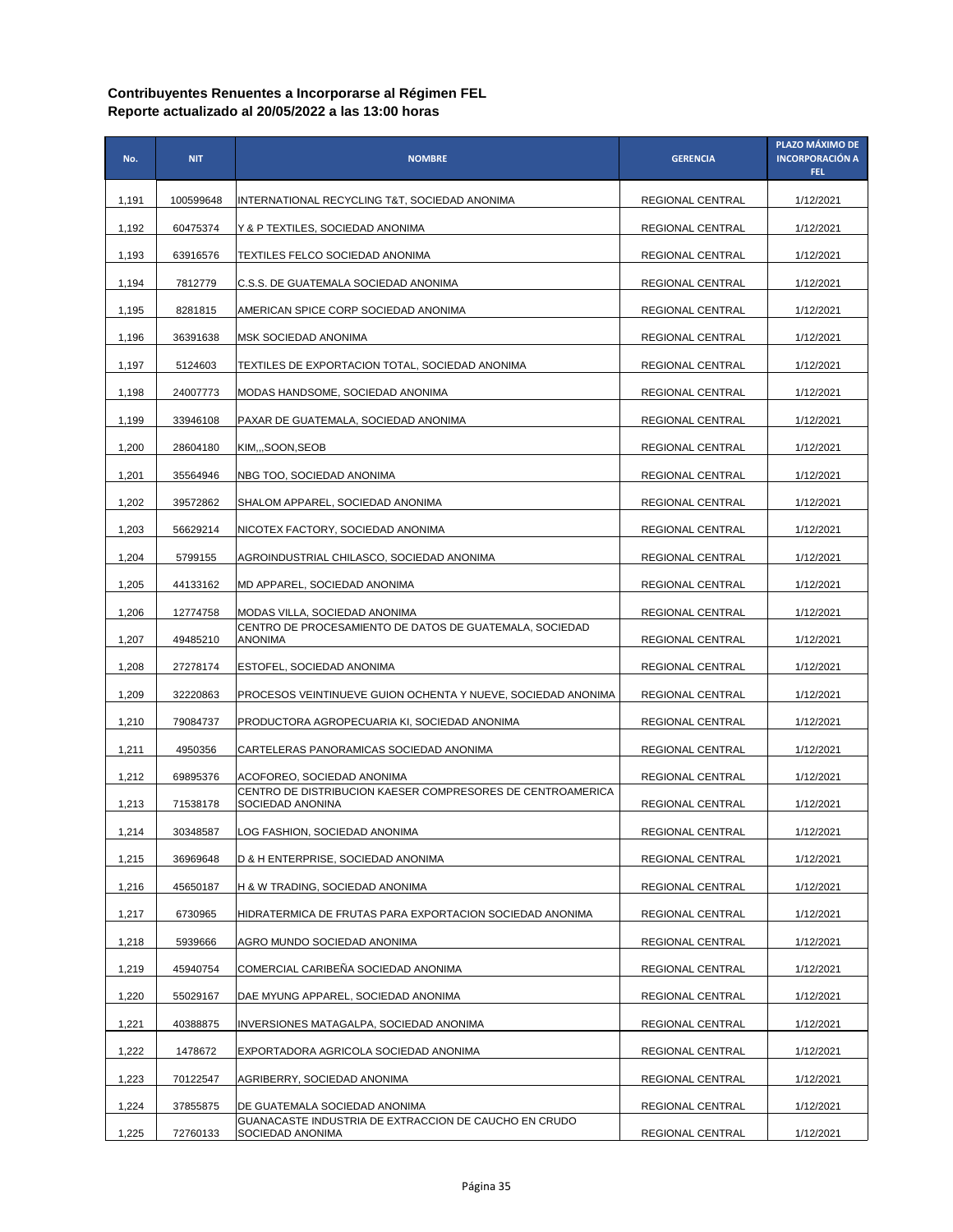| No.   | <b>NIT</b> | <b>NOMBRE</b>                                                              | <b>GERENCIA</b>  | PLAZO MÁXIMO DE<br><b>INCORPORACIÓN A</b><br>FEL: |
|-------|------------|----------------------------------------------------------------------------|------------------|---------------------------------------------------|
| 1,226 | 62463098   | IMPORTADORA SMS, SOCIEDAD ANONIMA                                          | REGIONAL CENTRAL | 1/12/2021                                         |
| 1,227 | 83461221   | SAMPOONG SOCIEDAD ANONIMA                                                  | REGIONAL CENTRAL | 1/12/2021                                         |
| 1,228 | 86478583   | INDUSTRIAS INTERFOM, SOCIEDAD ANONIMA                                      | REGIONAL CENTRAL | 1/12/2021                                         |
| 1,229 | 1084348    | MADERAS EL ALTO, SOCIEDAD ANONIMA                                          | REGIONAL CENTRAL | 1/12/2021                                         |
| 1,230 | 53516095   | K2 GLOBAL SOCIEDAD ANONIMA                                                 | REGIONAL CENTRAL | 1/12/2021                                         |
| 1,231 | 42139163   | MATAS VERDES, SOCIEDAD ANONIMA                                             | REGIONAL CENTRAL | 1/12/2021                                         |
| 1,232 | 45045356   | <b>BIOFOR SOCIEDAD ANONIMA</b>                                             | REGIONAL CENTRAL | 1/12/2021                                         |
| 1,233 | 38221829   | DONG BANG INDUSTRIAL, SOCIEDAD ANONIMA                                     | REGIONAL CENTRAL | 1/12/2021                                         |
| 1,234 | 37910434   | FASHION SOLUTIONS GUATEMALA, SOCIEDAD ANONIMA                              | REGIONAL CENTRAL | 1/12/2021                                         |
| 1,235 | 86021923   | SITA FARMS, SOCIEDAD ANONIMA                                               | REGIONAL CENTRAL | 1/12/2021                                         |
| 1,236 | 66791774   | COMERCIALIZADORA DE PRODUCTOS E INSUMOS, SOCIEDAD ANONIMA                  | REGIONAL CENTRAL | 1/12/2021                                         |
| 1,237 | 40642372   | GENESIS APPAREL, SOCIEDAD ANONIMA                                          | REGIONAL CENTRAL | 1/12/2021                                         |
| 1,238 | 80228461   | IMPORTADORA TERRA, SOCIEDAD ANONIMA                                        | REGIONAL CENTRAL | 1/12/2021                                         |
| 1,239 | 78703980   | QUICK PHOTO CENTROAMERICA SOCIEDAD ANONIMA                                 | REGIONAL CENTRAL | 1/12/2021                                         |
| 1,240 | 14944812   | WARTSILA GUATEMALA, SOCIEDAD ANONIMA                                       | REGIONAL CENTRAL | 1/12/2021                                         |
| 1,241 | 66294800   | PRODUCTOS AGRICOLAS GUATEMALTECOS DE EXPORTACION R.C.,<br>SOCIEDAD ANONIMA | REGIONAL CENTRAL | 1/12/2021                                         |
| 1,242 | 2790319    | COMERCIAL INDUSTRIAL COSMETICA QUIMICA,SOCIEDAD ANONIMA                    | REGIONAL CENTRAL | 1/12/2021                                         |
| 1,243 | 24973777   | FELIZ TEX, SOCIEDAD ANONIMA                                                | REGIONAL CENTRAL | 1/12/2021                                         |
| 1,244 | 3954315    | AGROGANADERA SUR TROPICAL SOCIEDAD ANONIMA                                 | REGIONAL CENTRAL | 1/12/2021                                         |
| 1,245 | 65313259   | PROYECTO SCREEN GUATEMALA, SOCIEDAD ANONIMA                                | REGIONAL CENTRAL | 1/12/2021                                         |
| 1,246 | 26715066   | DEROYAL GUATEMALA, SOCIEDAD ANONIMA                                        | REGIONAL CENTRAL | 1/12/2021                                         |
| 1,247 | 42662907   | TIKAL COSTURA SOCIEDAD ANONIMA                                             | REGIONAL CENTRAL | 1/12/2021                                         |
| 1,248 | 76484769   | VC PACIFIC BEAUTY PRODUCTS, SOCIEDAD ANONIMA                               | REGIONAL CENTRAL | 1/12/2021                                         |
| 1,249 | 5651441    | INDUSTRIAS QUIMICAS MAGNA SOCIEDAD ANONIMA                                 | REGIONAL CENTRAL | 1/12/2021                                         |
| 1,250 | 79192246   | BAVURE, SOCIEDAD ANONIMA                                                   | REGIONAL CENTRAL | 1/12/2021                                         |
| 1,251 | 998187K    | CORPORACION MARMOLERA LATINO AMERICANA SOCIEDAD ANONIMA                    | REGIONAL CENTRAL | 1/12/2021                                         |
| 1,252 | 31843557   | AGROINDUSTRIAS TODOS LOS SANTOS, SOCIEDAD ANONIMA                          | REGIONAL CENTRAL | 1/12/2021                                         |
| 1,253 | 62421263   | P&G ENTERPRISE, SOCIEDAD ANONIMA                                           | REGIONAL CENTRAL | 1/12/2021                                         |
| 1,254 | 23158662   | KIM,,,KYUNG,HEE                                                            | REGIONAL CENTRAL | 1/12/2021                                         |
| 1,255 | 8475172    | EXPORTACION DE PLANTAS ORNAMENTALES SOCIEDAD ANONIMA                       | REGIONAL CENTRAL | 1/12/2021                                         |
| 1,256 | 4327764    | MOGO SOCIEDAD ANONIMA                                                      | REGIONAL CENTRAL | 1/12/2021                                         |
| 1,257 | 73937614   | KJ EMBROPRINT, SOCIEDAD ANONIMA                                            | REGIONAL CENTRAL | 1/12/2021                                         |
| 1,258 | 64614301   | CIELO INTERNATIONAL, SOCIEDAD ANONIMA                                      | REGIONAL CENTRAL | 1/12/2021                                         |
| 1,259 | 34750312   | AMERICAN SERVICE INTERNATIONAL, SOCIEDAD ANONIMA                           | REGIONAL CENTRAL | 1/12/2021                                         |
| 1,260 | 17270340   | TEXTILES TIKAL SOCIEDAD ANONIMA                                            | REGIONAL CENTRAL | 1/12/2021                                         |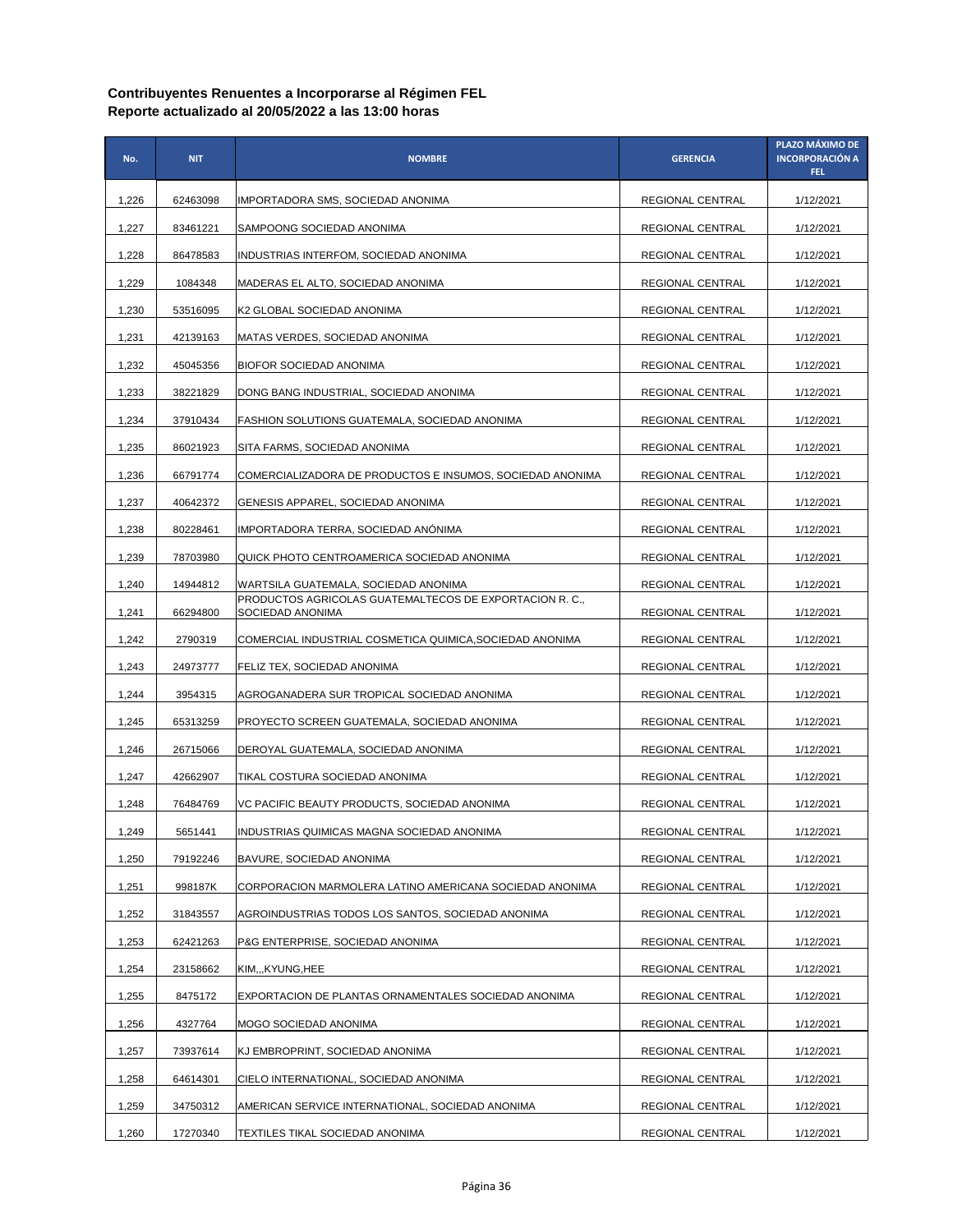| No.   | <b>NIT</b> | <b>NOMBRE</b>                                                                    | <b>GERENCIA</b>         | PLAZO MÁXIMO DE<br><b>INCORPORACIÓN A</b><br><b>FEL</b> |
|-------|------------|----------------------------------------------------------------------------------|-------------------------|---------------------------------------------------------|
| 1,261 | 61672572   | LATIN AMERICA TEXTILE CORPORATION, SOCIEDAD ANONIMA                              | REGIONAL CENTRAL        | 1/12/2021                                               |
| 1,262 | 24984728   | MODAS FASHION CARISMA, SOCIEDAD ANONIMA                                          | <b>REGIONAL CENTRAL</b> | 1/12/2021                                               |
| 1,263 | 27459004   | LICORES INCORPORADOS, SOCIEDAD ANONIMA                                           | REGIONAL CENTRAL        | 1/12/2021                                               |
| 1,264 | 5126312    | RENEL REPRESENTACIONES SOCIEDAD ANONIMA                                          | REGIONAL CENTRAL        | 1/12/2021                                               |
| 1,265 | 42237564   | FERSAN CENTROAMERICA, SOCIEDAD ANONIMA                                           | <b>REGIONAL CENTRAL</b> | 1/12/2021                                               |
| 1,266 | 54027810   | HANMIRAE, SOCIEDAD ANONIMA                                                       | REGIONAL CENTRAL        | 1/12/2021                                               |
| 1,267 | 76891844   | S & P RECYCLING GUATEMALA, SOCIEDAD ANONIMA                                      | REGIONAL CENTRAL        | 1/12/2021                                               |
| 1,268 | 34788654   | CASA VIVA, SOCIEDAD ANONIMA                                                      | REGIONAL CENTRAL        | 1/12/2021                                               |
| 1,269 | 25653679   | INTERNATIONAL FASHION ROYAL, SOCIEDAD ANONIMA                                    | REGIONAL CENTRAL        | 1/12/2021                                               |
| 1,270 | 73927090   | TRIPLE HARVEST FARM, SOCIEDAD ANONIMA                                            | REGIONAL CENTRAL        | 1/12/2021                                               |
| 1,271 | 41297792   | FASHION RIBBON DE GUATEMALA, SOCIEDAD ANONIMA (EN LIQUIDACION)                   | REGIONAL CENTRAL        | 1/12/2021                                               |
| 1,272 | 56338236   | GRUPO S.J. SOCIEDAD ANONIMA                                                      | REGIONAL CENTRAL        | 1/12/2021                                               |
| 1,273 | 3736563    | CAOBA SOCIEDAD ANONIMA                                                           | <b>REGIONAL CENTRAL</b> | 1/12/2021                                               |
| 1,274 | 76082709   | ORGANTO GUATEMALA, SOCIEDAD ANONIMA                                              | REGIONAL CENTRAL        | 1/12/2021                                               |
| 1,275 | 22222324   | PLANTAS VERDES, SOCIEDAD ANONIMA                                                 | REGIONAL CENTRAL        | 1/12/2021                                               |
| 1,276 | 25000268   | D.H.S. SOCIEDAD ANONIMA                                                          | REGIONAL CENTRAL        | 1/12/2021                                               |
| 1,277 | 60524707   | DISEÑOS MADRID, SOCIEDAD ANONIMA                                                 | REGIONAL CENTRAL        | 1/12/2021                                               |
| 1,278 | 70013861   | FABRICACIÓN Y DISTRIBUCIÓN DE ALIMENTOS POULTRY MEAT, SOCIEDAD<br><b>ANÓNIMA</b> | REGIONAL CENTRAL        | 1/12/2021                                               |
| 1,279 | 1710400    | PLASTI-PET SOCIEDAD ANONIMA                                                      | REGIONAL CENTRAL        | 1/12/2021                                               |
| 1,280 | 82976775   | GRUPO RULEAN SOCIEDAD ANONIMA                                                    | REGIONAL CENTRAL        | 1/12/2021                                               |
| 1,281 | 336769     | EXCHIC C.A. LIMITED                                                              | REGIONAL CENTRAL        | 1/12/2021                                               |
| 1,282 | 30746817   | PALMARIUM, SOCIEDAD ANONIMA                                                      | REGIONAL CENTRAL        | 1/12/2021                                               |
| 1,283 | 28113756   | AVENCO, SOCIEDAD ANONIMA                                                         | REGIONAL CENTRAL        | 1/12/2021                                               |
| 1,284 | 6082394    | FLORES DEL TEJAR, SOCIEDAD ANONIMA                                               | REGIONAL CENTRAL        | 1/12/2021                                               |
| 1,285 | 61975184   | EBENEZER TEXTILES, SOCIEDAD ANONIMA                                              | REGIONAL CENTRAL        | 1/12/2021                                               |
| 1,286 | 36028908   | INVERSIONES POLOCHIC, SOCIEDAD ANONIMA                                           | REGIONAL CENTRAL        | 1/12/2021                                               |
| 1,287 | 37843133   | KOAM KNITTING, SOCIEDAD ANONIMA                                                  | REGIONAL CENTRAL        | 1/12/2021                                               |
| 1,288 | 69404895   | SILKTEX, SOCIEDAD ANONIMA                                                        | REGIONAL CENTRAL        | 1/12/2021                                               |
| 1,289 | 16902068   | MODAS DAE YANG, SOCIEDAD ANONIMA                                                 | REGIONAL CENTRAL        | 1/12/2021                                               |
| 1,290 | 6551769    | QCA INTERNACIONAL, SOCIEDAD ANONIMA                                              | REGIONAL CENTRAL        | 1/12/2021                                               |
| 1,291 | 46304150   | OB TRADING SOCIEDAD ANONIMA                                                      | REGIONAL CENTRAL        | 1/12/2021                                               |
| 1,292 | 43138160   | JADELINE, SOCIEDAD ANONIMA                                                       | REGIONAL CENTRAL        | 1/12/2021                                               |
| 1,293 | 9515372    | HAN SHIN MODAS SOCIEDAD ANONIMA                                                  | REGIONAL CENTRAL        | 1/12/2021                                               |
| 1,294 | 1327161K   | INDUSTRIAS TIKAL, SOCIEDAD ANONIMA                                               | REGIONAL CENTRAL        | 1/12/2021                                               |
| 1,295 | 24861812   | ICOTEX, SOCIEDAD ANONIMA                                                         | REGIONAL CENTRAL        | 1/12/2021                                               |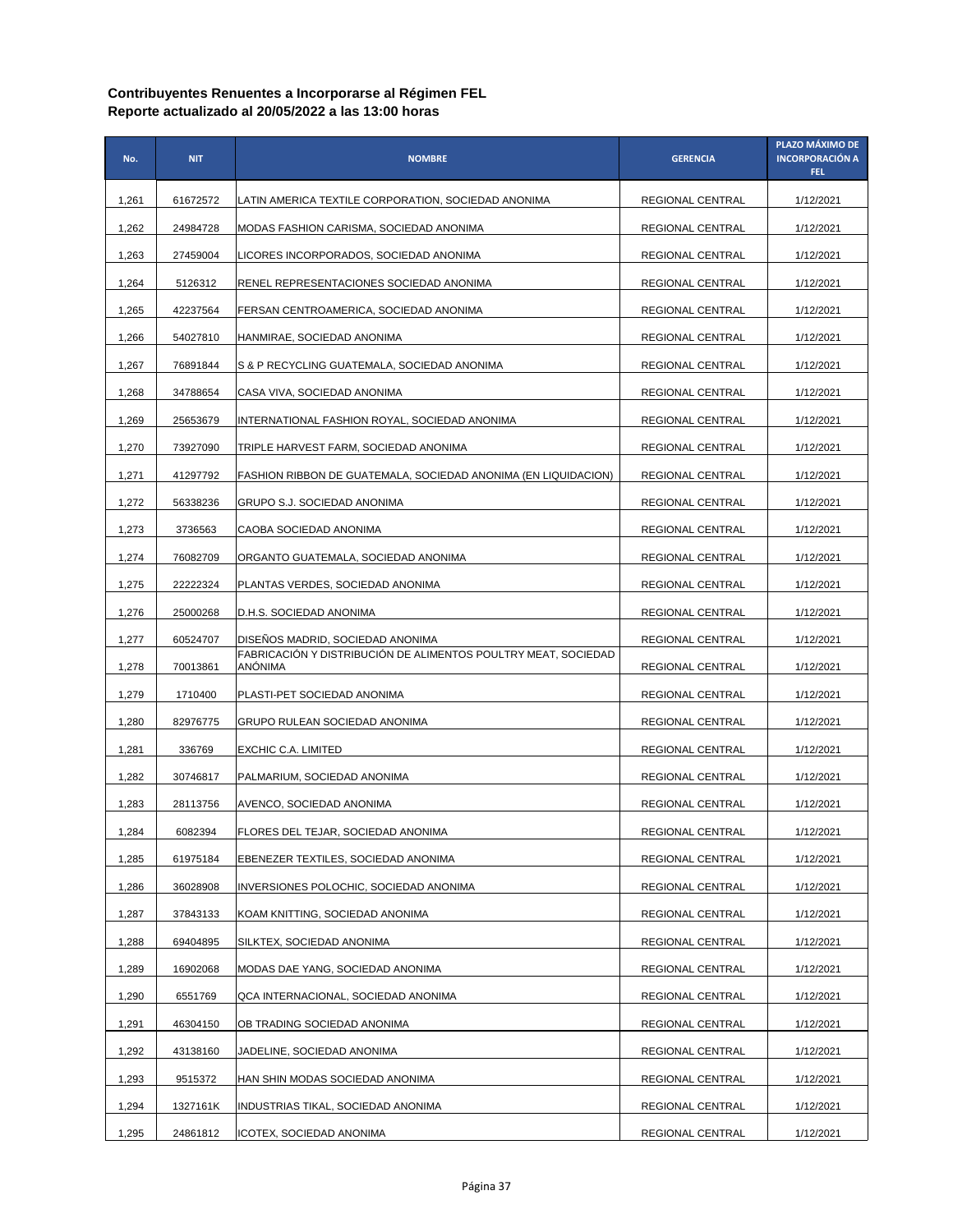| No.   | <b>NIT</b> | <b>NOMBRE</b>                                                             | <b>GERENCIA</b>  | PLAZO MÁXIMO DE<br><b>INCORPORACIÓN A</b><br>FEL. |
|-------|------------|---------------------------------------------------------------------------|------------------|---------------------------------------------------|
| 1,296 | 40461459   | BISES VISION, SOCIEDAD ANONIMA                                            | REGIONAL CENTRAL | 1/12/2021                                         |
| 1,297 | 42660750   | INDUSTRIA DE PRODUCTOS DESECHABLES DE CENTRO AMERICA,<br>SOCIEDAD ANONIMA | REGIONAL CENTRAL | 1/12/2021                                         |
| 1,298 | 7000456    | BARRIOS, BARILLAS, , JOSE, FERNANDO                                       | REGIONAL CENTRAL | 1/12/2021                                         |
| 1,299 | 26284545   | SKARA SOCIEDAD ANONIMA                                                    | REGIONAL CENTRAL | 1/12/2021                                         |
| 1,300 | 12514675   | MODA COLEGIAL, SOCIEDAD ANONIMA                                           | REGIONAL CENTRAL | 1/12/2021                                         |
| 1,301 | 78474779   | QUIMICOS DE CALIDAD, SOCIEDAD ANONIMA                                     | REGIONAL CENTRAL | 1/12/2021                                         |
| 1,302 | 80556647   | PVC PERFILES DE CENTROAMERICA, SOCIEDAD ANONIMA                           | REGIONAL CENTRAL | 1/12/2021                                         |
| 1,303 | 37377469   | ROCAS EL TAMBOR, SOCIEDAD ANONIMA                                         | REGIONAL CENTRAL | 1/12/2021                                         |
| 1,304 | 8408432    | STORAKE SOCIEDAD ANONIMA                                                  | REGIONAL CENTRAL | 1/12/2021                                         |
| 1,305 | 25238426   | ELECTRONICA VANGUARD DE GUATEMALA, SOCIEDAD ANONIMA                       | REGIONAL CENTRAL | 1/12/2021                                         |
| 1,306 | 22380418   | KANG, SEO, HWANG, SOON, JA                                                | REGIONAL CENTRAL | 1/12/2021                                         |
| 1,307 | 53027639   | MODAS VERA, SOCIEDAD ANONIMA                                              | REGIONAL CENTRAL | 1/12/2021                                         |
| 1,308 | 37437488   | INDUSTRIAS TECNOLOGICAS EL RANCHO, SOCIEDAD ANONIMA.                      | REGIONAL CENTRAL | 1/12/2021                                         |
| 1,309 | 37056875   | CORPORACION BANANERA EL PILAR SOCIEDAD ANONIMA                            | REGIONAL CENTRAL | 1/12/2021                                         |
| 1,310 | 5069068    | SEMILLAS PROCESADAS SOCIEDAD ANONIMA                                      | REGIONAL CENTRAL | 1/12/2021                                         |
| 1,311 | 23748869   | UNI TOO DE GUATEMALA, SOCIEDAD ANONIMA                                    | REGIONAL CENTRAL | 1/12/2021                                         |
| 1,312 | 66083923   | FABRICA LA ROCA DE GUATEMALA, SOCIEDAD ANONIMA                            | REGIONAL CENTRAL | 1/12/2021                                         |
| 1,313 | 741966K    | EL TINTERO SOCIEDAD ANONIMA                                               | REGIONAL CENTRAL | 1/12/2021                                         |
| 1,314 | 4605683    | MADERAS MILPAS ALTAS, SOCIEDAD ANONIMA                                    | REGIONAL CENTRAL | 1/12/2021                                         |
| 1,315 | 44141300   | MEIDU, SOCIEDAD ANONIMA                                                   | REGIONAL CENTRAL | 1/12/2021                                         |
| 1,316 | 12504157   | CHAN, SIU, BO, LUK                                                        | REGIONAL CENTRAL | 1/12/2021                                         |
| 1,317 | 26447304   | ESCALA GUATEMALA, SOCIEDAD ANONIMA                                        | REGIONAL CENTRAL | 1/12/2021                                         |
| 1,318 | 76647641   | EXPORTADORA DE PRODUCTOS HIDROPONICOS, SOCIEDAD ANONIMA                   | REGIONAL CENTRAL | 1/12/2021                                         |
| 1,319 | 12520233   | XANADU CORPORATION, SOCIEDAD ANONIMA                                      | REGIONAL CENTRAL | 1/12/2021                                         |
| 1,320 | 7615213    | SIEDLER, ESCOBEDO, , ALFREDO, CONSTANTINO                                 | REGIONAL CENTRAL | 1/12/2021                                         |
| 1,321 | 37357123   | VEGETALES ESPECIALES SOCIEDAD ANONIMA                                     | REGIONAL CENTRAL | 1/12/2021                                         |
| 1,322 | 5567823    | WEBB INTERNACIONAL SOCIEDAD ANONIMA                                       | REGIONAL CENTRAL | 1/12/2021                                         |
| 1,323 | 5506220    | TATA SOCIEDAD ANONIMA                                                     | REGIONAL CENTRAL | 1/12/2021                                         |
| 1,324 | 44865570   | PAPER TRADE, SOCIEDAD ANONIMA                                             | REGIONAL CENTRAL | 1/12/2021                                         |
| 1,325 | 1251201K   | BEAUTEX GUATEMALA, SOCIEDAD ANONIMA                                       | REGIONAL CENTRAL | 1/12/2021                                         |
| 1,326 | 7975007    | CAMISAS DE EXPORTACION SOCIEDAD ANONIMA                                   | REGIONAL CENTRAL | 1/12/2021                                         |
| 1,327 | 14940531   | MODAS DOO SOL, SOCIEDAD ANONIMA                                           | REGIONAL CENTRAL | 1/12/2021                                         |
| 1,328 | 94422532   | UNO SK, SOCIEDAD ANONIMA                                                  | REGIONAL CENTRAL | 1/12/2021                                         |
| 1,329 | 5032652    | KORAM, SOCIEDAD ANONIMA                                                   | REGIONAL CENTRAL | 1/12/2021                                         |
| 1,330 | 33633584   | PLANTACIONES DE ORO, SOCIEDAD ANONIMA                                     | REGIONAL CENTRAL | 1/12/2021                                         |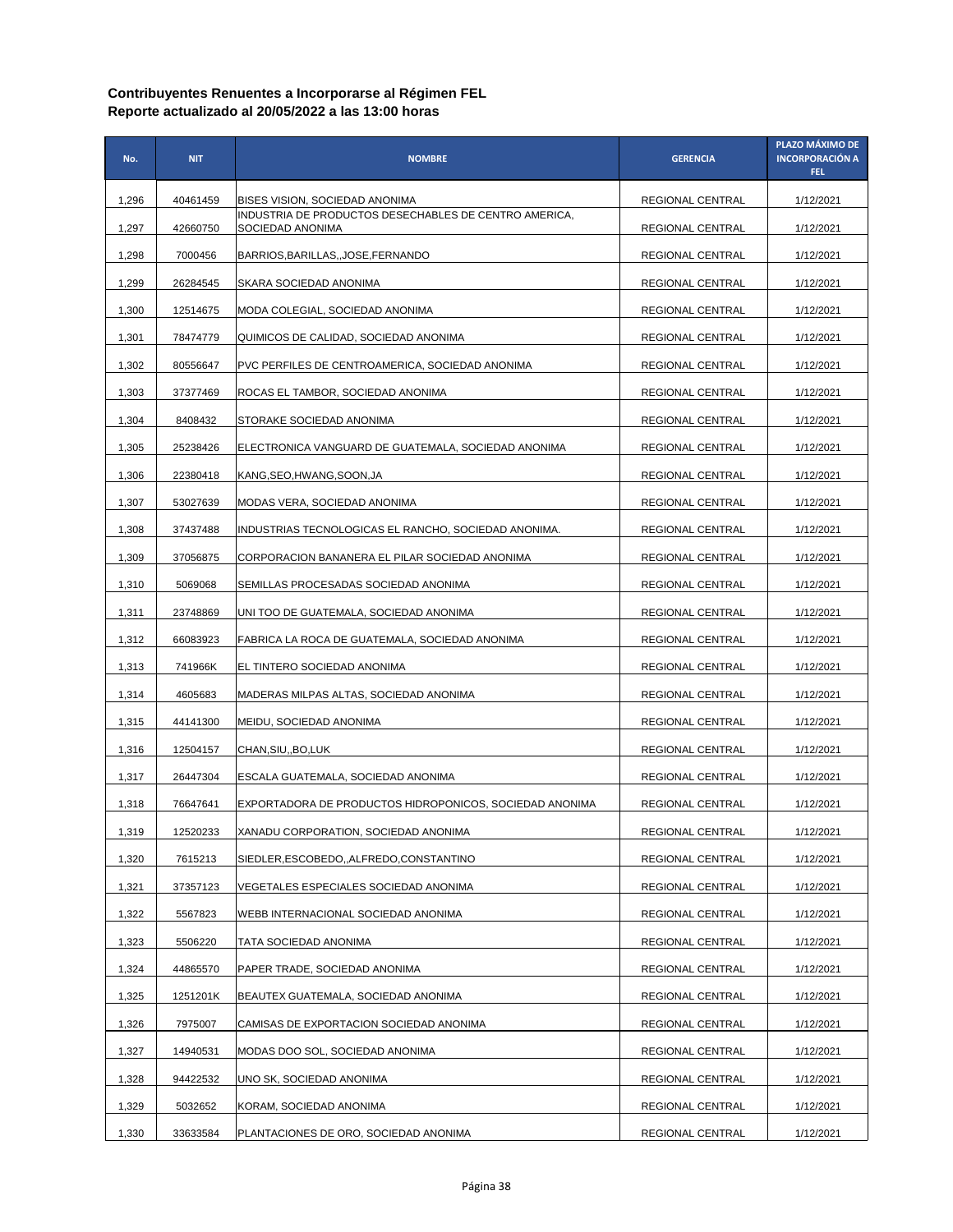| No.   | <b>NIT</b> | <b>NOMBRE</b>                                             | <b>GERENCIA</b>         | PLAZO MÁXIMO DE<br><b>INCORPORACIÓN A</b><br>FEL. |
|-------|------------|-----------------------------------------------------------|-------------------------|---------------------------------------------------|
| 1,331 | 4558359    | SUPRA TEXTILES SOCIEDAD ANONIMA                           | REGIONAL CENTRAL        | 1/12/2021                                         |
| 1,332 | 31921752   | AVANDIA, SOCIEDAD ANONIMA                                 | REGIONAL CENTRAL        | 1/12/2021                                         |
| 1,333 | 919063     | INVERSIONES DE DESARROLLO SOCIEDAD ANONIMA                | REGIONAL CENTRAL        | 1/12/2021                                         |
| 1,334 | 6057047    | SABILA SOCIEDAD ANONIMA                                   | REGIONAL CENTRAL        | 1/12/2021                                         |
| 1,335 | 491791K    | LA VEREDA, SOCIEDAD ANONIMA                               | REGIONAL CENTRAL        | 1/12/2021                                         |
| 1,336 | 336866     | TRANSFORMADORA DE ACEROS FERSUC SOCIEDAD ANONIMA          | REGIONAL CENTRAL        | 1/12/2021                                         |
| 1,337 | 25598279   | INTERNACIONAL DE PRODUCTOS CONGELADOS, SOCIEDAD ANONIMA   | REGIONAL CENTRAL        | 1/12/2021                                         |
| 1,338 | 63668572   | K V, GUATEMALA, SOCIEDAD ANONIMA                          | REGIONAL CENTRAL        | 1/12/2021                                         |
| 1,339 | 64862488   | NSCI SOCIEDAD ANONIMA                                     | REGIONAL CENTRAL        | 1/12/2021                                         |
| 1,340 | 24548979   | AGRICOLA PARROCHOCH, SOCIEDAD ANONIMA                     | REGIONAL CENTRAL        | 1/12/2021                                         |
| 1,341 | 82281408   | YISRAEL SOCIEDAD ANONIMA                                  | REGIONAL CENTRAL        | 1/12/2021                                         |
| 1,342 | 30898609   | POLYPRODUCTOS CENTROAMERICANA, SOCIEDAD ANONIMA           | <b>REGIONAL CENTRAL</b> | 1/12/2021                                         |
| 1,343 | 47768010   | LOGORINE BUTTON, SOCIEDAD ANONIMA                         | REGIONAL CENTRAL        | 1/12/2021                                         |
| 1,344 | 61548847   | AP BERRIES, SOCIEDAD ANONIMA                              | REGIONAL CENTRAL        | 1/12/2021                                         |
| 1,345 | 26510162   | TEXTILES DEL MUNDO SOCIEDAD ANONIMA                       | REGIONAL CENTRAL        | 1/12/2021                                         |
| 1,346 | 25614134   | AUTOMATIZACION INDUSTRIAL DE GUATEMALA, SOCIEDAD ANONIMA. | REGIONAL CENTRAL        | 1/12/2021                                         |
| 1,347 | 40989666   | FRIBO, SOCIEDAD ANONIMA                                   | REGIONAL CENTRAL        | 1/12/2021                                         |
| 1,348 | 55279457   | KISCO GUATEMALA, SOCIEDAD ANONIMA                         | REGIONAL CENTRAL        | 1/12/2021                                         |
| 1,349 | 5005019    | SUEZ SOCIEDAD ANONIMA                                     | REGIONAL CENTRAL        | 1/12/2021                                         |
| 1,350 | 4135377    | BARTOLOME,FERNANDEZ,,CARLOS,                              | REGIONAL CENTRAL        | 1/12/2021                                         |
| 1,351 | 65826507   | SAM JEAN T&S SOCIEDAD ANONIMA                             | REGIONAL CENTRAL        | 1/12/2021                                         |
| 1,352 | 28791088   | INDUSTRIAS FENIX SOCIEDAD ANONIMA                         | REGIONAL CENTRAL        | 1/12/2021                                         |
| 1,353 | 29251281   | M.C. EXPORT SOCIEDAD ANONIMA                              | REGIONAL CENTRAL        | 1/12/2021                                         |
| 1,354 | 31443435   | NEO GUATEMALA, SOCIEDAD ANONIMA                           | REGIONAL CENTRAL        | 1/12/2021                                         |
| 1,355 | 83970789   | Q.D.L. INDUSTRIAL, SOCIEDAD ANONIMA                       | REGIONAL CENTRAL        | 1/12/2021                                         |
| 1,356 | 24005975   | C.S.A. TRADING, SOCIEDAD ANONIMA                          | REGIONAL CENTRAL        | 1/12/2021                                         |
| 1,357 | 84498064   | IN HOUSE EMBROIDERY, SOCIEDAD ANONIMA                     | REGIONAL CENTRAL        | 1/12/2021                                         |
| 1,358 | 7844492    | HAN KANG, SOCIEDAD ANONIMA                                | REGIONAL CENTRAL        | 1/12/2021                                         |
| 1,359 | 7903847    | WON MI BORDADOS, SOCIEDAD ANONIMA                         | REGIONAL CENTRAL        | 1/12/2021                                         |
| 1,360 | 88149803   | SERVI-LOGISTICS, SOCIEDAD ANONIMA                         | REGIONAL CENTRAL        | 1/12/2021                                         |
| 1,361 | 24976504   | FRESHTEX GUATEMALA, SOCIEDAD ANONIMA                      | REGIONAL CENTRAL        | 1/12/2021                                         |
| 1,362 | 358665     | EMPRESA INDUSTRIAL CANTEL SOCIEDAD ANONIMA                | REGIONAL CENTRAL        | 1/12/2021                                         |
| 1,363 | 1047396    | TECNICA MOTRIZ, SOCIEDAD ANONIMA                          | REGIONAL CENTRAL        | 1/12/2021                                         |
| 1,364 | 6003133    | MAYA QUETZAL, SOCIEDAD ANONIMA                            | REGIONAL CENTRAL        | 1/12/2021                                         |
| 1,365 | 34716785   | COPEX, SOCIEDAD ANONIMA                                   | REGIONAL CENTRAL        | 1/12/2021                                         |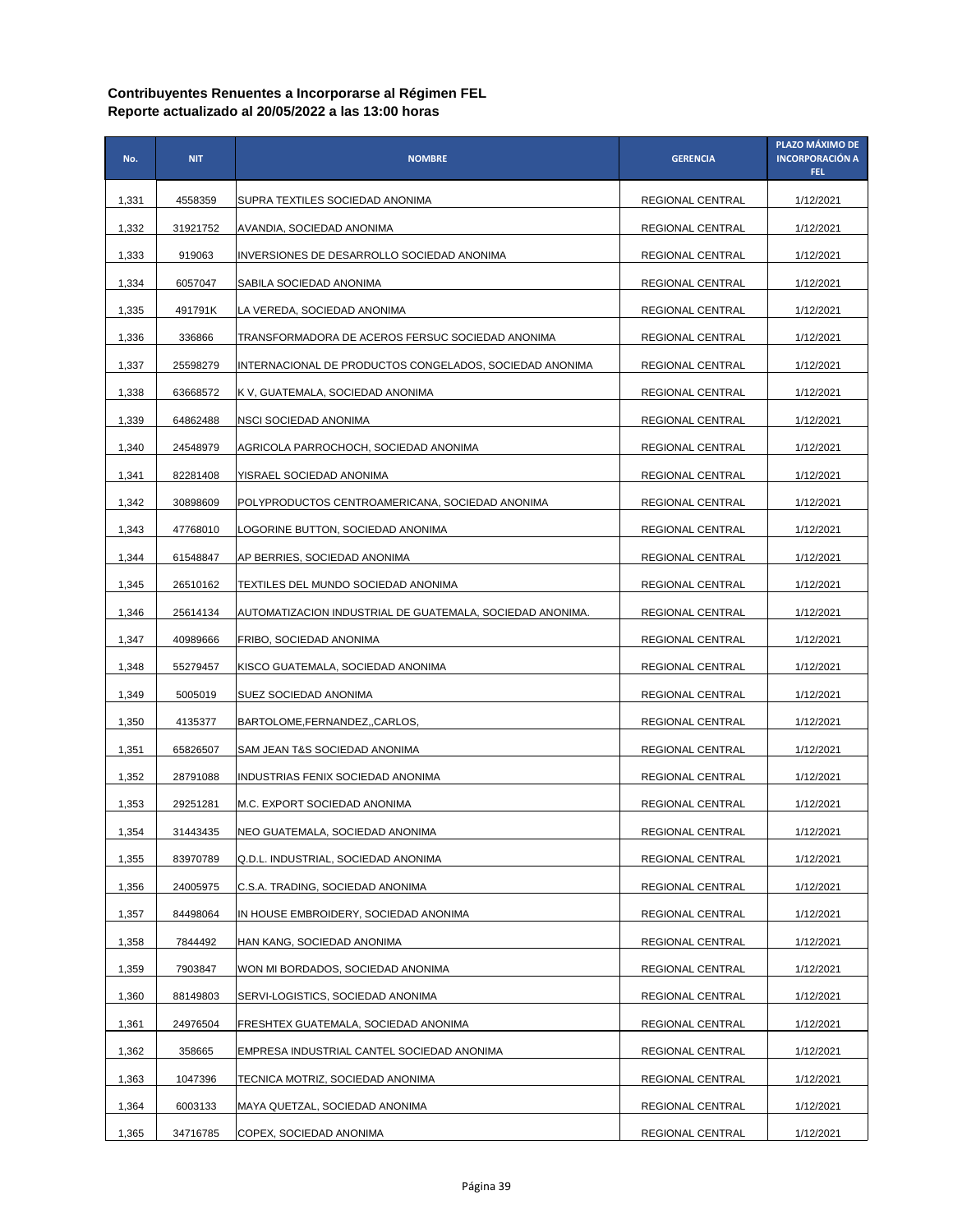| No.   | <b>NIT</b> | <b>NOMBRE</b>                                           | <b>GERENCIA</b>         | PLAZO MÁXIMO DE<br><b>INCORPORACIÓN A</b><br>FEL. |
|-------|------------|---------------------------------------------------------|-------------------------|---------------------------------------------------|
| 1,366 | 67653936   | DISTRIBUIDORA COATS DE GUATEMALA, SOCIEDAD ANONIMA      | REGIONAL CENTRAL        | 1/12/2021                                         |
| 1,367 | 67608736   | PREPAC EXPORT AND TRADING SOCIEDAD ANONIMA              | REGIONAL CENTRAL        | 1/12/2021                                         |
| 1,368 | 54589487   | DM APPAREL, SOCIEDAD ANONIMA                            | REGIONAL CENTRAL        | 1/12/2021                                         |
| 1,369 | 29775019   | AMORE, SOCIEDAD ANONIMA                                 | REGIONAL CENTRAL        | 1/12/2021                                         |
| 1,370 | 4006542    | HULERA SACATEPEQUEZ SOCIEDAD ANONIMA                    | REGIONAL CENTRAL        | 1/12/2021                                         |
| 1,371 | 72432551   | TEXTILES DAMOA SOCIEDAD ANONIMA                         | REGIONAL CENTRAL        | 1/12/2021                                         |
| 1,372 | 51647400   | DAE KYUNG FACTORY INTERNATIONAL SOCIEDAD ANONIMA        | REGIONAL CENTRAL        | 1/12/2021                                         |
| 1,373 | 67047432   | BIOCROSS PHARMA SOCIEDAD ANONIMA                        | REGIONAL CENTRAL        | 1/12/2021                                         |
| 1,374 | 5981255    | ESMIA SOCIEDAD ANONIMA                                  | REGIONAL CENTRAL        | 1/12/2021                                         |
| 1,375 | 5911419    | SUPLIDORA INTERNACIONAL DE BORDADOS SOCIEDAD ANONIMA    | REGIONAL CENTRAL        | 1/12/2021                                         |
| 1,376 | 4522389    | CARDIZ SOCIEDAD ANONIMA                                 | REGIONAL CENTRAL        | 1/12/2021                                         |
| 1,377 | 26025116   | STAR EAST APPAREL, SOCIEDAD ANONIMA.                    | <b>REGIONAL CENTRAL</b> | 1/12/2021                                         |
| 1,378 | 5833833    | EXPORTADORA IMPORTADORA Y PROCESADORA BUENA S.A.        | REGIONAL CENTRAL        | 1/12/2021                                         |
| 1,379 | 70394830   | SEWON INTERNATIONAL, SOCIEDAD ANONIMA                   | REGIONAL CENTRAL        | 1/12/2021                                         |
| 1,380 | 75593785   | TRASIEGOS QUIMICOS, SOCIEDAD ANONIMA                    | REGIONAL CENTRAL        | 1/12/2021                                         |
| 1,381 | 7478100    | LAS FRUTAS, SOCIEDAD ANONIMA                            | REGIONAL CENTRAL        | 1/12/2021                                         |
| 1,382 | 60031123   | BERTOLINI GUATEMALA, SOCIEDAD ANONIMA                   | REGIONAL CENTRAL        | 1/12/2021                                         |
| 1,383 | 24395250   | INDUSTRIA DE MAQUILA FASHION 2000, SOCIEDAD ANONIMA     | REGIONAL CENTRAL        | 1/12/2021                                         |
| 1,384 | 57016674   | QUALITY PLUS, SOCIEDAD ANONIMA                          | REGIONAL CENTRAL        | 1/12/2021                                         |
| 1,385 | 26901811   | GRN, SOCIEDAD ANONIMA                                   | REGIONAL CENTRAL        | 1/12/2021                                         |
| 1,386 | 4555716    | PLASTICOLOR SOCIEDAD ANONIMA                            | REGIONAL CENTRAL        | 1/12/2021                                         |
| 1,387 | 24544418   | ALDEA SYSTEMS, SOCIEDAD ANONIMA                         | REGIONAL CENTRAL        | 1/12/2021                                         |
| 1,388 | 33866589   | DULCES GUATE, SOCIEDAD ANONIMA                          | REGIONAL CENTRAL        | 1/12/2021                                         |
| 1,389 | 12519340   | MOA COLLECTION SOCIEDAD ANONIMA                         | REGIONAL CENTRAL        | 1/12/2021                                         |
| 1,390 | 44260962   | CARLYLE, SOCIEDAD ANONIMA.                              | REGIONAL CENTRAL        | 1/12/2021                                         |
| 1,391 | 6502903    | JINA MODAS, SOCIEDAD ANONIMA                            | REGIONAL CENTRAL        | 1/12/2021                                         |
| 1,392 | 26029502   | CORTE PERFECTO, SOCIEDAD ANONIMA                        | REGIONAL CENTRAL        | 1/12/2021                                         |
| 1,393 | 85445967   | PCCA CENTROAMERICA, SOCIEDAD ANONIMA                    | REGIONAL CENTRAL        | 1/12/2021                                         |
| 1,394 | 34814051   | FRUTERA TROPICAL, SOCIEDAD ANONIMA                      | REGIONAL CENTRAL        | 1/12/2021                                         |
| 1,395 | 62183311   | NANGO MANGO, SOCIEDAD ANONIMA                           | REGIONAL CENTRAL        | 1/12/2021                                         |
| 1,396 | 34984984   | JACALTENANGO, SOCIEDAD ANONIMA                          | REGIONAL CENTRAL        | 1/12/2021                                         |
| 1,397 | 1212125    | IMPORTADORA EXPORTADORA SOCIEDAD ANONIMA                | REGIONAL CENTRAL        | 1/12/2021                                         |
| 1,398 | 30902045   | RAFIAS Y EMPAQUES DE CENTRO AMERICA, SOCIEDAD ANONIMA   | REGIONAL CENTRAL        | 1/12/2021                                         |
| 1,399 | 91007925   | OREXPORT INTERNACIONAL SOCIEDAD ANONIMA                 | REGIONAL CENTRAL        | 1/12/2021                                         |
| 1,400 | 26511835   | CALCULOS, SERVICIOS Y CONSTRUCCIONES, SOCIEDAD ANONIMAS | REGIONAL CENTRAL        | 1/12/2021                                         |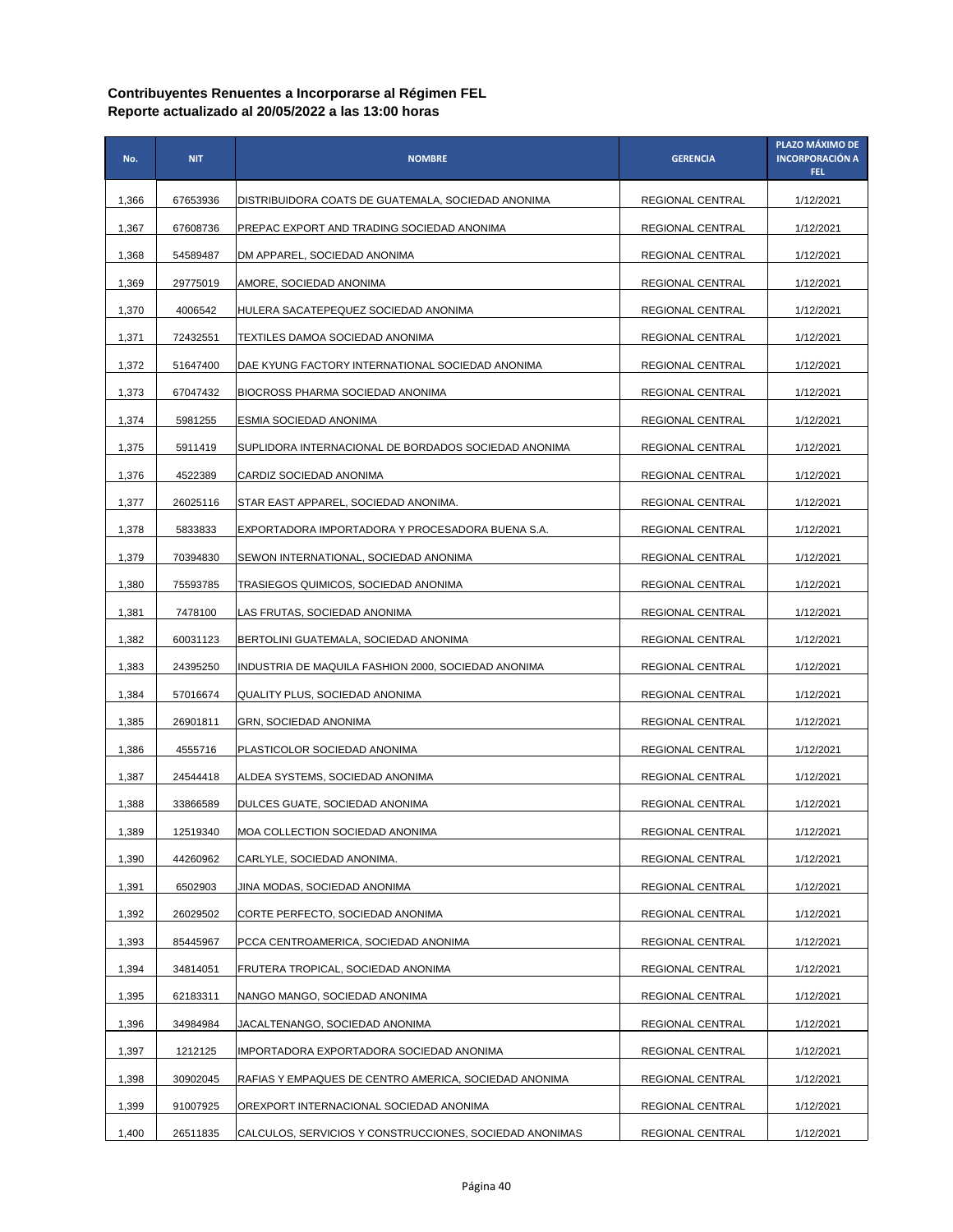| No.   | <b>NIT</b> | <b>NOMBRE</b>                                                | <b>GERENCIA</b>         | <b>PLAZO MÁXIMO DE</b><br><b>INCORPORACIÓN A</b><br>FEL. |
|-------|------------|--------------------------------------------------------------|-------------------------|----------------------------------------------------------|
| 1,401 | 22936351   | VARIEDAD DE GUATEMALA, SOCIEDAD ANONIMA                      | REGIONAL CENTRAL        | 1/12/2021                                                |
| 1,402 | 26255391   | PANAMERICAN TEXTIL, SOCIEDAD ANONIMA                         | <b>REGIONAL CENTRAL</b> | 1/12/2021                                                |
| 1,403 | 37824643   | SIB SOCIEDAD ANONIMA                                         | REGIONAL CENTRAL        | 1/12/2021                                                |
| 1,404 | 81689543   | DISTINTA, SOCIEDAD ANONIMA                                   | REGIONAL CENTRAL        | 1/12/2021                                                |
| 1,405 | 77369890   | BOLLAG INTERNATIONAL GUATEMALA, SOCIEDAD ANONIMA             | REGIONAL CENTRAL        | 1/12/2021                                                |
| 1,406 | 101831927  | ZACBAU, SOCIEDAD ANONIMA                                     | REGIONAL CENTRAL        | 1/12/2021                                                |
| 1,407 | 6744583    | EXPORTACIONES GUAYACAN S.A.                                  | REGIONAL CENTRAL        | 1/12/2021                                                |
| 1,408 | 21051410   | PLANESA, SOCIEDAD ANONIMA                                    | REGIONAL CENTRAL        | 1/12/2021                                                |
| 1,409 | 798495     | MANUEL DE JESUS DE LA CRUZ QUINONEZ                          | REGIONAL CENTRAL        | 1/12/2021                                                |
| 1,410 | 84824      | PINTO, VELASQUEZ, CARLOS,                                    | REGIONAL CENTRAL        | 1/12/2021                                                |
| 1,411 | 336912     | AGUJAS INDUSTRIALES SOCIEDAD ANONIMA                         | REGIONAL CENTRAL        | 1/12/2021                                                |
| 1,412 | 5873789    | INDUSTRIAS QUIMICAS DE ORIENTE, SA                           | REGIONAL CENTRAL        | 1/12/2021                                                |
| 1,413 | 9801189    | INVERSIONES MULTILUB, SOCIEDAD ANONIMA                       | REGIONAL CENTRAL        | 1/12/2021                                                |
| 1,414 | 16900650   | MEJORES MARCAS SOCIEDAD ANONIMA                              | REGIONAL CENTRAL        | 1/12/2021                                                |
| 1,415 | 24878138   | IMPORTADORA EL PACIFICO, SOCIEDAD ANONIMA.                   | REGIONAL CENTRAL        | 1/12/2021                                                |
| 1,416 | 26571145   | CORPORACION LA CITY, SOCIEDAD ANONIMA                        | REGIONAL CENTRAL        | 1/12/2021                                                |
| 1,417 | 32096119   | FRAGATA, SOCIEDAD ANONIMA                                    | REGIONAL CENTRAL        | 1/12/2021                                                |
| 1,418 | 34984712   | TOTAL COMMERCE OF CHINA, SOCIEDAD ANONIMA                    | REGIONAL CENTRAL        | 1/12/2021                                                |
| 1,419 | 37039784   | CORPORACION DIPISA SOCIEDAD ANONIMA                          | REGIONAL CENTRAL        | 1/12/2021                                                |
| 1,420 | 37099094   | IDARA TRIM SOLUTIONS, SOCIEDAD ANONIMA                       | REGIONAL CENTRAL        | 1/12/2021                                                |
| 1,421 | 37134876   | ZEDNA INTERNACIONAL SOCIEDAD ANONIMA                         | REGIONAL CENTRAL        | 1/12/2021                                                |
| 1,422 | 37438670   | SADINSA LOGISTICS, SOCIEDAD ANONIMA                          | REGIONAL CENTRAL        | 1/12/2021                                                |
| 1,423 | 40030938   | WORLDTEX, SOCIEDAD ANONIMA                                   | REGIONAL CENTRAL        | 1/12/2021                                                |
| 1,424 | 44885121   | TERMINAL DE ABASTECIMIENTO MARITIMO DE COMBUSTIBLE, SOCIEDAD | REGIONAL CENTRAL        | 1/12/2021                                                |
| 1,425 | 52772020   | NUTRISAN, SOCIEDAD ANONIMA                                   | REGIONAL CENTRAL        | 1/12/2021                                                |
| 1,426 | 55114113   | ASFALTOS DEL ATLANTICO, SOCIEDAD ANONIMA                     | REGIONAL CENTRAL        | 1/12/2021                                                |
| 1,427 | 59806109   | GRUPO RDBGUA, SOCIEDAD ANONIMA                               | REGIONAL CENTRAL        | 1/12/2021                                                |
| 1,428 | 61032964   | SOLER Y PALAU CENTROAMERICA, SOCIEDAD ANONIMA                | REGIONAL CENTRAL        | 1/12/2021                                                |
| 1,429 | 94472297   | STITCHES, SOCIEDAD ANONIMA                                   | REGIONAL CENTRAL        | 1/12/2021                                                |
| 1,430 | 2481251K   | CARTONES Y CAJAS, SOCIEDAD ANONIMA                           | REGIONAL CENTRAL        | 1/12/2021                                                |
| 1,431 | 4491564    | VICTOR HUGO, RAYMUNDO PERALTA                                | REGIONAL CENTRAL        | 1/12/2021                                                |
| 1,432 | 75244799   | STEEL SOLUTIONS, SOCIEDAD ANONIMA                            | REGIONAL CENTRAL        | 10/12/2021                                               |
| 1,433 | 5867452    | LOS ALPES, SOCIEDAD ANONIMA                                  | REGIONAL CENTRAL        | 01/01/2022                                               |
| 1,434 | 43576524   | INVERSIONES INMOBILIARIAS PAIZ MARTINEZ, SOCIEDAD ANONIMA    | REGIONAL CENTRAL        | 01/01/2022                                               |
| 1,435 | 80255221   | ADMIREX, SOCIEDAD ANÓNIMA                                    | REGIONAL CENTRAL        | 01/01/2022                                               |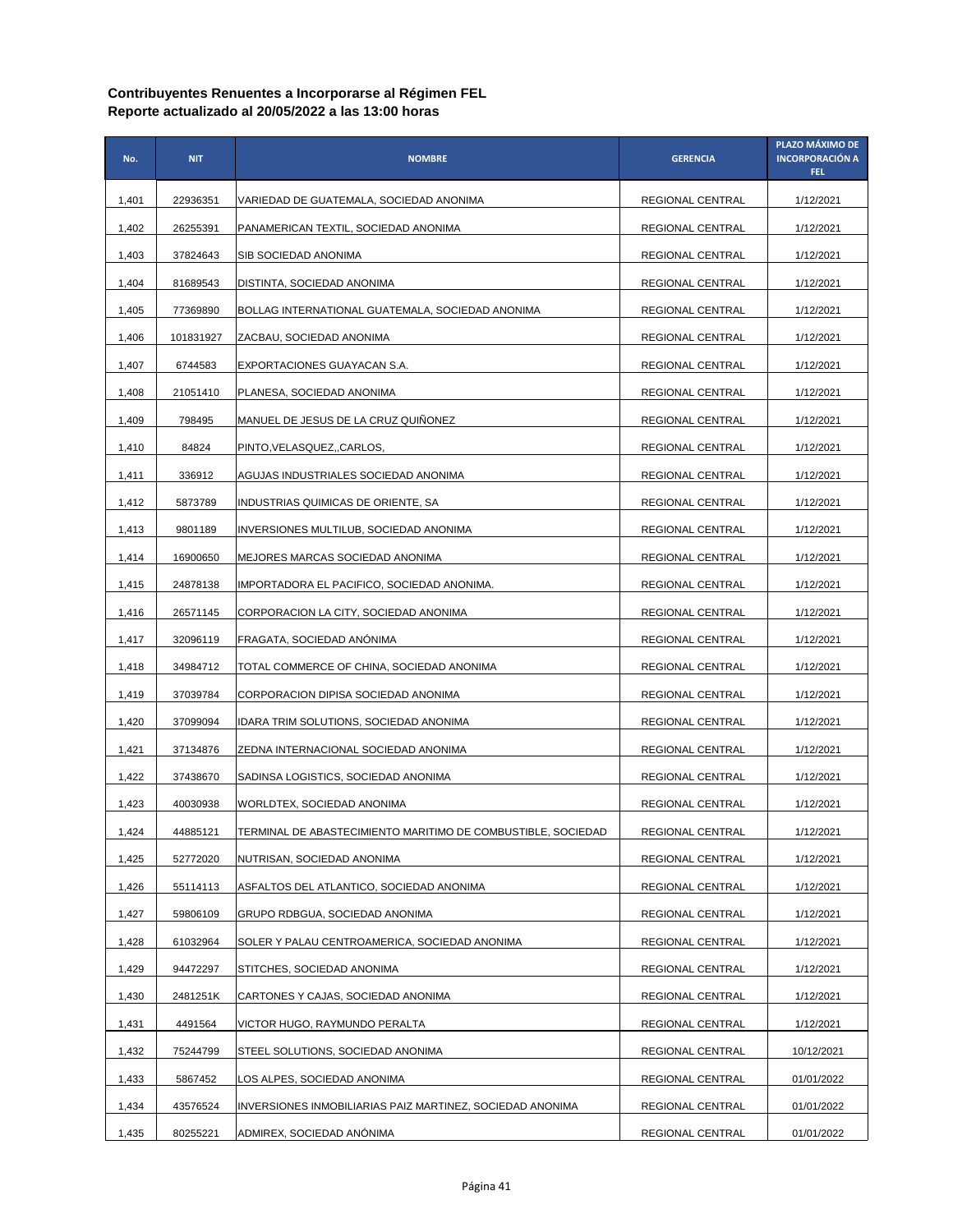| No.   | <b>NIT</b> | <b>NOMBRE</b>                                       | <b>GERENCIA</b>  | PLAZO MÁXIMO DE<br><b>INCORPORACIÓN A</b><br>FEL. |
|-------|------------|-----------------------------------------------------|------------------|---------------------------------------------------|
| 1,436 | 35738332   | KM IMPORTACIONES, SOCIEDAD ANONIMA                  | REGIONAL CENTRAL | 01/01/2022                                        |
| 1,437 | 6036007    | DISTRIBUIDORA DE PRODUCTOS BUENA SOCIEDAD ANONIMA   | REGIONAL CENTRAL | 01/01/2022                                        |
| 1,438 | 46229744   | JO,KWAN,,ARTURO,                                    | REGIONAL CENTRAL | 01/01/2022                                        |
| 1,439 | 64947238   | G.S.M. CENTROAMERICA, SOCIEDAD ANONIMA              | REGIONAL CENTRAL | 01/01/2022                                        |
| 1,440 | 1485578K   | MAZARIEGOS, TANCHEZ, ROSALES, MONICA, LISSETH       | REGIONAL CENTRAL | 01/01/2022                                        |
| 1,441 | 26402963   | SUELAS LATINOAMERICANAS, SOCIEDAD ANONIMA           | REGIONAL CENTRAL | 01/01/2022                                        |
| 1,442 | 83312226   | PROTESER SOCIEDAD ANONIMA                           | REGIONAL CENTRAL | 01/01/2022                                        |
| 1,443 | 29309867   | SEMPE, ALVARADO, , KIMBERLY, ELIZABETH              | REGIONAL CENTRAL | 01/01/2022                                        |
| 1,444 | 2442661K   | CALZADO SUAVE, SOCIEDAD ANONIMA                     | REGIONAL CENTRAL | 01/01/2022                                        |
| 1,445 | 1189638    | EDIFICACIONES DE SANTA CLARA S A                    | REGIONAL CENTRAL | 01/01/2022                                        |
| 1,446 | 24549738   | ACISCO, SOCIEDAD ANONIMA                            | REGIONAL CENTRAL | 01/01/2022                                        |
| 1,447 | 89368584   | INVERSIONES SHONIZ SOCIEDAD ANONIMA                 | REGIONAL CENTRAL | 01/01/2022                                        |
| 1,448 | 94618186   | INTERCALZADO, SOCIEDAD ANONIMA                      | REGIONAL CENTRAL | 01/01/2022                                        |
| 1,449 | 105191841  | IMPORTADORA DE PRODUCTOS SELECTOS, SOCIEDAD ANONIMA | REGIONAL CENTRAL | 01/01/2022                                        |
| 1,450 | 7079478    | EMPRESAS MAYA SOCIEDAD ANONIMA                      | REGIONAL CENTRAL | 01/01/2022                                        |
| 1,451 | 1261274    | SERVICIOS Y TRANSPORTES DELTAPAN, SOCIEDAD ANONIMA  | REGIONAL CENTRAL | 01/01/2022                                        |
| 1,452 | 96463880   | CPI, SOCIEDAD ANONIMA                               | REGIONAL CENTRAL | 01/01/2022                                        |
| 1,453 | 26267543   | TRUJILLO,RECINOS,,MANUEL,DE JESUS                   | REGIONAL CENTRAL | 01/01/2022                                        |
| 1,454 | 87791757   | ESPECTACULOS INTERNACIONALES, SOCIEDAD ANONIMA      | REGIONAL CENTRAL | 01/01/2022                                        |
| 1,455 | 76688801   | PASEO CASUARINA, S.A.                               | REGIONAL CENTRAL | 01/01/2022                                        |
| 1,456 | 89501276   | COFFEE CENTER CORP, SOCIEDAD ANONIMA                | REGIONAL CENTRAL | 01/01/2022                                        |
| 1,457 | 96327006   | TRAMONTANA CONSTRUCTORES, SOCIEDAD ANONIMA          | REGIONAL CENTRAL | 01/01/2022                                        |
| 1,458 | 82531803   | OBRAS SUBTERRANEAS DE GUATEMALA SOCIEDAD ANONIMA    | REGIONAL CENTRAL | 01/01/2022                                        |
| 1,459 | 89336062   | NUCLEO LOGISTICA GUATEMALA, SOCIEDAD ANONIMA        | REGIONAL CENTRAL | 01/01/2022                                        |
| 1,460 | 97584789   | INTERNATIONAL FOOD SERVICES, SOCIEDAD ANONIMA       | REGIONAL CENTRAL | 01/01/2022                                        |
| 1,461 | 103042431  | SERVICIOS PROFESIONALES GH, SOCIEDAD ANONIMA        | REGIONAL CENTRAL | 01/01/2022                                        |
| 1,462 | 77489764   | PROTABLA SOCIEDAD ANONIMA                           | REGIONAL CENTRAL | 01/01/2022                                        |
| 1,463 | 105491659  | COMERCIALIZADORA E&J, SOCIEDAD ANONIMA              | REGIONAL CENTRAL | 01/01/2022                                        |
| 1,464 | 84274980   | CORPORACION CONSTANTA, SOCIEDAD ANONIMA             | REGIONAL CENTRAL | 01/01/2022                                        |
| 1,465 | 88101142   | MARRCRIS SOCIEDAD ANONIMA                           | REGIONAL CENTRAL | 01/01/2022                                        |
| 1,466 | 62773615   | RIVERA, PAREDES, CALDERON, MARIANA, DEL ROSARIO     | REGIONAL CENTRAL | 01/01/2022                                        |
| 1,467 | 87764431   | GRUPO RAFREDARE, SOCIEDAD ANONIMA                   | REGIONAL CENTRAL | 01/01/2022                                        |
| 1,468 | 12772879   | GENERAL ELECTRIC INTERNATIONAL, INC.                | REGIONAL CENTRAL | 01/01/2022                                        |
| 1,469 | 76334805   | GRUPO ELECTROCONTINENTAL, SOCIEDAD ANONIMA          | REGIONAL CENTRAL | 01/01/2022                                        |
| 1,470 | 70919305   | SOLUCIONES Y TACTICAS DE NEGOCIOS, SOCIEDAD ANONIMA | REGIONAL CENTRAL | 01/01/2022                                        |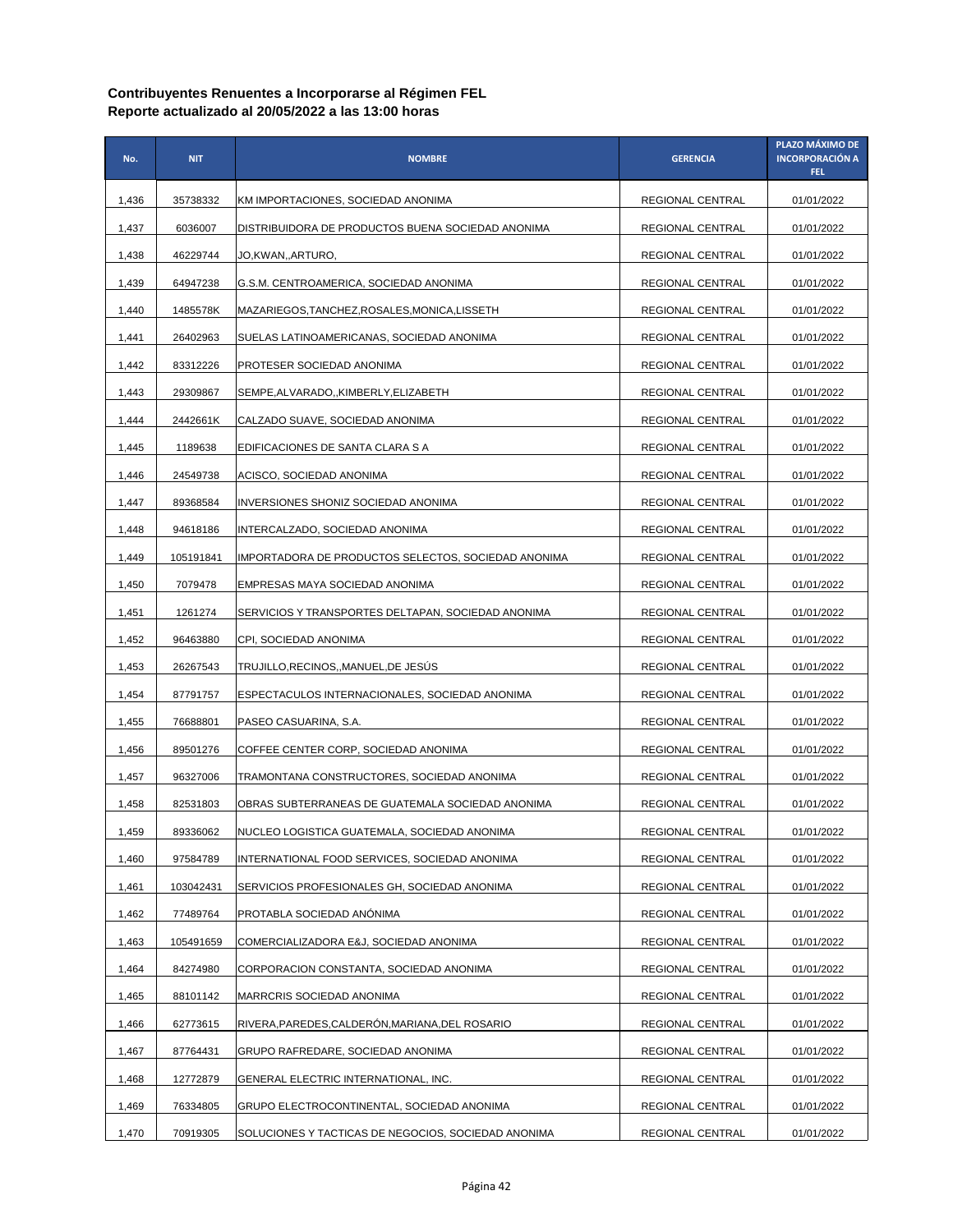| No.   | <b>NIT</b> | <b>NOMBRE</b>                                           | <b>GERENCIA</b>         | PLAZO MÁXIMO DE<br><b>INCORPORACIÓN A</b><br>FEL. |
|-------|------------|---------------------------------------------------------|-------------------------|---------------------------------------------------|
| 1,471 | 5303214    | FAJARDO,,,SALVADOR,DE JESUS                             | REGIONAL CENTRAL        | 01/01/2022                                        |
| 1,472 | 30316596   | TRIGOS DE CENTROAMERICA, SOCIEDAD ANONIMA               | REGIONAL CENTRAL        | 01/01/2022                                        |
| 1,473 | 48412945   | ATLANTIC INTERNATIONAL SOCIEDAD ANONIMA                 | REGIONAL CENTRAL        | 01/01/2022                                        |
| 1,474 | 105947350  | MULTIMODAS GUATEMALA, SOCIEDAD ANONIMA                  | REGIONAL CENTRAL        | 01/01/2022                                        |
| 1,475 | 85593753   | BERKA, SOCIEDAD ANONIMA                                 | <b>REGIONAL CENTRAL</b> | 01/01/2022                                        |
| 1,476 | 31587771   | MENDEZ, ARCHILA,, MARISOL,                              | REGIONAL CENTRAL        | 01/01/2022                                        |
| 1,477 | 2332205    | LEONOWENS, PETTERSEN, , JENNIFER, CARMEN                | REGIONAL CENTRAL        | 01/01/2022                                        |
| 1,478 | 54748445   | HOSENU SOCIEDAD ANONIMA                                 | REGIONAL CENTRAL        | 01/01/2022                                        |
| 1,479 | 33790426   | SERVICIOS Y MERCADEO DE CENTROAMERICA, SOCIEDAD ANONIMA | REGIONAL CENTRAL        | 01/01/2022                                        |
| 1,480 | 44171943   | CUMES, GUIT, MIGUEL,                                    | REGIONAL CENTRAL        | 01/01/2022                                        |
| 1,481 | 68167008   | BIENES Y SERVICIOS DE CONSUMO, SOCIEDAD ANONIMA         | REGIONAL CENTRAL        | 01/01/2022                                        |
| 1,482 | 96760702   | ASESORES INTEGRALES, SOCIEDAD ANONIMA                   | REGIONAL CENTRAL        | 01/01/2022                                        |
| 1,483 | 7090994    | TARJETAS CUSCATLAN, SOCIEDAD ANONIMA                    | REGIONAL CENTRAL        | 01/01/2022                                        |
| 1,484 | 16579402   | ORELLANA, HERNANDEZ, ERICKA, BRIZEIDA                   | REGIONAL CENTRAL        | 01/01/2022                                        |
| 1,485 | 59102225   | AUTO PUNTO, SOCIEDAD ANONIMA                            | REGIONAL CENTRAL        | 01/01/2022                                        |
| 1,486 | 67809367   | GRUPO T5, SOCIEDAD ANONIMA                              | REGIONAL CENTRAL        | 01/01/2022                                        |
| 1,487 | 103407502  | VALDEZ,SILLER,,MIGUEL,ANGEL                             | REGIONAL CENTRAL        | 01/01/2022                                        |
| 1,488 | 7924364    | MORALES, OROZCO, , ERWIN, MOISES                        | REGIONAL CENTRAL        | 01/01/2022                                        |
| 1,489 | 4909720    | ARCHILA,ESTRADA,,JUAN,CARLOS                            | REGIONAL CENTRAL        | 01/01/2022                                        |
| 1,490 | 90576616   | TORRE SANTA ELISA, SOCIEDAD ANONIMA                     | REGIONAL CENTRAL        | 01/01/2022                                        |
| 1,491 | 651720K    | INVERSIONES VETTOMAR SOCIEDAD ANONIMA                   | REGIONAL CENTRAL        | 01/01/2022                                        |
| 1,492 | 85545686   | DIGITAL FLEXO, SOCIEDAD ANONIMA                         | REGIONAL CENTRAL        | 01/01/2022                                        |
| 1,493 | 78556775   | SC PROYECTOS, SOCIEDAD ANONIMA                          | REGIONAL CENTRAL        | 01/01/2022                                        |
| 1,494 | 47170476   | SERVICIOS DIGITALES EMANUEL, SOCIEDAD ANONIMA           | REGIONAL CENTRAL        | 01/01/2022                                        |
| 1,495 | 66649722   | DIEGUEZ, SOTO,, ANDREA, LOURDES                         | REGIONAL CENTRAL        | 01/01/2022                                        |
| 1,496 | 51952521   | VALLE, MERIDA, , SERGIO, OTONIEL                        | REGIONAL CENTRAL        | 01/01/2022                                        |
| 1,497 | 6574831    | RODRIGUEZ, MARTINEZ, , RENE, ANTONIO                    | REGIONAL CENTRAL        | 01/01/2022                                        |
| 1,498 | 77933699   | TOLEDO,TOLEDO,,JULIO,ENRIQUE                            | REGIONAL CENTRAL        | 01/01/2022                                        |
| 1,499 | 92759505   | A UNO, SOCIEDAD ANÓNIMA                                 | REGIONAL CENTRAL        | 01/01/2022                                        |
| 1,500 | 3972488    | DEL CID, DEL CID, ROLANDO, DE JESUS                     | REGIONAL CENTRAL        | 01/01/2022                                        |
| 1,501 | 68310927   | DISTRIBUIDORA DERMOCOSMETICA, SOCIEDAD ANONIMA          | REGIONAL CENTRAL        | 01/01/2022                                        |
| 1,502 | 15954978   | MARROQUIN, VIDES, , JORGE, FRANCISCO                    | REGIONAL CENTRAL        | 01/01/2022                                        |
| 1,503 | 36669105   | DE LA FUENTE, MONTENEGRO, , ANA, PAULINA                | REGIONAL CENTRAL        | 01/01/2022                                        |
| 1,504 | 25291      | RODAS, ALEMAN, , JOSÉ, ROLANDO                          | REGIONAL CENTRAL        | 01/01/2022                                        |
| 1,505 | 4547225    | GARCIA,LOPEZ,,EDWIN,RENE                                | REGIONAL CENTRAL        | 01/01/2022                                        |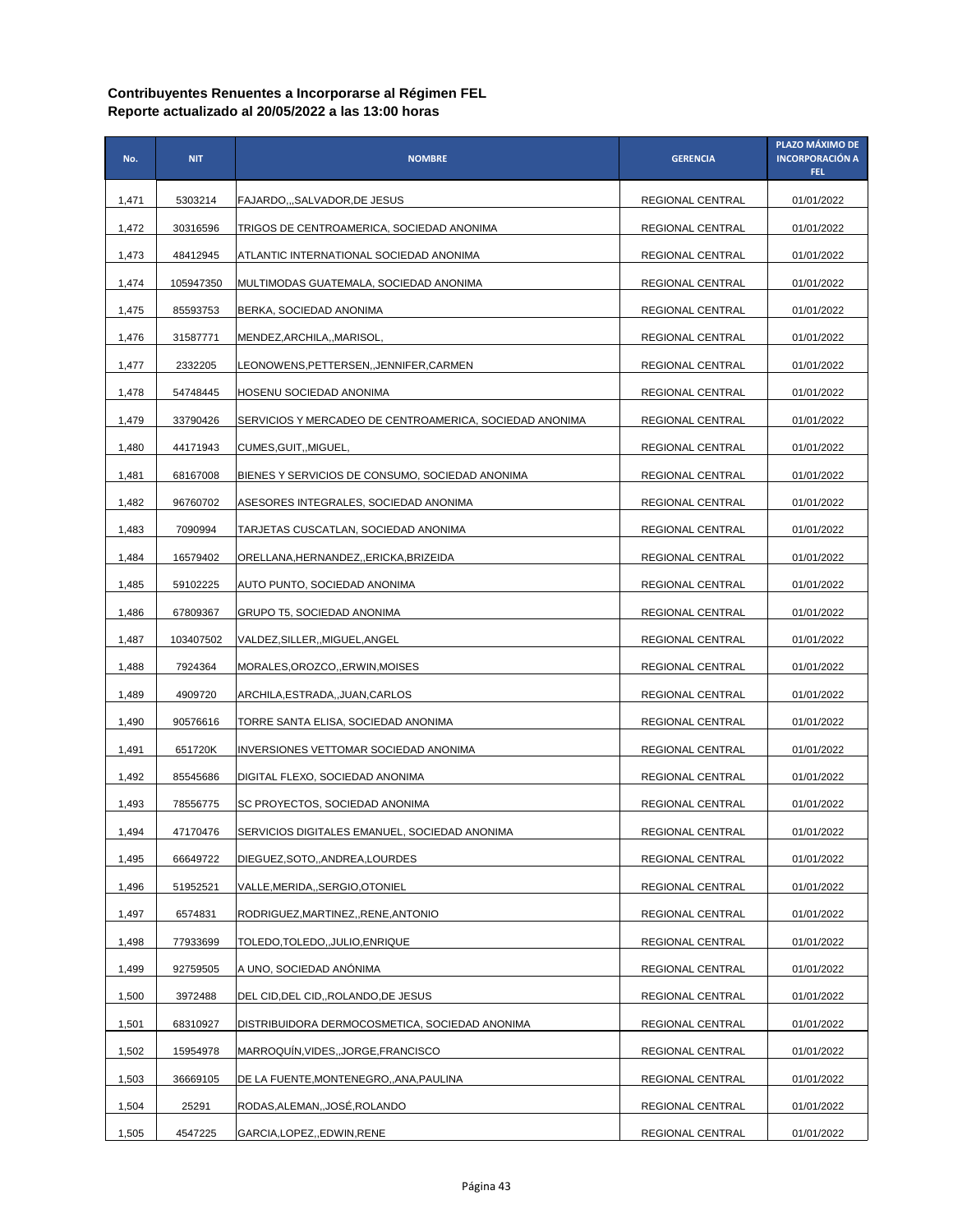| No.   | <b>NIT</b> | <b>NOMBRE</b>                                                                    | <b>GERENCIA</b>         | PLAZO MÁXIMO DE<br><b>INCORPORACIÓN A</b><br>FEL. |
|-------|------------|----------------------------------------------------------------------------------|-------------------------|---------------------------------------------------|
| 1,506 | 828590K    | CORPORACION MEDICA SANTIAGO SOCIEDAD ANONIMA                                     | REGIONAL CENTRAL        | 01/01/2022                                        |
| 1,507 | 5073480    | SAN JOSE FINO SOCIEDAD ANONIMA                                                   | REGIONAL CENTRAL        | 01/01/2022                                        |
| 1,508 | 5603455    | CABRERA, QUEZADA,, LUIS, EDUARDO                                                 | REGIONAL CENTRAL        | 01/01/2022                                        |
| 1,509 | 3454525    | PROGRAMACION Y COMPUTACION SOCIEDAD ANONIMA                                      | REGIONAL CENTRAL        | 01/01/2022                                        |
| 1,510 | 1625144    | FERNANDEZ,FORNO,,MANUEL,                                                         | REGIONAL CENTRAL        | 01/01/2022                                        |
| 1,511 | 41428390   | AGUILAR, YAX, , NICKY, JOSE                                                      | <b>REGIONAL CENTRAL</b> | 01/01/2022                                        |
| 1,512 | 47160624   | INVERSIONES EN MAQUINARIA, SOCIEDAD ANONIMA                                      | REGIONAL CENTRAL        | 01/01/2022                                        |
| 1,513 | 38742500   | INCUBADORA LA POLLITA, SOCIEDAD ANONIMA                                          | REGIONAL CENTRAL        | 01/01/2022                                        |
| 1,514 | 62968238   | IMPORTADORA Y NEGOCIOS LA INTERNACIONAL SOCIEDAD ANONIMA                         | REGIONAL CENTRAL        | 01/01/2022                                        |
| 1,515 | 4079507    | SAMAYOA,,,DOMITILA,                                                              | REGIONAL CENTRAL        | 01/01/2022                                        |
| 1,516 | 57020221   | INGENIERIA Y DESARROLLO ELECTRONICO, SOCIEDAD ANONIMA                            | REGIONAL CENTRAL        | 01/01/2022                                        |
| 1,517 | 63564068   | CARBORGANICOS GUATEMALTECOS, SOCIEDAD ANONIMA                                    | REGIONAL CENTRAL        | 01/01/2022                                        |
| 1,518 | 83799028   | HUXI, SOCIEDAD ANONIMA                                                           | REGIONAL CENTRAL        | 01/01/2022                                        |
| 1,519 | 848514     | COMPAÑIA DE BIENES RAICES BELLA VISTA, SOCIEDAD ANONIMA                          | REGIONAL CENTRAL        | 01/01/2022                                        |
| 1,520 | 875309     | VARGAS, RODRIGUEZ, SERGIO, ANTONIO                                               | REGIONAL CENTRAL        | 01/01/2022                                        |
| 1,521 | 5197449    | KPMG DE GUATEMALA SOCIEDAD ANONIMA                                               | REGIONAL CENTRAL        | 01/01/2022                                        |
| 1,522 | 3060284    | VILLAGRAN,ARREAGA,,JOSE,EDGAR                                                    | REGIONAL CENTRAL        | 01/01/2022                                        |
| 1,523 | 3796825    | SERVICIOS MERCANTILES COMPANIA LIMITADA                                          | REGIONAL CENTRAL        | 01/01/2022                                        |
| 1,524 | 22367217   | CIRICI, VALLADARES, PAIZ, LUISA, CORALIA                                         | REGIONAL CENTRAL        | 01/01/2022                                        |
| 1,525 | 30459389   | OBRAS COMERCIALES, SOCIEDAD ANONIMA                                              | REGIONAL CENTRAL        | 01/01/2022                                        |
| 1,526 | 95584420   | CHEN,,,FANGRU,                                                                   | REGIONAL CENTRAL        | 01/01/2022                                        |
| 1,527 | 81060254   | TAY,CUSANERO,,JOSÉ,DOROTEO                                                       | REGIONAL CENTRAL        | 01/01/2022                                        |
| 1,528 | 40245934   | GRUPO DICON, SOCIEDAD ANONIMA                                                    | REGIONAL CENTRAL        | 01/01/2022                                        |
| 1,529 | 104819103  | IMPORTACIONES GUATESTAR, SOCIEDAD ANONIMA                                        | REGIONAL CENTRAL        | 01/01/2022                                        |
| 1,530 | 42985803   | DEPARTAMENTO DE ASISTENCIA PROFESIONAL, SERVICIO Y ASESORIA,<br>SOCIEDAD ANONIMA | REGIONAL CENTRAL        | 01/01/2022                                        |
| 1,531 | 100928110  | STRATEGIKO, SOCIEDAD ANONIMA                                                     | REGIONAL CENTRAL        | 01/01/2022                                        |
| 1,532 | 43053238   | PERSONAL DE OUTSOURCING, SOCIEDAD ANONIMA                                        | REGIONAL CENTRAL        | 01/01/2022                                        |
| 1,533 | 1474081    | REY ROSA, QUIROZ, CASTAÑ EDA, MARIA, ARCELY                                      | REGIONAL CENTRAL        | 01/01/2022                                        |
| 1,534 | 96640081   | IMPORTADORA ROBLES HERRERA, SOCIEDAD ANONIMA                                     | REGIONAL CENTRAL        | 01/01/2022                                        |
| 1,535 | 24992003   | SON, APARICIO, GIRON, FLUVIA, KARINA                                             | REGIONAL CENTRAL        | 01/01/2022                                        |
| 1,536 | 105632058  | STAR GT TRADING, SOCIEDAD ANONIMA                                                | REGIONAL CENTRAL        | 01/01/2022                                        |
| 1,537 | 83748008   | HOGASEL, SOCIEDAD ANONIMA                                                        | REGIONAL CENTRAL        | 01/01/2022                                        |
| 1,538 | 73692093   | PLANICIE ESMERALDA, SOCIEDAD ANONIMA                                             | REGIONAL CENTRAL        | 01/01/2022                                        |
| 1,539 | 101592094  | VERUS, SOCIEDAD ANONIMA                                                          | REGIONAL CENTRAL        | 01/01/2022                                        |
| 1,540 | 90785029   | SISTEMAS Y SOLUCIONES VERTICALES SOCIEDAD ANONIMA                                | REGIONAL CENTRAL        | 01/01/2022                                        |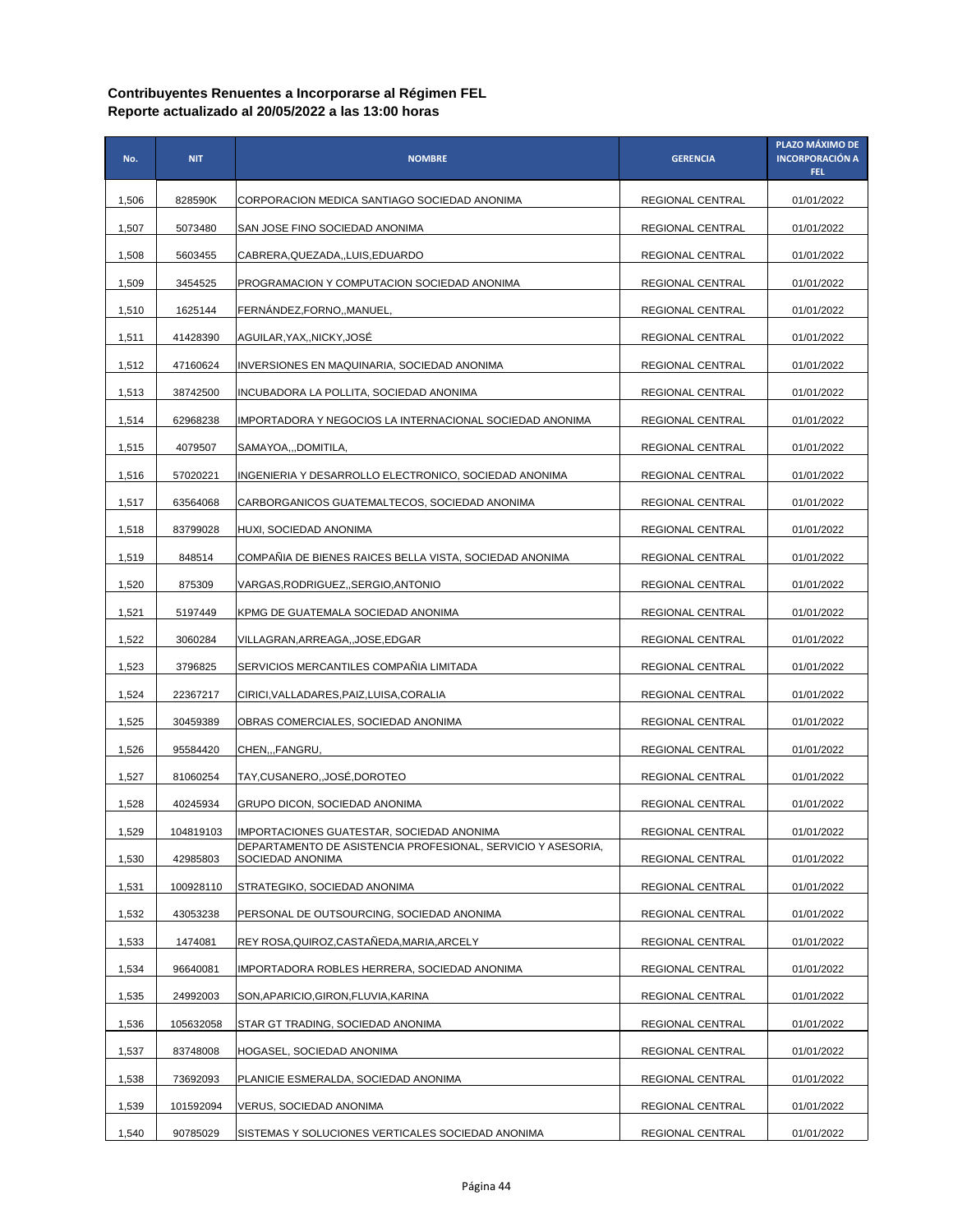| No.   | <b>NIT</b> | <b>NOMBRE</b>                                               | <b>GERENCIA</b>         | PLAZO MÁXIMO DE<br><b>INCORPORACIÓN A</b><br>FEL. |
|-------|------------|-------------------------------------------------------------|-------------------------|---------------------------------------------------|
| 1,541 | 6575978    | MUY,CASTELLANOS,OSCAL,MARJORIE,LINLEY                       | REGIONAL CENTRAL        | 01/01/2022                                        |
| 1,542 | 8171866    | RUIZ, RODRIGUEZ, , FREDI, SAUL                              | <b>REGIONAL CENTRAL</b> | 01/01/2022                                        |
| 1,543 | 45782849   | SERVICIOS VIVEL, SOCIEDAD ANONIMA                           | REGIONAL CENTRAL        | 01/01/2022                                        |
| 1,544 | 62716727   | PHYLMONT, SOCIEDAD ANONIMA                                  | REGIONAL CENTRAL        | 01/01/2022                                        |
| 1,545 | 44965923   | LUBRICANTES Y GASOLINAS, SOCIEDAD ANONIMA                   | REGIONAL CENTRAL        | 01/01/2022                                        |
| 1,546 | 40728781   | KORIO SOCIEDAD ANONIMA                                      | REGIONAL CENTRAL        | 01/01/2022                                        |
| 1,547 | 94983410   | SANTA ELISA VERTICAL, SOCIEDAD ANONIMA                      | REGIONAL CENTRAL        | 01/01/2022                                        |
| 1,548 | 1306677    | OLIVERO, ARROYO, , RAUL, ANDRES                             | REGIONAL CENTRAL        | 01/01/2022                                        |
| 1,549 | 26709724   | REPRESENTACIONES Y PRODUCTOS INDUSTRIALES, SOCIEDAD ANONIMA | REGIONAL CENTRAL        | 01/01/2022                                        |
| 1,550 | 76577422   | BTIQ VANGUARDIA SOCIEDAD ANONIMA                            | REGIONAL CENTRAL        | 01/01/2022                                        |
| 1,551 | 50141430   | DESARROLLOS COGUA, SOCIEDAD ANONIMA                         | REGIONAL CENTRAL        | 01/01/2022                                        |
| 1,552 | 52528707   | EXPORTADORA GUATEMALTECA DE FERTILIZANTES, SOCIEDAD ANONIMA | <b>REGIONAL CENTRAL</b> | 01/01/2022                                        |
| 1,553 | 5822718    | CONFETTI, SOCIEDAD ANONIMA                                  | REGIONAL CENTRAL        | 01/01/2022                                        |
| 1,554 | 6143636    | PORTOS S.A.                                                 | REGIONAL CENTRAL        | 01/01/2022                                        |
| 1,555 | 964484     | BARRIOS, MORTUAL, DELFINO,                                  | REGIONAL CENTRAL        | 01/01/2022                                        |
| 1,556 | 92209726   | YOUN,,,YEE,NA                                               | REGIONAL CENTRAL        | 01/01/2022                                        |
| 1,557 | 92020674   | EMCADE SOCIEDAD ANONIMA                                     | REGIONAL CENTRAL        | 01/01/2022                                        |
| 1,558 | 80532934   | OFIBODEGAS PETAPA, SOCIEDAD ANONIMA                         | REGIONAL CENTRAL        | 01/01/2022                                        |
| 1,559 | 108045544  | DISTRIBUIDORA RAMICH                                        | REGIONAL CENTRAL        | 01/01/2022                                        |
| 1,560 | 23871121   | ESSO GUATEMALA SERVICIOS LIMITADA                           | REGIONAL CENTRAL        | 01/01/2022                                        |
| 1,561 | 1895389    | VEGA, RODRIGUEZ, , MANUEL, ANTONIO                          | REGIONAL CENTRAL        | 01/01/2022                                        |
| 1,562 | 89766679   | GRUPO COMANDO SUR SOCIEDAD ANONIMA                          | REGIONAL CENTRAL        | 01/01/2022                                        |
| 1,563 | 96450320   | LESA GUATEMALA, SOCIEDAD ANONIMA                            | REGIONAL CENTRAL        | 01/01/2022                                        |
| 1,564 | 103621407  | INVERSIONES MONTAÑAS AZULES, SOCIEDAD ANONIMA               | REGIONAL CENTRAL        | 01/01/2022                                        |
| 1,565 | 81072090   | COMERCIALIZADORA GENERAL JAEGER Y TZUL, SOCIEDAD ANONIMA    | REGIONAL CENTRAL        | 01/01/2022                                        |
| 1,566 | 64628566   | COMERCIALIZADORA SELECTOS, SOCIEDAD ANONIMA                 | REGIONAL CENTRAL        | 01/01/2022                                        |
| 1,567 | 79713556   | PROVEEDORA DE TALENTO HUMANO, SOCIEDAD ANONIMA              | REGIONAL CENTRAL        | 01/01/2022                                        |
| 1,568 | 90035224   | ARRIAGAS SOCIEDAD ANONIMA                                   | REGIONAL CENTRAL        | 01/01/2022                                        |
| 1,569 | 84121947   | HIDRO GROUP, SOCIEDAD ANONIMA                               | REGIONAL CENTRAL        | 01/01/2022                                        |
| 1,570 | 80431283   | TRANSACCIONES SABIAS, SOCIEDAD ANONIMA                      | REGIONAL CENTRAL        | 01/01/2022                                        |
| 1,571 | 45282242   | COMERCIALIZADORA PLUSS, SOCIEDAD ANONIMA                    | REGIONAL CENTRAL        | 01/01/2022                                        |
| 1,572 | 42105757   | AUTO UNION COMPANY, SOCIEDAD ANONIMA                        | REGIONAL CENTRAL        | 01/01/2022                                        |
| 1,573 | 95571698   | NELLI, SOCIEDAD ANONIMA                                     | REGIONAL CENTRAL        | 01/01/2022                                        |
| 1,574 | 1727687K   | ABRIL, ALBA,, LEONARDO,                                     | REGIONAL CENTRAL        | 01/01/2022                                        |
| 1,575 | 67100805   | HUMAN CAPITAL RESOURCES, SOCIEDAD ANONIMA                   | REGIONAL CENTRAL        | 01/01/2022                                        |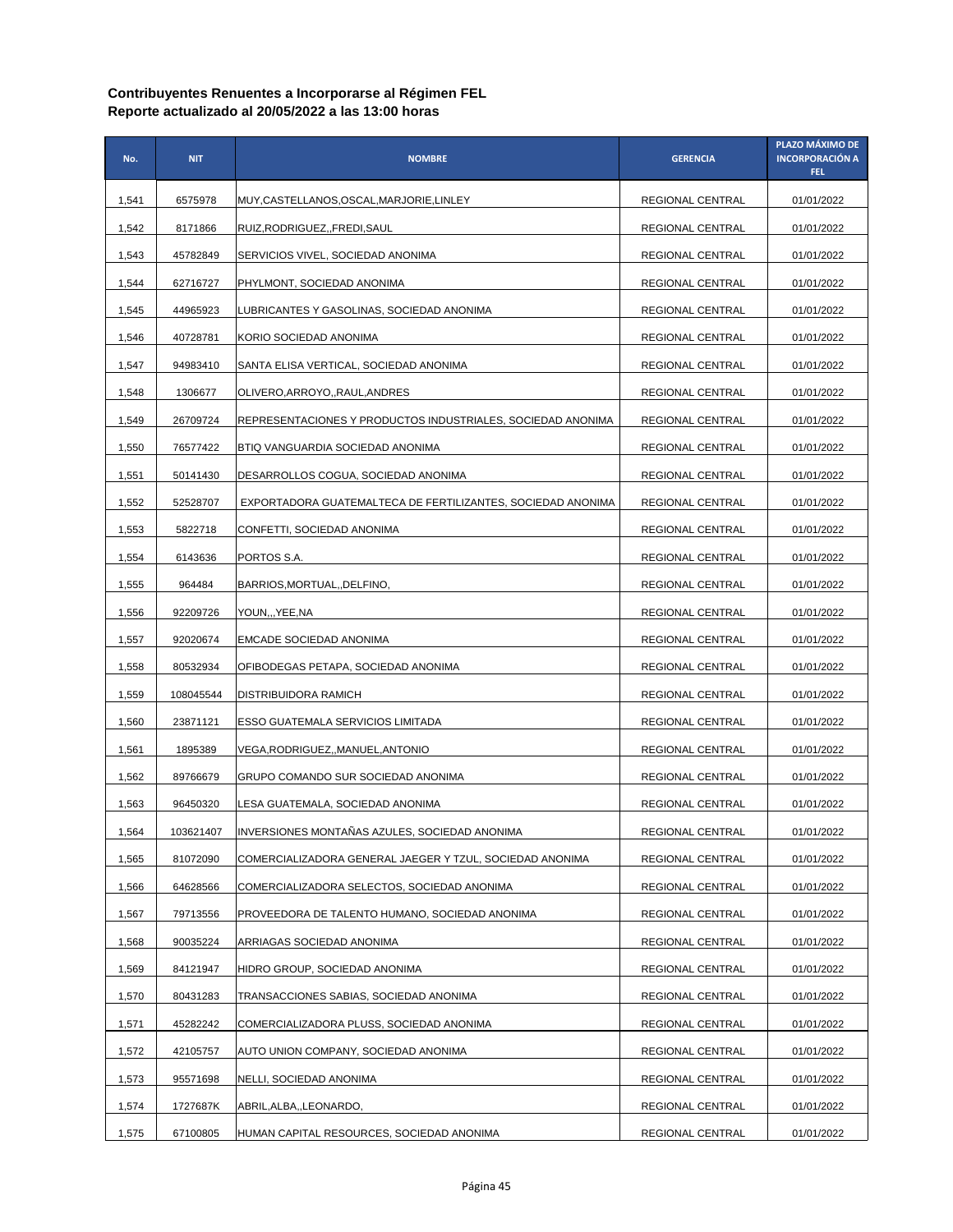| No.   | <b>NIT</b> | <b>NOMBRE</b>                                                                 | <b>GERENCIA</b>  | PLAZO MÁXIMO DE<br><b>INCORPORACIÓN A</b><br>FEL. |
|-------|------------|-------------------------------------------------------------------------------|------------------|---------------------------------------------------|
| 1,576 | 102888604  | INVERSIONES AGUA DULCE, SOCIEDAD ANONIMA                                      | REGIONAL CENTRAL | 01/01/2022                                        |
| 1,577 | 93603495   | COMERCIALIZADORA TOTAL, SOCIEDAD ANONIMA                                      | REGIONAL CENTRAL | 01/01/2022                                        |
| 1,578 | 88948358   | GRUPO SOLANGE SOCIEDAD ANONIMA                                                | REGIONAL CENTRAL | 01/01/2022                                        |
| 1,579 | 50947702   | LOS HEGADEZ, SOCIEDAD ANONIMA                                                 | REGIONAL CENTRAL | 01/01/2022                                        |
| 1,580 | 45383626   | MUÑOZ, GALICIA, SANDOVAL., MAYRA, ISABEL                                      | REGIONAL CENTRAL | 01/01/2022                                        |
| 1,581 | 81740093   | AGRICOLA YAXHA, SOCIEDAD ANONIMA                                              | REGIONAL CENTRAL | 01/01/2022                                        |
| 1,582 | 3477762    | MIDENCE, PIVARAL, , INGRID, REGINA                                            | REGIONAL CENTRAL | 01/01/2022                                        |
| 1,583 | 97140058   | MARJA, SOCIEDAD ANONIMA                                                       | REGIONAL CENTRAL | 01/01/2022                                        |
| 1,584 | 78403723   | CONSTRUCCIONES GARCIA GUEVARA, SOCIEDAD ANONIMA                               | REGIONAL CENTRAL | 01/01/2022                                        |
| 1,585 | 1127659    | GRAMAJO, BARRIOS, , EDGAR, ENRIQUE                                            | REGIONAL CENTRAL | 01/01/2022                                        |
| 1,586 | 14254352   | AGUILAR,GUERRA,,MARIO,ESTUARDO                                                | REGIONAL CENTRAL | 01/01/2022                                        |
| 1,587 | 89485238   | TERRABEAM, SOCIEDAD ANONIMA                                                   | REGIONAL CENTRAL | 01/01/2022                                        |
| 1,588 | 1328565    | COMPANIA DISTRIBUIDORA CONTINENTAL SOCIEDAD ANONIMA                           | REGIONAL CENTRAL | 01/01/2022                                        |
| 1,589 | 664306K    | ELLIS, PADILLA, SINIBALDI, KATTY, JANE                                        | REGIONAL CENTRAL | 01/01/2022                                        |
| 1,590 | 87619202   | BRIDO, SOCIEDAD ANONIMA                                                       | REGIONAL CENTRAL | 01/01/2022                                        |
| 1,591 | 11990724   | LOPĖZ,PAR,,JOSĖ,                                                              | REGIONAL CENTRAL | 01/01/2022                                        |
| 1,592 | 104660686  | ADMINISTRADORA RHL, SOCIEDAD ANONIMA                                          | REGIONAL CENTRAL | 01/01/2022                                        |
| 1,593 | 91106400   | PARA TODOS LOS RESTAURANTES, SOCIEDAD ANONIMA                                 | REGIONAL CENTRAL | 01/01/2022                                        |
| 1,594 | 66467705   | VENTA DE MATERIALES Y TECNOLOGIA EN INSTALACIONES, SOCIEDAD<br><b>ANONIMA</b> | REGIONAL CENTRAL | 01/01/2022                                        |
| 1,595 | 96640782   | NU DESARROLLOS, SOCIEDAD ANONIMA                                              | REGIONAL CENTRAL | 01/01/2022                                        |
| 1,596 | 4745698    | SERVI-TRANSPORTES, SOCIEDAD ANONIMA                                           | REGIONAL CENTRAL | 01/01/2022                                        |
| 1,597 | 74970232   | ARTICULOS UTILES SOCIEDAD ANONIMA                                             | REGIONAL CENTRAL | 01/01/2022                                        |
| 1,598 | 101247818  | VOLTH, SOCIEDAD ANONIMA                                                       | REGIONAL CENTRAL | 01/01/2022                                        |
| 1,599 | 3364321    | VALDEAVELLANO, ARDON, , JOSE LUIS, ANTONIO                                    | REGIONAL CENTRAL | 01/01/2022                                        |
| 1,600 | 5626544    | INVERSIONES SACRAMENTO SOCIEDAD ANONIMA                                       | REGIONAL CENTRAL | 01/01/2022                                        |
| 1,601 | 12774731   | AL KHADER GROUP, SOCIEDAD ANONIMA                                             | REGIONAL CENTRAL | 01/01/2022                                        |
| 1,602 | 51883082   | CORPORACION FARMACEUTICA EXCEL PHARMA, SOCIEDAD ANONIMA                       | REGIONAL CENTRAL | 01/01/2022                                        |
| 1,603 | 40332306   | CORPORACION DRILLWELL, SOCIEDAD ANONIMA                                       | REGIONAL CENTRAL | 01/01/2022                                        |
| 1,604 | 77294564   | CORSU, SOCIEDAD ANONIMA                                                       | REGIONAL CENTRAL | 01/01/2022                                        |
| 1,605 | 96245239   | WHITE FEATHER, SOCIEDAD ANONIMA                                               | REGIONAL CENTRAL | 01/01/2022                                        |
| 1,606 | 83359060   | CORPORACION DE RECURSOS HUMANOS ALFHEM, SOCIEDAD ANONIMA                      | REGIONAL CENTRAL | 01/01/2022                                        |
| 1,607 | 105371904  | MACAL, AGUILAR, , SELVIN, ARON                                                | REGIONAL CENTRAL | 01/01/2022                                        |
| 1,608 | 98076973   | MADATEL, SOCIEDAD ANONIMA                                                     | REGIONAL CENTRAL | 01/01/2022                                        |
| 1,609 | 12770515   | CORPORACION INMOBILIARIA LA LUZ, SOCIEDAD ANONIMA                             | REGIONAL CENTRAL | 01/01/2022                                        |
| 1,610 | 20003595   | CODIMOBIL SOCIEDAD ANONIMA                                                    | REGIONAL CENTRAL | 01/01/2022                                        |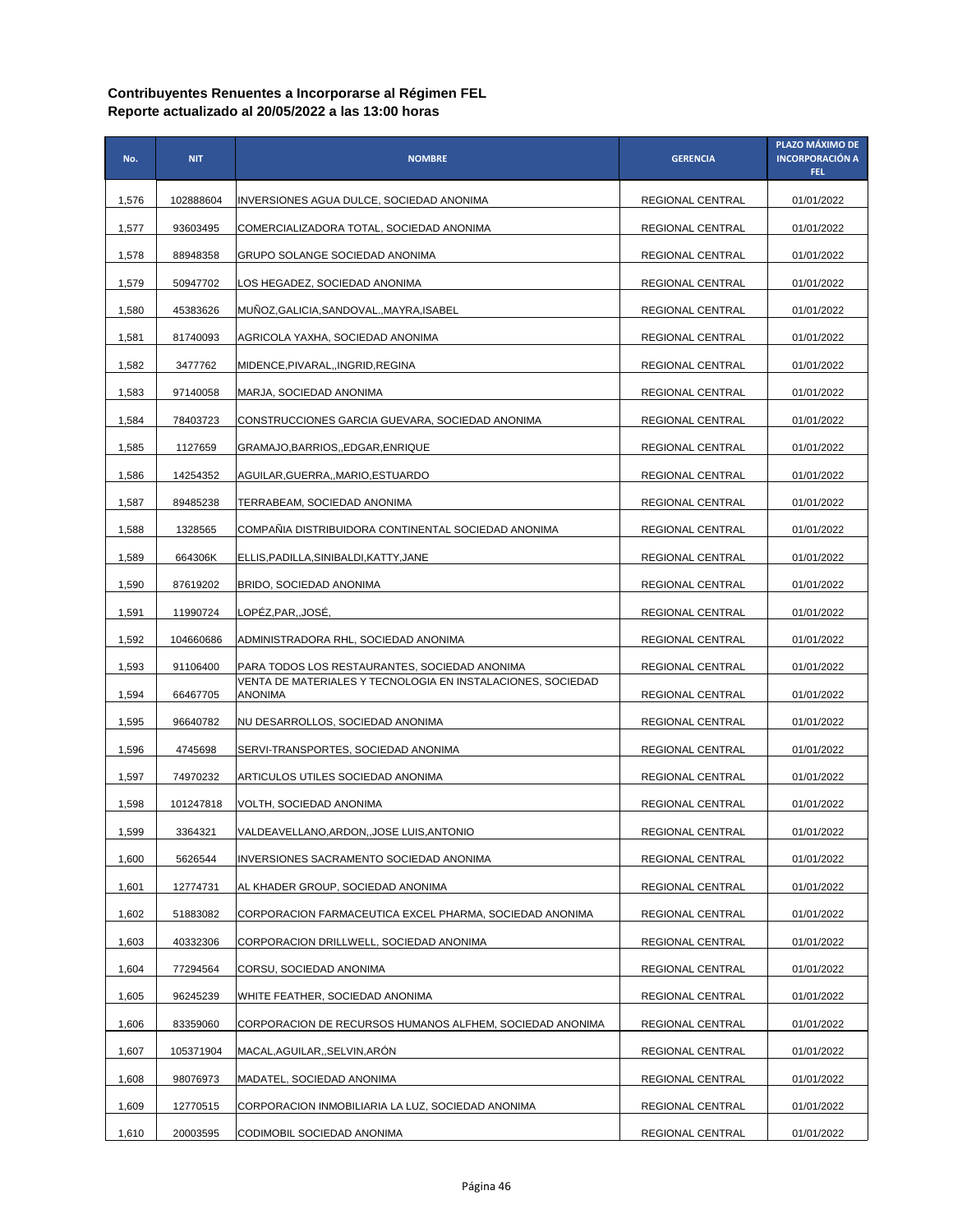| No.   | <b>NIT</b> | <b>NOMBRE</b>                                                                          | <b>GERENCIA</b>  | PLAZO MÁXIMO DE<br><b>INCORPORACIÓN A</b><br>FEL. |
|-------|------------|----------------------------------------------------------------------------------------|------------------|---------------------------------------------------|
| 1,611 | 74999591   | GRUPO LOS TRES TIEMPOS, SOCIEDAD ANONIMA                                               | REGIONAL CENTRAL | 01/01/2022                                        |
| 1,612 | 47371064   | INMOBILIARIA EL PALMAR, SOCIEDAD ANONIMA                                               | REGIONAL CENTRAL | 01/01/2022                                        |
| 1,613 | 82144370   | MUNDIMOTORES SOCIEDAD ANONIMA                                                          | REGIONAL CENTRAL | 01/01/2022                                        |
| 1,614 | 86041983   | IMPOCAR, SOCIEDAD ANONIMA                                                              | REGIONAL CENTRAL | 01/01/2022                                        |
| 1,615 | 70583218   | GRUPO TURISTICO GUAYACAN SOCIEDAD ANONIMA                                              | REGIONAL CENTRAL | 01/01/2022                                        |
| 1,616 | 103932313  | XINGRONG, SOCIEDAD ANONIMA                                                             | REGIONAL CENTRAL | 01/01/2022                                        |
| 1,617 | 78169003   | COSTAREU SOCIEDAD ANONIMA                                                              | REGIONAL CENTRAL | 01/01/2022                                        |
| 1,618 | 1041827    | PALACIOS, GODOY, , JOSE, MARIA                                                         | REGIONAL CENTRAL | 01/01/2022                                        |
| 1,619 | 80648967   | MAS DIGITAL, SOCIEDAD ANONIMA                                                          | REGIONAL CENTRAL | 01/01/2022                                        |
| 1,620 | 99188759   | JORGE LUIS FRANCISCO GUZMAN LARRAÑAGA, LEANDRO RAFAEL<br>GUZMAN LARRANAGA, COPROPIEDAD | REGIONAL CENTRAL | 01/01/2022                                        |
| 1,621 | 52675076   | GUALIN, ALONZO, HERNANDEZ, MARIA, DEL CARMEN                                           | REGIONAL CENTRAL | 01/01/2022                                        |
| 1,622 | 94011303   | GUATEMALTECA DE ALIMENTOS, SOCIEDAD ANONIMA                                            | REGIONAL CENTRAL | 01/01/2022                                        |
| 1,623 | 85794082   | VARIETY PERSONAL, SOCIEDAD ANONIMA                                                     | REGIONAL CENTRAL | 01/01/2022                                        |
| 1,624 | 96317914   | PARK, SHIN, HYUNG-SUK,                                                                 | REGIONAL CENTRAL | 01/01/2022                                        |
| 1,625 | 72578459   | GUATEPRECIOS, SOCIEDAD ANONIMA                                                         | REGIONAL CENTRAL | 01/01/2022                                        |
| 1,626 | 32224141   | INTERNATIONAL MODELS, SOCIEDAD ANONIMA                                                 | REGIONAL CENTRAL | 01/01/2022                                        |
| 1,627 | 46304169   | INDEBO, SOCIEDAD ANONIMA                                                               | REGIONAL CENTRAL | 01/01/2022                                        |
| 1,628 | 100396852  | CHINA GUATEMALA, SOCIEDAD ANONIMA                                                      | REGIONAL CENTRAL | 01/01/2022                                        |
| 1,629 | 101151225  | SERVICIOS GENERALES MULTIPLES, SOCIEDAD ANONIMA                                        | REGIONAL CENTRAL | 01/01/2022                                        |
| 1,630 | 92669786   | GRUPO NICOSIA, SOCIEDAD ANONIMA                                                        | REGIONAL CENTRAL | 01/01/2022                                        |
| 1,631 | 34510036   | MOTO COMERCIALIZADORA SOCIEDAD ANONIMA                                                 | REGIONAL CENTRAL | 01/01/2022                                        |
| 1,632 | 87440776   | ALTECO SOLUTIONS, SOCIEDAD ANONIMA                                                     | REGIONAL CENTRAL | 01/01/2022                                        |
| 1,633 | 24062723   | INVERSIONES LA BARREDA SOCIEDAD ANONIMA                                                | REGIONAL CENTRAL | 01/01/2022                                        |
| 1,634 | 25659774   | CASTILLO,ESTRADA,NATARENO,MARÍA,DEL CARMEN                                             | REGIONAL CENTRAL | 01/01/2022                                        |
| 1,635 | 76800792   | GRUPO LAGUNARIAS, SOCIEDAD ANONIMA                                                     | REGIONAL CENTRAL | 01/01/2022                                        |
| 1,636 | 97330752   | CAPSA GUATEMALA, SOCIEDAD ANONIMA                                                      | REGIONAL CENTRAL | 01/01/2022                                        |
| 1,637 | 26289695   | NUMEN, SOCIEDAD ANONIMA                                                                | REGIONAL CENTRAL | 01/01/2022                                        |
| 1,638 | 9496181    | DROGUERIA MEDICA INTERNACIONAL SOCIEDAD ANONIMA DE C.V.                                | REGIONAL CENTRAL | 01/01/2022                                        |
| 1,639 | 36625132   | LOPEZ,LOPEZ,,ROBERTO,GERARDO                                                           | REGIONAL CENTRAL | 01/01/2022                                        |
| 1,640 | 62976818   | WAMA, SOCEDAD ANONIMA                                                                  | REGIONAL CENTRAL | 01/01/2022                                        |
| 1,641 | 49466240   | CLINICA DE ALIVIO, SOCIEDAD ANONIMA                                                    | REGIONAL CENTRAL | 01/01/2022                                        |
| 1,642 | 70888213   | CORPORACION CALDAS, SOCIEDAD ANONIMA                                                   | REGIONAL CENTRAL | 01/01/2022                                        |
| 1,643 | 97848735   | DESARROLLOS KOMON, SOCIEDAD ANONIMA                                                    | REGIONAL CENTRAL | 01/01/2022                                        |
| 1,644 | 83103252   | CUIDADO PERSONAL INTERNACIONAL SOCIEDAD ANONIMA                                        | REGIONAL CENTRAL | 01/01/2022                                        |
| 1,645 | 1509381    | COMPUTOS Y COMUNICACIONES AVANZADOS, SOCIEDAD ANONIMA                                  | REGIONAL CENTRAL | 01/01/2022                                        |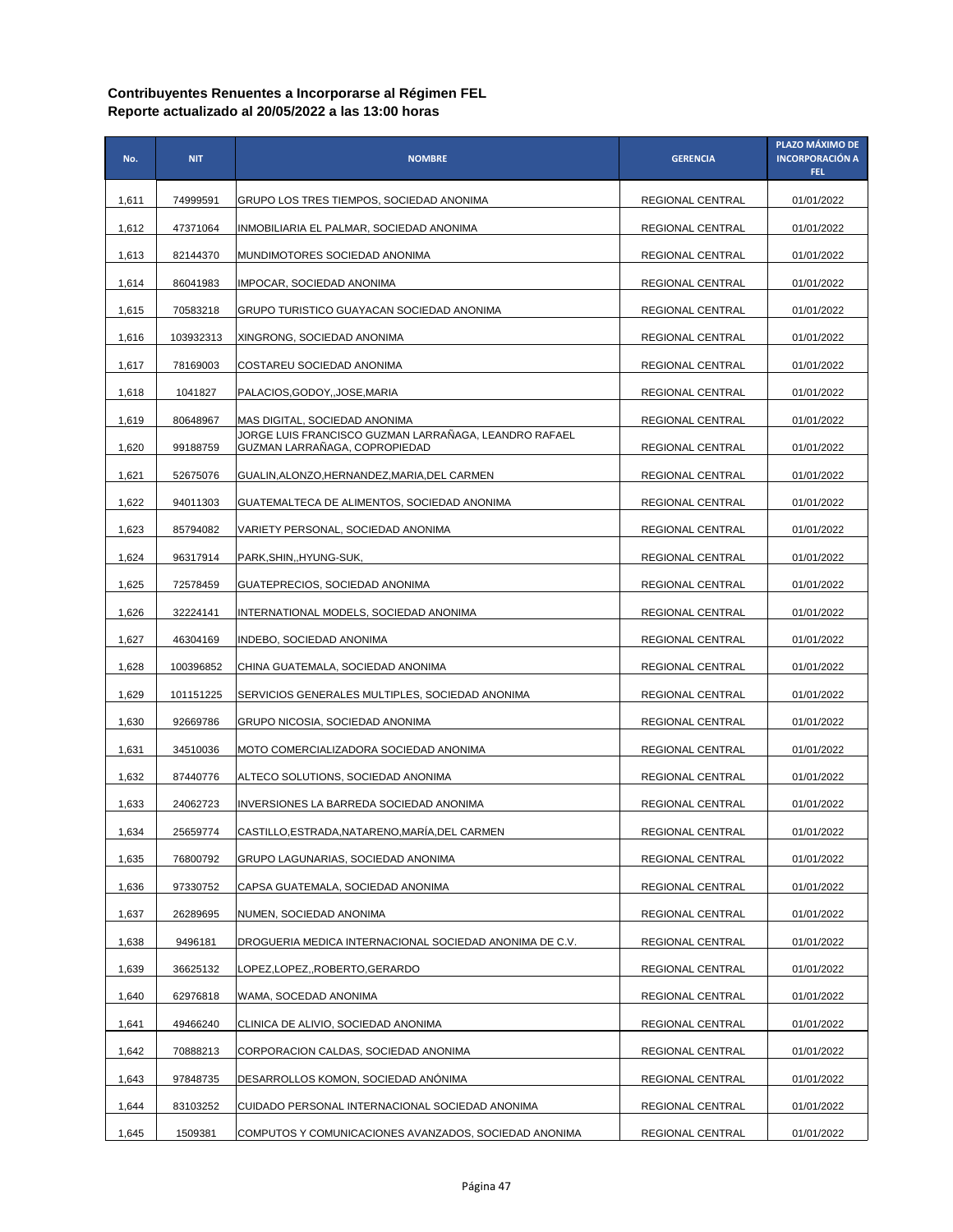| No.   | <b>NIT</b>            | <b>NOMBRE</b>                                                                                    | <b>GERENCIA</b>         | PLAZO MÁXIMO DE<br><b>INCORPORACIÓN A</b><br>FEL. |
|-------|-----------------------|--------------------------------------------------------------------------------------------------|-------------------------|---------------------------------------------------|
| 1,646 | 4154703               | ESPOSITO, RUANO, JOSE, MARIO                                                                     | REGIONAL CENTRAL        | 01/01/2022                                        |
| 1,647 | 22302425              | ACERO CONSTRUSERVICIOS SOCIEDAD ANONIMA                                                          | <b>REGIONAL CENTRAL</b> | 01/01/2022                                        |
| 1,648 | 6132995               | CONSTRUCCIONES, ESTRUCTURAS Y CIMENTACIONES, SOCIEDAD<br><b>ANÓNIMA</b>                          | REGIONAL CENTRAL        | 01/01/2022                                        |
| 1,649 | 91256313              | CONSTRUCTORA OLAM, SOCIEDAD ANONIMA                                                              | REGIONAL CENTRAL        | 01/01/2022                                        |
| 1,650 | 97032603              | EDIFICIO AZUL, SOCIEDAD ANONIMA                                                                  | REGIONAL CENTRAL        | 01/01/2022                                        |
| 1,651 | 100567886             | GUSTAVO ADOLFO GARCIA AVALOS, HANIA LOURDES VILLAVICENCIO<br>PINEDA, COPROPIEDAD                 | REGIONAL CENTRAL        | 01/01/2022                                        |
| 1,652 | 347191                | COLON, RABINAL, JOSE, PABLO (MORTUAL)                                                            | REGIONAL CENTRAL        | 01/01/2022                                        |
| 1,653 | 42600359              | GRUPO DE INVERSIONES EMPRESARIALES MULTIPLES, SOCIEDAD<br>ANONIMA                                | REGIONAL CENTRAL        | 01/01/2022                                        |
|       |                       |                                                                                                  |                         |                                                   |
| 1,654 | 70723168<br>104562455 | AGREGADOS DEL PACIFICO, SOCIEDAD ANONIMA<br>CONSTRUCTORES Y DESARROLLADORES W & CHACON, SOCIEDAD | REGIONAL CENTRAL        | 01/01/2022                                        |
| 1,655 |                       | ANONIMA                                                                                          | REGIONAL CENTRAL        | 01/01/2022                                        |
| 1,656 | 35872160              | GRUPO GUATEMALTECO DE DESARROLLO SOCIEDAD ANONIMA.                                               | REGIONAL CENTRAL        | 01/01/2022                                        |
| 1,657 | 4583868               | ESQUIVEL, SALGUERO, PINOT, LESBIA, YOLANDA                                                       | REGIONAL CENTRAL        | 01/01/2022                                        |
| 1,658 | 4751787               | LIQUIDOS Y COMBUSTIBLES SOCIEDAD ANONIMA                                                         | REGIONAL CENTRAL        | 01/01/2022                                        |
| 1,659 | 72440805              | COMBUSTIBLES MARITIMOS, SOCIEDAD ANONIMA                                                         | REGIONAL CENTRAL        | 01/01/2022                                        |
| 1,660 | 98944711              | M&R CONSTRUCCIONES, SOCIEDAD ANONIMA                                                             | REGIONAL CENTRAL        | 01/01/2022                                        |
| 1,661 | 104659165             | PROMOTORA DE SERVICIOS EN CONCRETO, SOCIEDAD ANONIMA                                             | REGIONAL CENTRAL        | 01/01/2022                                        |
| 1,662 | 22302395              | CALCULO, CONSTRUCCION, DISENO Y MAQUINARIA SOCIEDAD ANONIMA                                      | REGIONAL CENTRAL        | 01/01/2022                                        |
| 1,663 | 26507242              | ASESORIA DISENO Y CONSTRUCCION SOCIEDAD ANONIMA                                                  | REGIONAL CENTRAL        | 01/01/2022                                        |
| 1,664 | 3039277               | CACERES, HERNANDEZ, , RICARDO, ALBERTO                                                           | REGIONAL CENTRAL        | 01/01/2022                                        |
| 1,665 | 5746728               | RIZZO, PANIAGUA, NESTOR, BENJAMIN                                                                | REGIONAL CENTRAL        | 01/01/2022                                        |
| 1,666 | 71665536              | DISTRIBUIDORA DE LUBRICANTES Y COMBUSTIBLES, SOCIEDAD ANONIMA                                    | REGIONAL CENTRAL        | 01/01/2022                                        |
| 1,667 | 8451486               | CONSTRUCCION Y MATERIALES SOCIEDAD ANONIMA                                                       | <b>REGIONAL CENTRAL</b> | 01/01/2022                                        |
| 1,668 | 101520026             | SINGHMA PETROLEUM GUATEMALA, SOCIEDAD ANONIMA                                                    | REGIONAL CENTRAL        | 01/01/2022                                        |
| 1,669 | 104342528             | TARGARON, SOCIEDAD ANONIMA                                                                       | REGIONAL CENTRAL        | 01/01/2022                                        |
| 1,670 | 14941481              | INDUSTRIA GUATEMALTECA DE VIVIENDA, SOCIEDAD ANONIMA                                             | REGIONAL CENTRAL        | 01/01/2022                                        |
| 1,671 | 27971910              | <b>INPSA CONSTRUCCIONES</b>                                                                      | REGIONAL CENTRAL        | 01/01/2022                                        |
| 1,672 | 38740427              | GRUPO DE INGENIERIA ELECTRICA, MECANICA Y COMUNICACIONES, S.A.                                   | REGIONAL CENTRAL        | 01/01/2022                                        |
| 1,673 | 5998697               | ANZUETO Y ASOCIADOS INGENIEROS CONSULTORES Y CONTRATISTAS<br>SOCIEDAD ANONIMA                    | REGIONAL CENTRAL        | 01/01/2022                                        |
| 1,674 | 62406175              | DESARROLLO INTEGRAL DE ARQUITECTURA Y CONSTRUCCION SOCIEDAD<br>ANONIMA                           | REGIONAL CENTRAL        | 01/01/2022                                        |
| 1,675 | 68572174              | COMBUSTIBLES SUPERIORES, SOCIEDAD ANONIMA                                                        | REGIONAL CENTRAL        | 01/01/2022                                        |
| 1,676 | 80663338              | SOLVERDE APARTAMENTOS, SOCIEDAD ANÓNIMA                                                          | REGIONAL CENTRAL        | 01/01/2022                                        |
| 1,677 | 81097891              | CONSTRUCCIONES LA PIEDRA, SOCIEDA ANONIMA                                                        | REGIONAL CENTRAL        | 01/01/2022                                        |
| 1,678 | 100088473             | INSTALACIONES ELECTRICAS Y ELECTROMECANICAS PROFESIONALES DE<br>GUATEMALA, SOCIEDAD ANONIMA      | REGIONAL CENTRAL        | 01/01/2022                                        |
| 1,679 | 104367482             | PARKEN, SOCIEDAD ANONIMA                                                                         | REGIONAL CENTRAL        | 01/01/2022                                        |
| 1,680 | 40317765              | ENERGIA NACIONAL, SOCIEDAD ANONIMA                                                               | REGIONAL CENTRAL        | 01/01/2022                                        |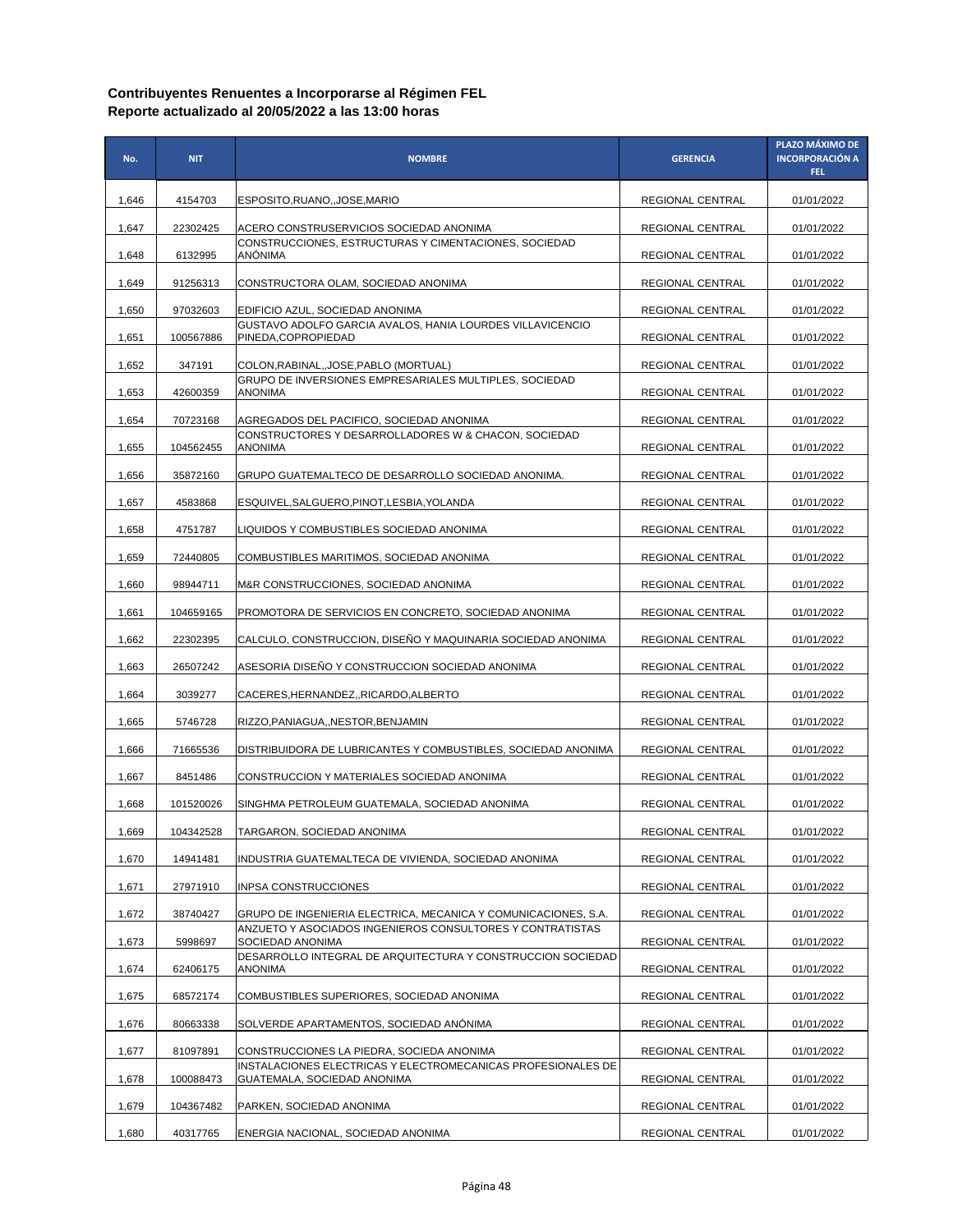| No.   | <b>NIT</b> | <b>NOMBRE</b>                                                                 | <b>GERENCIA</b>            | PLAZO MÁXIMO DE<br><b>INCORPORACIÓN A</b><br>FEL. |
|-------|------------|-------------------------------------------------------------------------------|----------------------------|---------------------------------------------------|
| 1,681 | 5914604    | PETTZAROSI, RODRIGUEZ, , AIDA, LISSETTE                                       | REGIONAL CENTRAL           | 01/01/2022                                        |
| 1,682 | 59461705   | CORPORACION DE INGENIEROS CONSTRUCTORES, SOCIEDAD ANONIMA                     | REGIONAL CENTRAL           | 01/01/2022                                        |
| 1,683 | 67802850   | CORPORACION GC&S, SOCIEDAD ANONIMA                                            | REGIONAL CENTRAL           | 01/01/2022                                        |
| 1,684 | 76954463   | DESARROLLADORA COMERCIAL LAS VILLAS, SOCIEDAD ANONIMA                         | REGIONAL CENTRAL           | 01/01/2022                                        |
| 1,685 | 84158174   | MELMUR, SOCIEDAD ANONIMA                                                      | REGIONAL CENTRAL           | 01/01/2022                                        |
| 1,686 | 94161666   | VIVIR CONSTRUCCIONES, SOCIEDAD ANONIMA                                        | REGIONAL CENTRAL           | 01/01/2022                                        |
| 1,687 | 12776769   | SOLUCIONES AMBIENTALES SOCIEDAD ANONIMA                                       | REGIONAL CENTRAL           | 01/01/2022                                        |
| 1,688 | 42099226   | MEJIA, GONZALEZ, CARDONA, LIGIA, MAGALY                                       | REGIONAL CENTRAL           | 01/01/2022                                        |
| 1,689 | 64447855   | PROYECTOS Y MONTAJES ELECTRONICOS, SOCIEDAD ANONIMA                           | REGIONAL CENTRAL           | 01/01/2022                                        |
| 1,690 | 66667917   | SANCHEZ,CALVINISTI,,LUCRECIA,MARIA                                            | REGIONAL CENTRAL           | 01/01/2022                                        |
| 1,691 | 67998518   | KETER, SOCIEDAD ANONIMA                                                       | REGIONAL CENTRAL           | 01/01/2022                                        |
| 1,692 | 77484584   | CORPORACION DISTRIBUIDORA DE COMBUSTIBLES DISCOMSA SOCIEDAD<br><b>ANONIMA</b> | REGIONAL CENTRAL           | 01/01/2022                                        |
| 1,693 | 86088122   | COMPANIA DE DESARROLLO AGRICOLA, SOCIEDAD ANONIMA                             | REGIONAL CENTRAL           | 01/01/2022                                        |
| 1,694 | 86870912   | UNIVERSAL DE COMBUSTIBLES, SOCIEDAD ANONIMA                                   | REGIONAL CENTRAL           | 01/01/2022                                        |
| 1,695 | 91719402   | MULTI-SERVIGAS, SOCIEDAD ANONIMA                                              | REGIONAL CENTRAL           | 01/01/2022                                        |
| 1,696 | 41014081   | CAFE DE ORIGEN SOCIEDAD ANONIMA                                               | REGIONAL CENTRAL           | 01/01/2022                                        |
| 1,697 | 70618992   | FLACORP, SOCIEDAD ANONIMA                                                     | REGIONAL CENTRAL           | 01/01/2022                                        |
| 1,698 | 70818444   | PETROLEOS Y DERIVADOS GLOBALES, SOCIEDAD ANONIMA                              | REGIONAL CENTRAL           | 01/01/2022                                        |
| 1,699 | 96684070   | PHI CONSTRUCCIONES, SOCIEDAD ANONIMA                                          | REGIONAL CENTRAL           | 01/01/2022                                        |
| 1,700 | 1901818    | OLAVERRI,CASTILLO,PONCE,MARIA,DEL SOCORRO                                     | REGIONAL NORORIENTE        | 23/06/2020                                        |
| 1,701 | 47675268   | RODRIGUEZ, MEJIA,, IRMA, XIOMARA                                              | <b>REGIONAL NORORIENTE</b> | 23/09/2020                                        |
| 1,702 | 3246612    | BARRERA, LEMUS, , JOSE, GUILLERMO                                             | <b>REGIONAL NORORIENTE</b> | 1/01/2021                                         |
| 1,703 | 57883939   | FERRETERIA Y MULTISERVICIOS DEL CARIBE, SOCIEDAD ANONIMA                      | <b>REGIONAL NORORIENTE</b> | 23/10/2020                                        |
| 1,704 | 80481086   | DISTRIBUIDORA BELLA VISTA, SOCIEDAD ANÓNIMA                                   | REGIONAL NORORIENTE        | 23/09/2020                                        |
| 1,705 | 63621231   | CLAVERIA, AGUILAR, , RUBEN, DARIO                                             | <b>REGIONAL NORORIENTE</b> | 30/11/2020                                        |
| 1,706 | 45618941   | QUIJADA, DUARTE, BILLY, NAPOLEON                                              | <b>REGIONAL NORORIENTE</b> | 30/11/2020                                        |
| 1,707 | 7967624    | BELTETON, BETHANCOURTH, , CESAR, AUGUSTO                                      | REGIONAL NORORIENTE        | 30/11/2020                                        |
| 1,708 | 22333096   | ELDRICH EDGARDO VELASQUEZ ARRUE COPROPIEDAD                                   | REGIONAL NORORIENTE        | 1/07/2021                                         |
| 1,709 | 2828006    | SALGUERO, SAAVEDRA,, RAFAEL,                                                  | REGIONAL NORORIENTE        | 6/05/2020                                         |
| 1,710 | 7970234    | AGUILAR,MADRID,,BELISARIO,                                                    | <b>REGIONAL NORORIENTE</b> | 1/07/2021                                         |
| 1,711 | 52470636   | ELECTROBARRIOS-TELEVISION POR CABLE, SOCIEDAD ANONIMA                         | REGIONAL NORORIENTE        | 1/07/2021                                         |
| 1,712 | 55958877   | GASOLINERAS RURALES DEL PAIS, SOCIEDAD ANONIMA                                | <b>REGIONAL NORORIENTE</b> | 1/07/2021                                         |
| 1,713 | 12084220   | GUZMAN, REYES, , CESAR, AUGUSTO                                               | REGIONAL NORORIENTE        | 23/06/2020                                        |
| 1,714 | 69033463   | NG,LAM,LEE,SUN,CHU                                                            | REGIONAL NORORIENTE        | 23/06/2020                                        |
| 1,715 | 95348999   | JCFLOHR SOCIEDAD ANONIMA                                                      | REGIONAL NORORIENTE        | 23/06/2020                                        |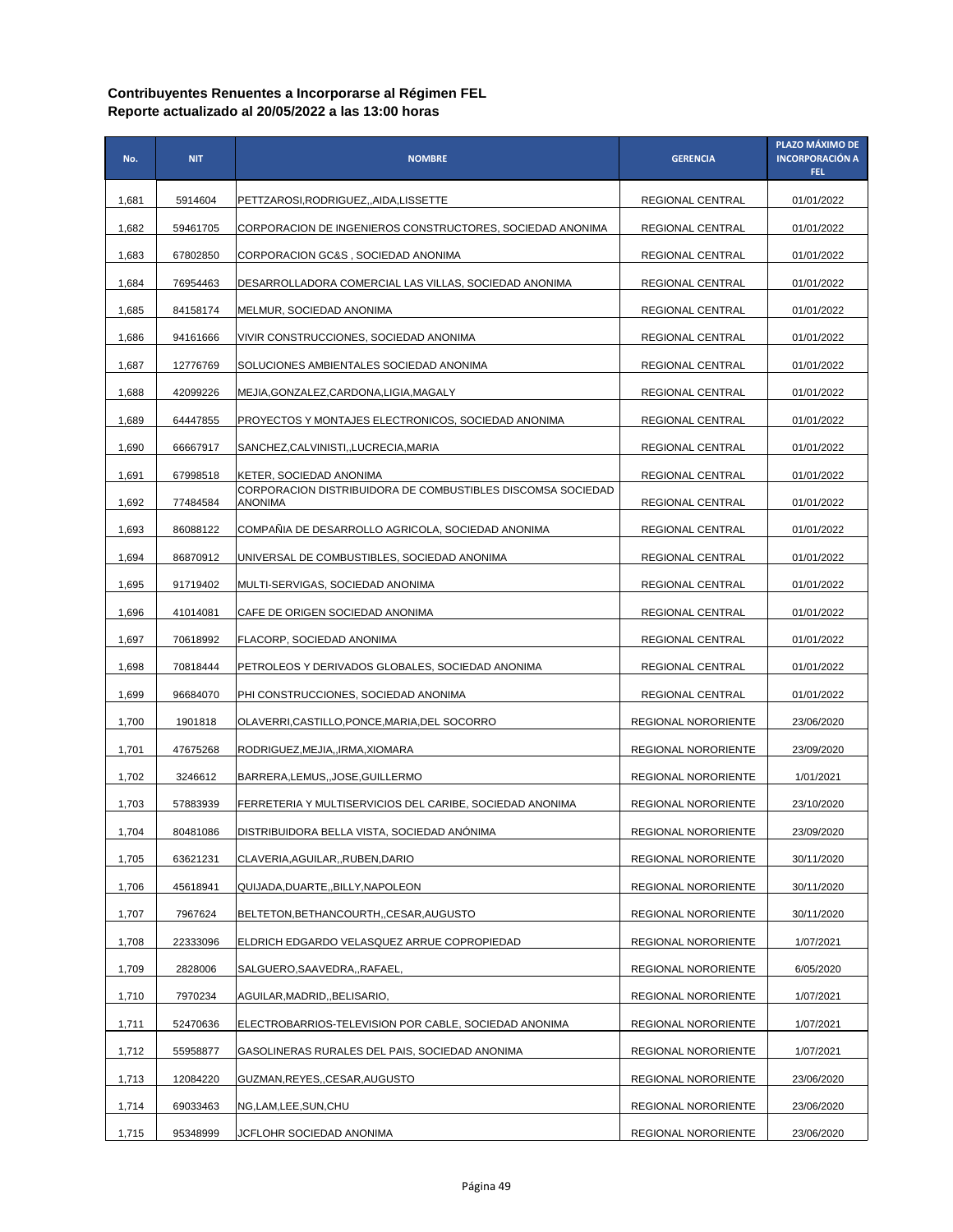| No.   | <b>NIT</b> | <b>NOMBRE</b>                                                               | <b>GERENCIA</b>            | PLAZO MÁXIMO DE<br><b>INCORPORACIÓN A</b><br>FEL. |
|-------|------------|-----------------------------------------------------------------------------|----------------------------|---------------------------------------------------|
| 1,716 | 360538     | CATALAN, SALGUERO,, MARCO, AURELIO ROBERTO                                  | <b>REGIONAL NORORIENTE</b> | 23/07/2020                                        |
| 1,717 | 74034162   | TRANSCOMBUST, SOCIEDAD ANONIMA                                              | <b>REGIONAL NORORIENTE</b> | 23/07/2020                                        |
| 1,718 | 7463901    | INDUSTRIA HOTELERA MARBRISSA SOCIEDAD ANONIMA                               | <b>REGIONAL NORORIENTE</b> | 23/09/2020                                        |
| 1,719 | 7491476    | SAGASTUME, FRANCO, HERCULES, BRENDA, ZOVEYDA                                | <b>REGIONAL NORORIENTE</b> | 23/09/2020                                        |
| 1,720 | 5194768    | LEMUS,ZECEÑA,,JOSE,MANUEL                                                   | <b>REGIONAL NORORIENTE</b> | 23/10/2020                                        |
| 1,721 | 7369433    | JUAREZHUGO.LEONEL                                                           | <b>REGIONAL NORORIENTE</b> | 23/07/2020                                        |
| 1,722 | 45409684   | RODAS, GARCIA, , JUAN, PABLO                                                | <b>REGIONAL NORORIENTE</b> | 23/07/2020                                        |
| 1,723 | 4537319    | ALDANA, ARRUE, PAIZ MORTUAL, ZOILA, ARGENTINA                               | <b>REGIONAL NORORIENTE</b> | 23/09/2020                                        |
| 1,724 | 695264K    | IXCHOP,LAYNES,,JOSE,                                                        | <b>REGIONAL NORORIENTE</b> | 23/09/2020                                        |
| 1,725 | 35556      | CARRANZA, VARGAS,, VIRGILIO,                                                | REGIONAL NORORIENTE        | 23/09/2020                                        |
| 1,726 | 85135984   | FUENTES, LIMA, UMANA, SANTOS,                                               | <b>REGIONAL NORORIENTE</b> | 23/10/2020                                        |
| 1,727 | 50449664   | SANDOVAL,LOPEZ,,FREDY,ALBERTO                                               | REGIONAL NORORIENTE        | 23/10/2020                                        |
| 1,728 | 35942908   | AGUSTIN, ROSA, , DARWIN, UDIEL                                              | <b>REGIONAL NORORIENTE</b> | 23/10/2020                                        |
| 1,729 | 6996426    | AVILA,HERNANDEZ,MARTINEZ,ANA,MARIA                                          | <b>REGIONAL NORORIENTE</b> | 24/11/2020                                        |
| 1,730 | 90289536   | INVERSIONES Y REPRESENTACIONES TEJUTLA SOCIEDAD ANONIMA                     | REGIONAL NORORIENTE        | 1/09/2020                                         |
| 1,731 | 82795703   | "TIENDA NUEVA JERUSALEN" COPROPIEDAD                                        | <b>REGIONAL NORORIENTE</b> | 1/09/2020                                         |
| 1,732 | 19863861   | GIRON, MARROQUIN, , JAIME, AROLDO                                           | <b>REGIONAL NORORIENTE</b> | 1/10/2020                                         |
| 1,733 | 91720974   | M&L INVERSIONES Y MULTISERVICIOS, SOCIEDAD ANONIMA                          | <b>REGIONAL NORORIENTE</b> | 1/11/2020                                         |
| 1,734 | 95809376   | TORSA, SOCIEDAD ANONIMA                                                     | <b>REGIONAL NORORIENTE</b> | 1/11/2020                                         |
| 1,735 | 63938677   | GASOLINEROS UNIDOS, SOCIEDAD ANONIMA                                        | <b>REGIONAL NORORIENTE</b> | 30/11/2020                                        |
| 1,736 | 51426420   | MANUEL ENRIQUE LEMUS SANDOVAL, GUSTAVO ADOLFO LEMUS<br>SANDOVAL COPROPIEDAD | <b>REGIONAL NORORIENTE</b> | 30/11/2020                                        |
| 1,737 | 1328492    | MENDEZ, RAMIREZ, , JULIO, RENE                                              | <b>REGIONAL NORORIENTE</b> | 30/11/2020                                        |
| 1,738 | 102933057  | TIKAL FARMA, SOCIEDAD ANONIMA                                               | <b>REGIONAL NORORIENTE</b> | 30/11/2020                                        |
| 1,739 | 65049853   | ESTACION CERRO LINDO, SOCIEDAD ANONIMA                                      | REGIONAL NORORIENTE        | 30/11/2020                                        |
| 1,740 | 1211056    | ALDANA, FERNANDEZ, CHANG, BLANCA, AIDA                                      | <b>REGIONAL NORORIENTE</b> | 30/11/2020                                        |
| 1,741 | 81493      | MUNRAYOS, ORELLANA, , MARIO, ADALBERTO                                      | <b>REGIONAL NORORIENTE</b> | 30/11/2020                                        |
| 1,742 | 26386402   | MOSCOSO, MENDEZ, DARWIN, ANTONIO                                            | <b>REGIONAL NORORIENTE</b> | 30/11/2020                                        |
| 1,743 | 1779834    | ERICASTILLA, JUAREZ, RENE, AMILCAR                                          | REGIONAL NORORIENTE        | 30/11/2020                                        |
| 1,744 | 25035118   | GARCIA, GARCIA,, SAMUEL, ULISES                                             | REGIONAL NORORIENTE        | 30/11/2020                                        |
| 1,745 | 101719213  | AGRO INVERSIONES POCOLA, SOCIEDAD ANONIMA                                   | REGIONAL NORORIENTE        | 30/11/2020                                        |
| 1,746 | 5458994    | AGUILAR, DUARTE, GALDAMEZ, MARNETH, JUDITH                                  | <b>REGIONAL NORORIENTE</b> | 30/11/2020                                        |
| 1,747 | 17659175   | VELASQUEZ,LOBOS,,MIGUEL,                                                    | <b>REGIONAL NORORIENTE</b> | 30/11/2020                                        |
| 1,748 | 10340181   | GONZALEZ,,,ROSA,NELLY                                                       | <b>REGIONAL NORORIENTE</b> | 1/08/2021                                         |
| 1,749 | 17028213   | ARANA, MAZARIEGOS, , MARCELINO,                                             | REGIONAL NORORIENTE        | 1/08/2021                                         |
| 1,750 | 17248663   | HERNANDEZ, HOIL,, JOSÉ, ANTONIO                                             | REGIONAL NORORIENTE        | 1/08/2021                                         |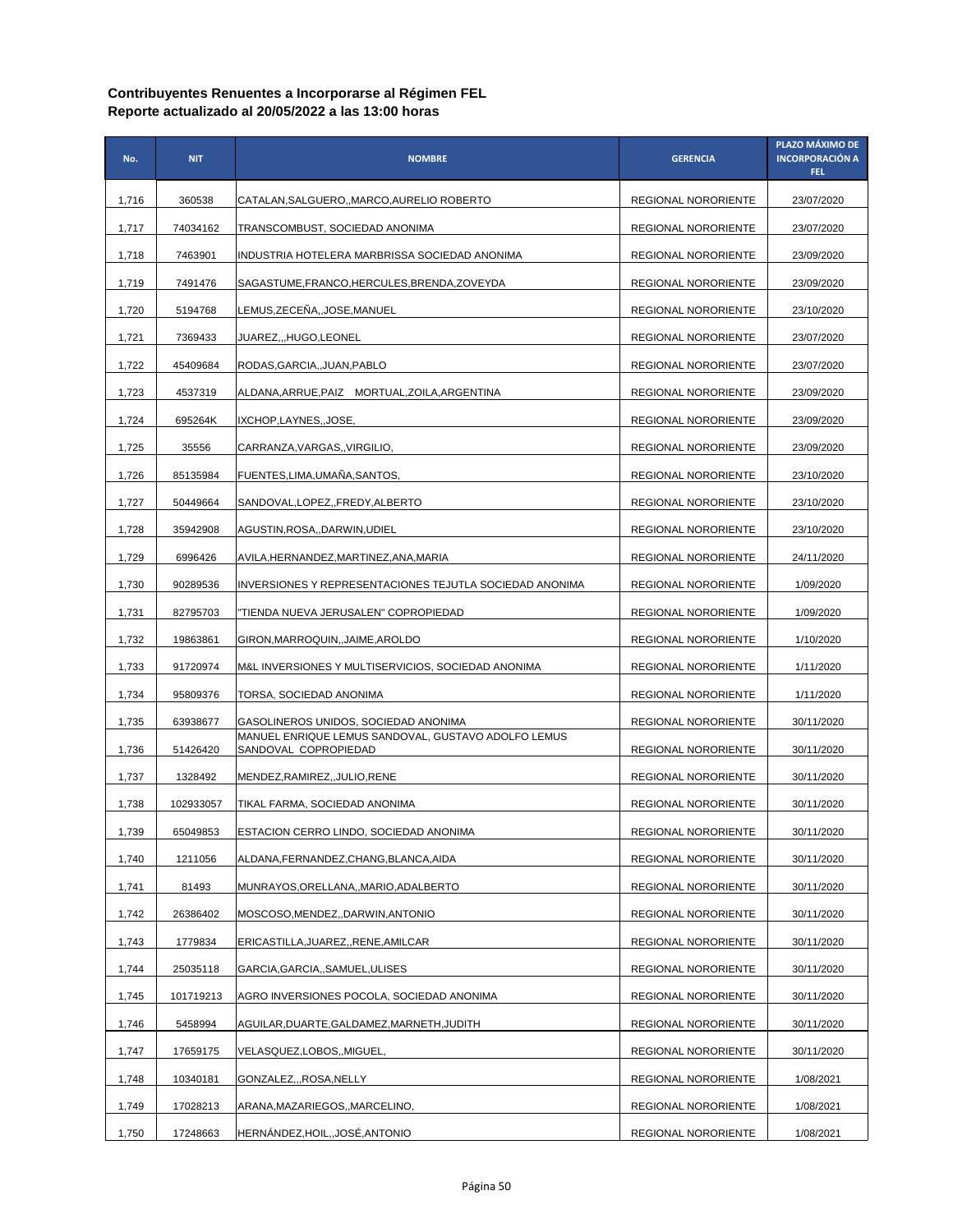| No.   | <b>NIT</b> | <b>NOMBRE</b>                                                                | <b>GERENCIA</b>            | PLAZO MÁXIMO DE<br><b>INCORPORACIÓN A</b><br>FEL. |
|-------|------------|------------------------------------------------------------------------------|----------------------------|---------------------------------------------------|
| 1,751 | 17904285   | GÓNGORA, INECO,, MARÍA, DEL CARMEN                                           | <b>REGIONAL NORORIENTE</b> | 1/08/2021                                         |
| 1,752 | 19091044   | SIERRA, BELTETON, , EMMA, MARIELA                                            | <b>REGIONAL NORORIENTE</b> | 1/08/2021                                         |
| 1,753 | 19938314   | MONROY, SAGASTUME, , JOSÉ, ALFREDO                                           | <b>REGIONAL NORORIENTE</b> | 1/08/2021                                         |
| 1,754 | 20055587   | MORALES, ALARCÓN, , CLAUDIA, LORENA                                          | <b>REGIONAL NORORIENTE</b> | 1/08/2021                                         |
| 1,755 | 2227717K   | CASTRO, MURALLES, MEDRANO, CLAUDIA, VERONICA                                 | REGIONAL NORORIENTE        | 1/08/2021                                         |
| 1,756 | 2369699    | DA BROY,ZALDAÑA,,AMÁN,                                                       | <b>REGIONAL NORORIENTE</b> | 1/08/2021                                         |
| 1,757 | 24409731   | FLORES, MENDEZ, , INGRID, LORENA                                             | <b>REGIONAL NORORIENTE</b> | 1/08/2021                                         |
| 1,758 | 28642538   | ROJAS, RODRIGUEZ, , LINO, ALBERTO                                            | <b>REGIONAL NORORIENTE</b> | 1/08/2021                                         |
| 1,759 | 29397634   | LEONARDO,BOLON,,WALTER,ELICEO                                                | <b>REGIONAL NORORIENTE</b> | 1/08/2021                                         |
| 1,760 | 38048426   | NAVARRO, MOLINA, CROKER, LIZA, MARIA                                         | <b>REGIONAL NORORIENTE</b> | 1/08/2021                                         |
| 1,761 | 38280507   | JUAREZ,ALVARADO,,MILDRED,KARINA                                              | <b>REGIONAL NORORIENTE</b> | 1/08/2021                                         |
| 1,762 | 41834747   | GUILLEN, BURGOS, TOVAR, MARIA, DE LOS ANGELES                                | REGIONAL NORORIENTE        | 1/08/2021                                         |
| 1,763 | 4649702    | MAAS, OCH, GUILLERMO, ROBERTO                                                | <b>REGIONAL NORORIENTE</b> | 1/08/2021                                         |
| 1,764 | 49907077   | BONILLA, AGUIRRE, , CLAUDIA, LISSETTE                                        | <b>REGIONAL NORORIENTE</b> | 1/08/2021                                         |
| 1,765 | 50824104   | SOLER, MONROY, , ANGELITA, DEL ROSARIO                                       | <b>REGIONAL NORORIENTE</b> | 1/08/2021                                         |
| 1,766 | 5256038    | SAENZ, ESTRADA,, INGRID, GEORGINA                                            | <b>REGIONAL NORORIENTE</b> | 1/08/2021                                         |
| 1,767 | 66704855   | QUIÑÓNEZ,DOMINGO,,EDLER,EVERILDO                                             | <b>REGIONAL NORORIENTE</b> | 1/08/2021                                         |
| 1,768 | 7024002    | FRANCO, SALAS, , ESTEBAN, SAMUEL                                             | <b>REGIONAL NORORIENTE</b> | 1/08/2021                                         |
| 1,769 | 7473125    | RODRIGUEZ, ORTIZ, , GUSTAVO,                                                 | <b>REGIONAL NORORIENTE</b> | 1/08/2021                                         |
| 1,770 | 7496079    | FRANCO, FRANCO,, YADIRA, EUNICE                                              | <b>REGIONAL NORORIENTE</b> | 1/08/2021                                         |
| 1,771 | 7951302    | IDALGO,CRUZ,,OSMIN,                                                          | REGIONAL NORORIENTE        | 1/08/2021                                         |
| 1,772 | 8440379    | MACZ,COL,,CARLOS,ENRIQUE                                                     | <b>REGIONAL NORORIENTE</b> | 1/08/2021                                         |
| 1,773 | 81554222   | GRUPO H.Y.J., SOCIEDAD ANONIMA                                               | <b>REGIONAL NORORIENTE</b> | 1/10/2021                                         |
| 1,774 | 67068383   | CONSULTORIAS INTEGRADAS EMPRESARIALES, SOCIEDAD ANONIMA                      | REGIONAL NORORIENTE        | 1/10/2021                                         |
| 1,775 | 52935140   | CORPORACION INMOBILIARIA DE DESARROLLOS Y MANTENIMIENTO,<br>SOCIEDAD ANONIMA | <b>REGIONAL NORORIENTE</b> | 1/10/2021                                         |
| 1,776 | 91729688   | ARRENDADORA APOSENTO ALTO, COPROPIEDAD                                       | REGIONAL NORORIENTE        | 1/10/2021                                         |
| 1,777 | 44836945   | CONSTRUGUA, SOCIEDAD ANONIMA                                                 | <b>REGIONAL NORORIENTE</b> | 1/10/2021                                         |
| 1,778 | 37162810   | INGENIERIA DE DESARROLLOS INMOBILIARIOS, SOCIEDAD ANONIMA                    | REGIONAL NORORIENTE        | 1/10/2021                                         |
| 1,779 | 8540152    | PREFABRICADOS DE ORIENTE, SOCIEDAD ANONIMA                                   | REGIONAL NORORIENTE        | 1/10/2021                                         |
| 1,780 | 77158520   | MILIAN, TORRES, , EVELYN, YESENIA                                            | REGIONAL NORORIENTE        | 1/10/2021                                         |
| 1,781 | 59174986   | GRUPO MEYE, SOCIEDAD ANONIMA                                                 | <b>REGIONAL NORORIENTE</b> | 1/10/2021                                         |
| 1,782 | 96959630   | HOME DECOR ELECTRIC, SOCIEDAD ANONIMA                                        | <b>REGIONAL NORORIENTE</b> | 1/10/2021                                         |
| 1,783 | 23340444   | MENDEZ,,ESPINOZA,DELCI,ANABELA                                               | REGIONAL NORORIENTE        | 1/10/2021                                         |
| 1,784 | 51485427   | RODOLFO CERNA LINARES, VILMA PANTALEON PINEDA, COPROPIEDAD                   | REGIONAL NORORIENTE        | 1/10/2021                                         |
| 1,785 | 97909785   | PRODUCTOS Y ALIMENTOS DEL CARIBE COPROPIEDAD                                 | REGIONAL NORORIENTE        | 1/10/2021                                         |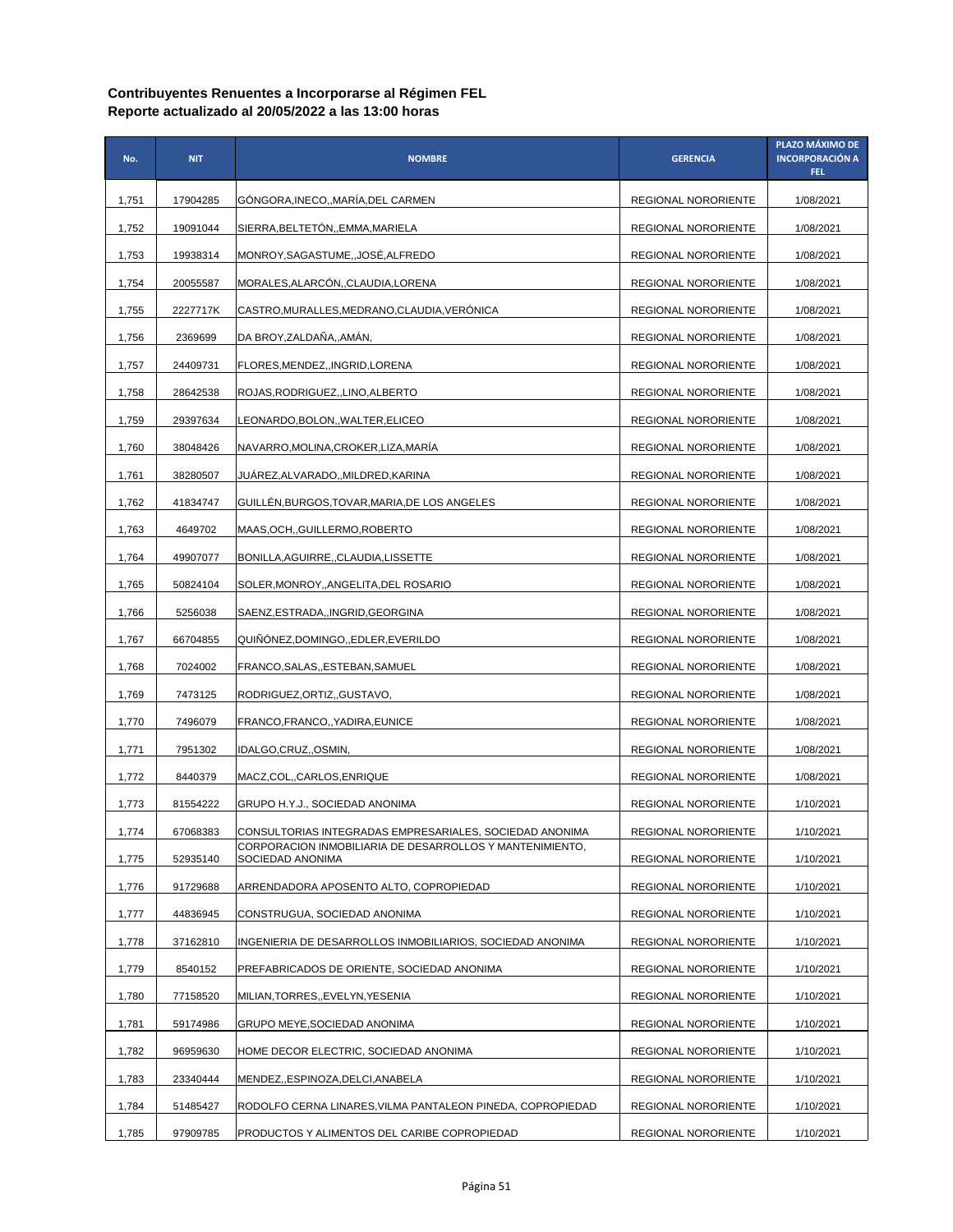| No.   | <b>NIT</b> | <b>NOMBRE</b>                                                                                                     | <b>GERENCIA</b>            | PLAZO MÁXIMO DE<br><b>INCORPORACIÓN A</b><br>FEL. |
|-------|------------|-------------------------------------------------------------------------------------------------------------------|----------------------------|---------------------------------------------------|
| 1,786 | 47483628   | ORTIZ, MOYA, , CARLOS, RENE                                                                                       | <b>REGIONAL NORORIENTE</b> | 1/10/2021                                         |
| 1,787 | 78794986   | PASEO DEL CAPORAL, SOCIEDAD ANONIMA                                                                               | <b>REGIONAL NORORIENTE</b> | 1/10/2021                                         |
| 1,788 | 38657031   | PROYECTOS DEL MUNDO MAYA, SOCIEDAD ANONIMA                                                                        | <b>REGIONAL NORORIENTE</b> | 1/10/2021                                         |
| 1,789 | 69064806   | TERESITA LEIVA (COPROPIEDAD)                                                                                      | REGIONAL NORORIENTE        | 1/10/2021                                         |
| 1,790 | 95293205   | VERAGREEN, SOCIEDAD ANONIMA                                                                                       | REGIONAL NORORIENTE        | 1/10/2021                                         |
| 1,791 | 8495661    | <b>EMAPET FLORES SAN BENITO</b>                                                                                   | <b>REGIONAL NORORIENTE</b> | 1/10/2021                                         |
| 1,792 | 87476681   | EXPORTADORA CORE, SOCIEDAD ANONIMA                                                                                | <b>REGIONAL NORORIENTE</b> | 1/10/2021                                         |
| 1,793 | 9926712    | COOPERATIVA INTEGRAL AGRICOLA RIO NEGRO R. L.                                                                     | REGIONAL NORORIENTE        | 1/11/2021                                         |
| 1,794 | 4247108    | COOPERATIVA AGRICOLA INTEGRAL FLOR DEL CAFE TANCHI R.L.<br>COOPERATIVA AGROPECUARIA MANOS UNIDAS, RESPONSABILIDAD | <b>REGIONAL NORORIENTE</b> | 1/11/2021                                         |
| 1,795 | 102879303  | <b>LIMITADA</b>                                                                                                   | REGIONAL NORORIENTE        | 1/11/2021                                         |
| 1,796 | 94145873   | COOPERATIVA INTEGRAL AGRICOLA 'SALAMCHO', RESPONSABILIDAD<br><b>LIMITADA</b>                                      | <b>REGIONAL NORORIENTE</b> | 1/11/2021                                         |
| 1,797 | 62998811   | COOPERATIVA INTEGRAL DE AHORRO Y CREDITO 'UNIDAD PETENERA',<br>RESPONSABILIDAD LIMITADA 'CINDACUP' R.L            | <b>REGIONAL NORORIENTE</b> | 1/11/2021                                         |
| 1,798 | 1988689    | COOPERATIVA DE AHORRO Y CREDITO Y SERVICIOS VARIOS SANTIAGO<br>CUBULCO, RESPONSABILIDAD LIMITADA                  | <b>REGIONAL NORORIENTE</b> | 1/11/2021                                         |
| 1,799 | 8397627    | COOPERATIVA INTEGRAL AGROINDUSTRIAL VISTA HERMOSA R.L.                                                            | <b>REGIONAL NORORIENTE</b> | 1/11/2021                                         |
| 1,800 | 8295034    | COOPERATIVA INTEGRAL AGRICOLA EL TRIUNFO RESPONSABILIDAD<br><b>LIMITADA</b>                                       | <b>REGIONAL NORORIENTE</b> | 1/11/2021                                         |
| 1,801 | 97310956   | COOPERATIVA INTEGRAL DE PRODUCCION 'PRODUCTOS DEL BOSQUE',<br>RESPONSABILIDAD LIMITADA                            | REGIONAL NORORIENTE        | 1/11/2021                                         |
| 1,802 | 80283934   | COOPERATIVA INTEGRAL AGRICOLA SANTA CRUZ EL CERRON<br>RESPONSABILIDAD LIMITADA                                    | <b>REGIONAL NORORIENTE</b> | 1/11/2021                                         |
| 1,803 | 7071442    | COOPERATIVA INTEGRAL AGRICOLA SANTA LUCIA R.L                                                                     | REGIONAL NORORIENTE        | 1/11/2021                                         |
| 1,804 | 16366077   | COOPERATIVA INTEGRAL AGRICOLA CONCEPCION MAYA R L                                                                 | <b>REGIONAL NORORIENTE</b> | 1/11/2021                                         |
| 1,805 | 35271191   | COOPERATIVA INTEGRAL DE AHORRO Y CREDITO 'SAN NICOLAS',<br>RESPONSABILIDAD LIMITADA                               | REGIONAL NORORIENTE        | 1/11/2021                                         |
| 1,806 | 12046639   | COOPERATIVA INTEGRAL DE AHORRO Y CREDITO MONTE VERDE R.L.                                                         | <b>REGIONAL NORORIENTE</b> | 1/11/2021                                         |
| 1,807 | 101852312  | COOPERATIVA INTEGRAL AGRÍCOLA 'PARAÍSO DEL QUETZAL'.<br>RESPONSABILIDAD LIMITADA                                  | <b>REGIONAL NORORIENTE</b> | 1/11/2021                                         |
| 1,808 | 99466104   | COOPERATIVA INTEGRAL DE PRODUCCION TEXTIL 'LA ESTANCIA'<br>RESPONSABILIDAD LIMITADA                               | <b>REGIONAL NORORIENTE</b> | 1/11/2021                                         |
| 1,809 | 4030575    | COOPERATIVA AGROPECUARIA DE SERVICIOS VARIOS DE LAS<br><b>VERAPACES R.L.</b>                                      | REGIONAL NORORIENTE        | 1/11/2021                                         |
| 1,810 | 38166666   | COOPERATIVA INTEGRAL DE CONSUMO MAYA OXLAJU KAAQ, R. L.                                                           | <b>REGIONAL NORORIENTE</b> | 1/11/2021                                         |
| 1,811 | 5211107    | COOPERATIVA AGRÍCOLA INTEGRAL 'EL PORVENIR', RESPONSABILIDAD<br>LIMITADA                                          | REGIONAL NORORIENTE        | 1/11/2021                                         |
| 1,812 | 5248817    | COOPERATIVA INTEGRAL AGRICOLA MADRE DEL DIVINO PASTOR R.L.                                                        | REGIONAL NORORIENTE        | 1/11/2021                                         |
| 1,813 | 67326145   | COOPERATIVA INTEGRAL DE COMERCIALIZACION 'SIERRA DE LAS MINAS'<br>R.L.                                            | REGIONAL NORORIENTE        | 1/11/2021                                         |
| 1,814 | 103681140  | COOPERATIVA INTEGRAL DE CONSUMO 'MI MERCOOP' RESPONSABILIDAD<br>LIMITADA                                          | REGIONAL NORORIENTE        | 1/11/2021                                         |
| 1,815 | 30882168   | COOPERATIVA INTEGRAL DE AHORRO Y CREDITO 'VERAPAZ',<br>RESPONSABILIDAD LIMITADA                                   | <b>REGIONAL NORORIENTE</b> | 1/11/2021                                         |
| 1,816 | 73584622   | COOPERATIVA INTEGRAL DE COMERCIALIZACION ESQUIPULAS<br>RESPONSABILIDAD LIMITADA                                   | <b>REGIONAL NORORIENTE</b> | 1/11/2021                                         |
| 1,817 | 69130442   | COOPERATIVA INTEGRAL DE AHORRO Y CREDITO SAN PEDRO R. L.<br>'COINACRESP'                                          | <b>REGIONAL NORORIENTE</b> | 1/11/2021                                         |
| 1,818 | 70747903   | COOPERATIVA INTEGRAL AGRICOLA CHORTI 'JOL RESPONSABILIDAD<br>LIMITADA                                             | REGIONAL NORORIENTE        | 1/11/2021                                         |
| 1,819 | 8296707    | COOPERATIVA AGRICOLA INDUSTRIAL Y DE SERVICIOS VARIOS 'CENTRO<br>CAMPESINO' RESPONSABILIDAD LIMITADA              | <b>REGIONAL NORORIENTE</b> | 1/11/2021                                         |
| 1,820 | 35473487   | COOPERATIVA INTEGRAL DE CONSUMO LUZ DEL HORIZONTE R.L.                                                            | REGIONAL NORORIENTE        | 1/11/2021                                         |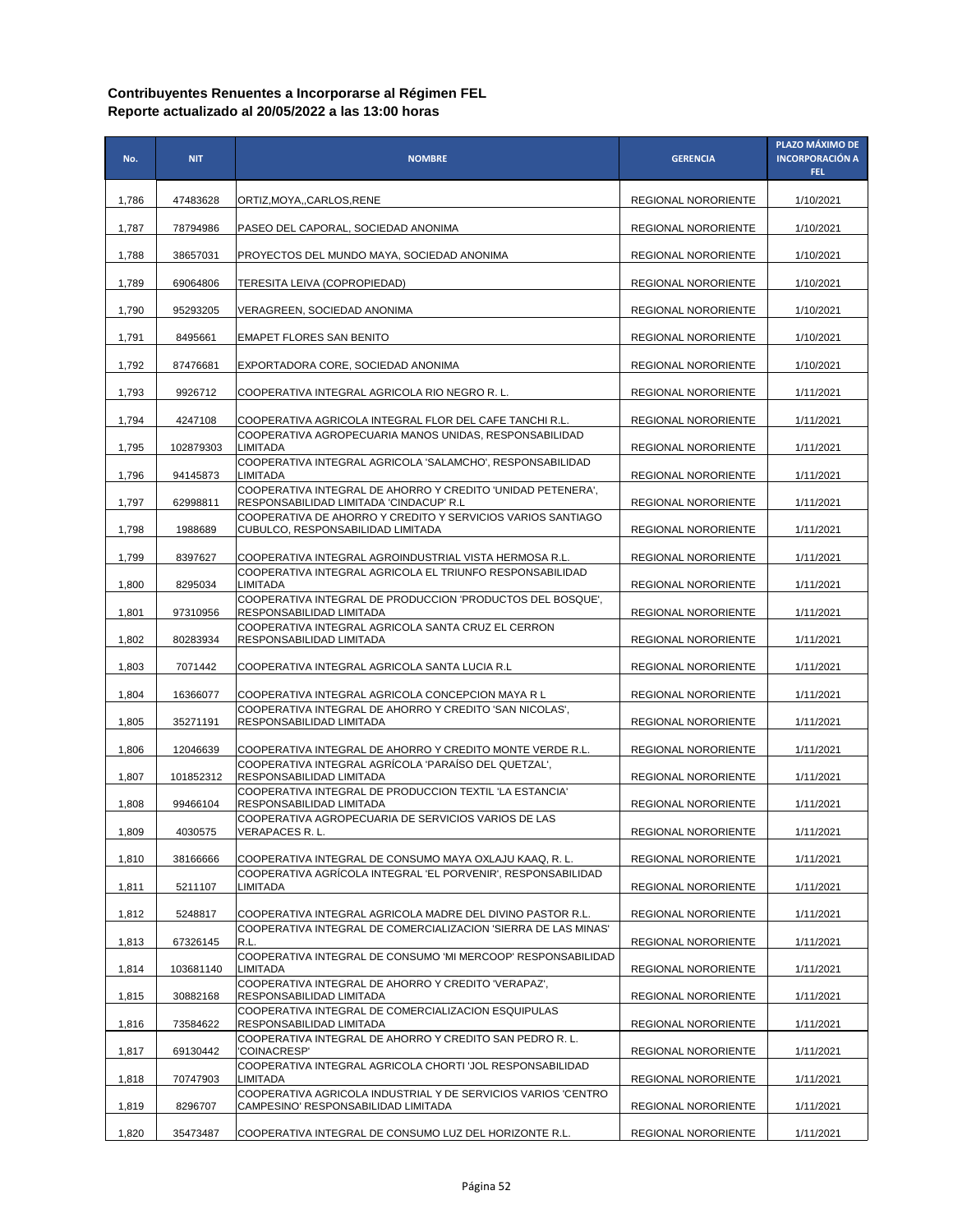| No.   | <b>NIT</b> | <b>NOMBRE</b>                                                              | <b>GERENCIA</b>            | PLAZO MÁXIMO DE<br><b>INCORPORACIÓN A</b><br>FEL. |
|-------|------------|----------------------------------------------------------------------------|----------------------------|---------------------------------------------------|
| 1,821 | 82225613   | AGROEXPORTADORA EL SHALET JALAPA SOCIEDAD ANONIMA                          | REGIONAL NORORIENTE        | 1/12/2021                                         |
| 1,822 | 5189241    | CULTIVOS Y APROVECHAMIENTOS FORESTALES SOCIEDAD ANONIMA                    | <b>REGIONAL NORORIENTE</b> | 1/12/2021                                         |
| 1,823 | 8017271    | SEMILLA VERDE, SOCIEDAD ANONIMA                                            | <b>REGIONAL NORORIENTE</b> | 1/12/2021                                         |
| 1,824 | 8202214    | FRUTA MUNDIAL SOCIEDAD ANONIMA                                             | <b>REGIONAL NORORIENTE</b> | 1/12/2021                                         |
| 1,825 | 57627371   | INVERNADERO CATAGUANA SOCIEDAD ANONIMA                                     | <b>REGIONAL NORORIENTE</b> | 1/12/2021                                         |
| 1,826 | 74337386   | AGRICOLA RRABAJ SOCIEDAD ANONIMA                                           | <b>REGIONAL NORORIENTE</b> | 1/12/2021                                         |
| 1,827 | 69543925   | CHICK BOSS GUATEMALA, SOCIEDAD ANONIMA                                     | <b>REGIONAL NORORIENTE</b> | 1/12/2021                                         |
| 1,828 | 43407358   | AGRO EXPORTADORA VALLE VERDE, SOCIEDAD ANONIMA                             | <b>REGIONAL NORORIENTE</b> | 1/12/2021                                         |
| 1,829 | 26281627   | LOS MANGOS DE ZACAPA, SOCIEDAD ANONIMA                                     | <b>REGIONAL NORORIENTE</b> | 1/12/2021                                         |
| 1,830 | 58561129   | PROYECTOS E INVERSIONES G&N, SOCIEDAD ANONIMA                              | REGIONAL NORORIENTE        | 1/12/2021                                         |
| 1,831 | 42855292   | AGRO EXPORTADORA EL CASTAÑO SOCIEDAD ANONIMA                               | REGIONAL NORORIENTE        | 1/12/2021                                         |
| 1,832 | 2603641K   | AGRIPROMO, SOCIEDAD ANONIMA                                                | REGIONAL NORORIENTE        | 1/12/2021                                         |
| 1,833 | 7583982    | MADERTEC, SOCIEDAD ANONIMA                                                 | <b>REGIONAL NORORIENTE</b> | 1/12/2021                                         |
| 1,834 | 1795104    | ROLDAN, CASTANEDA, HERNAN,                                                 | <b>REGIONAL NORORIENTE</b> | 1/12/2021                                         |
| 1,835 | 11953411   | DEL CAMPO, SOCIEDAD ANONIMA                                                | <b>REGIONAL NORORIENTE</b> | 1/12/2021                                         |
| 1,836 | 5136148    | RECINOS, VEGA,, SAUL, DANILO                                               | <b>REGIONAL NORORIENTE</b> | 1/12/2021                                         |
| 1,837 | 8051666    | PROCESADORA INDUSTRIAL DE MADERA, SOCIEDAD ANONIMA                         | <b>REGIONAL NORORIENTE</b> | 1/12/2021                                         |
| 1,838 | 7175248    | PRODUCTOS DE LA TIERRA, SOCIEDAD ANONIMA                                   | <b>REGIONAL NORORIENTE</b> | 1/12/2021                                         |
| 1,839 | 27092453   | COMPANIA EXPORTADORA DE CULTIVOS, SOCIEDAD ANONIMA                         | <b>REGIONAL NORORIENTE</b> | 1/12/2021                                         |
| 1,840 | 90896068   | MONE INTL GUATEMALA, SOCIEDAD ANONIMA                                      | <b>REGIONAL NORORIENTE</b> | 1/12/2021                                         |
| 1,841 | 40665011   | FRUTAS DE EXPORTACION SOCIEDAD ANONIMA                                     | <b>REGIONAL NORORIENTE</b> | 01/01/2022                                        |
| 1,842 | 82741492   | AGROEXPORTADORA ENMANUEL SOCIEDAD ANONIMA                                  | <b>REGIONAL NORORIENTE</b> | 01/01/2022                                        |
| 1,843 | 76109461   | AGROPECUARIA CHILPACO S.A.                                                 | <b>REGIONAL NORORIENTE</b> | 01/01/2022                                        |
| 1,844 | 4245946    | COOPERATIVA INTEGRAL AGRICOLA SACSAMANI RESPONSABILIDAD<br><b>LIMITADA</b> | REGIONAL NORORIENTE        | 01/01/2022                                        |
| 1,845 | 42532817   | PRODUCTORES DE MELON, SOCIEDAD ANONIMA                                     | <b>REGIONAL NORORIENTE</b> | 01/01/2022                                        |
| 1,846 | 103613617  | CORPORACIÓN EPAZOS, SOCIEDAD ANÓNIMA                                       | <b>REGIONAL NORORIENTE</b> | 01/01/2022                                        |
| 1,847 | 52349837   | PERAZA, MAYORGA, , ALONZO,                                                 | <b>REGIONAL NORORIENTE</b> | 01/01/2022                                        |
| 1,848 | 102425701  | ZELAYA,ORTIZ,,SINDY,GRASIBEL                                               | <b>REGIONAL NORORIENTE</b> | 01/01/2022                                        |
| 1,849 | 52255506   | CHIGUA,CANALES,,EDISON,JOSIMAR                                             | REGIONAL NORORIENTE        | 01/01/2022                                        |
| 1,850 | 92807283   | MENDEZ, CASTRO, DOUGLAS, STEVEN                                            | REGIONAL NORORIENTE        | 01/01/2022                                        |
| 1,851 | 60654163   | NUNEZ, NORALES, , CARMEN, FRANCISCA                                        | <b>REGIONAL NORORIENTE</b> | 01/01/2022                                        |
| 1,852 | 15921913   | CERVANTES, GONZALEZ, , GEIDY, AZUCENA                                      | <b>REGIONAL NORORIENTE</b> | 01/01/2022                                        |
| 1,853 | 8525595    | SOLANO,VASQUEZ,,ALVARO,ENRIQUE                                             | <b>REGIONAL NORORIENTE</b> | 01/01/2022                                        |
| 1,854 | 49899848   | HERNANDEZ, DE LOS ANGELES, , EVER, ANTONIO                                 | REGIONAL NORORIENTE        | 01/01/2022                                        |
| 1,855 | 26347164   | MORALES, CHACÓN, NERY, ROLANDO                                             | REGIONAL NORORIENTE        | 01/01/2022                                        |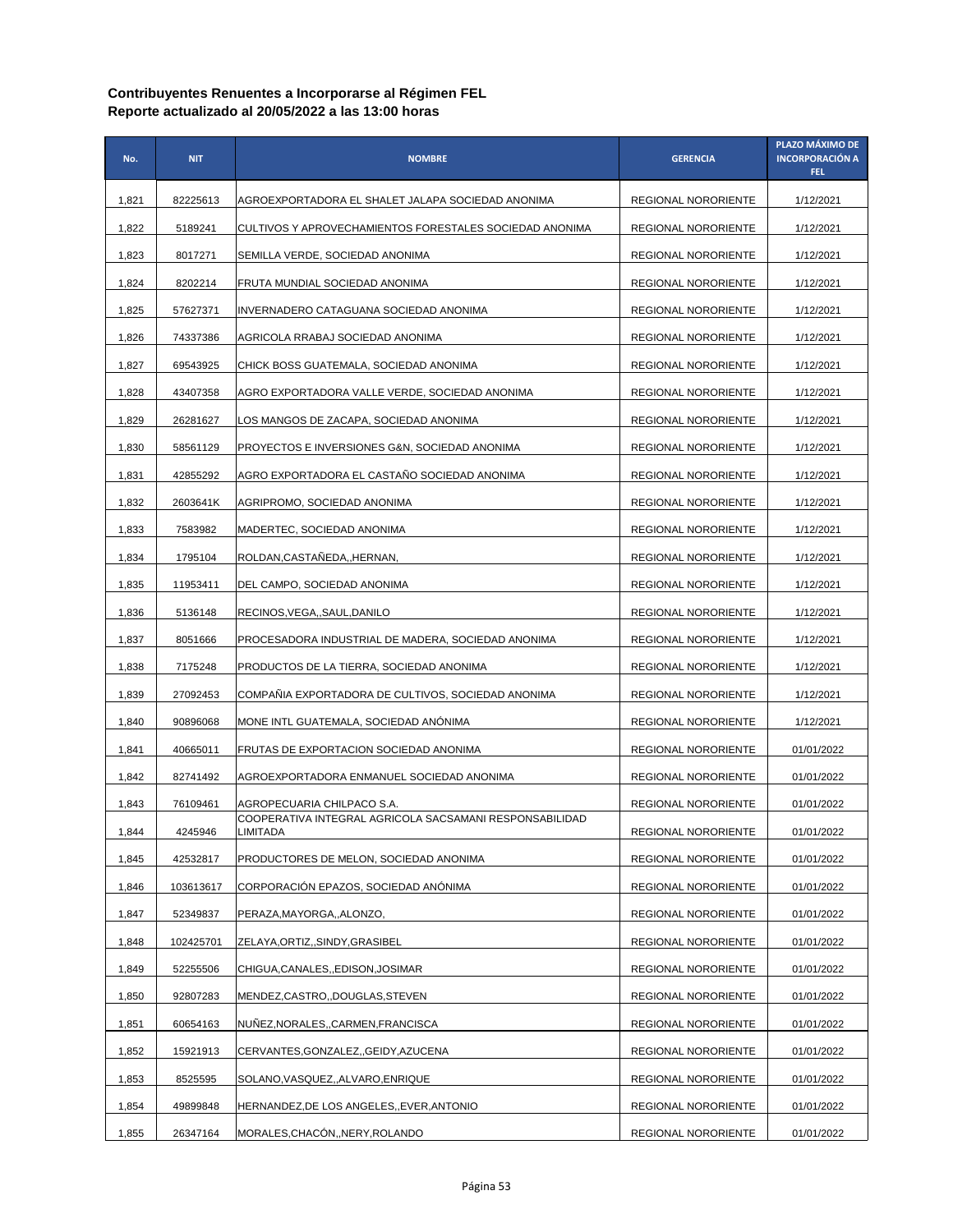| No.   | <b>NIT</b> | <b>NOMBRE</b>                                    | <b>GERENCIA</b>            | PLAZO MÁXIMO DE<br><b>INCORPORACIÓN A</b><br>FEL. |
|-------|------------|--------------------------------------------------|----------------------------|---------------------------------------------------|
| 1,856 | 76975630   | ESTACION DE SERVICIO GASODONTE, SOCIEDAD ANONIMA | REGIONAL NORORIENTE        | 01/01/2022                                        |
| 1,857 | 1144901    | VILLELA, RAMIREZ,, EDWIN, MARDOQUEO DE JESUS     | <b>REGIONAL NORORIENTE</b> | 01/01/2022                                        |
| 1,858 | 79796621   | GOMEZ, GUERRA,, JOSE, AUGUSTO                    | <b>REGIONAL NORORIENTE</b> | 01/01/2022                                        |
| 1,859 | 325651     | HERMANAS CASTANEDA TOCA Y CONDUENAS              | REGIONAL OCCIDENTE         | 23/06/2020                                        |
| 1,860 | 4986954    | GARCIA, BARRIOS, PEDRO, GONZALO                  | <b>REGIONAL OCCIDENTE</b>  | 23/07/2020                                        |
| 1,861 | 6872719    | SOCH, TZOC, CUTZ, MARGARITA, MARTA               | REGIONAL OCCIDENTE         | 24/11/2020                                        |
| 1,862 | 49471376   | CORPORACION HOTELERA DE OCCIDENTE SA             | REGIONAL OCCIDENTE         | 24/11/2020                                        |
| 1,863 | 12794058   | ROCCHE, CHAVAJAY, , FRANCISCO,                   | REGIONAL OCCIDENTE         | 24/11/2020                                        |
| 1,864 | 12771856   | RUBEN PEREZ ARDUENGO, COPROPIEDAD                | REGIONAL OCCIDENTE         | 24/11/2020                                        |
| 1,865 | 69619417   | VELASQUEZ, NICOLAS, DIAZ, GABINA, SUCELY         | REGIONAL OCCIDENTE         | 24/11/2020                                        |
| 1,866 | 41112075   | MONZÓN, GUZMÁN, , ANA, GUISELA                   | REGIONAL OCCIDENTE         | 1/08/2021                                         |
| 1,867 | 1198385K   | DIAZ, HERNANDEZ, , EDGAR, ORLANDO                | REGIONAL OCCIDENTE         | 1/08/2021                                         |
| 1,868 | 16967704   | ALVAREZ, DE LEON, GUSTAVO, ANTONIO               | <b>REGIONAL OCCIDENTE</b>  | 1/08/2021                                         |
| 1,869 | 1744053K   | DE LEON, MOLINA, , CARLOS, EDUARDO               | <b>REGIONAL OCCIDENTE</b>  | 1/08/2021                                         |
| 1,870 | 17532167   | GODİNEZ,LOPEZ,,HILDA,VERONICA                    | REGIONAL OCCIDENTE         | 1/08/2021                                         |
| 1,871 | 17973422   | HIDALGO, PAZ,, RAUL, ESTUARDO                    | REGIONAL OCCIDENTE         | 1/08/2021                                         |
| 1,872 | 25257854   | ALVAREZ,GONZALEZ,,LUCIA,DE LOS ANGELES           | <b>REGIONAL OCCIDENTE</b>  | 1/08/2021                                         |
| 1,873 | 27656330   | MENDEZ, HERNANDEZ, , CLAUDIA, JULISA             | <b>REGIONAL OCCIDENTE</b>  | 1/08/2021                                         |
| 1,874 | 29709210   | POZ, MORALES, HEBER, JAMIN                       | <b>REGIONAL OCCIDENTE</b>  | 1/08/2021                                         |
| 1,875 | 33719314   | MORALES, DIAZ, EDWIN, ROBERTO                    | <b>REGIONAL OCCIDENTE</b>  | 1/08/2021                                         |
| 1,876 | 38244748   | JAMINEZ,TZEP,,JORGE,ATALO                        | REGIONAL OCCIDENTE         | 1/08/2021                                         |
| 1,877 | 3855872    | OROZCO, MOLINA, , FREDY, MOISES                  | <b>REGIONAL OCCIDENTE</b>  | 1/08/2021                                         |
| 1,878 | 41142896   | ALVAREZ, PÉREZ, HILDA, GEMIMA                    | REGIONAL OCCIDENTE         | 1/08/2021                                         |
| 1,879 | 42434564   | ESCOBAR,LÓPEZ,,KARIN,ZUCELI                      | REGIONAL OCCIDENTE         | 1/08/2021                                         |
| 1,880 | 425869     | ROJAS, GUERRERO, FRANCISCO, ULISES               | REGIONAL OCCIDENTE         | 1/08/2021                                         |
| 1,881 | 47149272   | SANTOS, MONTERROSO, , MÓNICA, DEL CARMEN         | REGIONAL OCCIDENTE         | 1/08/2021                                         |
| 1,882 | 48313750   | CASTILLO, RIVERA, , NYDIA, VALESKA               | REGIONAL OCCIDENTE         | 1/08/2021                                         |
| 1,883 | 5048974    | BARRIOS, ESTRADA, , CARLOS, ENRIQUE              | REGIONAL OCCIDENTE         | 1/08/2021                                         |
| 1,884 | 51831309   | DE LEÓN, CARRERA, LIS, EUGENIA                   | REGIONAL OCCIDENTE         | 1/08/2021                                         |
| 1,885 | 51892936   | FUENTES, ,, ROSSIO, MARIA ISABEL                 | REGIONAL OCCIDENTE         | 1/08/2021                                         |
| 1,886 | 52544621   | RAMOS, FERNÁNDEZ, , ARIEL, EFRAÍN                | REGIONAL OCCIDENTE         | 1/08/2021                                         |
| 1,887 | 78026571   | VILLAGRÁN,LÓPEZ,,GUSTAVO,ADOLFO                  | REGIONAL OCCIDENTE         | 1/08/2021                                         |
| 1,888 | 85003158   | ALONZO,NOLASCO,,ROBERTO,OTONIEL                  | REGIONAL OCCIDENTE         | 1/08/2021                                         |
| 1,889 | 66683572   | COMBUSTIBLE SUPREMO, SOCIEDAD ANONIMA            | REGIONAL OCCIDENTE         | 1/04/2021                                         |
| 1,890 | 66691249   | COMBUSTIBLE EXCELENTE, SOCIEDAD ANONIMA          | REGIONAL OCCIDENTE         | 1/10/2020                                         |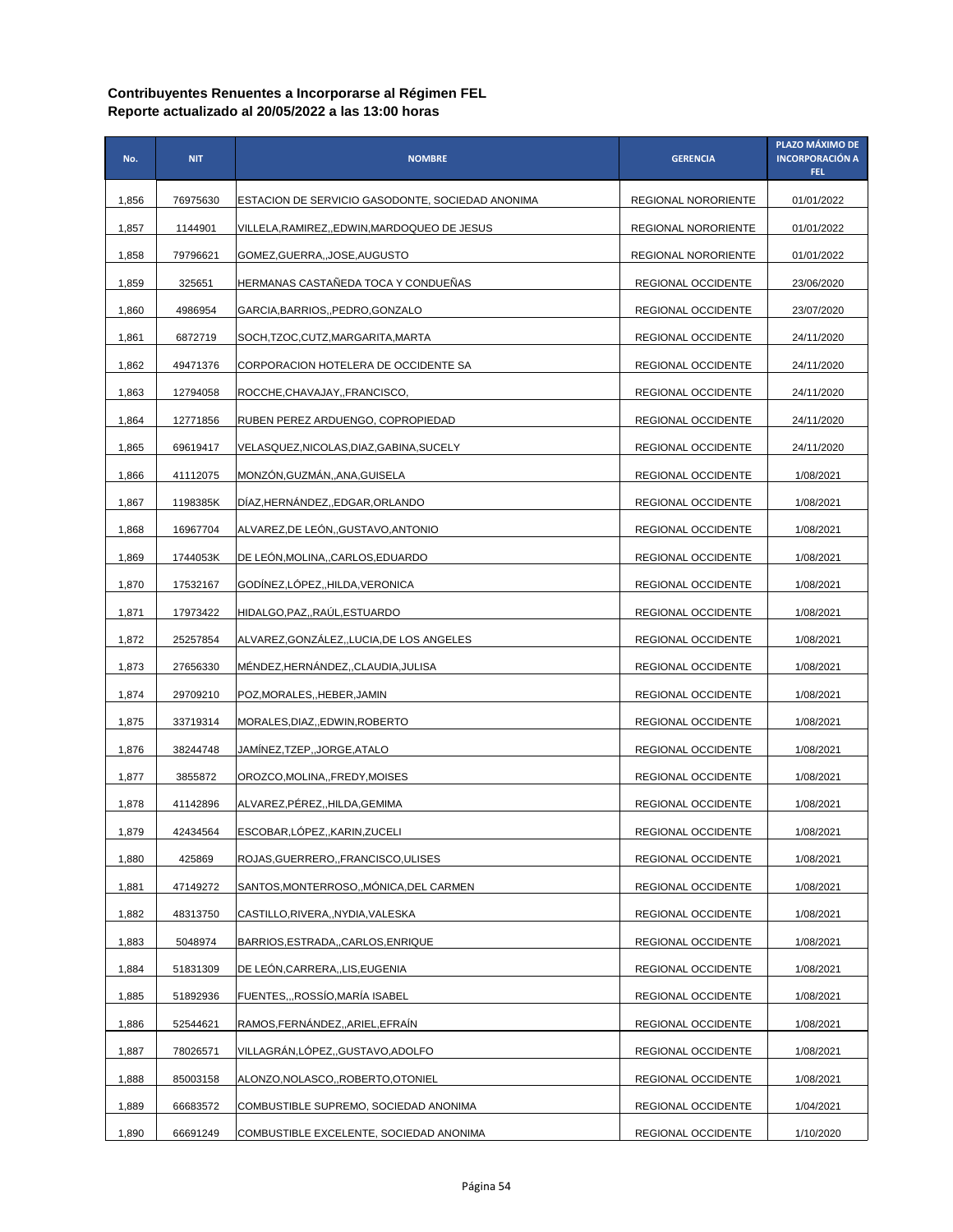| No.   | <b>NIT</b> | <b>NOMBRE</b>                                           | <b>GERENCIA</b>           | PLAZO MÁXIMO DE<br><b>INCORPORACIÓN A</b><br>FEL. |
|-------|------------|---------------------------------------------------------|---------------------------|---------------------------------------------------|
| 1,891 | 81767579   | COMERCIAL VELASQUEZ, SOCIEDAD ANONIMA                   | REGIONAL OCCIDENTE        | 1/11/2020                                         |
| 1,892 | 16150287   | LOPEZ,GUILLEN,,HANZ,GIOVANNI                            | REGIONAL OCCIDENTE        | 23/06/2020                                        |
| 1,893 | 34647422   | XICAY, ARCHILA, , ERICK, RIGOBERTO                      | REGIONAL OCCIDENTE        | 23/07/2020                                        |
| 1,894 | 57876835   | FORMULA MOVIL, SOCIEDAD ANONIMA                         | REGIONAL OCCIDENTE        | 23/07/2020                                        |
| 1,895 | 834955     | ALMENGOR, ALVAREZ, , WALTER,                            | REGIONAL OCCIDENTE        | 1/01/2021                                         |
| 1,896 | 28961730   | DOMINGO,BAMACA,,OVIDIO,JOEL                             | REGIONAL OCCIDENTE        | 23/09/2020                                        |
| 1,897 | 66683270   | COMBUSTIBLE OPTIMO, SOCIEDAD ANONIMA                    | REGIONAL OCCIDENTE        | 24/11/2020                                        |
| 1,898 | 69813280   | PEREZ,,,FULVIA,PATRICIA                                 | REGIONAL OCCIDENTE        | 23/07/2020                                        |
| 1,899 | 29046637   | LOPEZ, GABRIEL, , MARGARITO,                            | REGIONAL OCCIDENTE        | 23/10/2020                                        |
| 1,900 | 7817053    | CHAMPET, RIOS, , NERY, ORLANDO                          | REGIONAL OCCIDENTE        | 1/12/2020                                         |
| 1,901 | 81755228   | PATMI, SOCIEDAD ANONIMA                                 | REGIONAL OCCIDENTE        | 1/01/2021                                         |
| 1,902 | 2142570    | CITALAN, SACALXOT, , FAUSTINO,                          | REGIONAL OCCIDENTE        | 1/12/2020                                         |
| 1,903 | 94061890   | ESPECTACULOS LAEISZ, SOCIEDAD ANONIMA                   | REGIONAL OCCIDENTE        | 1/12/2020                                         |
| 1,904 | 40770605   | JUAN GUIT TUIS                                          | REGIONAL OCCIDENTE        | 1/05/2021                                         |
| 1,905 | 62362054   | GONZALO AMBROSIO NAVARRO                                | REGIONAL OCCIDENTE        | 1/05/2021                                         |
| 1,906 | 6422160    | EVA ALEIDA MENDEZ GIRON DE MENDEZ                       | REGIONAL OCCIDENTE        | 1/05/2021                                         |
| 1,907 | 31283675   | RUDY ROCAEL GONZALES MACARIO                            | REGIONAL OCCIDENTE        | 1/05/2021                                         |
| 1,908 | 21073562   | PEDRO ALBERTO LETONA GOMEZ                              | REGIONAL OCCIDENTE        | 1/05/2021                                         |
| 1,909 | 36634654   | DARWIN LIBNI JUAREZ MONZON                              | REGIONAL OCCIDENTE        | 1/05/2021                                         |
| 1,910 | 8376557    | JULIAN JACINTO ARGUETA CIFUENTES                        | REGIONAL OCCIDENTE        | 1/05/2021                                         |
| 1,911 | 54820596   | DIEGO MENDEZ SOC                                        | REGIONAL OCCIDENTE        | 1/05/2021                                         |
| 1,912 | 41314441   | MARVIN JERARDIN RODAS DIAZ                              | REGIONAL OCCIDENTE        | 1/05/2021                                         |
| 1,913 | 78702445   | IMPORTADORA Y EXPORTADORA DANIELITO, SA                 | <b>REGIONAL OCCIDENTE</b> | 1/05/2021                                         |
| 1,914 | 71883614   | MIGUELINA MACARIO PAXTOR                                | REGIONAL OCCIDENTE        | 1/05/2021                                         |
| 1,915 | 33927316   | MENFIL WANERGER RAMOS LOPEZ                             | REGIONAL OCCIDENTE        | 1/05/2021                                         |
| 1,916 | 4924665    | CESAR AUGUSTO PÉREZ Y PÉREZ                             | REGIONAL OCCIDENTE        | 1/05/2021                                         |
| 1,917 | 49241001   | HAMILTON FIDENCIO MOTA VALDEZ                           | REGIONAL OCCIDENTE        | 1/05/2021                                         |
| 1,918 | 93933010   | MARIA CARMEN QUIEJU RAMIREZ DE RAMIREZ                  | REGIONAL OCCIDENTE        | 1/05/2021                                         |
| 1,919 | 47658258   | ANACETO MEJIA SUCUQUI                                   | REGIONAL OCCIDENTE        | 1/05/2021                                         |
| 1,920 | 2719163K   | ANGEL JOSÉ ALVARADO RODAS                               | REGIONAL OCCIDENTE        | 1/05/2021                                         |
| 1,921 | 12106143   | OTONIEL APARICIO MARTINEZ RECINOS                       | REGIONAL OCCIDENTE        | 1/05/2021                                         |
| 1,922 | 2239270K   | MAXIMILIANO PUAC REYES                                  | REGIONAL OCCIDENTE        | 1/05/2021                                         |
| 1,923 | 4234154    | RAFAEL AGUSTIN VASQUEZ                                  | REGIONAL OCCIDENTE        | 1/05/2021                                         |
| 1,924 | 10018409   | LILIANA AIDE DE LEON OROZCO                             | REGIONAL OCCIDENTE        | 1/05/2021                                         |
| 1,925 | 2415879    | REGINALDO RODRIGUEZ ARTURO / ARTURO REGINALDO RODRIGUEZ | REGIONAL OCCIDENTE        | 1/05/2021                                         |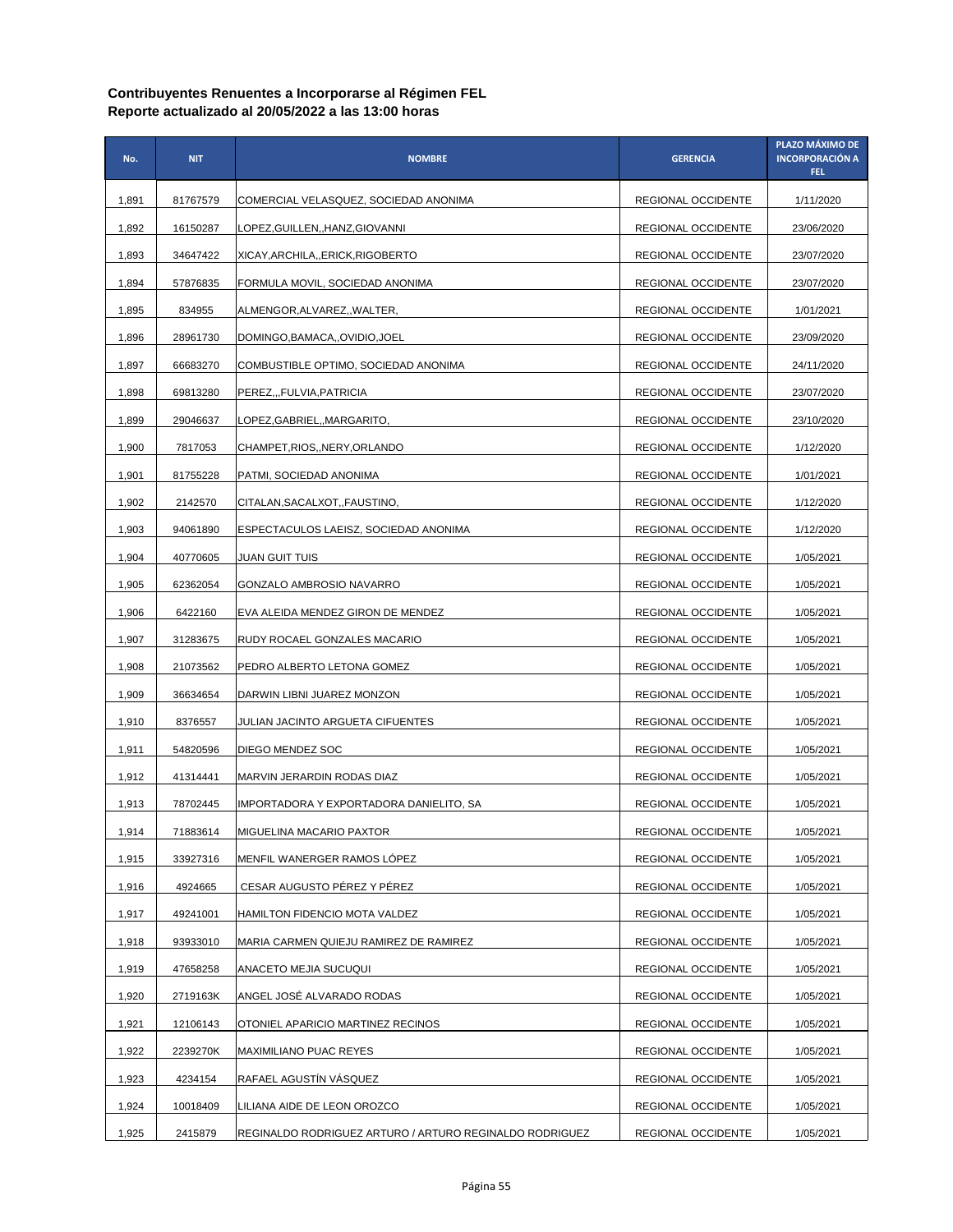| No.   | <b>NIT</b> | <b>NOMBRE</b>                                                                                          | <b>GERENCIA</b>                          | PLAZO MÁXIMO DE<br><b>INCORPORACIÓN A</b><br>FEL. |
|-------|------------|--------------------------------------------------------------------------------------------------------|------------------------------------------|---------------------------------------------------|
| 1,926 | 7585861    | FRANCISCO RIGOBERTO GIRON OCHOA                                                                        | <b>REGIONAL OCCIDENTE</b>                | 1/05/2021                                         |
| 1,927 | 33115427   | HUEHUETENANGO Y MUNICIPIOS DE LOS DEPARTAMENTOS DE<br><b>GUATEMALA</b>                                 | <b>REGIONAL OCCIDENTE</b>                | 1/05/2021                                         |
| 1,928 | 723998K    | FAVIO ROBERTO HERNANDEZ VALDEZ                                                                         | REGIONAL OCCIDENTE                       | 1/05/2021                                         |
| 1,929 | 85452556   | CONEXIONES TERRESTRES, SOCIEDAD ANONIMA                                                                | REGIONAL OCCIDENTE                       | 1/05/2021                                         |
| 1,930 | 38862182   | FLORINDO ELICERIO REYES REYES                                                                          | REGIONAL OCCIDENTE                       | 1/05/2021                                         |
| 1,931 | 980563K    | GERONIMO EMILIANO CARDONA VASQUEZ                                                                      | REGIONAL OCCIDENTE                       | 1/05/2021                                         |
| 1,932 | 4241045    | EMPRESA ELECTRICA MUNICIPAL DE HUEHUETENANGO                                                           | REGIONAL OCCIDENTE                       | 1/10/2021                                         |
| 1,933 | 15225259   | TORRES, TUM, FRANCISCO, ISAIAS                                                                         | REGIONAL OCCIDENTE                       | 1/10/2021                                         |
| 1,934 | 1766562    | MUNICIPALIDAD DE SAN MARCOS, DEPARTAMENTO DE SAN MARCOS                                                | REGIONAL OCCIDENTE                       | 1/10/2021                                         |
| 1,935 | 32894015   | JUAREZ,CALEL,,CARLOS,ANTONIO                                                                           | REGIONAL OCCIDENTE                       | 1/10/2021                                         |
| 1,936 | 93794363   | RELOP, SOCIEDAD ANONIMA                                                                                | <b>REGIONAL OCCIDENTE</b>                | 1/10/2021                                         |
| 1,937 | 101381476  | LARIOS, MERIDA, , KARLA, ADALI                                                                         | REGIONAL OCCIDENTE                       | 1/10/2021                                         |
| 1,938 | 99453150   | BARTOLO, FRANCISCO,, YEYMI, PAOLA                                                                      | REGIONAL OCCIDENTE                       | 1/10/2021                                         |
| 1,939 | 7009798    | BARTOLON, VASQUEZ,, ROMEO, BONIFILIO                                                                   | REGIONAL OCCIDENTE                       | 1/10/2021                                         |
| 1,940 | 2710315    | GRAMAJO,DE LEON,,NAHUM,WOSBELI                                                                         | <b>REGIONAL OCCIDENTE</b>                | 1/10/2021                                         |
| 1,941 | 95834427   | DÍAZ, JUÁREZ, DÁMASO,                                                                                  | REGIONAL OCCIDENTE                       | 1/10/2021                                         |
| 1,942 | 2710331    | FRANCISCO RODRIGO, GIRON MAZARIEGOS                                                                    | REGIONAL OCCIDENTE                       | 1/11/2021                                         |
| 1,943 | 100812201  | COOPERATIVA INTEGRAL DE PRODUCCION 'NUEVA ESPERANZA'<br>RESPONSABILIDAD LIMITADA                       | REGIONAL OCCIDENTE                       | 1/11/2021                                         |
| 1,944 | 39533727   | COOPERATIVA INTEGRAL DE AHORRO Y CREDITO 'PROGRESO Y<br>DESARROLLO' RESPONSABILIDAD LIMITADA           | REGIONAL OCCIDENTE                       | 1/11/2021                                         |
| 1,945 | 63525127   | COOPERATIVA INTEGRAL AGRICOLA UNION CUATRO ESTRELLAS,<br>RESPONSABILIDAD LIMITADA                      | REGIONAL OCCIDENTE                       | 1/11/2021                                         |
| 1,946 | 103034595  | COOPERATIVA INTEGRAL DE AHORRO Y CREDITO 'MUNDO',<br>RESPONSABILIDAD LIMITADA                          | REGIONAL OCCIDENTE                       | 1/11/2021                                         |
| 1,947 | 58049401   | COOPERATIVA INT. AGRIC. CAMPESINOS UNIDOS PARA EL DES.<br>ECOLOGICO MALACATECO', RESPONSABILIDAD LIM.  | REGIONAL OCCIDENTE                       | 1/11/2021                                         |
| 1,948 | 96313633   | COOPERATIVA INTEGRAL AGRICOLA 'CAFICULTORES UNIDOS DEL<br>PUEBLO SIPACAPENSE' RESPONSABILIDAD LIMITADA | REGIONAL OCCIDENTE                       | 1/11/2021                                         |
| 1,949 | 5342910    | COOPERATIVA AGRICOLA INTEGRAL AGUA ESCONDIDA CHICHICASTECA R                                           | REGIONAL OCCIDENTE                       | 1/11/2021                                         |
| 1,950 | 66867266   | COOPERATIVA INTEGRAL AGRICOLA VEGA DEL VOLCAN<br>RESPONSABILIDAD LIMITADA                              | REGIONAL OCCIDENTE                       | 1/11/2021                                         |
| 1,951 | 25299905   | COOPERATIVA INTEGRAL AGRICOLA 'FLOR GUADALUPANA BACUENCE<br>R.L.'                                      | REGIONAL OCCIDENTE                       | 1/11/2021                                         |
| 1,952 | 37243748   | COOPERATIVA INTEGRAL AGRICOLA SAN BERNARDO FLOR DEL NORTE, R.                                          | REGIONAL OCCIDENTE                       | 1/11/2021                                         |
|       |            | COOPERATIVA INTEGRAL AGRICOLA 'SAN JOSE EL AGRICULTOR',<br>RESPONSABILIDAD LIMITADA                    |                                          |                                                   |
| 1,953 | 100802575  | COOPERATIVA INTEGRAL DE CONSUMO 'SAN RAFAEL' RESPONSABILIDAD                                           | REGIONAL OCCIDENTE                       | 1/11/2021                                         |
| 1,954 | 38096692   | LIMITADA<br>COOPERATIVA INTEGRAL DE AHORRO Y CREDITO 'LA EMPRESARIAL'                                  | REGIONAL OCCIDENTE                       | 1/11/2021                                         |
| 1,955 | 39690318   | RESPONSABILIDAD LIMITADA<br>COOPERATIVA INTEGRAL AGRÍCOLA 'DESPERTAR' RESPONSABILIDAD                  | REGIONAL OCCIDENTE                       | 1/11/2021                                         |
| 1,956 | 105659126  | LIMITADA<br>COOPERATIVA INTEGRAL DE PRODUCCION 'UNIDOS PARA SERVIR'                                    | REGIONAL OCCIDENTE                       | 1/11/2021                                         |
| 1,957 | 62879839   | RESPONSABILIDAD LIMITADA<br>COOPERATIVA INTEGRAL AGRICOLA IGUALDAD RESPONSABILIDAD                     | REGIONAL OCCIDENTE                       | 1/11/2021                                         |
| 1,958 | 64947009   | LIMITADA<br>COOPERATIVA INTEGRAL AGRICOLA LLANURAS DEL TACANA                                          | REGIONAL OCCIDENTE                       | 1/12/2021                                         |
| 1,959 | 72226986   | RESPONSABILIDAD LMITADA<br>COOPERATIVA INTEGRAL DE AHORRO Y CREDITO 'ESFUERZO UNIDO'                   | REGIONAL OCCIDENTE<br>REGIONAL OCCIDENTE | 1/11/2021<br>1/11/2021                            |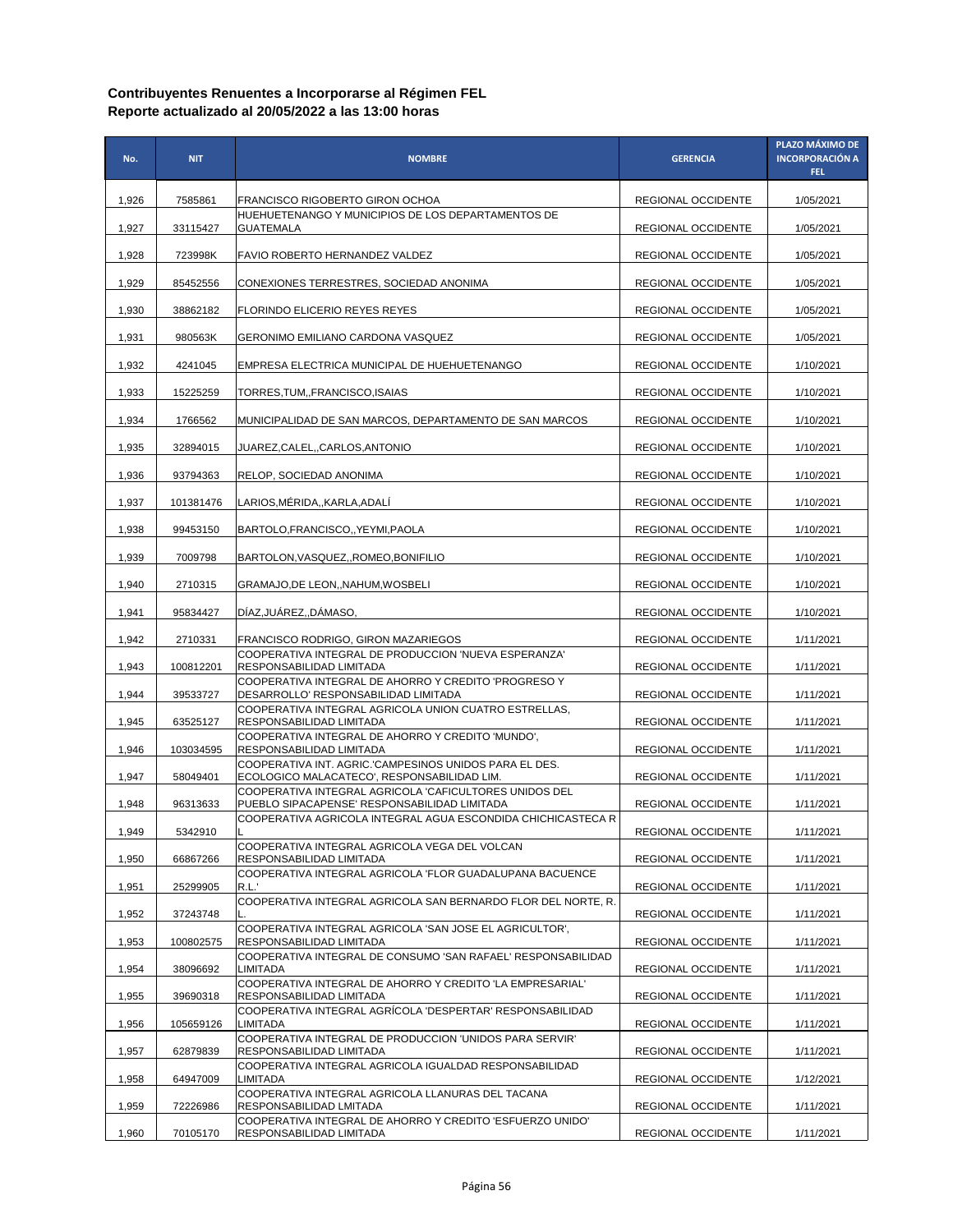| No.   | <b>NIT</b> | <b>NOMBRE</b>                                                                                                | <b>GERENCIA</b>    | PLAZO MÁXIMO DE<br><b>INCORPORACIÓN A</b><br>FEL. |
|-------|------------|--------------------------------------------------------------------------------------------------------------|--------------------|---------------------------------------------------|
| 1,961 | 92568971   | COOPERATIVA INTEGRAL DE AHORRO Y CREDITO 'EL TESORO DE ORO'<br>RESPONSABILIDAD LIMITADA                      | REGIONAL OCCIDENTE | 1/11/2021                                         |
| 1,962 | 24991082   | COOPERATIVA INTEGRAL DE AHORRO Y CREDITO 'FLOR MASHEÑA' R.L.                                                 | REGIONAL OCCIDENTE | 1/11/2021                                         |
| 1,963 | 66886996   | COOPERATIVA INTEGRAL DE AHORRO Y CREDITO 'LA EMBOSCADA'.<br>REPONSABILIDAD LIMITADA                          | REGIONAL OCCIDENTE | 1/11/2021                                         |
| 1,964 | 97927643   | COOPERATIVA INTEGRAL AGRICOLA 'CORRAL GRANDE'<br>RESPONSABILIDAD LIMITADA                                    | REGIONAL OCCIDENTE | 1/11/2021                                         |
| 1,965 | 3929892    | COOPERATIVA INTEGRAL AGRICOLA 'UNION FRONTERA TACANA',<br>RESPONSABILIDAD LIMITADA                           | REGIONAL OCCIDENTE | 1/11/2021                                         |
| 1,966 | 105064955  | COOPERATIVA INTEGRAL DE SERVICIOS ESPECIALES DE ECO TURISMO<br>'K'UXYA', RESPONSABILIDAD LIMITADA            | REGIONAL OCCIDENTE | 1/11/2021                                         |
| 1,967 | 56797117   | COOPERATIVA INTEGRAL DE AHORRO Y CREDITO 'LA COMUNIDAD'<br>RESPONSABILIDAD LIMITADA                          | REGIONAL OCCIDENTE | 1/11/2021                                         |
| 1,968 | 5602009    | COOPERATIVA DE CONSUMO INTEGRAL KAMOLOKI AJSAMAJELAA, R. L.                                                  | REGIONAL OCCIDENTE | 1/11/2021                                         |
| 1,969 | 28927486   | COOPERATIVA INTEGRAL DE TRANSPORTE COLECTIVO 'DE LOS ALTOS',<br>RESPONSABILIDAD LIMITADA                     | REGIONAL OCCIDENTE | 1/11/2021                                         |
| 1,970 | 71682589   | COOPERATIVA INTEGRAL DE AHORRO Y CREDITO CUATRO VIENTOS<br>RESPONSABILIDAD LIMITADA                          | REGIONAL OCCIDENTE | 1/11/2021                                         |
|       |            |                                                                                                              |                    |                                                   |
| 1,971 | 27945650   | COOPERATIVA AGRICOLA INTEGRAL SELVA REINA, R.L.<br>COOPERATIVA INTEGRAL DE AHORRO Y CREDITO 'SANTA CRUZ PARA | REGIONAL OCCIDENTE | 1/11/2021                                         |
| 1,972 | 100483399  | TODOS' RESPONSABILIDAD LIMITADA<br>COOPERATIVA INTEGRAL DE AHORRO Y CREDITO ALFA                             | REGIONAL OCCIDENTE | 1/11/2021                                         |
| 1,973 | 55875882   | RESPONSABILIDAD LIMITADA                                                                                     | REGIONAL OCCIDENTE | 1/11/2021                                         |
| 1,974 | 5961297    | COOPERATIVA INTEGRAL DE VIVIENDA ESFUERZO CAMINERO<br>RESPONSABILIDAD LIMITADA                               | REGIONAL OCCIDENTE | 1/11/2021                                         |
| 1,975 | 40329755   | COOPERATIVA INTEGRAL AGRICOLA DEL OCCIDENTE RESPONSABILIDAD<br><b>LIMITADA</b>                               | REGIONAL OCCIDENTE | 1/11/2021                                         |
| 1,976 | 50232940   | COOPERATIVA INTEGRAL DE AHORRO Y CREDITO 'PIE DE LA CUESTA'<br>RESPONSABILIDAD LIMITADA                      | REGIONAL OCCIDENTE | 1/11/2021                                         |
| 1,977 | 57716285   | COOPERATIVA INTEGRAL DE COMERCIALIZACION 'TEJIDOS COTZAL'<br>RESPONSABILIDAD LIMITADA                        | REGIONAL OCCIDENTE | 1/11/2021                                         |
| 1,978 | 3929914    | COOPERATIVA INTEGRAL AGRICOLA 'UNION Y PROGRESO SAN PABLO<br>TACANA' R.L.                                    | REGIONAL OCCIDENTE | 1/11/2021                                         |
| 1,979 | 18110266   | COOPERATIVA INTEGRAL AGRICOLA NUEVA AMERICA, R.L.                                                            | REGIONAL OCCIDENTE | 1/11/2021                                         |
| 1,980 | 5255023    | COOPERATIVA INTEGRAL DE CONSUMO LA RESURECCION,<br>RESPONSABILIDAD LIMITADA                                  | REGIONAL OCCIDENTE | 1/11/2021                                         |
| 1,981 | 625585K    | COOPERATIVA INTEGRAL AGRICOLA CUILCO R.L.                                                                    | REGIONAL OCCIDENTE | 1/11/2021                                         |
| 1,982 | 48481394   | COOPERATIVA INTEGRAL DE AHORRO Y CREDITO TACANA R.L.                                                         | REGIONAL OCCIDENTE | 1/11/2021                                         |
| 1,983 | 76098672   | COOPERATIVA INTEGRAL DE AHORRO Y CREDITO 'CHUAXAJIL RURAL'<br>RESPONSABILIDAD LIMITADA                       | REGIONAL OCCIDENTE | 1/11/2021                                         |
| 1,984 | 67201474   | COOPERATIVA INTEGRAL DE AHORRO Y CREDITO 'EL FUTURO' R.L.                                                    | REGIONAL OCCIDENTE | 1/11/2021                                         |
| 1,985 | 62143255   | COOPERATIVA INTEGRAL DE AHORRO Y CREDITO 'FEMENINA DE AYUTLA'<br>RESPONSABILIDAD LIMITADA                    | REGIONAL OCCIDENTE | 1/11/2021                                         |
| 1,986 | 93934327   | COOPERATIVA INTEGRAL DE CONSUMO 'LA FUENTE' RESPONSABILIDAD<br><b>LIMITADA</b>                               | REGIONAL OCCIDENTE | 1/11/2021                                         |
| 1,987 | 102915970  | COOPERATIVA INTEGRAL AGRICOLA 'FLOR DEL CAFE NOJOYA',<br>RESPONSABILIDAD LIMITADA                            | REGIONAL OCCIDENTE | 1/11/2021                                         |
| 1,988 | 81326912   | COOPERATIVA INTEGRAL DE AHORRO Y CREDITO 'DESARROLLO<br>EMPRESARIAL DEL LAGO' RESPONSABILIDAD LIMITADA,      | REGIONAL OCCIDENTE | 1/11/2021                                         |
| 1,989 | 8186502    | COOPERATIVA INTEGRAL DE AHORRO Y CREDITO XE-IXTAMAYAC,<br>RESPONSABILIDAD LIMITADA                           | REGIONAL OCCIDENTE | 1/11/2021                                         |
| 1,990 | 108294676  | COOPERATIVA INTEGRAL DE AHORRO Y CRÉDITO SOLUCIONE,<br>RESPONSABILIDAD LIMITADA                              | REGIONAL OCCIDENTE | 1/11/2021                                         |
| 1,991 | 108455319  | COOPERATIVA INTEGRAL DE AHORRO Y CREDITO QUETZAL<br>RESPONSABILIDAD LIMITADA                                 | REGIONAL OCCIDENTE | 1/11/2021                                         |
| 1,992 | 107360462  | COOPERATIVA INTEGRAL DE COMERCIALIZACIÓN SANULÁ,<br>RESPONSABILIDAD LIMITADA                                 | REGIONAL OCCIDENTE | 1/11/2021                                         |
| 1,993 | 109951077  | COOPERATIVA INTEGRAL DE AHORRO Y CREDITO EMPRENDEDORES<br>RESPONSABILIDAD LIMITADA                           | REGIONAL OCCIDENTE | 1/11/2021                                         |
| 1,994 | 110018893  | COOPERATIVA INTEGRAL DE AHORRO Y CREDITO EMPRENDEDORES DEL<br>ALTIPLANO, RESPONSABILIDAD LIMITADA.           | REGIONAL OCCIDENTE | 1/11/2021                                         |
| 1,995 | 110053001  | COOPERATIVA INTEGRAL DE AHORRO Y CREDITO LOS EMPRENDEDORES,<br>RESPONSABILIDAD LIMITADA                      | REGIONAL OCCIDENTE | 1/11/2021                                         |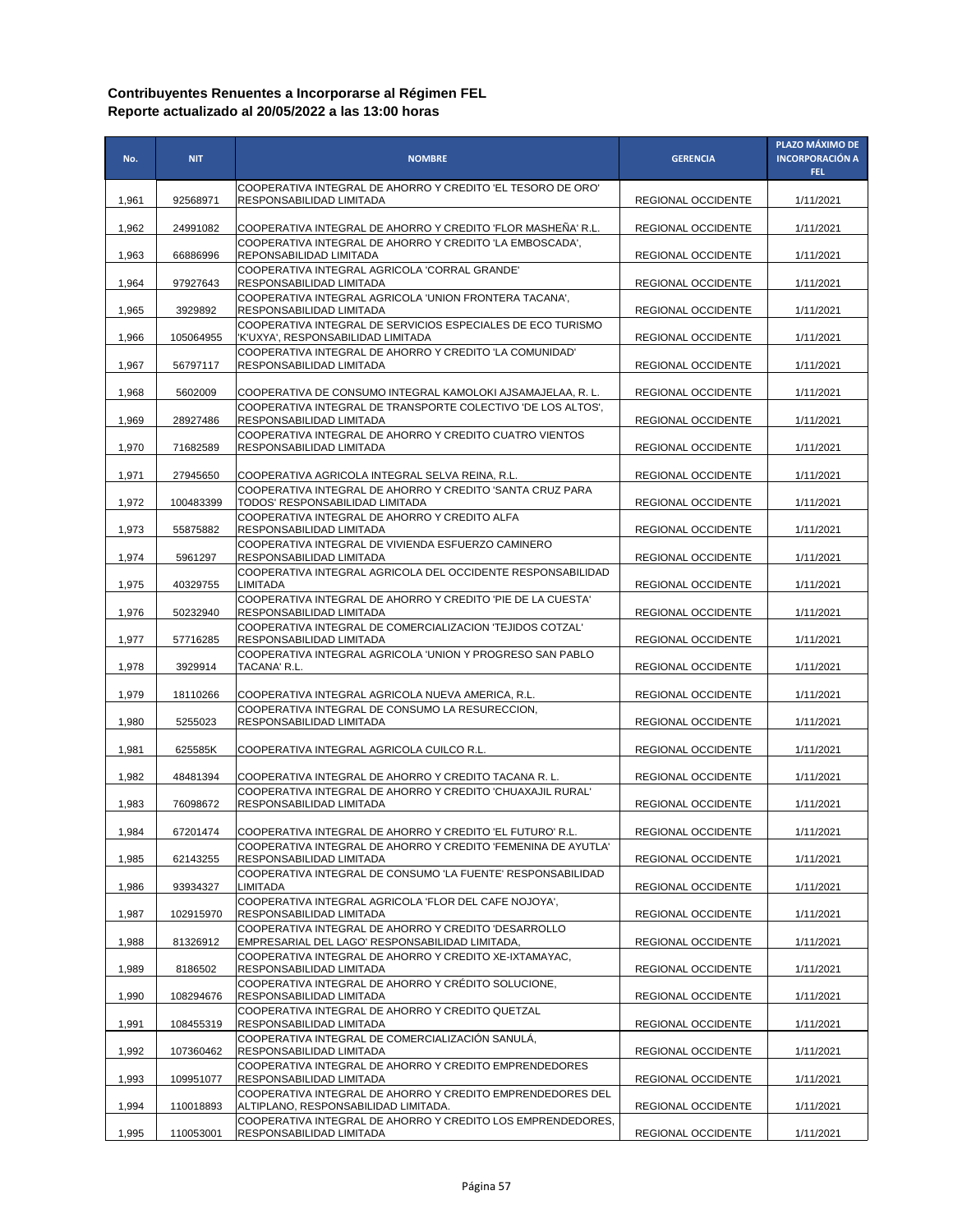| No.   | <b>NIT</b> | <b>NOMBRE</b>                                                                         | <b>GERENCIA</b>           | PLAZO MÁXIMO DE<br><b>INCORPORACIÓN A</b><br>FEL. |
|-------|------------|---------------------------------------------------------------------------------------|---------------------------|---------------------------------------------------|
| 1,996 | 72092041   | WORLD MARKET ENTERPRISES, SOCIEDAD ANONIMA                                            | <b>REGIONAL OCCIDENTE</b> | 1/12/2021                                         |
| 1,997 | 29624789   | PRODHUTEX, SOCIEDAD ANONIMA                                                           | <b>REGIONAL OCCIDENTE</b> | 1/12/2021                                         |
| 1,998 | 54182549   | EXPORTAHEVEA, SOCIEDAD ANONIMA                                                        | <b>REGIONAL OCCIDENTE</b> | 1/12/2021                                         |
| 1,999 | 6480098    | TZUL,TZUL,,FRANCISCO,DOMINGO                                                          | REGIONAL OCCIDENTE        | 1/12/2021                                         |
| 2,000 | 4696034    | GARCIA,FUNES,,DANIEL,EDUARDO                                                          | REGIONAL OCCIDENTE        | 1/12/2021                                         |
| 2,001 | 9870237    | OROZCO,OROZCO,,ROBIN,RODRIGO                                                          | <b>REGIONAL OCCIDENTE</b> | 1/12/2021                                         |
| 2,002 | 104499095  | GUOMIN GUATEMALA, SOCIEDAD ANONIMA                                                    | <b>REGIONAL OCCIDENTE</b> | 01/01/2022                                        |
| 2,003 | 5552125    | COOPERATIVA INTEGRAL DE AHORRO Y CREDITO "31 DE JULIO"<br>RESPONSABILIDAD LIMITADA    | REGIONAL OCCIDENTE        | 01/01/2022                                        |
| 2,004 | 101131801  | INVERSIONES RUPEN, SOCIEDAD ANONIMA                                                   | REGIONAL OCCIDENTE        | 01/01/2022                                        |
| 2,005 | 40208044   | ROBLERO, ROBLERO, , FREDY, RODERICO                                                   | REGIONAL OCCIDENTE        | 01/01/2022                                        |
| 2,006 | 33936749   | VICENTE, VICENTE, ISAIAS, FEDERICO                                                    | REGIONAL OCCIDENTE        | 01/01/2022                                        |
| 2,007 | 1637495    | LUNA, URIZAR, , ALEJANDRO,                                                            | REGIONAL OCCIDENTE        | 01/01/2022                                        |
| 2,008 | 98227270   | MICAELA CRISTINA COJ COJ, ANTONIO VICENTE TZEP TAHAY                                  | REGIONAL OCCIDENTE        | 01/01/2022                                        |
| 2,009 | 80103081   | BARRENO, NORATO, , JESUS, CRISTIAN FABRICIO                                           | REGIONAL OCCIDENTE        | 01/01/2022                                        |
| 2,010 | 7427298    | LOPEZ,GRAMAJO,,ANGEL,ISRAEL                                                           | <b>REGIONAL OCCIDENTE</b> | 01/01/2022                                        |
| 2,011 | 66093783   | AGROTAJUMULCO, SOCIEDAD ANONIMA                                                       | REGIONAL OCCIDENTE        | 01/01/2022                                        |
| 2,012 | 101128878  | SHUNTAI INDUSTRY, SOCIEDAD ANONIMA                                                    | REGIONAL OCCIDENTE        | 01/01/2022                                        |
| 2,013 | 5814529    | YAX,SAPON,,SANTOS,MACARIO                                                             | REGIONAL OCCIDENTE        | 01/01/2022                                        |
| 2,014 | 13283057   | VASQUEZ,PUAC,,ISAAC,PEDRO                                                             | REGIONAL OCCIDENTE        | 01/01/2022                                        |
| 2,015 | 36517224   | VASQUEZ,BATZ,,ALIDA,CATARINA                                                          | REGIONAL OCCIDENTE        | 01/01/2022                                        |
| 2,016 | 6721397    | VILLATORO, VILLATORO,, SENON, ROBERTO                                                 | REGIONAL OCCIDENTE        | 01/01/2022                                        |
| 2,017 | 86473743   | ANACLETO DIEGO CAÑO, OTELLO CELESTINO SIMON DIEGO, HECTOR<br><b>TOMAS DIEGO DIEGO</b> | <b>REGIONAL OCCIDENTE</b> | 01/01/2022                                        |
| 2,018 | 47607920   | GRUPO SOVAL, SOCIEDAD ANONIMA                                                         | <b>REGIONAL OCCIDENTE</b> | 01/01/2022                                        |
| 2,019 | 91439574   | CONSTRUCTORA RABA SOCIEDAD ANONIMA                                                    | REGIONAL OCCIDENTE        | 01/01/2022                                        |
| 2,020 | 8101884    | GONZALEZ, MATUL, , PASCUAL,                                                           | REGIONAL OCCIDENTE        | 01/01/2022                                        |
| 2,021 | 55168574   | SANTOS, DIAZ,, WILMER, JOSELITO                                                       | REGIONAL OCCIDENTE        | 01/01/2022                                        |
| 2,022 | 5784425    | GOMEZ, SUTUC, HUMBERTO,                                                               | REGIONAL OCCIDENTE        | 01/01/2022                                        |
| 2,023 | 6753434    | LOPEZ, RUIZ, , EUGENIO, ALBERTO                                                       | REGIONAL OCCIDENTE        | 01/01/2022                                        |
| 2,024 | 26660520   | ARRIAGA, ESCOBAR, AGUILAR, EVERILDA, GRACIELA                                         | <b>REGIONAL SUR</b>       | 23/06/2020                                        |
| 2,025 | 66978270   | CORPORACION AGROPECUARIA HERMO, SOCIEDAD ANONIMA                                      | <b>REGIONAL SUR</b>       | 23/07/2020                                        |
| 2,026 | 92503586   | IMPORTADORA Y EXPORTADORA DE GRUAS LOS VOLCANES, SOCIEDAD<br><b>ANONIMA</b>           | <b>REGIONAL SUR</b>       | 23/07/2020                                        |
| 2,027 | 28755359   | DISTRIBUIDORA Y COMERCIALIZADORA ELITE, SOCIEDAD ANONIMA                              | <b>REGIONAL SUR</b>       | 23/09/2020                                        |
| 2,028 | 83237690   | SECOMTIC SOCIEDAD ANONIMA                                                             | <b>REGIONAL SUR</b>       | 24/11/2020                                        |
| 2,029 | 82488800   | JUAREZ,DUARTE,,LONDY,FABIOLA                                                          | <b>REGIONAL SUR</b>       | 1/12/2020                                         |
| 2,030 | 1073974    | LEON, PEDROZA, , JUAN, RENE                                                           | <b>REGIONAL SUR</b>       | 9/12/2020                                         |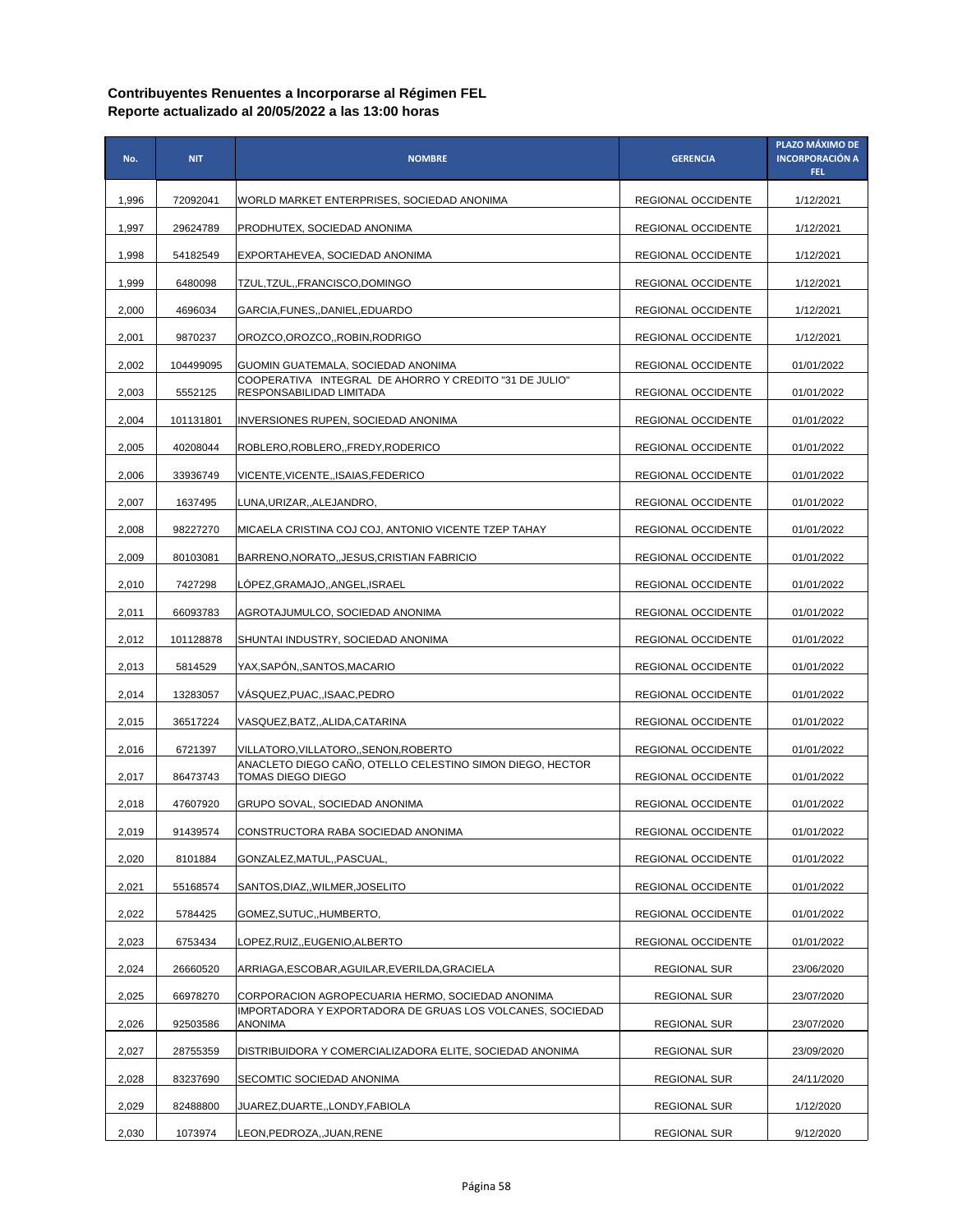| No.   | <b>NIT</b> | <b>NOMBRE</b>                                                                  | <b>GERENCIA</b>     | PLAZO MÁXIMO DE<br><b>INCORPORACIÓN A</b><br>FEL. |
|-------|------------|--------------------------------------------------------------------------------|---------------------|---------------------------------------------------|
| 2,031 | 39490955   | BON, MUNOZ, MOREIRA, LILI, MARINA                                              | <b>REGIONAL SUR</b> | 1/12/2020                                         |
| 2,032 | 250821     | ANDRADE, ORANTES MORTUAL, , JULIO, GUILLERMO                                   | <b>REGIONAL SUR</b> | 1/01/2021                                         |
| 2,033 | 6274595    | SERVICIOS DE ADMINISTRACION DE RECURSOS, SOCIEDAD ANONIMA                      | <b>REGIONAL SUR</b> | 1/07/2021                                         |
| 2,034 | 31797814   | GOMEZ, GOMEZ, , CRISTIAN, DAVIS                                                | <b>REGIONAL SUR</b> | 1/07/2021                                         |
| 2,035 | 63708434   | AGRICOLA LAS CONCHITAS, SOCIEDAD ANONIMA                                       | <b>REGIONAL SUR</b> | 1/07/2021                                         |
| 2,036 | 84326026   | RABINAL, UN,, LUIS, EDUARDO                                                    | <b>REGIONAL SUR</b> | 1/07/2021                                         |
| 2,037 | 105310638  | PROMOTORES DE INVERSIONES Y SERVICIOS CORPORATIVOS, SOCIEDAD<br><b>ANONIMA</b> | <b>REGIONAL SUR</b> | 1/07/2021                                         |
| 2,038 | 3512258    | RIOS, GORDILLO,, JUAN, CARLOS                                                  | <b>REGIONAL SUR</b> | 1/07/2021                                         |
| 2,039 | 38080567   | MARROQUIN,LOPEZ,,ERICKA,MAGALY                                                 | <b>REGIONAL SUR</b> | 1/07/2021                                         |
| 2,040 | 265128     | MONTENEGRO,CASTELLANOS,,CARLOS,                                                | <b>REGIONAL SUR</b> | 23/06/2020                                        |
| 2,041 | 17062276   | PINTO, CHAVARRIA, , LUDWIN, ROLANDO                                            | <b>REGIONAL SUR</b> | 23/06/2020                                        |
| 2,042 | 59803452   | MOTA, SOLANO, , FRANCISCA, MARCELA                                             | <b>REGIONAL SUR</b> | 23/06/2020                                        |
| 2,043 | 61324809   | ACTIVIDADES LOGISTICAS SOCIEDAD ANONIMA                                        | <b>REGIONAL SUR</b> | 23/06/2020                                        |
| 2,044 | 96408383   | GARCIA, SALINAS, RICARDO, ENRIQUE GERARDO                                      | <b>REGIONAL SUR</b> | 23/06/2020                                        |
| 2,045 | 6277136    | ZELADA,MAZARIEGOS,,JORGE,ARMANDO                                               | <b>REGIONAL SUR</b> | 23/07/2020                                        |
| 2,046 | 7627297    | GIRON, MEJIA, , RONALDO,                                                       | <b>REGIONAL SUR</b> | 23/07/2020                                        |
| 2,047 | 1984011K   | CANAHUI,MARROQUIN,,JORGE,                                                      | <b>REGIONAL SUR</b> | 23/07/2020                                        |
| 2,048 | 3634663    | MONTERROSA, CARDONA, , JOSE, ANTONIO                                           | <b>REGIONAL SUR</b> | 23/09/2020                                        |
| 2,049 | 6206034    | KALIF SOCIEDAD ANONIMA                                                         | <b>REGIONAL SUR</b> | 23/10/2020                                        |
| 2,050 | 53993381   | TEXTILES COLOR REAL, SOCIEDAD ANONIMA                                          | <b>REGIONAL SUR</b> | 23/09/2020                                        |
| 2,051 | 80866190   | SABOR DEL MAR, SOCIEDAD ANONIMA                                                | <b>REGIONAL SUR</b> | 23/09/2020                                        |
| 2,052 | 62180827   | TELECOMUNICACIONES INTEGRADAS SATELITALES, SOCIEDAD ANONIMA                    | <b>REGIONAL SUR</b> | 23/10/2020                                        |
| 2,053 | 75727919   | PERALTA,CARRERA,,WALTER,JOSUE                                                  | <b>REGIONAL SUR</b> | 23/10/2020                                        |
| 2,054 | 7252218    | SETESA SOCIEDAD ANONIMA                                                        | <b>REGIONAL SUR</b> | 23/10/2020                                        |
| 2,055 | 38756757   | GUARE, MONTERROSO, , MARIO, ALEXANDER                                          | <b>REGIONAL SUR</b> | 23/10/2020                                        |
| 2,056 | 616580K    | CALEL, AJ,, SEBASTIAN,                                                         | <b>REGIONAL SUR</b> | 1/01/2021                                         |
| 2,057 | 73628468   | PROMETALSA SOCIEDAD ANONIMA                                                    | <b>REGIONAL SUR</b> | 23/10/2020                                        |
| 2,058 | 15993787   | VASQUEZ,CACAO,,CARLOS,ENRIQUE                                                  | <b>REGIONAL SUR</b> | 23/10/2020                                        |
| 2,059 | 76124339   | MENENDEZ, DIAZ, BONILLA, ANA, RAQUEL                                           | <b>REGIONAL SUR</b> | 23/10/2020                                        |
| 2,060 | 2406357    | SANTOS, RODAS, , OTO, AMILCAR                                                  | <b>REGIONAL SUR</b> | 24/11/2020                                        |
| 2,061 | 13725742   | GRIJALVA,GONZALEZ,SAZO,GLADYS,GRICELDA                                         | <b>REGIONAL SUR</b> | 24/11/2020                                        |
| 2,062 | 5367344    | INMOBILIARIA CORPORATIVA SOCIEDAD ANONIMA                                      | <b>REGIONAL SUR</b> | 24/11/2020                                        |
| 2,063 | 2726453K   | IC, ORTIZ, EDGAR, ESTUARDO                                                     | <b>REGIONAL SUR</b> | 24/11/2020                                        |
| 2,064 | 5613183    | BARILLAS, MEJIA,, RODOLFO, ANTONIO                                             | <b>REGIONAL SUR</b> | 24/11/2020                                        |
| 2,065 | 25292471   | TOLEDO, ALMENGOR, , ERICK, ESTUARDO                                            | <b>REGIONAL SUR</b> | 24/11/2020                                        |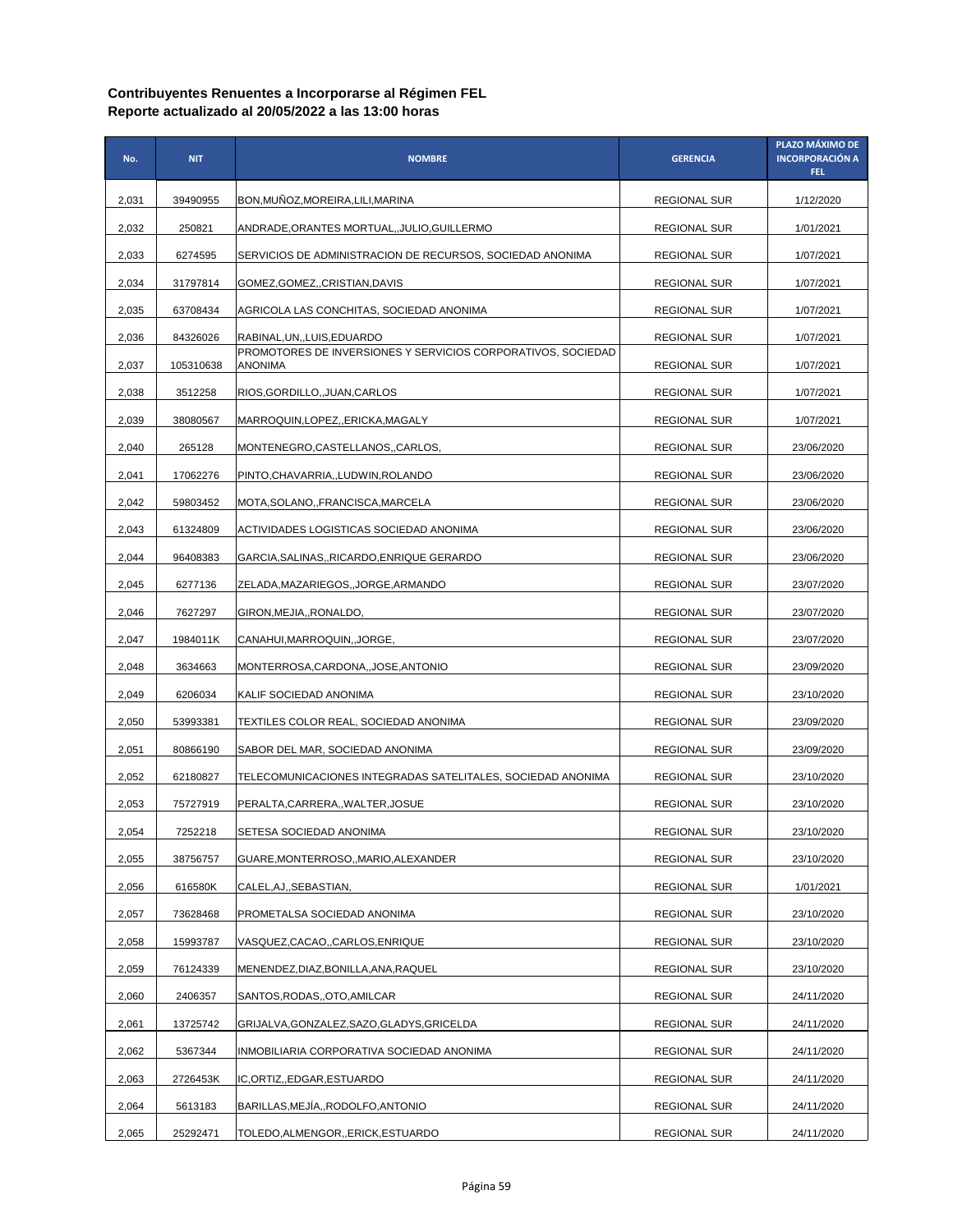| No.   | <b>NIT</b> | <b>NOMBRE</b>                                                                            | <b>GERENCIA</b>     | PLAZO MÁXIMO DE<br><b>INCORPORACIÓN A</b><br>FEL. |
|-------|------------|------------------------------------------------------------------------------------------|---------------------|---------------------------------------------------|
| 2,066 | 29558786   | LOPEZ, CALITO, , AMALIA, PATRICIA                                                        | <b>REGIONAL SUR</b> | 24/11/2020                                        |
| 2,067 | 78232392   | ESTACION DE SERVICIO EL OASIS                                                            | <b>REGIONAL SUR</b> | 1/12/2020                                         |
| 2,068 | 1759841    | IBARRA, MORAN, CIFUENTES, CONCEPCION,                                                    | <b>REGIONAL SUR</b> | 1/12/2020                                         |
| 2,069 | 94304564   | JUAREZ,PADILLA,,CESAR,ROBERTO                                                            | <b>REGIONAL SUR</b> | 1/12/2020                                         |
| 2,070 | 37073397   | PEREZ, VILLATORO, PEREZ, BRENDY, AMARILIS                                                | <b>REGIONAL SUR</b> | 1/12/2020                                         |
| 2,071 | 22853502   | OLLA, ORANTES, , LUIS, EDUARDO                                                           | <b>REGIONAL SUR</b> | 1/12/2020                                         |
| 2,072 | 16673794   | VICTORIA LETICIA DE JESUS ALONZO                                                         | <b>REGIONAL SUR</b> | 1/05/2021                                         |
| 2,073 | 14270846   | ORTÍZ,BARRIOS,ORTÍZ,MARÍA,ISABEL                                                         | <b>REGIONAL SUR</b> | 1/08/2021                                         |
| 2,074 | 35580615   | RAMOS, PAÍZ, JORGE, LEONEL                                                               | <b>REGIONAL SUR</b> | 1/08/2021                                         |
| 2,075 | 43263763   | PEREZ, CIFUENTES, , DINA, ISABEL                                                         | <b>REGIONAL SUR</b> | 1/08/2021                                         |
| 2,076 | 585542K    | CIFUENTES, MALDONADO, , MARIO, OTONIEL                                                   | <b>REGIONAL SUR</b> | 1/08/2021                                         |
| 2,077 | 22853782   | ROSA ADELIA, MAGAÑA PEREZ                                                                | <b>REGIONAL SUR</b> | 1/10/2021                                         |
| 2,078 | 101799144  | CORPORACION DON ROLANDO UNO, SOCIEDAD ANONIMA                                            | <b>REGIONAL SUR</b> | 1/10/2021                                         |
| 2,079 | 84919124   | BARRAZA,LOPEZ,,ELVA,YOLANDA                                                              | <b>REGIONAL SUR</b> | 1/10/2021                                         |
| 2,080 | 37474227   | ARRIAZA,BOLANOS,,GILMA,VERONICA                                                          | <b>REGIONAL SUR</b> | 1/10/2021                                         |
| 2,081 | 17483441   | BONILLA,FERNANDEZ,,JOSE,WALTER                                                           | <b>REGIONAL SUR</b> | 1/10/2021                                         |
| 2,082 | 5794846    | CANCINOS, RAMOS, , ELMER, GIOVANNI                                                       | <b>REGIONAL SUR</b> | 1/10/2021                                         |
| 2,083 | 46590471   | AGUILAR,MENDEZ,,WALTER,RAFAEL                                                            | <b>REGIONAL SUR</b> | 1/10/2021                                         |
| 2,084 | 83584331   | SOSA, GUZMAN, , JOSSELYN, SIOMARA                                                        | <b>REGIONAL SUR</b> | 1/10/2021                                         |
| 2,085 | 75934213   | CASTRILLO,CRUZ,,MODESTO,                                                                 | <b>REGIONAL SUR</b> | 1/10/2021                                         |
| 2,086 | 83229388   | DULCES IDEAS, COPROPIEDAD                                                                | <b>REGIONAL SUR</b> | 1/10/2021                                         |
| 2,087 | 17012457   | COOPERATIVA AGRICOLA INTEGRAL EL TESORO DEL MAR<br>RES'PONSABILIDAD LIMITADA             | <b>REGIONAL SUR</b> | 1/11/2021                                         |
| 2,088 | 69957541   | COOPERATIVA INTEGRAL DE PRODUCCION DE LOS ACUICULTORES<br>ALPHA RESPONSABILIDAD LIMITADA | <b>REGIONAL SUR</b> | 1/11/2021                                         |
| 2,089 | 98958593   | COOPERATIVA INTEGRAL AGRICOLA 'LLANO GRANDE' RESPONSABILIDAD<br>LIMITADA                 | <b>REGIONAL SUR</b> | 1/11/2021                                         |
| 2,090 | 66231469   | COOPERATIVA INTEGRAL DE PRODUCCION LOS OLIVOS DE EL PILAR,<br>RESPONSABILIDAD LIMITADA   | <b>REGIONAL SUR</b> | 1/11/2021                                         |
| 2,091 | 41317572   | COOPERATIVA INTEGRAL AGRICOLA TRAPICHE RESPONSABILIDAD<br>LIMITADA                       | <b>REGIONAL SUR</b> | 1/11/2021                                         |
| 2,092 | 8257906    | COOPERATIVA AGRICOLA INTEGRAL SANTA FE RESPONSABILIDAD<br>LIMITADA                       | <b>REGIONAL SUR</b> | 1/11/2021                                         |
| 2,093 | 7950411    | COOPERATIVA INTEGRAL AGRICOLA NUEVO MEXICO R. L.                                         | <b>REGIONAL SUR</b> | 1/11/2021                                         |
| 2,094 | 68647549   | COOPERATIVA DE PESCA Y SERVICIOS VARIOS 'EL SOL',<br>RESPONSABILIDAD LIMITADA            | <b>REGIONAL SUR</b> | 1/11/2021                                         |
| 2,095 | 4635760    | COOPERATIVA DE PESCADORES Y SERVICIOS VARIOS COPESMAR R L                                | <b>REGIONAL SUR</b> | 1/11/2021                                         |
| 2,096 | 5335035    | COOPERATIVA DE PESCA INTEGRAL LA EXPERIENCIA RESPONSABILIDAD<br>LIMITADA                 | <b>REGIONAL SUR</b> | 1/12/2021                                         |
| 2,097 | 17982472   | COOPERATIVA INTEGRAL DE PESCA DE IZTAPA BONANZA, R.L.                                    | <b>REGIONAL SUR</b> | 1/11/2021                                         |
| 2,098 | 63524058   | COOPERATIVA INTEGRAL DE SERVICIOS ESPECIALES DE TURISMO<br>ENLACE INTERNACIONAL R.L.     | <b>REGIONAL SUR</b> | 1/11/2021                                         |
| 2,099 | 5253381    | COOPERATIVA DE AHORRO Y CREDITO INTEGRAL JALPATAGUA R. L.                                | <b>REGIONAL SUR</b> | 1/11/2021                                         |
| 2,100 | 86467115   | COOPERATIVA INTEGRAL AGRICOLA 'LA VIÑA' RESPONSABILIDAD<br>LIMITADA                      | <b>REGIONAL SUR</b> | 1/11/2021                                         |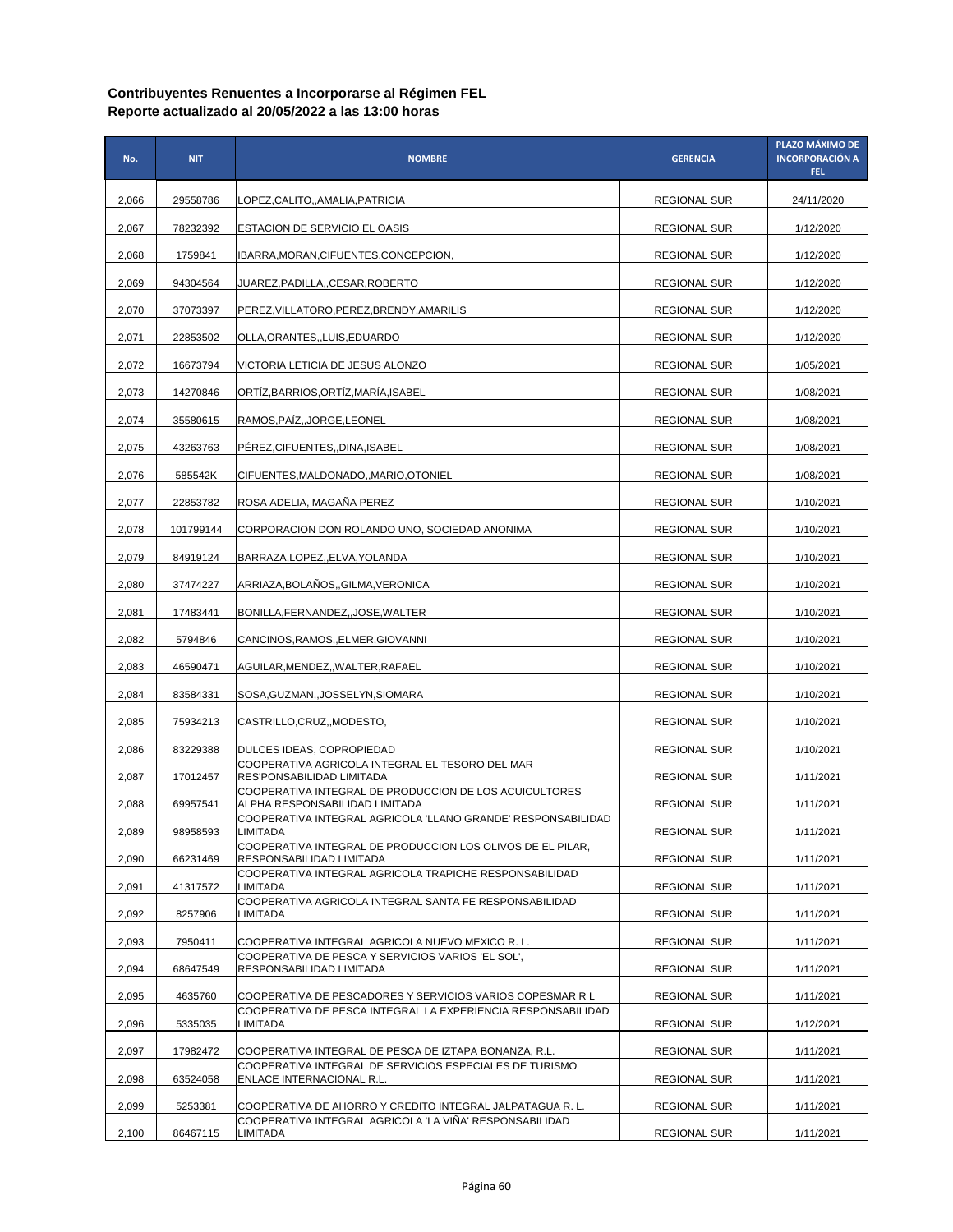| No.   | <b>NIT</b> | <b>NOMBRE</b>                                                                               | <b>GERENCIA</b>                            | <b>PLAZO MÁXIMO DE</b><br><b>INCORPORACIÓN A</b><br>FEL. |
|-------|------------|---------------------------------------------------------------------------------------------|--------------------------------------------|----------------------------------------------------------|
| 2,101 | 1697851K   | COOPERATIVA INTEGRAL DE PESCA, SOLIMAR, REPONSABILIDAD<br>LIMITADA                          | <b>REGIONAL SUR</b>                        | 1/11/2021                                                |
| 2,102 | 5211115    | COOPERATIVA DE VIVIENDA INTEGRAL VIBARNA RESPONSABILIDAD<br>LIMITADA                        | <b>REGIONAL SUR</b>                        | 1/11/2021                                                |
| 2,103 | 17006791   | COOPERATIVA INTEGRAL AGRICOLA PESQUERA ECOMAR R.L.                                          | <b>REGIONAL SUR</b>                        | 1/11/2021                                                |
| 2,104 | 4742079    | COOPERATIVA PESQUERA DE SERVICIOS VARIOS CHAMPERICO R L                                     | <b>REGIONAL SUR</b>                        | 1/11/2021                                                |
| 2,105 | 35305509   | COOPERATIVA INTEGRAL AGRÍCOLA SAN JOSÉ EL ASINTAL,<br>RESPONSABILIDAD LIMITADA              | <b>REGIONAL SUR</b>                        | 1/11/2021                                                |
| 2,106 | 108911217  | COOPERATIVA INTEGRAL DE PRODUCCIÓN UNIÓN AGROPECUARIA<br>NACIONAL, RESPONSABILIDAD LIMITADA | <b>REGIONAL SUR</b>                        | 1/11/2021                                                |
| 2,107 | 110028872  | COOPERATIVA INTEGRAL DE COMERCIALIZACION AGRICULTORES UNIDOS<br>RESPONSABILIDAD LIMITADA    | <b>REGIONAL SUR</b>                        | 1/11/2021                                                |
| 2,108 | 2737761K   | WORLD FAMA, SOCIEDAD ANONIMA                                                                | <b>REGIONAL SUR</b>                        | 1/12/2021                                                |
| 2,109 | 55559557   | EXPORTADORA LA FUENTE, SOCIEDAD ANONIMA                                                     | <b>REGIONAL SUR</b>                        | 1/12/2021                                                |
| 2,110 | 31650724   | TEXWELL, SOCIEDAD ANONIMA                                                                   | <b>REGIONAL SUR</b>                        | 1/12/2021                                                |
| 2,111 | 19711360   | VIVA MUNDO TEXTIL, SOCIEDAD ANONIMA                                                         | <b>REGIONAL SUR</b>                        | 1/12/2021                                                |
| 2,112 | 79605915   | AMERICA CENTRAL THREAD, SOCIEDAD ANONIMA                                                    | <b>REGIONAL SUR</b>                        | 1/12/2021                                                |
|       | 64407616   |                                                                                             |                                            | 1/12/2021                                                |
| 2,113 | 63803240   | CENTRAL GLASS, SOCIEDAD ANONIMA                                                             | <b>REGIONAL SUR</b><br><b>REGIONAL SUR</b> |                                                          |
| 2,114 |            | LEE CHO TEXTIL, SOCIEDAD ANONIMA                                                            |                                            | 1/12/2021                                                |
| 2,115 | 62024957   | NEEDLE GUATEMALA, SOCIEDAD ANONIMA                                                          | <b>REGIONAL SUR</b>                        | 1/12/2021                                                |
| 2,116 | 86863150   | TOP KNITTING, SOCIEDAD ANONIMA                                                              | <b>REGIONAL SUR</b>                        | 1/12/2021                                                |
| 2,117 | 38472082   | ORINSTAR GUATEMALA, SOCIEDAD ANONIMA                                                        | <b>REGIONAL SUR</b>                        | 1/12/2021                                                |
| 2,118 | 289329     | AMADO, FLORES, , RICARDO,                                                                   | <b>REGIONAL SUR</b>                        | 1/12/2021                                                |
| 2,119 | 47341750   | SUNPUP SOCIEDAD ANONIMA                                                                     | <b>REGIONAL SUR</b>                        | 1/12/2021                                                |
| 2,120 | 670090K    | BLUREF SOCIEDAD ANONIMA                                                                     | <b>REGIONAL SUR</b>                        | 1/12/2021                                                |
| 2,121 | 12519324   | KWANG LIM GUATEMALA SOCIEDAD ANONIMA                                                        | <b>REGIONAL SUR</b>                        | 1/12/2021                                                |
| 2,122 | 8259704    | HYPER TECNOLOGIA, SOCIEDAD ANONIMA                                                          | <b>REGIONAL SUR</b>                        | 1/12/2021                                                |
| 2,123 | 23709219   | FRUTERA REAL, SOCIEDAD ANONIMA                                                              | <b>REGIONAL SUR</b>                        | 1/12/2021                                                |
| 2,124 | 87893908   | GPM, SOCIEDAD ANONIMA                                                                       | <b>REGIONAL SUR</b>                        | 1/12/2021                                                |
| 2,125 | 4990951    | COOPERATIVA AGRICOLA INTEGRAL PESQUERA MARYLANDIA R. L.                                     | <b>REGIONAL SUR</b>                        | 1/12/2021                                                |
| 2,126 | 86428756   | POLYFOR, SOCIEDAD ANONIMA                                                                   | <b>REGIONAL SUR</b>                        | 1/12/2021                                                |
| 2,127 | 79246931   | INDUSTRIAS AGRÍCOLAS DEL SUROCCIDENTE, SOCIEDAD ANONIMA                                     | <b>REGIONAL SUR</b>                        | 1/12/2021                                                |
| 2,128 | 5150671    | ANHEL SOCIEDAD ANONIMA                                                                      | <b>REGIONAL SUR</b>                        | 1/12/2021                                                |
| 2,129 | 83390014   | SMINT SOCIEDAD ANONIMA                                                                      | <b>REGIONAL SUR</b>                        | 1/12/2021                                                |
| 2,130 | 51303515   | S.W. GUATEMALA, SOCIEDAD ANONIMA                                                            | <b>REGIONAL SUR</b>                        | 1/12/2021                                                |
| 2,131 | 4505468    | ALDANA, VASQUEZ,, JORGE, LANDELINO                                                          | <b>REGIONAL SUR</b>                        | 01/01/2022                                               |
| 2,132 | 2839431    | DONADO, PALMA, , MARIO, FRANCISCO                                                           | <b>REGIONAL SUR</b>                        | 01/01/2022                                               |
| 2,133 | 63917912   | NUEVA TERMINAL, SOCIEDAD ANONIMA                                                            | <b>REGIONAL SUR</b>                        | 01/01/2022                                               |
| 2,134 | 72886226   | ESTACION DE SERVICIO GIRASOL 2                                                              | <b>REGIONAL SUR</b>                        | 01/01/2022                                               |
| 2,135 | 55406483   | CENTRO DE SERVICIO RUMBO AL MAR, SOCIEDAD ANONIMA                                           | REGIONAL SUR                               | 01/01/2022                                               |